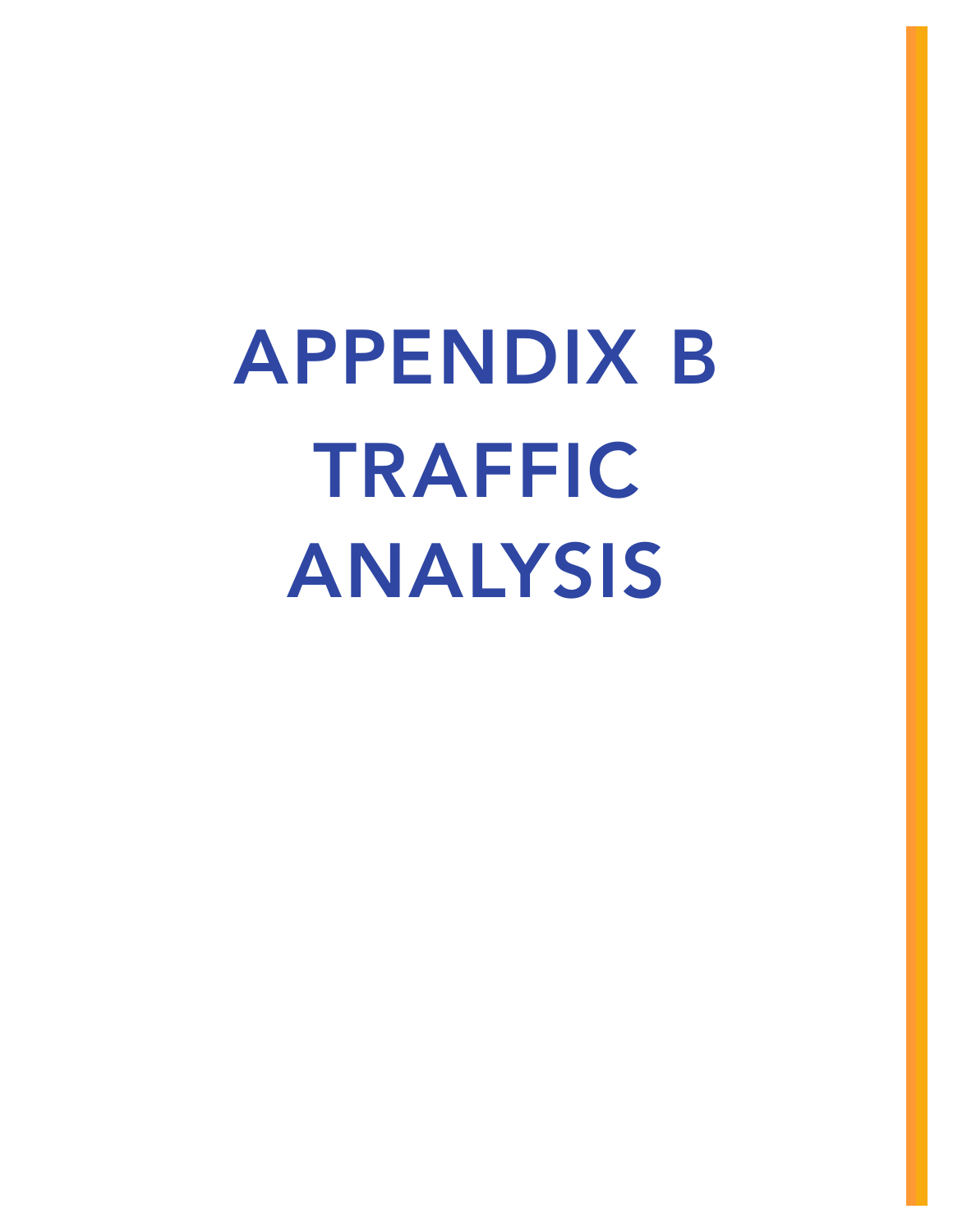|                                           | ৴              |                |                  |                  |                             |                  |             |                |                  |                  |                  |                  |
|-------------------------------------------|----------------|----------------|------------------|------------------|-----------------------------|------------------|-------------|----------------|------------------|------------------|------------------|------------------|
| Movement                                  | EBL            | <b>EBT</b>     | <b>EBR</b>       | <b>WBL</b>       | <b>WBT</b>                  | <b>WBR</b>       | <b>NBL</b>  | <b>NBT</b>     | <b>NBR</b>       | <b>SBL</b>       | <b>SBT</b>       | <b>SBR</b>       |
| Lane Configurations                       | ۲              | Ъ              |                  | ۲                | Ъ                           |                  | ۲           | Ъ              |                  |                  | 4                | ۴                |
| Traffic Volume (vph)                      | 35             | 23             | 30               | 3                | 54                          | 20               | 35          | 89             | 1                | 10               | 85               | 67               |
| Future Volume (vph)                       | 35             | 23             | 30               | 3                | 54                          | 20               | 35          | 89             | $\mathbf{1}$     | 10               | 85               | 67               |
| Ideal Flow (vphpl)                        | 1900           | 1900           | 1900             | 1900             | 1900                        | 1900             | 1900        | 1900           | 1900             | 1900             | 1900             | 1900             |
| Total Lost time (s)                       | 4.0            | 4.0            |                  | 4.0              | 4.0                         |                  | 5.0         | 5.0            |                  |                  | 5.0              | 5.0              |
| Lane Util. Factor                         | 1.00           | 1.00           |                  | 1.00             | 1.00                        |                  | 1.00        | 1.00           |                  |                  | 1.00             | 1.00             |
| Frpb, ped/bikes                           | 1.00           | 1.00           |                  | 1.00             | 0.99                        |                  | 1.00        | 1.00           |                  |                  | 1.00             | 1.00             |
| Flpb, ped/bikes                           | 1.00           | 1.00           |                  | 1.00             | 1.00                        |                  | 1.00        | 1.00           |                  |                  | 1.00             | 1.00             |
| Frt                                       | 1.00           | 0.91           |                  | 1.00             | 0.96                        |                  | 1.00        | 1.00           |                  |                  | 1.00             | 0.85             |
| <b>Flt Protected</b>                      | 0.95           | 1.00           |                  | 0.95             | 1.00                        |                  | 0.95        | 1.00           |                  |                  | 0.99             | 1.00             |
| Satd. Flow (prot)                         | 1456           | 1401           |                  | 1787             | 1791                        |                  | 1719        | 1807           |                  |                  | 1783             | 1524             |
| <b>Flt Permitted</b>                      | 0.95           | 1.00           |                  | 0.95             | 1.00                        |                  | 0.95        | 1.00           |                  |                  | 0.98             | 1.00             |
| Satd. Flow (perm)                         | 1456           | 1401           |                  | 1787             | 1791                        |                  | 1719        | 1807           |                  |                  | 1748             | 1524             |
| Peak-hour factor, PHF                     | 0.94           | 0.94           | 0.94             | 0.94             | 0.94                        | 0.94             | 0.94        | 0.94           | 0.94             | 0.94             | 0.94             | 0.94             |
| Adj. Flow (vph)                           | 37             | 24             | 32               | 3                | 57                          | 21               | 37          | 95             | 1                | 11               | 90               | 71               |
| <b>RTOR Reduction (vph)</b>               | $\overline{0}$ | 29             | $\mathbf 0$      | $\boldsymbol{0}$ | 17                          | $\mathbf{0}$     | $\mathbf 0$ | $\mathbf 0$    | $\boldsymbol{0}$ | $\boldsymbol{0}$ | $\boldsymbol{0}$ | 40               |
| Lane Group Flow (vph)                     | 37             | 27             | $\boldsymbol{0}$ | $\mathfrak{Z}$   | 61                          | $\boldsymbol{0}$ | 37          | 96             | $\mathbf 0$      | $\boldsymbol{0}$ | 101              | 31               |
| Confl. Bikes (#/hr)                       |                |                |                  |                  |                             | $\overline{2}$   |             |                |                  |                  |                  |                  |
| Heavy Vehicles (%)                        | 24%            | 24%            | 24%              | 1%               | 1%                          | 1%               | 5%          | 5%             | 5%               | 6%               | 6%               | 6%               |
| <b>Turn Type</b>                          | Split          | <b>NA</b>      |                  | Split            | <b>NA</b>                   |                  | Prot        | <b>NA</b>      |                  | <b>Perm</b>      | <b>NA</b>        | Perm             |
| <b>Protected Phases</b>                   | $\overline{4}$ | $\overline{4}$ |                  | 8                | 8                           |                  | 5           | $\overline{2}$ |                  |                  | 6                |                  |
| <b>Permitted Phases</b>                   |                |                |                  |                  |                             |                  |             |                |                  | $\boldsymbol{6}$ |                  | $\boldsymbol{6}$ |
| Actuated Green, G (s)                     | 4.4            | 4.4            |                  | 4.2              | 4.2                         |                  | 2.1         | 29.2           |                  |                  | 22.1             | 22.1             |
| Effective Green, g (s)                    | 4.4            | 4.4            |                  | 4.2              | 4.2                         |                  | 2.1         | 29.2           |                  |                  | 22.1             | 22.1             |
| Actuated g/C Ratio                        | 0.09           | 0.09           |                  | 0.08             | 0.08                        |                  | 0.04        | 0.57           |                  |                  | 0.44             | 0.44             |
| Clearance Time (s)                        | 4.0            | 4.0            |                  | 4.0              | 4.0                         |                  | 5.0         | 5.0            |                  |                  | 5.0              | 5.0              |
| Vehicle Extension (s)                     | 4.0            | 4.0            |                  | 3.0              | 3.0                         |                  | 2.0         | 4.0            |                  |                  | 4.0              | 4.0              |
| Lane Grp Cap (vph)                        | 126            | 121            |                  | 147              | 148                         |                  | 71          | 1038           |                  |                  | 760              | 663              |
| v/s Ratio Prot                            | c0.03          | 0.02           |                  | 0.00             | c0.03                       |                  | c0.02       | 0.05           |                  |                  |                  |                  |
| v/s Ratio Perm                            |                |                |                  |                  |                             |                  |             |                |                  |                  | c0.06            | 0.02             |
| v/c Ratio                                 | 0.29           | 0.22           |                  | 0.02             | 0.41                        |                  | 0.52        | 0.09           |                  |                  | 0.13             | 0.05             |
| Uniform Delay, d1                         | 21.7           | 21.6           |                  | 21.4             | 22.1                        |                  | 23.9        | 4.8            |                  |                  | 8.6              | 8.3              |
| Progression Factor                        | 1.00           | 1.00           |                  | 1.00             | 1.00                        |                  | 1.00        | 1.00           |                  |                  | 1.00             | 1.00             |
| Incremental Delay, d2                     | 1.8            | 1.3            |                  | 0.1              | 1.8                         |                  | 3.2         | 0.1            |                  |                  | 0.1              | 0.0              |
| Delay (s)                                 | 23.5           | 22.9           |                  | 21.5             | 24.0                        |                  | 27.0        | 4.9            |                  |                  | 8.7              | 8.3              |
| Level of Service                          | $\mathcal{C}$  | $\mathsf{C}$   |                  | $\mathsf C$      | $\mathsf C$                 |                  | $\mathsf C$ | $\overline{A}$ |                  |                  | $\mathsf A$      | $\overline{A}$   |
| Approach Delay (s)                        |                | 23.1           |                  |                  | 23.9                        |                  |             | 11.1           |                  |                  | 8.5              |                  |
| Approach LOS                              |                | $\mathsf C$    |                  |                  | $\mathsf C$                 |                  |             | B              |                  |                  | $\mathsf{A}$     |                  |
| <b>Intersection Summary</b>               |                |                |                  |                  |                             |                  |             |                |                  |                  |                  |                  |
|                                           |                |                |                  |                  |                             |                  |             |                |                  |                  |                  |                  |
| <b>HCM 2000 Control Delay</b><br>14.7     |                |                |                  |                  | HCM 2000 Level of Service   |                  |             |                | $\mathsf B$      |                  |                  |                  |
| HCM 2000 Volume to Capacity ratio<br>0.21 |                |                |                  |                  |                             |                  |             |                |                  |                  |                  |                  |
| <b>Actuated Cycle Length (s)</b>          |                |                | 50.8             |                  | Sum of lost time (s)        |                  |             |                | 18.0             |                  |                  |                  |
| Intersection Capacity Utilization         |                |                | 40.7%            |                  | <b>ICU Level of Service</b> |                  |             |                | Α                |                  |                  |                  |
| Analysis Period (min)                     |                |                | 15               |                  |                             |                  |             |                |                  |                  |                  |                  |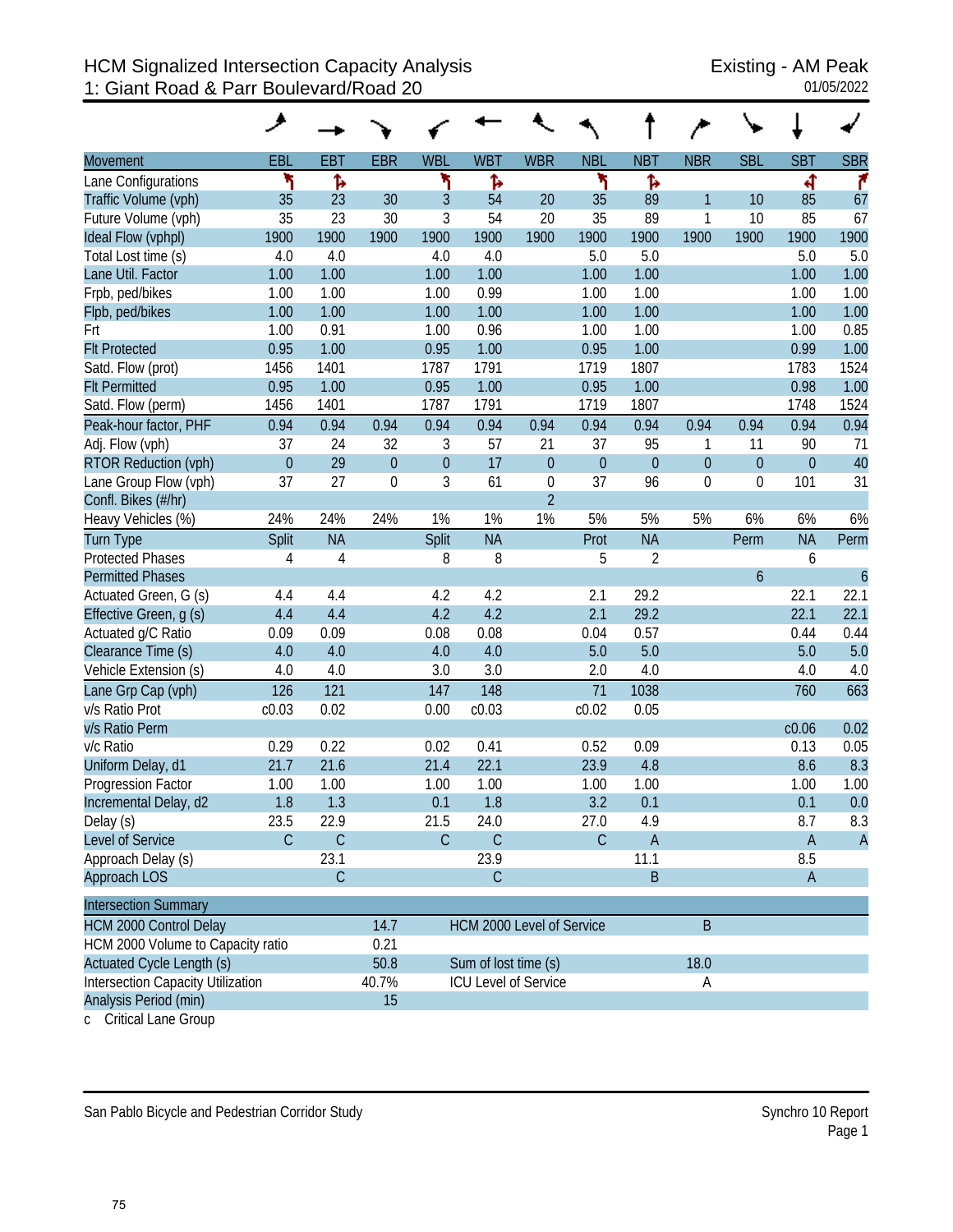## HCM Signalized Intersection Capacity Analysis<br>2: Rumrill Blvd. & Broadway Ave. 
01/05/2022 2: Rumrill Blvd. & Broadway Ave.

| <b>Movement</b>                   | EBL          | <b>EBT</b>     | <b>EBR</b>       | <b>WBL</b>     | <b>WBT</b>           | <b>WBR</b>                  | <b>NBL</b>       | <b>NBT</b>       | <b>NBR</b>   | <b>SBL</b>       | <b>SBT</b>       | <b>SBR</b>       |
|-----------------------------------|--------------|----------------|------------------|----------------|----------------------|-----------------------------|------------------|------------------|--------------|------------------|------------------|------------------|
| Lane Configurations               | ۲            | Ъ              |                  | ۲              | Ъ                    |                             | ۲                | ↟↟               | ۴            | ۲                | ↟↟               | ۴                |
| Traffic Volume (vph)              | 10           | 224            | $\boldsymbol{6}$ | 137            | 130                  | 9                           | 10               | 238              | 188          | 8                | 255              | $\boldsymbol{8}$ |
| Future Volume (vph)               | 10           | 224            | 6                | 137            | 130                  | 9                           | 10               | 238              | 188          | 8                | 255              | 8                |
| Ideal Flow (vphpl)                | 1900         | 1900           | 1900             | 1900           | 1900                 | 1900                        | 1900             | 1900             | 1900         | 1900             | 1900             | 1900             |
| Total Lost time (s)               | 4.0          | 4.0            |                  | 4.0            | 4.0                  |                             | 4.0              | 4.5              | 4.0          | 4.0              | 4.5              | 4.0              |
| Lane Util. Factor                 | 1.00         | 1.00           |                  | 1.00           | 1.00                 |                             | 1.00             | 0.95             | 1.00         | 1.00             | 0.95             | 1.00             |
| Frpb, ped/bikes                   | 1.00         | 1.00           |                  | 1.00           | 1.00                 |                             | 1.00             | 1.00             | 1.00         | 1.00             | 1.00             | 0.99             |
| Flpb, ped/bikes                   | 1.00         | 1.00           |                  | 1.00           | 1.00                 |                             | 1.00             | 1.00             | 1.00         | 1.00             | 1.00             | 1.00             |
| Frt                               | 1.00         | 1.00           |                  | 1.00           | 0.99                 |                             | 1.00             | 1.00             | 0.85         | 1.00             | 1.00             | 0.85             |
| <b>Flt Protected</b>              | 0.95         | 1.00           |                  | 0.95           | 1.00                 |                             | 0.95             | 1.00             | 1.00         | 0.95             | 1.00             | 1.00             |
| Satd. Flow (prot)                 | 1770         | 1854           |                  | 1752           | 1824                 |                             | 1719             | 3438             | 1533         | 1719             | 3438             | 1522             |
| <b>Flt Permitted</b>              | 0.95         | 1.00           |                  | 0.95           | 1.00                 |                             | 0.95             | 1.00             | 1.00         | 0.95             | 1.00             | 1.00             |
| Satd. Flow (perm)                 | 1770         | 1854           |                  | 1752           | 1824                 |                             | 1719             | 3438             | 1533         | 1719             | 3438             | 1522             |
| Peak-hour factor, PHF             | 0.92         | 0.92           | 0.92             | 0.92           | 0.92                 | 0.92                        | 0.92             | 0.92             | 0.92         | 0.92             | 0.92             | 0.92             |
| Adj. Flow (vph)                   | 11           | 243            | 7                | 149            | 141                  | 10                          | 11               | 259              | 204          | 9                | 277              | 9                |
| <b>RTOR Reduction (vph)</b>       | $\mathbf{0}$ | $\overline{2}$ | $\mathbf 0$      | $\theta$       | $\overline{2}$       | $\boldsymbol{0}$            | $\boldsymbol{0}$ | $\boldsymbol{0}$ | 82           | $\boldsymbol{0}$ | $\boldsymbol{0}$ | $\boldsymbol{6}$ |
| Lane Group Flow (vph)             | 11           | 248            | $\boldsymbol{0}$ | 149            | 149                  | $\boldsymbol{0}$            | 11               | 259              | 122          | 9                | 277              | $\sqrt{3}$       |
| Confl. Peds. (#/hr)               | 5            |                | 9                | 9              |                      | $\overline{5}$              | $\overline{3}$   |                  | $\mathbf{1}$ | $\overline{1}$   |                  | $\overline{3}$   |
| Confl. Bikes (#/hr)               |              |                | 1                |                |                      | 1                           |                  |                  |              |                  |                  |                  |
| Heavy Vehicles (%)                | 2%           | 2%             | 2%               | 3%             | 3%                   | 3%                          | 5%               | 5%               | 5%           | 5%               | 5%               | 5%               |
| Turn Type                         | Split        | <b>NA</b>      |                  | Split          | <b>NA</b>            |                             | Prot             | <b>NA</b>        | pm+ov        | Prot             | <b>NA</b>        | pm+ov            |
| <b>Protected Phases</b>           | 8            | 8              |                  | $\overline{4}$ | $\overline{4}$       |                             | $\mathbf{1}$     | 6                | 4            | 5                | $\overline{2}$   | $\boldsymbol{8}$ |
| <b>Permitted Phases</b>           |              |                |                  |                |                      |                             |                  |                  | 6            |                  |                  | $\overline{2}$   |
| Actuated Green, G (s)             | 18.5         | 18.5           |                  | 40.2           | 40.2                 |                             | 1.3              | 13.6             | 53.8         | 1.2              | 13.5             | 32.0             |
| Effective Green, g (s)            | 18.5         | 18.5           |                  | 40.2           | 40.2                 |                             | 1.3              | 13.6             | 53.8         | 1.2              | 13.5             | 32.0             |
| Actuated g/C Ratio                | 0.21         | 0.21           |                  | 0.45           | 0.45                 |                             | 0.01             | 0.15             | 0.60         | 0.01             | 0.15             | 0.36             |
| Clearance Time (s)                | 4.0          | 4.0            |                  | 4.0            | 4.0                  |                             | 4.0              | 4.5              | 4.0          | 4.0              | 4.5              | 4.0              |
| Vehicle Extension (s)             | 2.0          | 2.0            |                  | 2.0            | 2.0                  |                             | 2.0              | 4.0              | 2.0          | 2.0              | 4.0              | 2.0              |
| Lane Grp Cap (vph)                | 363          | 381            |                  | 782            | 814                  |                             | 24               | 519              | 916          | 22               | 515              | 541              |
| v/s Ratio Prot                    | 0.01         | c0.13          |                  | c0.09          | 0.08                 |                             | c0.01            | 0.08             | 0.06         | 0.01             | c0.08            | 0.00             |
| v/s Ratio Perm                    |              |                |                  |                |                      |                             |                  |                  | 0.02         |                  |                  | 0.00             |
| v/c Ratio                         | 0.03         | 0.65           |                  | 0.19           | 0.18                 |                             | 0.46             | 0.50             | 0.13         | 0.41             | 0.54             | 0.01             |
| Uniform Delay, d1                 | 28.6         | 32.8           |                  | 15.1           | 15.0                 |                             | 44.0             | 35.1             | 7.9          | 44.0             | 35.4             | 18.7             |
| <b>Progression Factor</b>         | 1.00         | 1.00           |                  | 1.00           | 1.00                 |                             | 1.00             | 1.00             | 1.00         | 1.00             | 1.00             | 1.00             |
| Incremental Delay, d2             | 0.0          | 3.0            |                  | 0.5            | 0.5                  |                             | 5.0              | 1.0              | 0.1          | 4.5              | 1.4              | 0.0              |
| Delay (s)                         | 28.6         | 35.8           |                  | 15.6           | 15.5                 |                             | 49.0             | 36.1             | 8.0          | 48.5             | 36.7             | 18.7             |
| Level of Service                  | С            | D              |                  | Β              | Β                    |                             | D                | D                | Α            | D                | D                | B                |
| Approach Delay (s)                |              | 35.5           |                  |                | 15.5                 |                             |                  | 24.3             |              |                  | 36.6             |                  |
| Approach LOS                      |              | D              |                  |                | Β                    |                             |                  | C                |              |                  | D                |                  |
| <b>Intersection Summary</b>       |              |                |                  |                |                      |                             |                  |                  |              |                  |                  |                  |
| HCM 2000 Control Delay            |              |                | 27.3             |                |                      | HCM 2000 Level of Service   |                  |                  | $\mathsf C$  |                  |                  |                  |
| HCM 2000 Volume to Capacity ratio |              |                | 0.37             |                |                      |                             |                  |                  |              |                  |                  |                  |
| Actuated Cycle Length (s)         |              |                | 90.0             |                | Sum of lost time (s) |                             |                  |                  | 16.5         |                  |                  |                  |
| Intersection Capacity Utilization |              |                | 44.6%            |                |                      | <b>ICU Level of Service</b> |                  |                  | $\mathsf{A}$ |                  |                  |                  |
| Analysis Period (min)             |              |                | 15               |                |                      |                             |                  |                  |              |                  |                  |                  |
| c Critical Lane Group             |              |                |                  |                |                      |                             |                  |                  |              |                  |                  |                  |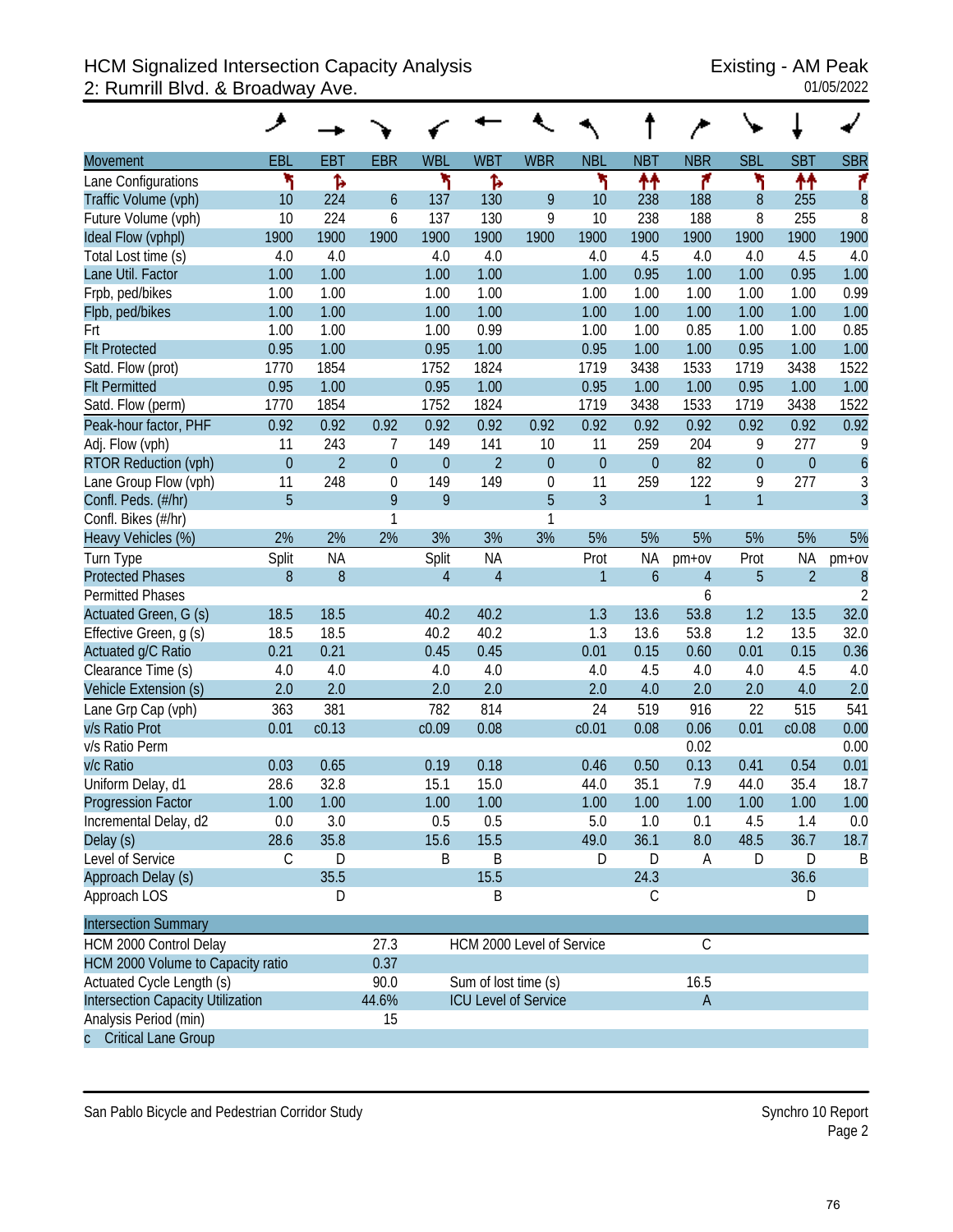| <b>Movement</b>                   | EBL            | <b>EBT</b>     | <b>EBR</b>  | <b>WBL</b>       | <b>WBT</b>           | <b>WBR</b>                  | <b>NBL</b> | <b>NBT</b>     | <b>NBR</b>     | <b>SBL</b>       | <b>SBT</b>       | <b>SBR</b> |
|-----------------------------------|----------------|----------------|-------------|------------------|----------------------|-----------------------------|------------|----------------|----------------|------------------|------------------|------------|
| Lane Configurations               | ۲              | 怍              |             | ۲                | ↟↟                   | ۴                           | ۲          | ₩              | ۴              | ۲                | 11               | ۴          |
| Traffic Volume (vph)              | 21             | 530            | 110         | 78               | 285                  | 79                          | 140        | 352            | 104            | 206              | 673              | 18         |
| Future Volume (vph)               | 21             | 530            | 110         | 78               | 285                  | 79                          | 140        | 352            | 104            | 206              | 673              | 18         |
| Ideal Flow (vphpl)                | 1900           | 1900           | 1900        | 1900             | 1900                 | 1900                        | 1900       | 1900           | 1900           | 1900             | 1900             | 1900       |
| Total Lost time (s)               | 4.0            | 4.0            |             | 4.5              | 4.0                  | 4.0                         | 4.5        | 6.0            | 4.5            | 4.5              | 6.0              | 6.0        |
| Lane Util. Factor                 | 1.00           | 0.95           |             | 1.00             | 0.95                 | 1.00                        | 1.00       | 0.95           | 1.00           | 1.00             | 0.95             | 1.00       |
| Frpb, ped/bikes                   | 1.00           | 1.00           |             | 1.00             | 1.00                 | 0.98                        | 1.00       | 1.00           | 0.99           | 1.00             | 1.00             | 0.98       |
| Flpb, ped/bikes                   | 0.99           | 1.00           |             | 1.00             | 1.00                 | 1.00                        | 1.00       | 1.00           | 1.00           | 1.00             | 1.00             | 1.00       |
| Frt                               | 1.00           | 0.97           |             | 1.00             | 1.00                 | 0.85                        | 1.00       | 1.00           | 0.85           | 1.00             | 1.00             | 0.85       |
| <b>Flt Protected</b>              | 0.95           | 1.00           |             | 0.95             | 1.00                 | 1.00                        | 0.95       | 1.00           | 1.00           | 0.95             | 1.00             | 1.00       |
| Satd. Flow (prot)                 | 1757           | 3436           |             | 1770             | 3539                 | 1545                        | 1770       | 3539           | 1561           | 1770             | 3539             | 1545       |
| <b>Flt Permitted</b>              | 0.51           | 1.00           |             | 0.95             | 1.00                 | 1.00                        | 0.95       | 1.00           | 1.00           | 0.95             | 1.00             | 1.00       |
| Satd. Flow (perm)                 | 938            | 3436           |             | 1770             | 3539                 | 1545                        | 1770       | 3539           | 1561           | 1770             | 3539             | 1545       |
| Peak-hour factor, PHF             | 0.81           | 0.81           | 0.81        | 0.68             | 0.68                 | 0.68                        | 0.91       | 0.91           | 0.91           | 0.79             | 0.79             | 0.79       |
| Adj. Flow (vph)                   | 26             | 654            | 136         | 115              | 419                  | 116                         | 154        | 387            | 114            | 261              | 852              | 23         |
| <b>RTOR Reduction (vph)</b>       | $\overline{0}$ | 18             | $\theta$    | $\boldsymbol{0}$ | $\mathbf{0}$         | 70                          | $\theta$   | $\mathbf 0$    | 43             | $\boldsymbol{0}$ | $\overline{0}$   | 15         |
| Lane Group Flow (vph)             | 26             | 772            | $\mathbf 0$ | 115              | 419                  | 46                          | 154        | 387            | 71             | 261              | 852              | 8          |
| Confl. Peds. (#/hr)               | 9              |                | 8           | 8                |                      | 9                           | 11         |                | 5              | 5                |                  | 11         |
| Turn Type                         | Perm           | <b>NA</b>      |             | Prot             | <b>NA</b>            | Perm                        | Prot       | NA             | $pm+ov$        | Prot             | <b>NA</b>        | Perm       |
| <b>Protected Phases</b>           |                | $\overline{4}$ |             | $\overline{3}$   | 8                    |                             | 5          | $\overline{2}$ | 3              | $\mathbf{1}$     | $\boldsymbol{6}$ |            |
| <b>Permitted Phases</b>           | 4              |                |             |                  |                      | 8                           |            |                | $\overline{2}$ |                  |                  | 6          |
| Actuated Green, G (s)             | 26.6           | 26.6           |             | 9.2              | 40.3                 | 40.3                        | 12.7       | 30.5           | 39.7           | 16.7             | 34.5             | 34.5       |
| Effective Green, g (s)            | 26.6           | 26.6           |             | 9.2              | 40.3                 | 40.3                        | 12.7       | 30.5           | 39.7           | 16.7             | 34.5             | 34.5       |
| Actuated g/C Ratio                | 0.26           | 0.26           |             | 0.09             | 0.40                 | 0.40                        | 0.12       | 0.30           | 0.39           | 0.16             | 0.34             | 0.34       |
| Clearance Time (s)                | 4.0            | 4.0            |             | 4.5              | 4.0                  | 4.0                         | 4.5        | 6.0            | 4.5            | 4.5              | 6.0              | 6.0        |
| Vehicle Extension (s)             | 2.5            | 2.5            |             | 2.0              | 2.5                  | 2.5                         | 2.0        | 6.0            | 2.0            | 2.0              | 6.0              | 6.0        |
| Lane Grp Cap (vph)                | 244            | 896            |             | 159              | 1398                 | 610                         | 220        | 1058           | 607            | 289              | 1197             | 522        |
| v/s Ratio Prot                    |                | c0.22          |             | c0.06            | 0.12                 |                             | 0.09       | 0.11           | 0.01           | c0.15            | c0.24            |            |
| v/s Ratio Perm                    | 0.03           |                |             |                  |                      | 0.03                        |            |                | 0.03           |                  |                  | 0.01       |
| v/c Ratio                         | 0.11           | 0.86           |             | 0.72             | 0.30                 | 0.08                        | 0.70       | 0.37           | 0.12           | 0.90             | 0.71             | 0.01       |
| Uniform Delay, d1                 | 28.7           | 35.9           |             | 45.2             | 21.2                 | 19.2                        | 42.8       | 28.1           | 19.9           | 41.9             | 29.4             | 22.4       |
| <b>Progression Factor</b>         | 1.00           | 1.00           |             | 1.00             | 1.00                 | 1.00                        | 1.25       | 1.45           | 0.96           | 1.49             | 0.67             | 1.00       |
| Incremental Delay, d2             | 0.1            | 8.5            |             | 12.9             | 0.1                  | 0.0                         | 7.2        | 0.9            | 0.0            | 26.3             | 3.2              | 0.0        |
| Delay (s)                         | 28.8           | 44.4           |             | 58.0             | 21.3                 | 19.3                        | 60.8       | 41.6           | 19.2           | 88.6             | 22.8             | 22.5       |
| Level of Service                  | C              | D              |             | E                | $\mathcal{C}$        | B                           | Ε          | D              | Β              | F                | C                | C          |
| Approach Delay (s)                |                | 43.9           |             |                  | 27.4                 |                             |            | 42.2           |                |                  | 37.9             |            |
| Approach LOS                      |                | D              |             |                  | С                    |                             |            | D              |                |                  | D                |            |
| <b>Intersection Summary</b>       |                |                |             |                  |                      |                             |            |                |                |                  |                  |            |
| HCM 2000 Control Delay            |                |                | 38.2        |                  |                      | HCM 2000 Level of Service   |            |                | D              |                  |                  |            |
| HCM 2000 Volume to Capacity ratio |                |                | 0.81        |                  |                      |                             |            |                |                |                  |                  |            |
| Actuated Cycle Length (s)         |                |                | 102.0       |                  | Sum of lost time (s) |                             |            |                | 19.0           |                  |                  |            |
| Intersection Capacity Utilization |                |                | 71.9%       |                  |                      | <b>ICU Level of Service</b> |            |                | $\mathsf C$    |                  |                  |            |
| Analysis Period (min)             |                |                | 15          |                  |                      |                             |            |                |                |                  |                  |            |
| <b>Critical Lane Group</b>        |                |                |             |                  |                      |                             |            |                |                |                  |                  |            |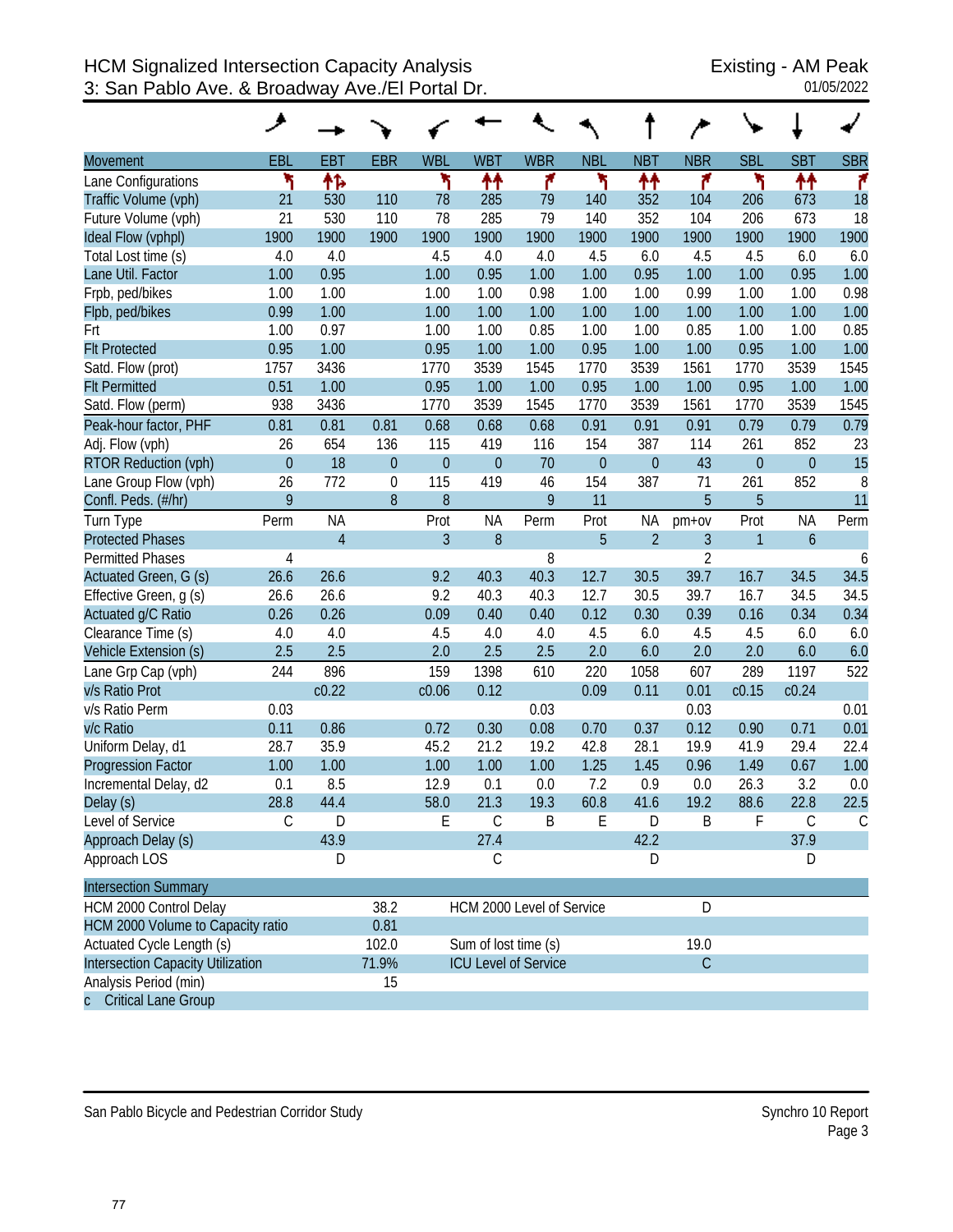## HCM Unsignalized Intersection Capacity Analysis<br>4: Mission Bell Dr & El Portal Dr. 01/05/2022 4: Mission Bell Dr & El Portal Dr.

|                                          | عر               |                 |                 |                 |                 |                             |                  |                  |            |            |                |            |
|------------------------------------------|------------------|-----------------|-----------------|-----------------|-----------------|-----------------------------|------------------|------------------|------------|------------|----------------|------------|
| <b>Movement</b>                          | EBL              | <b>EBT</b>      | <b>EBR</b>      | <b>WBL</b>      | <b>WBT</b>      | <b>WBR</b>                  | <b>NBL</b>       | <b>NBT</b>       | <b>NBR</b> | <b>SBL</b> | <b>SBT</b>     | <b>SBR</b> |
| Lane Configurations                      |                  | 41              |                 | ۲               | ተኈ              |                             |                  |                  | ۴          | ۲          | Ъ              |            |
| Traffic Volume (veh/h)                   | 24               | 291             | 71              | 29              | 230             | 23                          | $\mathbf{0}$     | $\theta$         | 43         | 42         | 15             | 17         |
| Future Volume (Veh/h)                    | 24               | 291             | 71              | 29              | 230             | 23                          | $\boldsymbol{0}$ | $\boldsymbol{0}$ | 43         | 42         | 15             | 17         |
| Sign Control                             |                  | Free            |                 |                 | Free            |                             |                  | <b>Stop</b>      |            |            | <b>Stop</b>    |            |
| Grade                                    |                  | 0%              |                 |                 | 0%              |                             |                  | 0%               |            |            | 0%             |            |
| Peak Hour Factor                         | 0.97             | 0.97            | 0.97            | 0.97            | 0.97            | 0.97                        | 0.97             | 0.97             | 0.97       | 0.97       | 0.97           | 0.97       |
| Hourly flow rate (vph)                   | 25               | 300             | 73              | 30              | 237             | 24                          | 0                | 0                | 44         | 43         | 15             | 18         |
| Pedestrians                              |                  | $\overline{2}$  |                 |                 | $\overline{2}$  |                             |                  | 5                |            |            | $\overline{1}$ |            |
| Lane Width (ft)                          |                  | 12.0            |                 |                 | 12.0            |                             |                  | 12.0             |            |            | 12.0           |            |
| Walking Speed (ft/s)                     |                  | 4.0             |                 |                 | 4.0             |                             |                  | 4.0              |            |            | 4.0            |            |
| Percent Blockage                         |                  | $\mathbf 0$     |                 |                 | $\overline{0}$  |                             |                  | 0                |            |            | 0              |            |
| Right turn flare (veh)                   |                  |                 |                 |                 |                 |                             |                  |                  |            |            |                |            |
| Median type                              |                  | None            |                 |                 | None            |                             |                  |                  |            |            |                |            |
| Median storage veh)                      |                  |                 |                 |                 |                 |                             |                  |                  |            |            |                |            |
| Upstream signal (ft)                     |                  | 264             |                 |                 |                 |                             |                  |                  |            |            |                |            |
| pX, platoon unblocked                    |                  |                 |                 |                 |                 |                             |                  |                  |            |            |                |            |
| vC, conflicting volume                   | 262              |                 |                 | 378             |                 |                             | 598              | 714              | 194        | 512        | 738            | 134        |
| vC1, stage 1 conf vol                    |                  |                 |                 |                 |                 |                             |                  |                  |            |            |                |            |
| vC2, stage 2 conf vol                    |                  |                 |                 |                 |                 |                             |                  |                  |            |            |                |            |
| vCu, unblocked vol                       | 262              |                 |                 | 378             |                 |                             | 598              | 714              | 194        | 512        | 738            | 134        |
| tC, single (s)                           | 4.2              |                 |                 | 4.2             |                 |                             | 7.5              | 6.5              | 6.9        | 7.7        | 6.7            | 7.1        |
| tC, 2 stage (s)                          |                  |                 |                 |                 |                 |                             |                  |                  |            |            |                |            |
| tF(s)                                    | 2.2              |                 |                 | 2.2             |                 |                             | 3.5              | 4.0              | 3.3        | 3.6        | 4.1            | 3.4        |
| p0 queue free %                          | 98               |                 |                 | 97              |                 |                             | 100              | 100              | 95         | 89         | 95             | 98         |
| cM capacity (veh/h)                      | 1277             |                 |                 | 1158            |                 |                             | 352              | 342              | 817        | 386        | 311            | 861        |
| Direction, Lane #                        | EB <sub>1</sub>  | EB <sub>2</sub> | WB <sub>1</sub> | WB <sub>2</sub> | WB <sub>3</sub> | NB <sub>1</sub>             | SB <sub>1</sub>  | SB <sub>2</sub>  |            |            |                |            |
| <b>Volume Total</b>                      | 175              | 223             | 30              | 158             | 103             | 44                          | 43               | 33               |            |            |                |            |
| <b>Volume Left</b>                       | 25               | $\mathbf{0}$    | 30              | $\mathbf{0}$    | $\mathbf{0}$    | $\theta$                    | 43               | $\theta$         |            |            |                |            |
| Volume Right                             | $\boldsymbol{0}$ | 73              | $\mathbf 0$     | $\mathbf 0$     | 24              | 44                          | $\mathbf 0$      | 18               |            |            |                |            |
| cSH                                      | 1277             | 1700            | 1158            | 1700            | 1700            | 817                         | 386              | 477              |            |            |                |            |
| Volume to Capacity                       | 0.02             | 0.13            | 0.03            | 0.09            | 0.06            | 0.05                        | 0.11             | 0.07             |            |            |                |            |
| Queue Length 95th (ft)                   | $\mathbf{1}$     | $\overline{0}$  | $\overline{2}$  | $\overline{0}$  | $\mathbf{0}$    | $\overline{4}$              | 9                | $\boldsymbol{6}$ |            |            |                |            |
| Control Delay (s)                        | 1.3              | 0.0             | 8.2             | 0.0             | 0.0             | 9.7                         | 15.5             | 13.1             |            |            |                |            |
| Lane LOS                                 | $\mathsf A$      |                 | $\mathsf A$     |                 |                 | $\mathsf A$                 | $\mathsf C$      | $\sf B$          |            |            |                |            |
| Approach Delay (s)                       | 0.6              |                 | 0.8             |                 |                 | 9.7                         | 14.5             |                  |            |            |                |            |
| Approach LOS                             |                  |                 |                 |                 |                 | $\mathsf A$                 | $\sf B$          |                  |            |            |                |            |
| <b>Intersection Summary</b>              |                  |                 |                 |                 |                 |                             |                  |                  |            |            |                |            |
| <b>Average Delay</b>                     |                  |                 | 2.5             |                 |                 |                             |                  |                  |            |            |                |            |
| <b>Intersection Capacity Utilization</b> |                  |                 | 32.7%           |                 |                 | <b>ICU Level of Service</b> |                  |                  | A          |            |                |            |
| Analysis Period (min)                    |                  |                 | 15              |                 |                 |                             |                  |                  |            |            |                |            |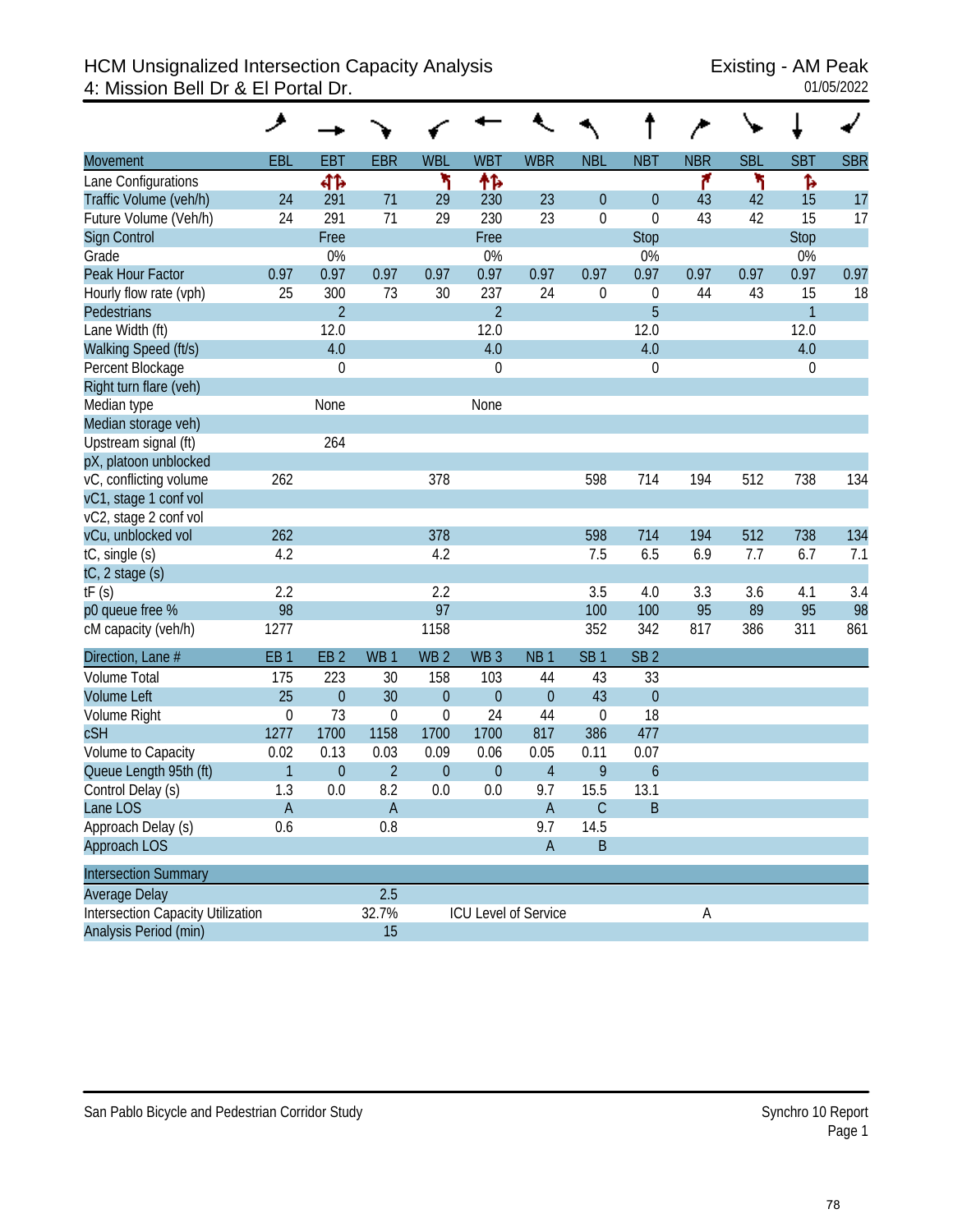## HCM Signalized Intersection Capacity Analysis<br>5: San Pablo Ave. & 23rd St./Road 20<br>01/05/2022 5: San Pablo Ave. & 23rd St./Road 20

|                                   | ۸              |                |            |                      |                             |             |                |                |                  |                |                  |                |
|-----------------------------------|----------------|----------------|------------|----------------------|-----------------------------|-------------|----------------|----------------|------------------|----------------|------------------|----------------|
| Movement                          | EBL            | <b>EBT</b>     | <b>EBR</b> | <b>WBL</b>           | <b>WBT</b>                  | <b>WBR</b>  | <b>NBL</b>     | <b>NBT</b>     | <b>NBR</b>       | <b>SBL</b>     | <b>SBT</b>       | <b>SBR</b>     |
| Lane Configurations               | ۲              | ची             | ۴          |                      | 4                           | ۴           | ۲              | 怍              |                  | ۲              | ↟↟               | ۴              |
| Traffic Volume (vph)              | 195            | 52             | 59         | 21                   | 56                          | 25          | 58             | 167            | 16               | 23             | 281              | 251            |
| Future Volume (vph)               | 195            | 52             | 59         | 21                   | 56                          | 25          | 58             | 167            | 16               | 23             | 281              | 251            |
| Ideal Flow (vphpl)                | 1900           | 1900           | 1900       | 1900                 | 1900                        | 1900        | 1900           | 1900           | 1900             | 1900           | 1900             | 1900           |
| Total Lost time (s)               | 6.0            | 6.0            | 6.0        |                      | 6.0                         | 6.0         | 6.0            | 6.0            |                  | 6.0            | 6.0              | 6.0            |
| Lane Util. Factor                 | 0.95           | 0.95           | 1.00       |                      | 1.00                        | 1.00        | 1.00           | 0.95           |                  | 1.00           | 0.95             | 1.00           |
| Frpb, ped/bikes                   | 1.00           | 1.00           | 0.98       |                      | 1.00                        | 1.00        | 1.00           | 1.00           |                  | 1.00           | 1.00             | 0.98           |
| Flpb, ped/bikes                   | 1.00           | 1.00           | 1.00       |                      | 1.00                        | 1.00        | 1.00           | 1.00           |                  | 1.00           | 1.00             | 1.00           |
| Frt                               | 1.00           | 1.00           | 0.85       |                      | 1.00                        | 0.85        | 1.00           | 0.99           |                  | 1.00           | 1.00             | 0.85           |
| <b>Flt Protected</b>              | 0.95           | 0.97           | 1.00       |                      | 0.99                        | 1.00        | 0.95           | 1.00           |                  | 0.95           | 1.00             | 1.00           |
| Satd. Flow (prot)                 | 1681           | 1720           | 1551       |                      | 1820                        | 1568        | 1719           | 3381           |                  | 1736           | 3471             | 1527           |
| <b>Flt Permitted</b>              | 0.95           | 0.97           | 1.00       |                      | 0.99                        | 1.00        | 0.95           | 1.00           |                  | 0.95           | 1.00             | 1.00           |
| Satd. Flow (perm)                 | 1681           | 1720           | 1551       |                      | 1820                        | 1568        | 1719           | 3381           |                  | 1736           | 3471             | 1527           |
| Peak-hour factor, PHF             | 0.96           | 0.96           | 0.96       | 0.96                 | 0.96                        | 0.96        | 0.96           | 0.96           | 0.96             | 0.96           | 0.96             | 0.96           |
| Adj. Flow (vph)                   | 203            | 54             | 61         | 22                   | 58                          | 26          | 60             | 174            | 17               | 24             | 293              | 261            |
| <b>RTOR Reduction (vph)</b>       | $\overline{0}$ | $\overline{0}$ | 39         | $\theta$             | $\overline{0}$              | 23          | $\overline{0}$ | $\overline{3}$ | $\overline{0}$   | $\overline{0}$ | $\mathbf{0}$     | 128            |
| Lane Group Flow (vph)             | 128            | 129            | 22         | $\mathbf 0$          | 80                          | 3           | 60             | 188            | $\boldsymbol{0}$ | 24             | 293              | 133            |
| Confl. Peds. (#/hr)               |                |                | 5          | 5                    |                             |             | 9              |                | $\overline{1}$   | $\overline{7}$ |                  | 9              |
| Confl. Bikes (#/hr)               |                |                |            |                      |                             |             |                |                | $\overline{2}$   |                |                  |                |
| Heavy Vehicles (%)                | 2%             | 2%             | 2%         | 3%                   | 3%                          | 3%          | 5%             | 5%             | 5%               | 4%             | 4%               | 4%             |
| Turn Type                         | Split          | <b>NA</b>      | $pm+ov$    | Split                | <b>NA</b>                   | Perm        | Prot           | <b>NA</b>      |                  | Prot           | <b>NA</b>        | $pm+ov$        |
| <b>Protected Phases</b>           | $\overline{4}$ | $\overline{4}$ | 5          | $8\,$                | $8\,$                       |             | 5              | $\overline{2}$ |                  | $\mathbf{1}$   | $\boldsymbol{6}$ | $\overline{4}$ |
| <b>Permitted Phases</b>           |                |                | 4          |                      |                             | 8           |                |                |                  |                |                  | 6              |
| Actuated Green, G (s)             | 22.2           | 22.2           | 30.0       |                      | 10.0                        | 10.0        | 7.8            | 26.4           |                  | 2.5            | 21.1             | 43.3           |
| Effective Green, g (s)            | 22.2           | 22.2           | 30.0       |                      | 10.0                        | 10.0        | 7.8            | 26.4           |                  | 2.5            | 21.1             | 43.3           |
| Actuated g/C Ratio                | 0.26           | 0.26           | 0.35       |                      | 0.12                        | 0.12        | 0.09           | 0.31           |                  | 0.03           | 0.25             | 0.51           |
| Clearance Time (s)                | 6.0            | 6.0            | 6.0        |                      | 6.0                         | 6.0         | 6.0            | 6.0            |                  | 6.0            | 6.0              | 6.0            |
| Vehicle Extension (s)             | 2.0            | 2.0            | 2.0        |                      | 3.0                         | 3.0         | 2.0            | 6.0            |                  | 2.0            | 6.0              | 2.0            |
| Lane Grp Cap (vph)                | 438            | 448            | 546        |                      | 213                         | 184         | 157            | 1048           |                  | 50             | 860              | 884            |
| v/s Ratio Prot                    | c0.08          | 0.08           | 0.00       |                      | c0.04                       |             | c0.03          | c0.06          |                  | 0.01           | c0.08            | 0.04           |
| v/s Ratio Perm                    |                |                | 0.01       |                      |                             | 0.00        |                |                |                  |                |                  | 0.05           |
| v/c Ratio                         | 0.29           | 0.29           | 0.04       |                      | 0.38                        | 0.02        | 0.38           | 0.18           |                  | 0.48           | 0.34             | 0.15           |
| Uniform Delay, d1                 | 25.2           | 25.1           | 18.1       |                      | 34.7                        | 33.2        | 36.4           | 21.4           |                  | 40.7           | 26.3             | 11.1           |
| Progression Factor                | 1.00           | 1.00           | 1.00       |                      | 1.00                        | 1.00        | 1.00           | 1.00           |                  | 1.00           | 1.00             | 1.00           |
| Incremental Delay, d2             | 0.1            | 0.1            | 0.0        |                      | 1.1                         | 0.0         | 0.6            | 0.2            |                  | 2.6            | 0.7              | 0.0            |
| Delay (s)                         | 25.3           | 25.3           | 18.1       |                      | 35.8                        | 33.2        | 36.9           | 21.7           |                  | 43.3           | 27.0             | 11.1           |
| Level of Service                  | C              | $\mathsf C$    | Β          |                      | D                           | $\mathsf C$ | D              | $\mathsf C$    |                  | D              | $\mathcal{C}$    | B              |
| Approach Delay (s)                |                | 23.9           |            |                      | 35.2                        |             |                | 25.3           |                  |                | 20.5             |                |
| Approach LOS                      |                | С              |            |                      | D                           |             |                | C              |                  |                | C                |                |
| <b>Intersection Summary</b>       |                |                |            |                      |                             |             |                |                |                  |                |                  |                |
| HCM 2000 Control Delay            |                |                | 23.6       |                      | HCM 2000 Level of Service   |             |                |                | $\mathcal{C}$    |                |                  |                |
| HCM 2000 Volume to Capacity ratio |                |                | 0.37       |                      |                             |             |                |                |                  |                |                  |                |
| Actuated Cycle Length (s)         |                |                | 85.1       | Sum of lost time (s) |                             |             |                |                | 30.0             |                |                  |                |
| Intersection Capacity Utilization |                |                | 43.0%      |                      | <b>ICU Level of Service</b> |             |                |                | $\mathsf A$      |                |                  |                |
| Analysis Period (min)             |                |                | 15         |                      |                             |             |                |                |                  |                |                  |                |
| c Critical Lane Group             |                |                |            |                      |                             |             |                |                |                  |                |                  |                |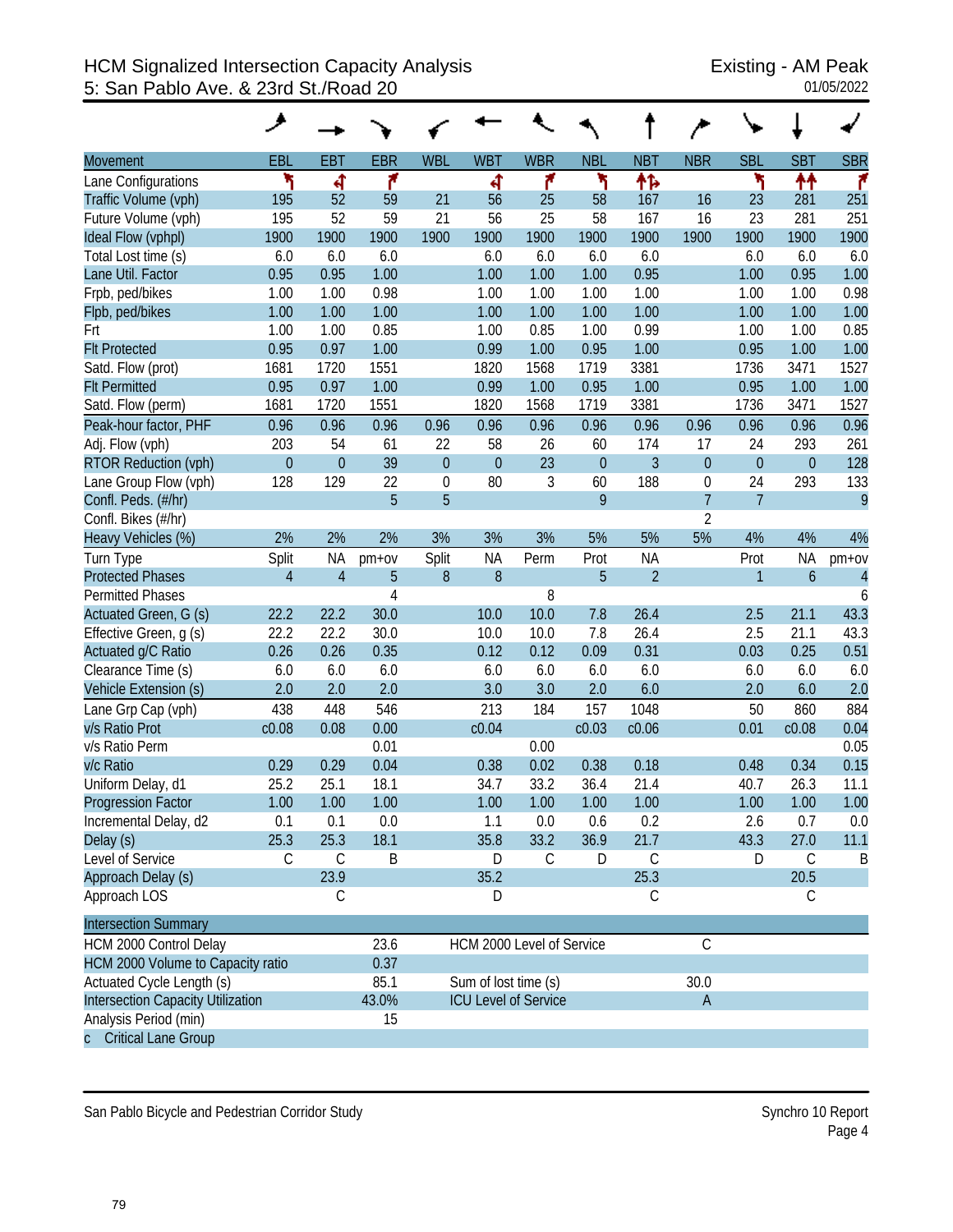| Movement                                 | EBL                       | <b>EBT</b>       | <b>WBT</b>      | <b>WBR</b>      | <b>SBL</b>  | <b>SBR</b>           |   |
|------------------------------------------|---------------------------|------------------|-----------------|-----------------|-------------|----------------------|---|
| Lane Configurations                      | ۲                         | ↟                | Ъ               |                 | v           |                      |   |
| Traffic Volume (veh/h)                   | 13                        | 279              | 248             | 11              | 12          | 21                   |   |
| Future Volume (Veh/h)                    | 13                        | 279              | 248             | 11              | 12          | 21                   |   |
| Sign Control                             |                           | Free             | Free            |                 | <b>Stop</b> |                      |   |
| Grade                                    |                           | 0%               | 0%              |                 | 0%          |                      |   |
| Peak Hour Factor                         | 0.72                      | 0.72             | 0.79            | 0.79            | 0.92        | 0.92                 |   |
| Hourly flow rate (vph)                   | 18                        | 388              | 314             | 14              | 13          | 23                   |   |
| Pedestrians                              |                           |                  |                 |                 |             |                      |   |
| Lane Width (ft)                          |                           |                  |                 |                 |             |                      |   |
| Walking Speed (ft/s)                     |                           |                  |                 |                 |             |                      |   |
| Percent Blockage                         |                           |                  |                 |                 |             |                      |   |
| Right turn flare (veh)                   |                           |                  |                 |                 |             |                      |   |
| Median type                              |                           |                  | None TWLTL      |                 |             |                      |   |
| Median storage veh)                      |                           |                  | $\overline{2}$  |                 |             |                      |   |
| Upstream signal (ft)                     |                           | 644              | 715             |                 |             |                      |   |
| pX, platoon unblocked                    |                           |                  |                 |                 |             |                      |   |
| vC, conflicting volume                   | 328                       |                  |                 |                 | 745         | 321                  |   |
| vC1, stage 1 conf vol                    |                           |                  |                 |                 | 321         |                      |   |
| vC2, stage 2 conf vol                    |                           |                  |                 |                 | 424         |                      |   |
| vCu, unblocked vol                       | 328                       |                  |                 |                 | 745         | 321                  |   |
| tC, single (s)                           | 4.1                       |                  |                 |                 | 6.4         | 6.2                  |   |
| tC, 2 stage (s)                          |                           |                  |                 |                 | 5.4         |                      |   |
| tF(s)                                    | 2.2                       |                  |                 |                 | 3.5         | 3.3                  |   |
| p0 queue free %                          | 99                        |                  |                 |                 | 98          | 97                   |   |
| cM capacity (veh/h)                      | 1232                      |                  |                 |                 | 568         | 720                  |   |
| Direction, Lane #                        | EB <sub>1</sub>           | EB <sub>2</sub>  | WB <sub>1</sub> | SB <sub>1</sub> |             |                      |   |
| Volume Total                             | 18                        | 388              | 328             | 36              |             |                      |   |
| <b>Volume Left</b>                       | 18                        | $\boldsymbol{0}$ | $\theta$        | 13              |             |                      |   |
| Volume Right                             | $\mathbf 0$               | $\boldsymbol{0}$ | 14              | 23              |             |                      |   |
| <b>cSH</b>                               | 1232                      | 1700             | 1700            | 657             |             |                      |   |
| Volume to Capacity                       | 0.01                      | 0.23             | 0.19            | 0.05            |             |                      |   |
| Queue Length 95th (ft)                   | $\mathbf{1}$              | $\boldsymbol{0}$ | $\theta$        | $\overline{4}$  |             |                      |   |
| Control Delay (s)                        | 8.0                       | 0.0              | 0.0             | 10.8            |             |                      |   |
| Lane LOS                                 | $\boldsymbol{\mathsf{A}}$ |                  |                 | $\sf B$         |             |                      |   |
| Approach Delay (s)                       | 0.4                       |                  | 0.0             | 10.8            |             |                      |   |
| Approach LOS                             |                           |                  |                 | $\sf B$         |             |                      |   |
| <b>Intersection Summary</b>              |                           |                  |                 |                 |             |                      |   |
| Average Delay                            |                           |                  | 0.7             |                 |             |                      |   |
| <b>Intersection Capacity Utilization</b> |                           |                  | 24.7%           |                 |             | ICU Level of Service | A |
| Analysis Period (min)                    |                           |                  | 15              |                 |             |                      |   |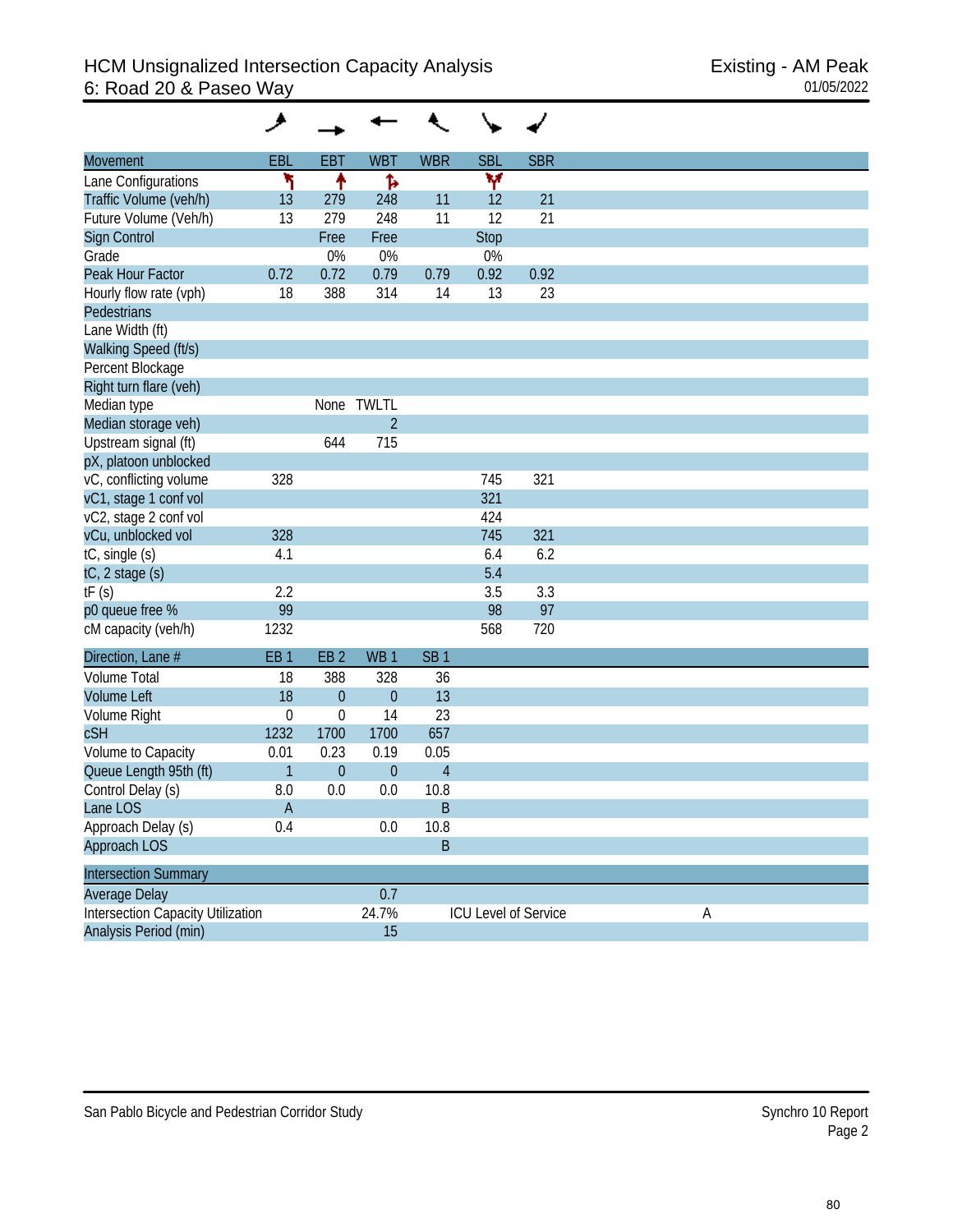| <b>Movement</b>                   | EBL            | <b>EBT</b>     | <b>WBT</b>     | <b>WBR</b> | <b>SBL</b>           | <b>SBR</b>                  |                |  |
|-----------------------------------|----------------|----------------|----------------|------------|----------------------|-----------------------------|----------------|--|
| Lane Configurations               | ۲              | ↟              | Ъ              |            | ۲                    | ۴                           |                |  |
| Traffic Volume (vph)              | 11             | 269            | 228            | 17         | 25                   | 22                          |                |  |
| Future Volume (vph)               | 11             | 269            | 228            | 17         | 25                   | 22                          |                |  |
| Ideal Flow (vphpl)                | 1900           | 1900           | 1900           | 1900       | 1900                 | 1900                        |                |  |
| Total Lost time (s)               | 4.0            | 4.0            | 4.0            |            | 4.0                  | 4.0                         |                |  |
| Lane Util. Factor                 | 1.00           | 1.00           | 1.00           |            | 1.00                 | 1.00                        |                |  |
| Frt                               | 1.00           | 1.00           | 0.99           |            | 1.00                 | 0.85                        |                |  |
| <b>Flt Protected</b>              | 0.95           | 1.00           | 1.00           |            | 0.95                 | 1.00                        |                |  |
| Satd. Flow (prot)                 | 1770           | 1863           | 1845           |            | 1770                 | 1583                        |                |  |
| <b>Flt Permitted</b>              | 0.95           | 1.00           | 1.00           |            | 0.95                 | 1.00                        |                |  |
| Satd. Flow (perm)                 | 1770           | 1863           | 1845           |            | 1770                 | 1583                        |                |  |
| Peak-hour factor, PHF             | 0.74           | 0.74           | 0.73           | 0.73       | 0.78                 | 0.78                        |                |  |
| Adj. Flow (vph)                   | 15             | 364            | 312            | 23         | 32                   | 28                          |                |  |
| <b>RTOR Reduction (vph)</b>       | $\overline{0}$ | $\theta$       | $\overline{2}$ | $\theta$   | $\overline{0}$       | 26                          |                |  |
| Lane Group Flow (vph)             | 15             | 364            | 333            | 0          | 32                   | $\overline{2}$              |                |  |
| <b>Turn Type</b>                  | Prot           | <b>NA</b>      | <b>NA</b>      |            | Prot                 | Perm                        |                |  |
| <b>Protected Phases</b>           | 5              | $\overline{2}$ | 6              |            | 8                    |                             |                |  |
| <b>Permitted Phases</b>           |                |                |                |            |                      | 8                           |                |  |
| Actuated Green, G (s)             | 0.9            | 27.5           | 22.6           |            | 2.2                  | 2.2                         |                |  |
| Effective Green, g (s)            | 0.9            | 27.5           | 22.6           |            | 2.2                  | 2.2                         |                |  |
| Actuated g/C Ratio                | 0.02           | 0.73           | 0.60           |            | 0.06                 | 0.06                        |                |  |
| Clearance Time (s)                | 4.0            | 4.0            | 4.0            |            | 4.0                  | 4.0                         |                |  |
| Vehicle Extension (s)             | 2.0            | 4.0            | 4.0            |            | 2.0                  | 2.0                         |                |  |
| Lane Grp Cap (vph)                | 42             | 1358           | 1106           |            | 103                  | 92                          |                |  |
| v/s Ratio Prot                    | 0.01           | c0.20          | c0.18          |            | c0.02                |                             |                |  |
| v/s Ratio Perm                    |                |                |                |            |                      | 0.00                        |                |  |
| v/c Ratio                         | 0.36           | 0.27           | 0.30           |            | 0.31                 | 0.02                        |                |  |
| Uniform Delay, d1                 | 18.1           | 1.7            | 3.7            |            | 17.0                 | 16.7                        |                |  |
| Progression Factor                | 1.00           | 1.00           | 1.00           |            | 1.00                 | 1.00                        |                |  |
| Incremental Delay, d2             | 1.9            | 0.1            | 0.2            |            | 0.6                  | 0.0                         |                |  |
| Delay (s)                         | 20.0           | 1.9            | 3.9            |            | 17.7                 | 16.8                        |                |  |
| Level of Service                  | $\mathcal{C}$  | $\overline{A}$ | $\overline{A}$ |            | B                    | B                           |                |  |
| Approach Delay (s)                |                | 2.6            | 3.9            |            | 17.2                 |                             |                |  |
| Approach LOS                      |                | A              | $\overline{A}$ |            | R                    |                             |                |  |
| <b>Intersection Summary</b>       |                |                |                |            |                      |                             |                |  |
| <b>HCM 2000 Control Delay</b>     |                |                | 4.3            |            |                      | HCM 2000 Level of Service   | $\overline{A}$ |  |
| HCM 2000 Volume to Capacity ratio |                |                | 0.32           |            |                      |                             |                |  |
| Actuated Cycle Length (s)         |                |                | 37.7           |            | Sum of lost time (s) |                             | 12.0           |  |
| Intersection Capacity Utilization |                |                | 24.2%          |            |                      | <b>ICU Level of Service</b> | Α              |  |
| Analysis Period (min)             |                |                | 15             |            |                      |                             |                |  |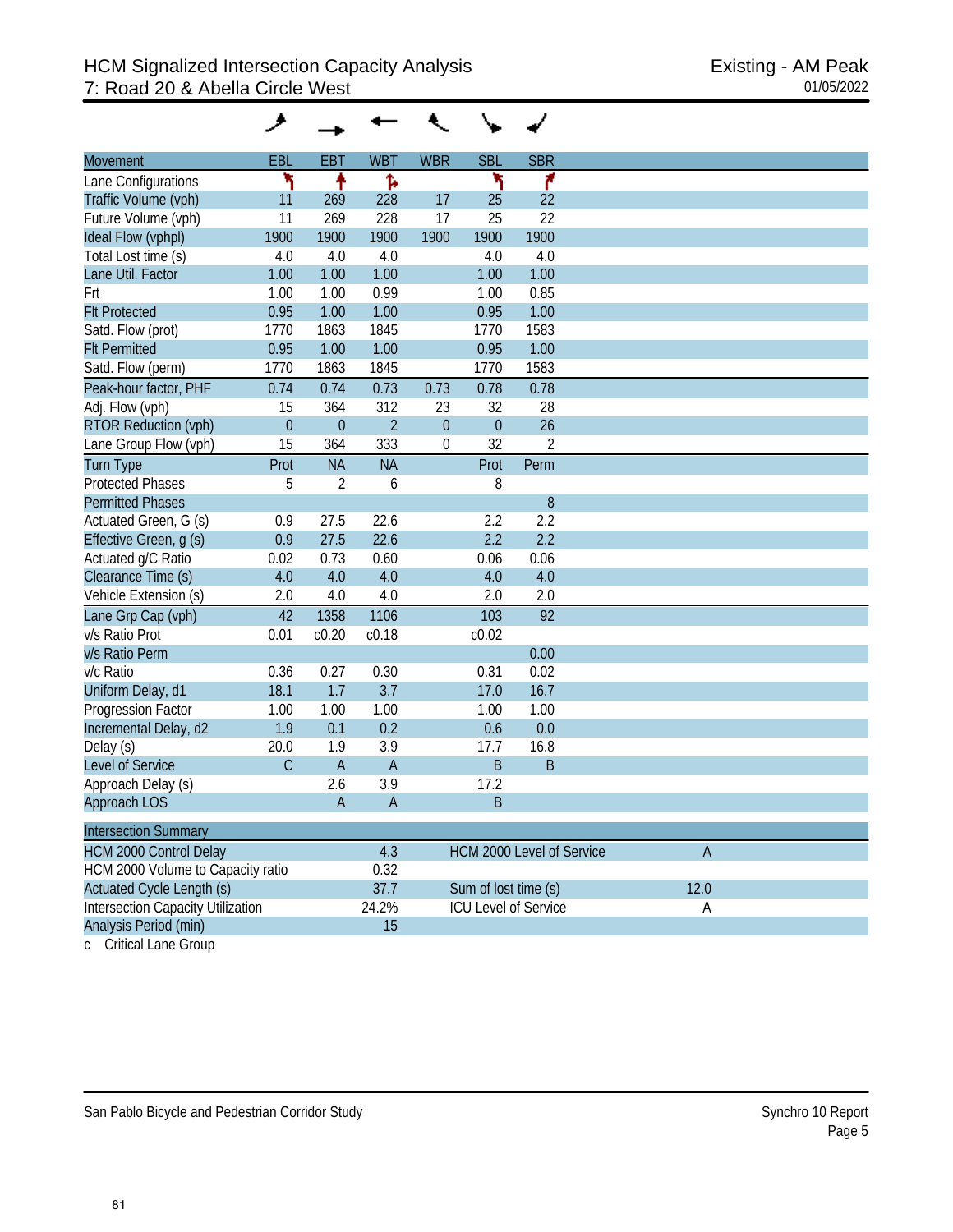| <b>Movement</b>                          | EBL             | <b>EBT</b>      | <b>EBR</b>      | <b>WBL</b>      | <b>WBT</b>      | <b>WBR</b>                  | <b>NBL</b> | <b>NBT</b>     | <b>NBR</b> | <b>SBL</b> | <b>SBT</b>     | <b>SBR</b> |
|------------------------------------------|-----------------|-----------------|-----------------|-----------------|-----------------|-----------------------------|------------|----------------|------------|------------|----------------|------------|
| Lane Configurations                      |                 |                 |                 |                 | Ъ               |                             |            | Ф              |            |            | Ф              |            |
| <b>Sign Control</b>                      |                 | <b>Stop</b>     |                 |                 | <b>Stop</b>     |                             |            | <b>Stop</b>    |            |            | <b>Stop</b>    |            |
| Traffic Volume (vph)                     |                 | 177             | 0               | $\theta$        | 220             | 30                          | 61         | $\Omega$       | 77         | 39         | 0              | 8          |
| Future Volume (vph)                      | $\overline{7}$  | 177             | $\Omega$        | $\overline{0}$  | 220             | 30                          | 61         | $\overline{0}$ | 77         | 39         | $\overline{0}$ | 8          |
| Peak Hour Factor                         | 0.78            | 0.78            | 0.78            | 0.90            | 0.90            | 0.90                        | 0.66       | 0.66           | 0.66       | 0.69       | 0.69           | 0.69       |
| Hourly flow rate (vph)                   | 9               | 227             | $\theta$        | $\Omega$        | 244             | 33                          | 92         | $\theta$       | 117        | 57         | $\mathbf{0}$   | 12         |
| Direction, Lane #                        | EB <sub>1</sub> | EB <sub>2</sub> | WB <sub>1</sub> | NB <sub>1</sub> | SB <sub>1</sub> |                             |            |                |            |            |                |            |
| Volume Total (vph)                       | 9               | 227             | 277             | 209             | 69              |                             |            |                |            |            |                |            |
| Volume Left (vph)                        | 9               | $\mathbf 0$     | 0               | 92              | 57              |                             |            |                |            |            |                |            |
| Volume Right (vph)                       | $\overline{0}$  | $\mathbf{0}$    | 33              | 117             | 12              |                             |            |                |            |            |                |            |
| Hadj (s)                                 | 0.53            | 0.03            | $-0.04$         | $-0.21$         | 0.09            |                             |            |                |            |            |                |            |
| Departure Headway (s)                    | 6.1             | 5.6             | 5.1             | 5.2             | 5.7             |                             |            |                |            |            |                |            |
| Degree Utilization, x                    | 0.02            | 0.36            | 0.39            | 0.30            | 0.11            |                             |            |                |            |            |                |            |
| Capacity (veh/h)                         | 551             | 606             | 667             | 632             | 552             |                             |            |                |            |            |                |            |
| Control Delay (s)                        | 8.0             | 10.5            | 11.4            | 10.4            | 9.4             |                             |            |                |            |            |                |            |
| Approach Delay (s)                       | 10.4            |                 | 11.4            | 10.4            | 9.4             |                             |            |                |            |            |                |            |
| Approach LOS                             | Β               |                 | B               | B               | A               |                             |            |                |            |            |                |            |
| <b>Intersection Summary</b>              |                 |                 |                 |                 |                 |                             |            |                |            |            |                |            |
| Delay                                    |                 |                 | 10.7            |                 |                 |                             |            |                |            |            |                |            |
| Level of Service                         |                 |                 | B               |                 |                 |                             |            |                |            |            |                |            |
| <b>Intersection Capacity Utilization</b> |                 |                 | 27.8%           |                 |                 | <b>ICU Level of Service</b> |            |                | А          |            |                |            |
| Analysis Period (min)                    |                 |                 | 15              |                 |                 |                             |            |                |            |            |                |            |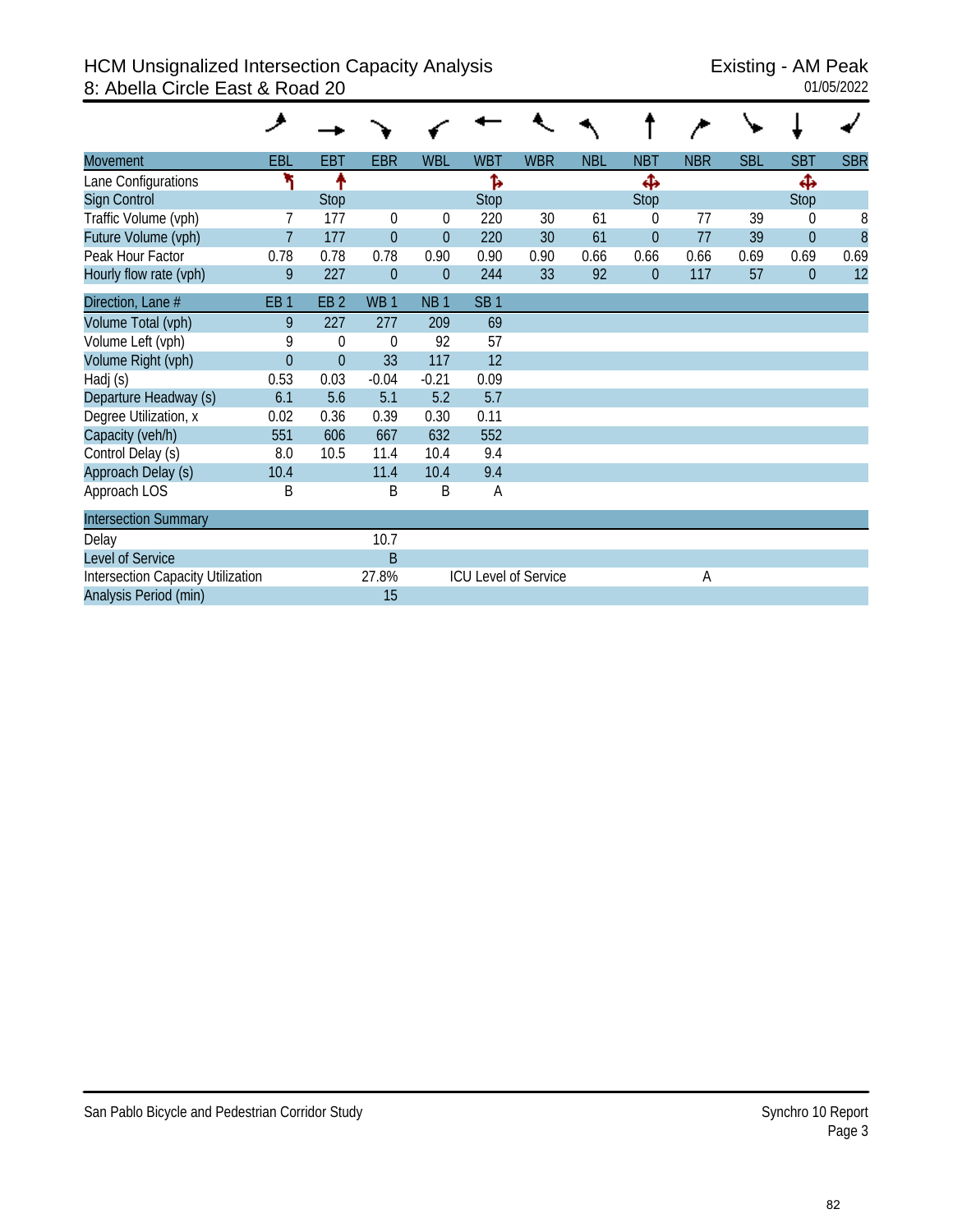|                                   | حر               |                  |                |                  |                      |                             |                |                  |                  |                  |                  |                     |
|-----------------------------------|------------------|------------------|----------------|------------------|----------------------|-----------------------------|----------------|------------------|------------------|------------------|------------------|---------------------|
| <b>Movement</b>                   | EBL              | <b>EBT</b>       | <b>EBR</b>     | <b>WBL</b>       | <b>WBT</b>           | <b>WBR</b>                  | <b>NBL</b>     | <b>NBT</b>       | <b>NBR</b>       | <b>SBL</b>       | <b>SBT</b>       | <b>SBR</b>          |
| Lane Configurations               | ۲                |                  |                |                  |                      | ۴                           | ۲              | ↟↟               |                  |                  | ↟↟               | ۴                   |
| Traffic Volume (vph)              | 52               | $\theta$         | $\overline{0}$ | $\theta$         | $\overline{0}$       | 4                           | 153            | 627              | $\overline{0}$   | $\overline{0}$   | 570              | 97                  |
| Future Volume (vph)               | 52               | $\mathbf 0$      | $\mathbf 0$    | $\mathbf 0$      | 0                    | 4                           | 153            | 627              | $\boldsymbol{0}$ | 0                | 570              | 97                  |
| Ideal Flow (vphpl)                | 1900             | 1900             | 1900           | 1900             | 1900                 | 1900                        | 1900           | 1900             | 1900             | 1900             | 1900             | 1900                |
| Total Lost time (s)               | 4.0              |                  |                |                  |                      | 4.0                         | 4.0            | 4.0              |                  |                  | 4.0              | 4.0                 |
| Lane Util. Factor                 | 1.00             |                  |                |                  |                      | 1.00                        | 1.00           | 0.95             |                  |                  | 0.95             | 1.00                |
| Frpb, ped/bikes                   | 1.00             |                  |                |                  |                      | 1.00                        | 1.00           | 1.00             |                  |                  | 1.00             | 1.00                |
| Flpb, ped/bikes                   | 1.00             |                  |                |                  |                      | 1.00                        | 1.00           | 1.00             |                  |                  | 1.00             | 1.00                |
| Frt                               | 1.00             |                  |                |                  |                      | 0.86                        | 1.00           | 1.00             |                  |                  | 1.00             | 0.85                |
| <b>Flt Protected</b>              | 0.95             |                  |                |                  |                      | 1.00                        | 0.95           | 1.00             |                  |                  | 1.00             | 1.00                |
| Satd. Flow (prot)                 | 1770             |                  |                |                  |                      | 1315                        | 1752           | 3505             |                  |                  | 3505             | 1568                |
| <b>Flt Permitted</b>              | 0.95             |                  |                |                  |                      | 1.00                        | 0.95           | 1.00             |                  |                  | 1.00             | 1.00                |
| Satd. Flow (perm)                 | 1770             |                  |                |                  |                      | 1315                        | 1752           | 3505             |                  |                  | 3505             | 1568                |
| Peak-hour factor, PHF             | 0.94             | 0.94             | 0.94           | 0.94             | 0.94                 | 0.94                        | 0.94           | 0.94             | 0.94             | 0.94             | 0.94             | 0.94                |
| Adj. Flow (vph)                   | 55               | 0                | 0              | 0                | 0                    | 4                           | 163            | 667              | 0                | 0                | 606              | 103                 |
| <b>RTOR Reduction (vph)</b>       | $\boldsymbol{0}$ | $\boldsymbol{0}$ | $\theta$       | $\boldsymbol{0}$ | $\overline{0}$       | $\overline{4}$              | $\theta$       | $\boldsymbol{0}$ | $\boldsymbol{0}$ | $\boldsymbol{0}$ | $\mathbf{0}$     | 61                  |
| Lane Group Flow (vph)             | 55               | $\boldsymbol{0}$ | 0              | $\boldsymbol{0}$ | 0                    | $\boldsymbol{0}$            | 163            | 667              | 0                | 0                | 606              | 42                  |
| Confl. Peds. (#/hr)               |                  |                  |                |                  |                      |                             | $\overline{2}$ |                  | $\overline{3}$   | $\overline{3}$   |                  | $\overline{c}$      |
| Confl. Bikes (#/hr)               |                  |                  |                |                  |                      |                             |                |                  | $\overline{2}$   |                  |                  | $\mathbf{1}$        |
| Heavy Vehicles (%)                | 2%               | 2%               | 2%             | 25%              | 25%                  | 25%                         | 3%             | 3%               | 3%               | 3%               | 3%               | 3%                  |
| Turn Type                         | Prot             |                  |                |                  |                      | Perm                        | Prot           | <b>NA</b>        |                  |                  | <b>NA</b>        | Prot                |
| <b>Protected Phases</b>           | $\overline{4}$   |                  |                |                  |                      |                             | $\overline{2}$ |                  |                  |                  | $\boldsymbol{6}$ | $\ddot{\mathbf{6}}$ |
| <b>Permitted Phases</b>           |                  |                  |                |                  |                      | 8                           |                | $\overline{2}$   |                  |                  |                  |                     |
| Actuated Green, G (s)             | 5.4              |                  |                |                  |                      | 5.4                         | 16.4           | 16.4             |                  |                  | 16.4             | 16.4                |
| Effective Green, g (s)            | 5.4              |                  |                |                  |                      | 5.4                         | 16.4           | 16.4             |                  |                  | 16.4             | 16.4                |
| Actuated g/C Ratio                | 0.11             |                  |                |                  |                      | 0.11                        | 0.33           | 0.33             |                  |                  | 0.33             | 0.33                |
| Clearance Time (s)                | 4.0              |                  |                |                  |                      | 4.0                         | 4.0            | 4.0              |                  |                  | 4.0              | 4.0                 |
| Vehicle Extension (s)             | 3.0              |                  |                |                  |                      | 3.0                         | 3.0            | 3.0              |                  |                  | 3.0              | 3.0                 |
| Lane Grp Cap (vph)                | 190              |                  |                |                  |                      | 141                         | 572            | 1145             |                  |                  | 1145             | 512                 |
| v/s Ratio Prot                    | c0.03            |                  |                |                  |                      |                             | 0.09           |                  |                  |                  | c0.17            | 0.03                |
| v/s Ratio Perm                    |                  |                  |                |                  |                      | 0.00                        |                | c0.19            |                  |                  |                  |                     |
| v/c Ratio                         | 0.29             |                  |                |                  |                      | 0.00                        | 0.28           | 0.58             |                  |                  | 0.53             | 0.08                |
| Uniform Delay, d1                 | 20.6             |                  |                |                  |                      | 20.0                        | 12.5           | 14.1             |                  |                  | 13.8             | 11.7                |
| <b>Progression Factor</b>         | 1.00             |                  |                |                  |                      | 1.00                        | 1.00           | 1.00             |                  |                  | 1.00             | 1.00                |
| Incremental Delay, d2             | 0.8              |                  |                |                  |                      | 0.0                         | 1.2            | 2.2              |                  |                  | 1.8              | 0.3                 |
| Delay (s)                         | 21.5             |                  |                |                  |                      | 20.0                        | 13.8           | 16.2             |                  |                  | 15.5             | 12.0                |
| Level of Service                  | $\mathcal{C}$    |                  |                |                  |                      | $\mathcal{C}$               | B              | Β                |                  |                  | B                | B                   |
| Approach Delay (s)                |                  | 21.5             |                |                  | 20.0                 |                             |                | 15.7             |                  |                  | 15.0             |                     |
| Approach LOS                      |                  | C                |                |                  | C                    |                             |                | B                |                  |                  | B                |                     |
| <b>Intersection Summary</b>       |                  |                  |                |                  |                      |                             |                |                  |                  |                  |                  |                     |
| HCM 2000 Control Delay            |                  |                  | 15.6           |                  |                      | HCM 2000 Level of Service   |                |                  | B                |                  |                  |                     |
| HCM 2000 Volume to Capacity ratio |                  |                  | 0.52           |                  |                      |                             |                |                  |                  |                  |                  |                     |
| Actuated Cycle Length (s)         |                  |                  | 50.2           |                  | Sum of lost time (s) |                             |                |                  | 12.0             |                  |                  |                     |
| Intersection Capacity Utilization |                  |                  | 37.6%          |                  |                      | <b>ICU Level of Service</b> |                |                  | $\mathsf{A}$     |                  |                  |                     |
| Analysis Period (min)             |                  |                  | 15             |                  |                      |                             |                |                  |                  |                  |                  |                     |
| <b>Critical Lane Group</b>        |                  |                  |                |                  |                      |                             |                |                  |                  |                  |                  |                     |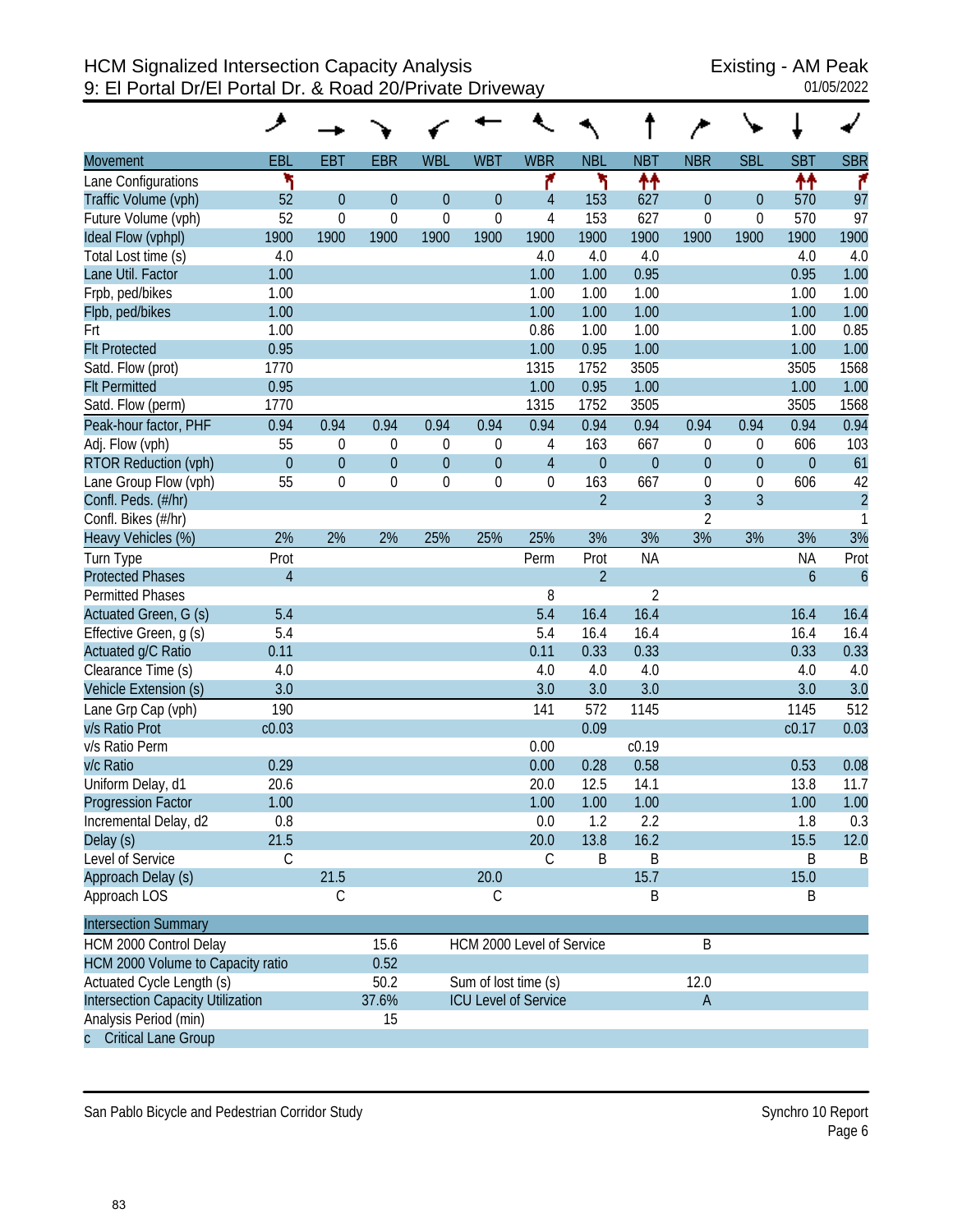## HCM Signalized Intersection Capacity Analysis<br>10: Church Ln & El Portal Dr<br><sup>01/05/2022</sup> 10: Church Ln & El Portal Dr

|                                          | ۶              |                |                |              |                      |                             |                  |             |            |                  |                |                |
|------------------------------------------|----------------|----------------|----------------|--------------|----------------------|-----------------------------|------------------|-------------|------------|------------------|----------------|----------------|
| <b>Movement</b>                          | <b>EBL</b>     | <b>EBT</b>     | <b>EBR</b>     | <b>WBL</b>   | <b>WBT</b>           | <b>WBR</b>                  | <b>NBL</b>       | <b>NBT</b>  | <b>NBR</b> | <b>SBL</b>       | <b>SBT</b>     | <b>SBR</b>     |
| Lane Configurations                      | ۲              | 11             | ۴              | ۲            | ተኈ                   |                             | ኻ                | ↟           | ۴          |                  | ħ              | ۴              |
| Traffic Volume (vph)                     | 82             | 470            | 259            | 321          | 556                  | 20                          | 103              | 126         | 286        | 12               | 270            | 121            |
| Future Volume (vph)                      | 82             | 470            | 259            | 321          | 556                  | 20                          | 103              | 126         | 286        | 12               | 270            | 121            |
| Ideal Flow (vphpl)                       | 1900           | 1900           | 1900           | 1900         | 1900                 | 1900                        | 1900             | 1900        | 1900       | 1900             | 1900           | 1900           |
| Total Lost time (s)                      | 4.0            | 5.0            | 4.0            | 5.0          | 5.0                  |                             | 4.0              | 4.0         | 5.0        |                  | 4.0            | 4.0            |
| Lane Util. Factor                        | 1.00           | 0.95           | 1.00           | 1.00         | 0.95                 |                             | 1.00             | 1.00        | 1.00       |                  | 0.95           | 0.95           |
| Frpb, ped/bikes                          | 1.00           | 1.00           | 0.92           | 1.00         | 1.00                 |                             | 1.00             | 1.00        | 1.00       |                  | 1.00           | 0.94           |
| Flpb, ped/bikes                          | 1.00           | 1.00           | 1.00           | 1.00         | 1.00                 |                             | 1.00             | 1.00        | 1.00       |                  | 1.00           | 1.00           |
| Frt                                      | 1.00           | 1.00           | 0.85           | 1.00         | 0.99                 |                             | 1.00             | 1.00        | 0.85       |                  | 1.00           | 0.85           |
| <b>Flt Protected</b>                     | 0.95           | 1.00           | 1.00           | 0.95         | 1.00                 |                             | 0.95             | 1.00        | 1.00       |                  | 1.00           | 1.00           |
| Satd. Flow (prot)                        | 1770           | 3539           | 1455           | 1770         | 3521                 |                             | 1770             | 1863        | 1583       |                  | 1766           | 1409           |
| <b>Flt Permitted</b>                     | 0.95           | 1.00           | 1.00           | 0.95         | 1.00                 |                             | 0.95             | 1.00        | 1.00       |                  | 0.49           | 1.00           |
| Satd. Flow (perm)                        | 1770           | 3539           | 1455           | 1770         | 3521                 |                             | 1770             | 1863        | 1583       |                  | 876            | 1409           |
| Peak-hour factor, PHF                    | 0.85           | 0.92           | 0.85           | 0.92         | 0.92                 | 0.92                        | 0.79             | 0.79        | 0.92       | 0.92             | 0.85           | 0.85           |
| Adj. Flow (vph)                          | 96             | 511            | 305            | 349          | 604                  | 22                          | 130              | 159         | 311        | 13               | 318            | 142            |
| <b>RTOR Reduction (vph)</b>              | $\overline{0}$ | $\mathbf 0$    | 258            | $\theta$     | $\overline{2}$       | $\boldsymbol{0}$            | $\boldsymbol{0}$ | $\mathbf 0$ | 268        | $\overline{0}$   | $\overline{0}$ | 89             |
| Lane Group Flow (vph)                    | 96             | 511            | 47             | 349          | 624                  | 0                           | 130              | 159         | 43         | $\boldsymbol{0}$ | 331            | 53             |
| Confl. Peds. (#/hr)                      | 26             |                | 14             |              |                      |                             | 29               |             |            |                  |                | 29             |
| Confl. Bikes (#/hr)                      |                |                |                |              |                      |                             |                  |             |            |                  |                | $\overline{2}$ |
| <b>Turn Type</b>                         | Prot           | <b>NA</b>      | Perm           | Prot         | <b>NA</b>            |                             | Split            | <b>NA</b>   | Perm       | Perm             | <b>NA</b>      | Perm           |
| <b>Protected Phases</b>                  | 5              | $\overline{2}$ |                | $\mathbf{1}$ | 6                    |                             | 8                | 8           |            |                  | 4              |                |
| <b>Permitted Phases</b>                  |                |                | $\overline{2}$ |              |                      |                             |                  |             | 8          | $\overline{4}$   |                | $\overline{4}$ |
| Actuated Green, G (s)                    | 9.1            | 18.0           | 18.0           | 24.0         | 32.9                 |                             | 17.3             | 17.3        | 17.3       |                  | 45.0           | 45.0           |
| Effective Green, g (s)                   | 10.1           | 18.0           | 19.0           | 24.0         | 32.9                 |                             | 18.3             | 18.3        | 17.3       |                  | 46.0           | 46.0           |
| Actuated g/C Ratio                       | 0.08           | 0.14           | 0.15           | 0.19         | 0.26                 |                             | 0.15             | 0.15        | 0.14       |                  | 0.37           | 0.37           |
| Clearance Time (s)                       | 5.0            | 5.0            | 5.0            | 5.0          | 5.0                  |                             | 5.0              | 5.0         | 5.0        |                  | 5.0            | 5.0            |
| Vehicle Extension (s)                    | 2.0            | 6.0            | 6.0            | 2.5          | 6.0                  |                             | 4.0              | 4.0         | 4.0        |                  | 4.0            | 4.0            |
| Lane Grp Cap (vph)                       | 143            | 512            | 222            | 341          | 931                  |                             | 260              | 274         | 220        |                  | 324            | 521            |
| v/s Ratio Prot                           | 0.05           | c0.14          |                | c0.20        | 0.18                 |                             | 0.07             | c0.09       |            |                  |                |                |
| v/s Ratio Perm                           |                |                | 0.03           |              |                      |                             |                  |             | 0.03       |                  | c0.38          | 0.04           |
| v/c Ratio                                | 0.67           | 1.00           | 0.21           | 1.02         | 0.67                 |                             | 0.50             | 0.58        | 0.20       |                  | 1.02           | 0.10           |
| Uniform Delay, d1                        | 55.5           | 53.1           | 46.1           | 50.1         | 40.8                 |                             | 48.8             | 49.4        | 47.4       |                  | 39.1           | 25.6           |
| Progression Factor                       | 1.00           | 1.00           | 1.00           | 1.00         | 1.00                 |                             | 1.00             | 1.00        | 1.00       |                  | 1.00           | 1.00           |
| Incremental Delay, d2                    | 9.3            | 39.2           | 1.3            | 54.9         | 2.9                  |                             | 2.1              | 3.7         | 0.6        |                  | 55.6           | 0.1            |
| Delay (s)                                | 64.8           | 92.3           | 47.4           | 105.0        | 43.8                 |                             | 50.8             | 53.1        | 48.0       |                  | 94.8           | 25.7           |
| Level of Service                         | E.             | F              | D              | F            | D                    |                             | D                | D           | D          |                  | F              | $\mathcal{C}$  |
| Approach Delay (s)                       |                | 74.4           |                |              | 65.7                 |                             |                  | 49.9        |            |                  | 74.1           |                |
| Approach LOS                             |                | E              |                |              | E                    |                             |                  | D           |            |                  | E              |                |
| <b>Intersection Summary</b>              |                |                |                |              |                      |                             |                  |             |            |                  |                |                |
| <b>HCM 2000 Control Delay</b>            |                |                | 66.5           |              |                      | HCM 2000 Level of Service   |                  |             | E          |                  |                |                |
| HCM 2000 Volume to Capacity ratio        |                |                | 0.94           |              |                      |                             |                  |             |            |                  |                |                |
| <b>Actuated Cycle Length (s)</b>         |                |                | 124.3          |              | Sum of lost time (s) |                             |                  |             | 18.0       |                  |                |                |
| <b>Intersection Capacity Utilization</b> |                |                | 70.1%          |              |                      | <b>ICU Level of Service</b> |                  |             | C          |                  |                |                |
| Analysis Period (min)                    |                |                | 15             |              |                      |                             |                  |             |            |                  |                |                |

c Critical Lane Group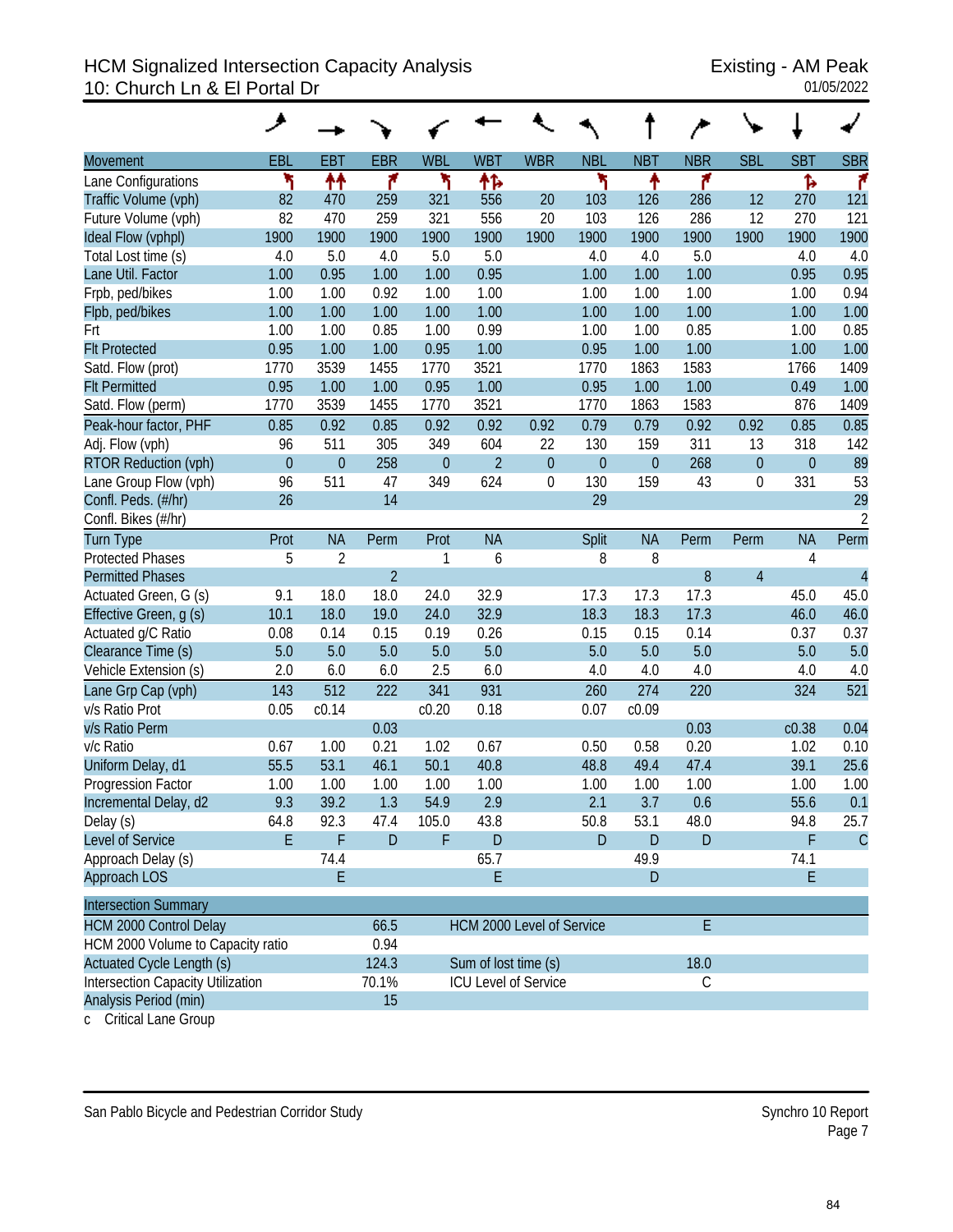|                                          | ৴                |                |                |                           |              |                             |                  |                |                  |                  |                |                |
|------------------------------------------|------------------|----------------|----------------|---------------------------|--------------|-----------------------------|------------------|----------------|------------------|------------------|----------------|----------------|
| Movement                                 | EBL              | <b>EBT</b>     | <b>EBR</b>     | <b>WBL</b>                | <b>WBT</b>   | <b>WBR</b>                  | <b>NBL</b>       | <b>NBT</b>     | <b>NBR</b>       | <b>SBL</b>       | <b>SBT</b>     | <b>SBR</b>     |
| Lane Configurations                      | ۲                | ħ              |                | ۲                         | ħ            |                             | ۲                | ħ              |                  |                  | 4              | ۴              |
| Traffic Volume (vph)                     | 170              | 99             | 46             | $\overline{2}$            | 30           | 25                          | 16               | 208            | 9                | 11               | 112            | 38             |
| Future Volume (vph)                      | 170              | 99             | 46             | $\overline{2}$            | 30           | 25                          | 16               | 208            | 9                | 11               | 112            | 38             |
| Ideal Flow (vphpl)                       | 1900             | 1900           | 1900           | 1900                      | 1900         | 1900                        | 1900             | 1900           | 1900             | 1900             | 1900           | 1900           |
| Total Lost time (s)                      | 4.0              | 4.0            |                | 4.0                       | 4.0          |                             | 5.0              | 5.0            |                  |                  | 5.0            | 5.0            |
| Lane Util. Factor                        | 1.00             | 1.00           |                | 1.00                      | 1.00         |                             | 1.00             | 1.00           |                  |                  | 1.00           | 1.00           |
| Frpb, ped/bikes                          | 1.00             | 0.99           |                | 1.00                      | 1.00         |                             | 1.00             | 1.00           |                  |                  | 1.00           | 1.00           |
| Flpb, ped/bikes                          | 1.00             | 1.00           |                | 1.00                      | 1.00         |                             | 1.00             | 1.00           |                  |                  | 1.00           | 1.00           |
| Frt                                      | 1.00             | 0.95           |                | 1.00                      | 0.93         |                             | 1.00             | 0.99           |                  |                  | 1.00           | 0.85           |
| <b>Flt Protected</b>                     | 0.95             | 1.00           |                | 0.95                      | 1.00         |                             | 0.95             | 1.00           |                  |                  | 1.00           | 1.00           |
| Satd. Flow (prot)                        | 1752             | 1745           |                | 1719                      | 1688         |                             | 1752             | 1834           |                  |                  | 1873           | 1599           |
| <b>Flt Permitted</b>                     | 0.95             | 1.00           |                | 0.95                      | 1.00         |                             | 0.95             | 1.00           |                  |                  | 0.96           | 1.00           |
| Satd. Flow (perm)                        | 1752             | 1745           |                | 1719                      | 1688         |                             | 1752             | 1834           |                  |                  | 1813           | 1599           |
| Peak-hour factor, PHF                    | 0.95             | 0.95           | 0.95           | 0.95                      | 0.95         | 0.95                        | 0.95             | 0.95           | 0.95             | 0.95             | 0.95           | 0.95           |
| Adj. Flow (vph)                          | 179              | 104            | 48             | $\overline{2}$            | 32           | 26                          | 17               | 219            | 9                | 12               | 118            | 40             |
| RTOR Reduction (vph)                     | $\boldsymbol{0}$ | 15             | $\mathbf 0$    | $\boldsymbol{0}$          | 24           | $\boldsymbol{0}$            | $\boldsymbol{0}$ | $\overline{2}$ | $\boldsymbol{0}$ | $\overline{0}$   | $\overline{0}$ | 27             |
| Lane Group Flow (vph)                    | 179              | 137            | $\mathbf{0}$   | $\overline{2}$            | 34           | $\mathbf 0$                 | 17               | 226            | $\mathbf 0$      | $\boldsymbol{0}$ | 130            | 13             |
| Confl. Bikes (#/hr)                      |                  |                | $\overline{1}$ |                           |              |                             |                  |                |                  |                  |                |                |
| Heavy Vehicles (%)                       | 3%               | 3%             | 3%             | 5%                        | 5%           | 5%                          | 3%               | 3%             | 3%               | 1%               | 1%             | 1%             |
| <b>Turn Type</b>                         | Split            | <b>NA</b>      |                | Split                     | <b>NA</b>    |                             | Prot             | <b>NA</b>      |                  | Perm             | <b>NA</b>      | Perm           |
| <b>Protected Phases</b>                  | $\overline{4}$   | $\overline{4}$ |                | 8                         | 8            |                             | 5                | $\overline{2}$ |                  |                  | 6              |                |
| <b>Permitted Phases</b>                  |                  |                |                |                           |              |                             |                  |                |                  | $\boldsymbol{6}$ |                | $\overline{6}$ |
| Actuated Green, G (s)                    | 11.2             | 11.2           |                | 3.8                       | 3.8          |                             | 0.9              | 21.7           |                  |                  | 15.8           | 15.8           |
| Effective Green, g (s)                   | 11.2             | 11.2           |                | 3.8                       | 3.8          |                             | 0.9              | 21.7           |                  |                  | 15.8           | 15.8           |
| Actuated g/C Ratio                       | 0.23             | 0.23           |                | 0.08                      | 0.08         |                             | 0.02             | 0.44           |                  |                  | 0.32           | 0.32           |
| Clearance Time (s)                       | 4.0              | 4.0            |                | 4.0                       | 4.0          |                             | 5.0              | 5.0            |                  |                  | 5.0            | 5.0            |
| Vehicle Extension (s)                    | 4.0              | 4.0            |                | 3.0                       | 3.0          |                             | 2.0              | 4.0            |                  |                  | 4.0            | 4.0            |
| Lane Grp Cap (vph)                       | 394              | 393            |                | 131                       | 129          |                             | 31               | 800            |                  |                  | 576            | 508            |
| v/s Ratio Prot                           | c0.10            | 0.08           |                | 0.00                      | c0.02        |                             | 0.01             | c0.12          |                  |                  |                |                |
| v/s Ratio Perm                           |                  |                |                |                           |              |                             |                  |                |                  |                  | 0.07           | 0.01           |
| v/c Ratio                                | 0.45             | 0.35           |                | 0.02                      | 0.26         |                             | 0.55             | 0.28           |                  |                  | 0.23           | 0.03           |
| Uniform Delay, d1                        | 16.6             | 16.2           |                | 21.2                      | 21.6         |                             | 24.2             | 9.0            |                  |                  | 12.5           | 11.7           |
| Progression Factor                       | 1.00             | 1.00           |                | 1.00                      | 1.00         |                             | 1.00             | 1.00           |                  |                  | 1.00           | 1.00           |
| Incremental Delay, d2                    | 1.1              | 0.7            |                | 0.0                       | 1.1          |                             | 10.2             | 0.3            |                  |                  | 0.3            | 0.0            |
| Delay (s)                                | 17.7             | 16.9           |                | 21.3                      | 22.7         |                             | 34.4             | 9.3            |                  |                  | 12.7           | 11.7           |
| Level of Service                         | B                | B              |                | C                         | $\mathsf{C}$ |                             | $\mathcal{C}$    | Α              |                  |                  | B              | $\overline{B}$ |
| Approach Delay (s)                       |                  | 17.4           |                |                           | 22.7         |                             |                  | 11.0           |                  |                  | 12.5           |                |
| Approach LOS                             |                  | B              |                |                           | $\mathsf C$  |                             |                  | $\sf B$        |                  |                  | $\sf B$        |                |
| <b>Intersection Summary</b>              |                  |                |                |                           |              |                             |                  |                |                  |                  |                |                |
| <b>HCM 2000 Control Delay</b>            |                  |                | 14.8           |                           |              |                             |                  |                | B                |                  |                |                |
| HCM 2000 Volume to Capacity ratio        |                  |                | 0.39           | HCM 2000 Level of Service |              |                             |                  |                |                  |                  |                |                |
| Actuated Cycle Length (s)                |                  |                | 49.7           | Sum of lost time (s)      |              |                             |                  | 18.0           |                  |                  |                |                |
| <b>Intersection Capacity Utilization</b> |                  |                | 40.0%          |                           |              | <b>ICU Level of Service</b> |                  |                | А                |                  |                |                |
| Analysis Period (min)                    |                  |                | 15             |                           |              |                             |                  |                |                  |                  |                |                |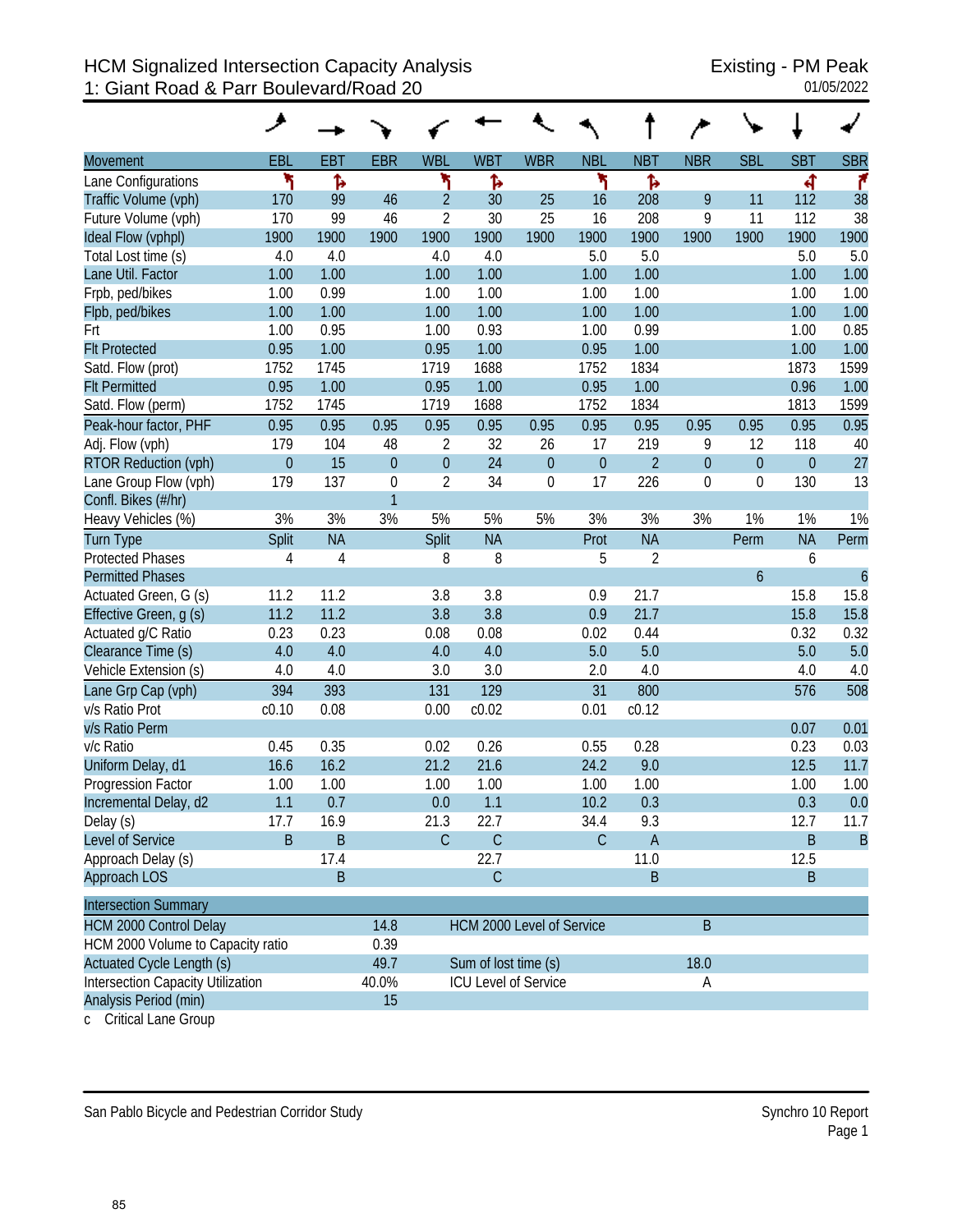## HCM Signalized Intersection Capacity Analysis<br>2: Rumrill Blvd. & Broadway Ave. 
01/05/2022 2: Rumrill Blvd. & Broadway Ave.

|                                   | ۶              |                   |                |                |                             |                  |                  |                  |                |                  |                  |                |
|-----------------------------------|----------------|-------------------|----------------|----------------|-----------------------------|------------------|------------------|------------------|----------------|------------------|------------------|----------------|
| Movement                          | EBL            | <b>EBT</b>        | <b>EBR</b>     | <b>WBL</b>     | <b>WBT</b>                  | <b>WBR</b>       | <b>NBL</b>       | <b>NBT</b>       | <b>NBR</b>     | <b>SBL</b>       | <b>SBT</b>       | <b>SBR</b>     |
| Lane Configurations               | ۲              | Ъ                 |                | ۲              | Ъ                           |                  | ۲                | ↟↟               | ۴              | ۲                | 11               | ۴              |
| Traffic Volume (vph)              | 24             | 182               | 12             | 190            | 268                         | 20               | 29               | 686              | 304            | 15               | 288              | 32             |
| Future Volume (vph)               | 24             | 182               | 12             | 190            | 268                         | 20               | 29               | 686              | 304            | 15               | 288              | 32             |
| Ideal Flow (vphpl)                | 1900           | 1900              | 1900           | 1900           | 1900                        | 1900             | 1900             | 1900             | 1900           | 1900             | 1900             | 1900           |
| Total Lost time (s)               | 3.0            | 3.0               |                | 3.0            | 3.0                         |                  | 3.0              | 3.0              | 3.0            | 3.0              | 3.0              | 3.0            |
| Lane Util. Factor                 | 1.00           | 1.00              |                | 1.00           | 1.00                        |                  | 1.00             | 0.95             | 1.00           | 1.00             | 0.95             | 1.00           |
| Frpb, ped/bikes                   | 1.00           | 1.00              |                | 1.00           | 1.00                        |                  | 1.00             | 1.00             | 0.99           | 1.00             | 1.00             | 0.99           |
| Flpb, ped/bikes                   | 1.00           | 1.00              |                | 1.00           | 1.00                        |                  | 1.00             | 1.00             | 1.00           | 1.00             | 1.00             | 1.00           |
| Frt                               | 1.00           | 0.99              |                | 1.00           | 0.99                        |                  | 1.00             | 1.00             | 0.85           | 1.00             | 1.00             | 0.85           |
| <b>Flt Protected</b>              | 0.95           | 1.00              |                | 0.95           | 1.00                        |                  | 0.95             | 1.00             | 1.00           | 0.95             | 1.00             | 1.00           |
| Satd. Flow (prot)                 | 1787           | 1861              |                | 1770           | 1841                        |                  | 1787             | 3574             | 1590           | 1787             | 3574             | 1577           |
| <b>Flt Permitted</b>              | 0.95           | 1.00              |                | 0.95           | 1.00                        |                  | 0.95             | 1.00             | 1.00           | 0.95             | 1.00             | 1.00           |
| Satd. Flow (perm)                 | 1787           | 1861              |                | 1770           | 1841                        |                  | 1787             | 3574             | 1590           | 1787             | 3574             | 1577           |
| Peak-hour factor, PHF             | 0.97           | 0.97              | 0.97           | 0.97           | 0.97                        | 0.97             | 0.97             | 0.97             | 0.97           | 0.97             | 0.97             | 0.97           |
| Adj. Flow (vph)                   | 25             | 188               | 12             | 196            | 276                         | 21               | 30               | 707              | 313            | 15               | 297              | 33             |
| <b>RTOR Reduction (vph)</b>       | $\overline{0}$ | $\overline{3}$    | $\overline{0}$ | $\theta$       | $\overline{3}$              | $\boldsymbol{0}$ | $\boldsymbol{0}$ | $\mathbf 0$      | 92             | $\boldsymbol{0}$ | $\boldsymbol{0}$ | 18             |
| Lane Group Flow (vph)             | 25             | 197               | $\mathbf 0$    | 196            | 294                         | $\boldsymbol{0}$ | 30               | 707              | 221            | 15               | 297              | 15             |
| Confl. Peds. (#/hr)               | $\overline{4}$ |                   | 14             | 14             |                             | $\overline{4}$   | $\overline{3}$   |                  | $\mathbf{1}$   | 1                |                  | $\overline{3}$ |
| Confl. Bikes (#/hr)               |                |                   | $\overline{2}$ |                |                             | 4                |                  |                  |                |                  |                  |                |
| Heavy Vehicles (%)                | 1%             | 1%                | 1%             | 2%             | 2%                          | 2%               | 1%               | 1%               | 1%             | 1%               | 1%               | 1%             |
| Turn Type                         | Split          | <b>NA</b>         |                | Split          | <b>NA</b>                   |                  | Prot             | <b>NA</b>        | pm+ov          | Prot             | <b>NA</b>        | pm+ov          |
| <b>Protected Phases</b>           | 8              | 8                 |                | $\overline{4}$ | $\overline{4}$              |                  | 1                | $\boldsymbol{6}$ | $\overline{4}$ | 5                | $\overline{2}$   |                |
| <b>Permitted Phases</b>           |                |                   |                |                |                             |                  |                  |                  | 6              |                  |                  | $\frac{8}{2}$  |
| Actuated Green, G (s)             | 17.2           | 17.2              |                | 30.4           | 30.4                        |                  | 4.1              | 24.6             | 55.0           | 1.3              | 21.8             | 39.0           |
| Effective Green, g (s)            | 18.2           | 18.2              |                | 31.4           | 31.4                        |                  | 5.1              | 26.1             | 57.0           | 2.3              | 23.3             | 41.0           |
| Actuated g/C Ratio                | 0.20           | 0.20              |                | 0.35           | 0.35                        |                  | 0.06             | 0.29             | 0.63           | 0.03             | 0.26             | 0.46           |
| Clearance Time (s)                | 4.0            | 4.0               |                | 4.0            | 4.0                         |                  | 4.0              | 4.5              | 4.0            | 4.0              | 4.5              | 4.0            |
| Vehicle Extension (s)             | 2.0            | 2.0               |                | 2.0            | 2.0                         |                  | 2.0              | 4.0              | 2.0            | 2.0              | 4.0              | 2.0            |
| Lane Grp Cap (vph)                | 361            | 376               |                | 617            | 642                         |                  | 101              | 1036             | 1007           | 45               | 925              | 718            |
| v/s Ratio Prot                    | 0.01           | c <sub>0.11</sub> |                | 0.11           | c0.16                       |                  | c0.02            | c0.20            | 0.08           | 0.01             | 0.08             | 0.00           |
| v/s Ratio Perm                    |                |                   |                |                |                             |                  |                  |                  | 0.06           |                  |                  | 0.01           |
| v/c Ratio                         | 0.07           | 0.52              |                | 0.32           | 0.46                        |                  | 0.30             | 0.68             | 0.22           | 0.33             | 0.32             | 0.02           |
| Uniform Delay, d1                 | 29.0           | 32.0              |                | 21.5           | 22.7                        |                  | 40.7             | 28.3             | 7.0            | 43.1             | 27.0             | 13.5           |
| <b>Progression Factor</b>         | 1.00           | 1.00              |                | 1.00           | 1.00                        |                  | 1.00             | 1.00             | 1.00           | 1.00             | 1.00             | 1.00           |
| Incremental Delay, d2             | 0.0            | 0.6               |                | 1.4            | 2.4                         |                  | 0.6              | 2.0              | 0.2            | 1.6              | 0.3              | 0.0            |
| Delay (s)                         | 29.1           | 32.6              |                | 22.8           | 25.1                        |                  | 41.3             | 30.3             | 7.2            | 44.7             | 27.2             | 13.5           |
| Level of Service                  | C              | $\mathsf C$       |                | С              | $\mathsf C$                 |                  | D                | $\mathsf C$      | Α              | D                | C                | B              |
| Approach Delay (s)                |                | 32.2              |                |                | 24.2                        |                  |                  | 23.7             |                |                  | 26.7             |                |
| Approach LOS                      |                | С                 |                |                | C                           |                  |                  | $\mathsf C$      |                |                  | C                |                |
| <b>Intersection Summary</b>       |                |                   |                |                |                             |                  |                  |                  |                |                  |                  |                |
| HCM 2000 Control Delay            |                |                   | 25.2           |                | HCM 2000 Level of Service   |                  |                  |                  | $\mathcal{C}$  |                  |                  |                |
| HCM 2000 Volume to Capacity ratio |                |                   | 0.55           |                |                             |                  |                  |                  |                |                  |                  |                |
| Actuated Cycle Length (s)         |                |                   | 90.0           |                | Sum of lost time (s)        |                  |                  |                  | 12.0           |                  |                  |                |
| Intersection Capacity Utilization |                |                   | 59.2%          |                | <b>ICU Level of Service</b> |                  |                  |                  | B              |                  |                  |                |
| Analysis Period (min)             |                |                   | 15             |                |                             |                  |                  |                  |                |                  |                  |                |
| c Critical Lane Group             |                |                   |                |                |                             |                  |                  |                  |                |                  |                  |                |

San Pablo Bicycle and Pedestrian Corridor Study Synchro 10 Report

Page 2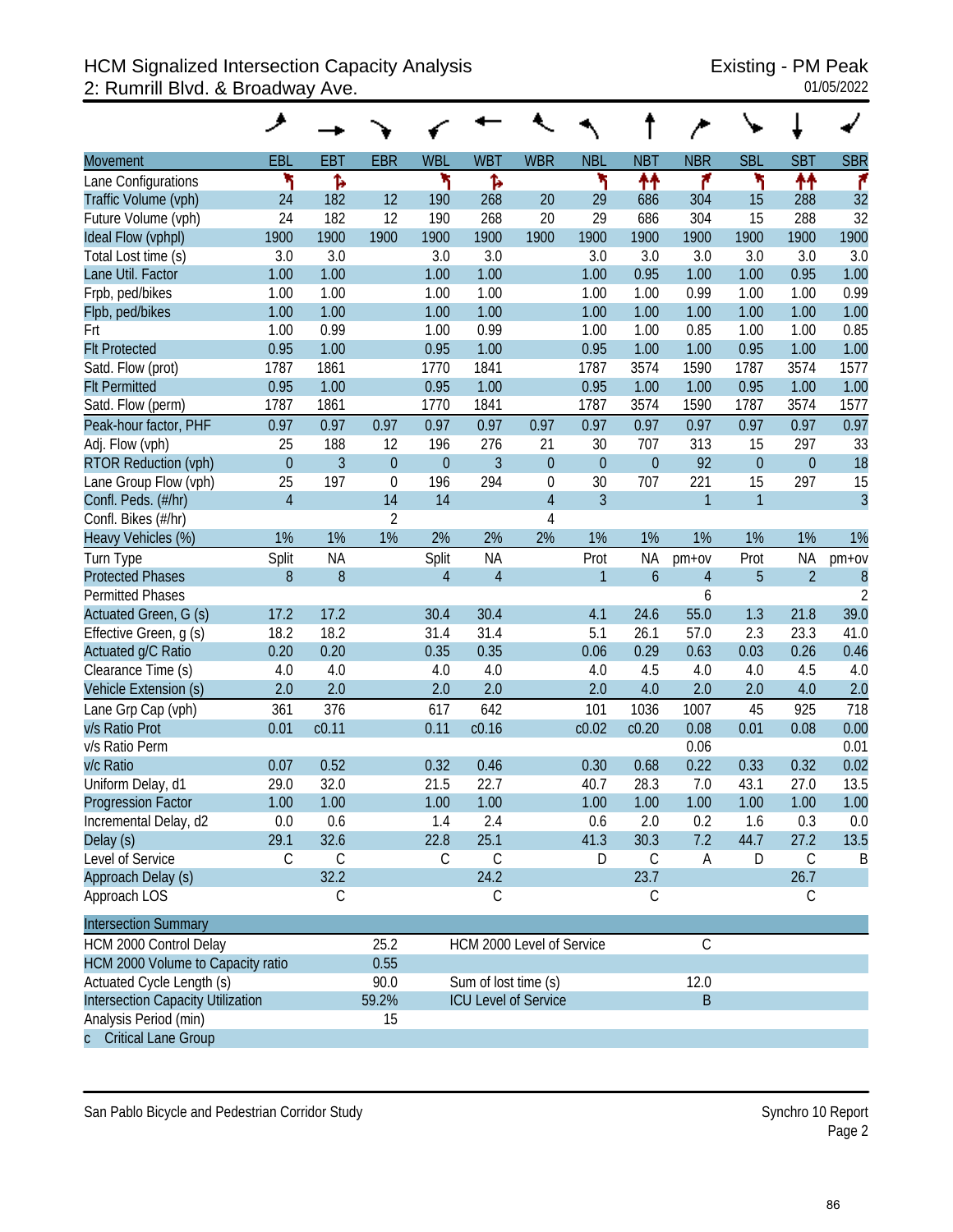|                                           | عر            |            |                |                           |                      |                      |            |                  |                |              |                  |                  |
|-------------------------------------------|---------------|------------|----------------|---------------------------|----------------------|----------------------|------------|------------------|----------------|--------------|------------------|------------------|
| <b>Movement</b>                           | EBL           | <b>EBT</b> | <b>EBR</b>     | <b>WBL</b>                | <b>WBT</b>           | <b>WBR</b>           | <b>NBL</b> | <b>NBT</b>       | <b>NBR</b>     | <b>SBL</b>   | <b>SBT</b>       | <b>SBR</b>       |
| Lane Configurations                       | ٦             | 怍          |                | ۲                         | ↟↟                   | ۴                    | ۲          | ₩                | ۴              | ኻ            | ↟↟               | ۴                |
| Traffic Volume (vph)                      | 21            | 384        | 134            | 75                        | 274                  | 135                  | 199        | 875              | 76             | 137          | 491              | 16               |
| Future Volume (vph)                       | 21            | 384        | 134            | 75                        | 274                  | 135                  | 199        | 875              | 76             | 137          | 491              | 16               |
| Ideal Flow (vphpl)                        | 1900          | 1900       | 1900           | 1900                      | 1900                 | 1900                 | 1900       | 1900             | 1900           | 1900         | 1900             | 1900             |
| Total Lost time (s)                       | 3.0           | 3.0        |                | 3.0                       | 3.0                  | 3.0                  | 3.0        | 3.0              | 3.0            | 3.0          | 3.0              | 3.0              |
| Lane Util. Factor                         | 1.00          | 0.95       |                | 1.00                      | 0.95                 | 1.00                 | 1.00       | 0.95             | 1.00           | 1.00         | 0.95             | 1.00             |
| Frpb, ped/bikes                           | 1.00          | 0.99       |                | 1.00                      | 1.00                 | 0.97                 | 1.00       | 1.00             | 1.00           | 1.00         | 1.00             | 0.97             |
| Flpb, ped/bikes                           | 0.99          | 1.00       |                | 1.00                      | 1.00                 | 1.00                 | 1.00       | 1.00             | 1.00           | 1.00         | 1.00             | 1.00             |
| Frt                                       | 1.00          | 0.96       |                | 1.00                      | 1.00                 | 0.85                 | 1.00       | 1.00             | 0.85           | 1.00         | 1.00             | 0.85             |
| <b>Flt Protected</b>                      | 0.95          | 1.00       |                | 0.95                      | 1.00                 | 1.00                 | 0.95       | 1.00             | 1.00           | 0.95         | 1.00             | 1.00             |
| Satd. Flow (prot)                         | 1747          | 3384       |                | 1770                      | 3539                 | 1533                 | 1770       | 3539             | 1583           | 1770         | 3539             | 1535             |
| <b>Flt Permitted</b>                      | 0.55          | 1.00       |                | 0.95                      | 1.00                 | 1.00                 | 0.95       | 1.00             | 1.00           | 0.95         | 1.00             | 1.00             |
| Satd. Flow (perm)                         | 1004          | 3384       |                | 1770                      | 3539                 | 1533                 | 1770       | 3539             | 1583           | 1770         | 3539             | 1535             |
| Peak-hour factor, PHF                     | 0.88          | 0.88       | 0.88           | 0.80                      | 0.80                 | 0.80                 | 0.90       | 0.90             | 0.90           | 0.89         | 0.89             | 0.89             |
| Adj. Flow (vph)                           | 24            | 436        | 152            | 94                        | 342                  | 169                  | 221        | 972              | 84             | 154          | 552              | 18               |
| <b>RTOR Reduction (vph)</b>               | $\mathbf{0}$  | 34         | $\theta$       | $\boldsymbol{0}$          | $\mathbf{0}$         | 110                  | $\theta$   | $\boldsymbol{0}$ | 26             | $\mathbf{0}$ | $\boldsymbol{0}$ | 11               |
| Lane Group Flow (vph)                     | 24            | 554        | $\mathbf 0$    | 94                        | 343                  | 59                   | 221        | 972              | 58             | 154          | 552              | $\overline{7}$   |
| Confl. Peds. (#/hr)                       | 16            |            | $\overline{7}$ | $\overline{1}$            |                      | 16                   | 13         |                  |                |              |                  | 13               |
| Confl. Bikes (#/hr)                       |               |            |                |                           |                      |                      |            |                  |                |              |                  | 5                |
| <b>Turn Type</b>                          | Perm          | <b>NA</b>  |                | Prot                      | <b>NA</b>            | Perm                 | Prot       | <b>NA</b>        | $pm+ov$        | Prot         | <b>NA</b>        | Perm             |
| <b>Protected Phases</b>                   |               | 4          |                | 3                         | 8                    |                      | 5          | $\overline{2}$   | 3              | 1            | 6                |                  |
| <b>Permitted Phases</b>                   | 4             |            |                |                           |                      | 8                    |            |                  | $\overline{2}$ |              |                  | $\boldsymbol{6}$ |
| Actuated Green, G (s)                     | 23.4          | 23.4       |                | 9.3                       | 37.2                 | 37.2                 | 17.6       | 45.8             | 55.1           | 12.5         | 40.7             | 40.7             |
| Effective Green, g (s)                    | 24.4          | 24.4       |                | 10.8                      | 38.2                 | 38.2                 | 19.1       | 48.8             | 58.1           | 14.0         | 43.7             | 43.7             |
| Actuated g/C Ratio                        | 0.22          | 0.22       |                | 0.10                      | 0.35                 | 0.35                 | 0.17       | 0.44             | 0.53           | 0.13         | 0.40             | 0.40             |
| Clearance Time (s)                        | 4.0           | 4.0        |                | 4.5                       | 4.0                  | 4.0                  | 4.5        | 6.0              | 4.5            | 4.5          | 6.0              | 6.0              |
| Vehicle Extension (s)                     | 2.5           | 2.5        |                | 2.0                       | 2.5                  | 2.5                  | 2.0        | 5.0              | 2.0            | 2.0          | 5.0              | 5.0              |
| Lane Grp Cap (vph)                        | 222           | 750        |                | 173                       | 1228                 | 532                  | 307        | 1570             | 836            | 225          | 1405             | 609              |
| v/s Ratio Prot                            |               | c0.16      |                | c0.05                     | 0.10                 |                      | c0.12      | c0.27            | 0.01           | 0.09         | 0.16             |                  |
| v/s Ratio Perm                            | 0.02          |            |                |                           |                      | 0.04                 |            |                  | 0.03           |              |                  | 0.00             |
| v/c Ratio                                 | 0.11          | 0.74       |                | 0.54                      | 0.28                 | 0.11                 | 0.72       | 0.62             | 0.07           | 0.68         | 0.39             | 0.01             |
| Uniform Delay, d1                         | 34.1          | 39.8       |                | 47.3                      | 26.0                 | 24.4                 | 42.9       | 23.5             | 12.7           | 45.9         | 23.7             | 20.1             |
| Progression Factor                        | 1.00          | 1.00       |                | 1.00                      | 1.00                 | 1.00                 | 1.36       | 1.00             | 1.00           | 1.33         | 0.82             | 1.00             |
| Incremental Delay, d2                     | 0.2           | 3.6        |                | 1.9                       | 0.1                  | 0.1                  | 5.6        | 1.6              | 0.0            | 6.1          | 0.7              | 0.0              |
| Delay (s)                                 | 34.3          | 43.4       |                | 49.1                      | 26.0                 | 24.4                 | 63.9       | 25.1             | 12.7           | 67.1         | 20.2             | 20.1             |
| Level of Service                          | $\mathcal{C}$ | D          |                | ${\sf D}$                 | $\mathsf{C}$         | $\mathsf C$          | E          | $\mathsf C$      | B              | E.           | $\mathsf C$      | $\mathcal{C}$    |
| Approach Delay (s)                        |               | 43.1       |                |                           | 29.2                 |                      |            | 31.0             |                |              | 30.2             |                  |
| Approach LOS                              |               | D          |                |                           | $\mathsf C$          |                      |            | $\mathsf C$      |                |              | $\mathsf{C}$     |                  |
|                                           |               |            |                |                           |                      |                      |            |                  |                |              |                  |                  |
| <b>Intersection Summary</b>               |               |            |                |                           |                      |                      |            |                  |                |              |                  |                  |
| <b>HCM 2000 Control Delay</b>             |               |            | 32.8           | HCM 2000 Level of Service |                      |                      |            |                  | $\mathcal{C}$  |              |                  |                  |
| HCM 2000 Volume to Capacity ratio<br>0.68 |               |            |                |                           |                      |                      |            |                  |                |              |                  |                  |
| Actuated Cycle Length (s)<br>110.0        |               |            |                |                           | Sum of lost time (s) |                      |            |                  | 12.0           |              |                  |                  |
| <b>Intersection Capacity Utilization</b>  |               |            | 67.8%          |                           |                      | ICU Level of Service |            |                  | C              |              |                  |                  |
| Analysis Period (min)                     |               |            | 15             |                           |                      |                      |            |                  |                |              |                  |                  |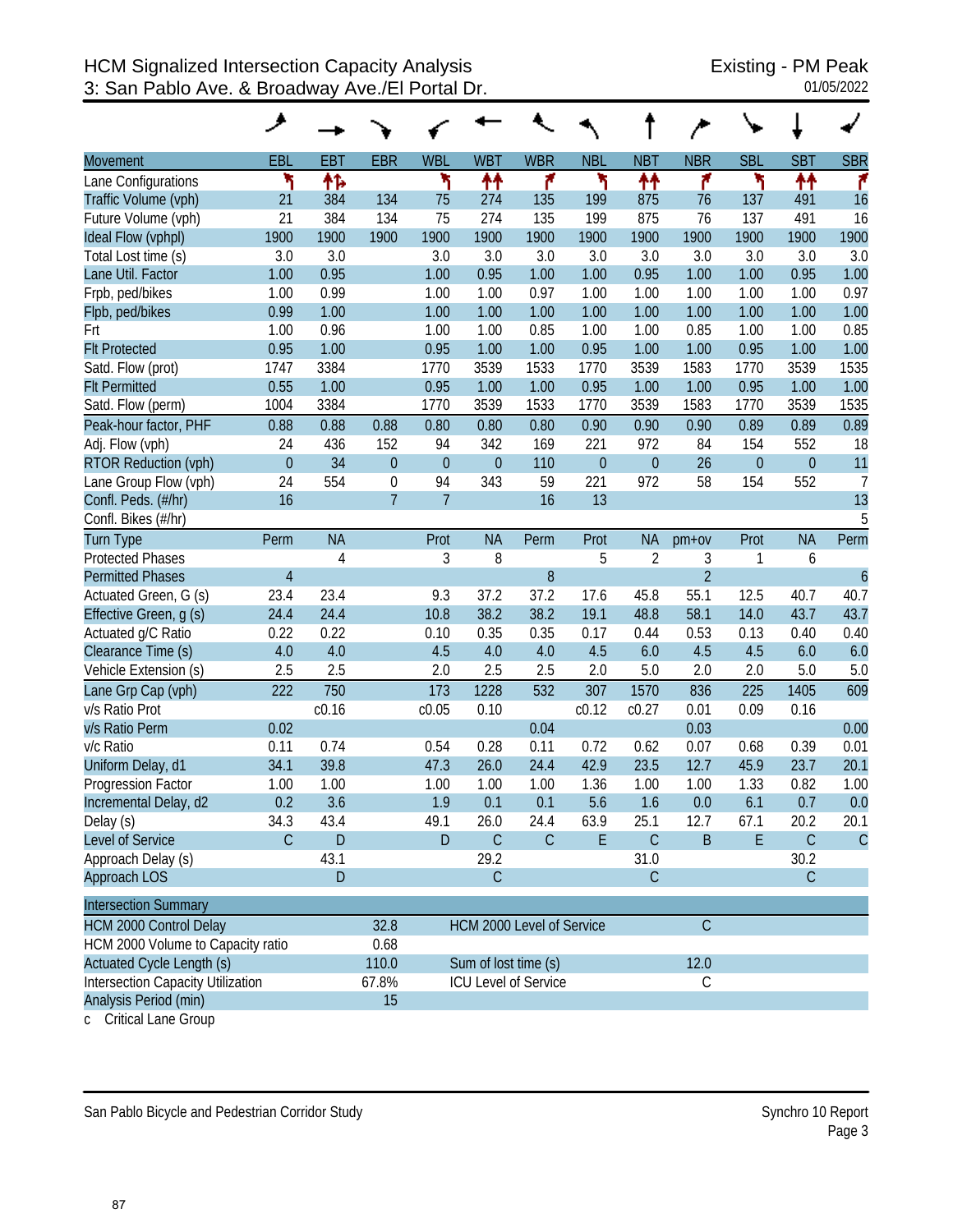## HCM Unsignalized Intersection Capacity Analysis<br>4: Mission Bell Dr & El Portal Dr. 01/05/2022 4: Mission Bell Dr & El Portal Dr.

|                                          | ۸                |                 |                 |                 |                 |                      |                  |                  |            |            |             |            |
|------------------------------------------|------------------|-----------------|-----------------|-----------------|-----------------|----------------------|------------------|------------------|------------|------------|-------------|------------|
| <b>Movement</b>                          | EBL              | <b>EBT</b>      | <b>EBR</b>      | <b>WBL</b>      | <b>WBT</b>      | <b>WBR</b>           | <b>NBL</b>       | <b>NBT</b>       | <b>NBR</b> | <b>SBL</b> | <b>SBT</b>  | <b>SBR</b> |
| Lane Configurations                      |                  | 412             |                 | ۲               | ተኈ              |                      |                  |                  | ۴          | ኻ          | Ъ           |            |
| Traffic Volume (veh/h)                   | 20               | 386             | 80              | 22              | 358             | 35                   | $\boldsymbol{0}$ | $\boldsymbol{0}$ | 45         | 57         | 14          | 23         |
| Future Volume (Veh/h)                    | 20               | 386             | 80              | 22              | 358             | 35                   | $\boldsymbol{0}$ | $\boldsymbol{0}$ | 45         | 57         | 14          | 23         |
| <b>Sign Control</b>                      |                  | Free            |                 |                 | Free            |                      |                  | <b>Stop</b>      |            |            | <b>Stop</b> |            |
| Grade                                    |                  | 0%              |                 |                 | 0%              |                      |                  | 0%               |            |            | 0%          |            |
| Peak Hour Factor                         | 0.92             | 0.92            | 0.92            | 0.92            | 0.92            | 0.92                 | 0.92             | 0.92             | 0.92       | 0.92       | 0.92        | 0.92       |
| Hourly flow rate (vph)                   | 22               | 420             | 87              | 24              | 389             | 38                   | $\boldsymbol{0}$ | $\boldsymbol{0}$ | 49         | 62         | 15          | 25         |
| Pedestrians                              |                  | $\mathbf{1}$    |                 |                 |                 |                      |                  | $\overline{2}$   |            |            |             |            |
| Lane Width (ft)                          |                  | 12.0            |                 |                 |                 |                      |                  | 12.0             |            |            |             |            |
| Walking Speed (ft/s)                     |                  | 4.0             |                 |                 |                 |                      |                  | 4.0              |            |            |             |            |
| Percent Blockage                         |                  | $\mathbf 0$     |                 |                 |                 |                      |                  | $\boldsymbol{0}$ |            |            |             |            |
| Right turn flare (veh)                   |                  |                 |                 |                 |                 |                      |                  |                  |            |            |             |            |
| Median type                              |                  | None            |                 |                 | None            |                      |                  |                  |            |            |             |            |
| Median storage veh)                      |                  |                 |                 |                 |                 |                      |                  |                  |            |            |             |            |
| Upstream signal (ft)                     |                  | 264             |                 |                 |                 |                      |                  |                  |            |            |             |            |
| pX, platoon unblocked                    |                  |                 |                 |                 |                 |                      |                  |                  |            |            |             |            |
| vC, conflicting volume                   | 427              |                 |                 | 509             |                 |                      | 786              | 984              | 256        | 710        | 1009        | 214        |
| vC1, stage 1 conf vol                    |                  |                 |                 |                 |                 |                      |                  |                  |            |            |             |            |
| vC2, stage 2 conf vol                    |                  |                 |                 |                 |                 |                      |                  |                  |            |            |             |            |
| vCu, unblocked vol                       | 427              |                 |                 | 509             |                 |                      | 786              | 984              | 256        | 710        | 1009        | 214        |
| tC, single (s)                           | 4.2              |                 |                 | 4.1             |                 |                      | 7.5              | 6.5              | 6.9        | 7.7        | 6.7         | 7.1        |
| $tC$ , 2 stage $(s)$                     |                  |                 |                 |                 |                 |                      |                  |                  |            |            |             |            |
| tF(s)                                    | 2.2              |                 |                 | 2.2             |                 |                      | 3.5              | 4.0              | 3.3        | 3.6        | 4.1         | 3.4        |
| p0 queue free %                          | 98               |                 |                 | 98              |                 |                      | 100              | 100              | 93         | 78         | 93          | 97         |
| cM capacity (veh/h)                      | 1122             |                 |                 | 1058            |                 |                      | 253              | 239              | 749        | 278        | 218         | 769        |
| Direction, Lane #                        | EB <sub>1</sub>  | EB <sub>2</sub> | WB <sub>1</sub> | WB <sub>2</sub> | WB <sub>3</sub> | NB <sub>1</sub>      | SB <sub>1</sub>  | SB <sub>2</sub>  |            |            |             |            |
| <b>Volume Total</b>                      | 232              | 297             | 24              | 259             | 168             | 49                   | 62               | 40               |            |            |             |            |
| <b>Volume Left</b>                       | 22               | $\theta$        | 24              | $\theta$        | $\theta$        | $\boldsymbol{0}$     | 62               | $\mathbf 0$      |            |            |             |            |
| Volume Right                             | $\boldsymbol{0}$ | 87              | $\mathbf 0$     | $\mathbf 0$     | 38              | 49                   | $\mathbf 0$      | 25               |            |            |             |            |
| <b>cSH</b>                               | 1122             | 1700            | 1058            | 1700            | 1700            | 749                  | 278              | 394              |            |            |             |            |
| Volume to Capacity                       | 0.02             | 0.17            | 0.02            | 0.15            | 0.10            | 0.07                 | 0.22             | 0.10             |            |            |             |            |
| Queue Length 95th (ft)                   | $\mathbf{1}$     | $\theta$        | $\overline{2}$  | $\theta$        | $\theta$        | 5                    | 21               | 8                |            |            |             |            |
| Control Delay (s)                        | 1.0              | 0.0             | 8.5             | 0.0             | 0.0             | 10.1                 | 21.6             | 15.2             |            |            |             |            |
| Lane LOS                                 | $\mathsf A$      |                 | $\mathsf{A}$    |                 |                 | B                    | $\mathsf C$      | С                |            |            |             |            |
| Approach Delay (s)                       | 0.4              |                 | 0.5             |                 |                 | 10.1                 | 19.1             |                  |            |            |             |            |
| Approach LOS                             |                  |                 |                 |                 |                 | $\sf B$              | $\mathsf C$      |                  |            |            |             |            |
| <b>Intersection Summary</b>              |                  |                 |                 |                 |                 |                      |                  |                  |            |            |             |            |
| Average Delay                            |                  |                 | 2.5             |                 |                 |                      |                  |                  |            |            |             |            |
| <b>Intersection Capacity Utilization</b> |                  |                 | 38.5%           |                 |                 | ICU Level of Service |                  |                  | А          |            |             |            |
| Analysis Period (min)                    |                  |                 | 15              |                 |                 |                      |                  |                  |            |            |             |            |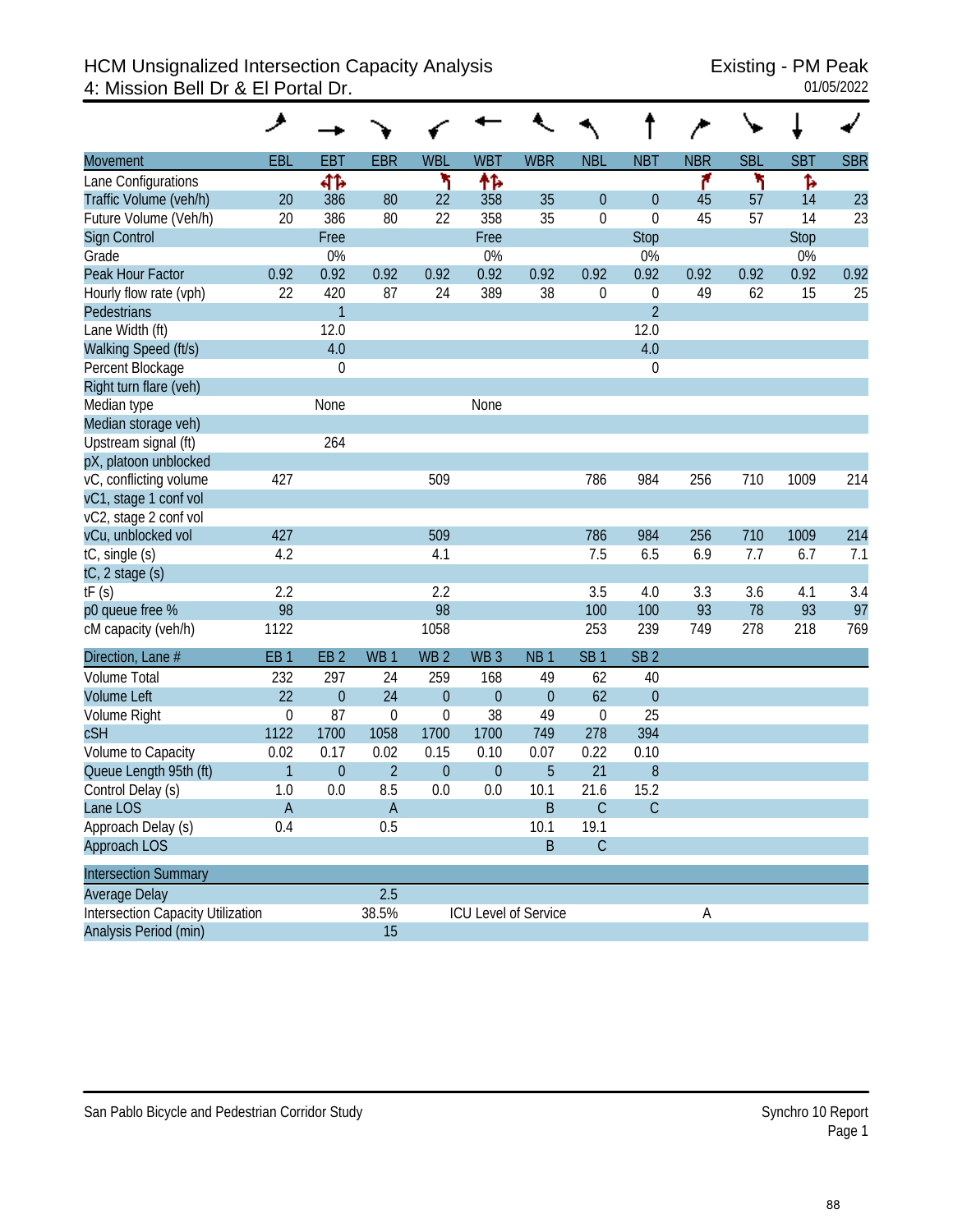## HCM Signalized Intersection Capacity Analysis<br>5: San Pablo Ave. & 23rd St./Road 20<br>01/05/2022 5: San Pablo Ave. & 23rd St./Road 20

|                                          | هر             |                |                |                      |                             |            |             |                |                  |                  |                  |                |
|------------------------------------------|----------------|----------------|----------------|----------------------|-----------------------------|------------|-------------|----------------|------------------|------------------|------------------|----------------|
| <b>Movement</b>                          | EBL            | <b>EBT</b>     | <b>EBR</b>     | <b>WBL</b>           | <b>WBT</b>                  | <b>WBR</b> | <b>NBL</b>  | <b>NBT</b>     | <b>NBR</b>       | <b>SBL</b>       | <b>SBT</b>       | <b>SBR</b>     |
| Lane Configurations                      | ۲              | 4              | ۴              |                      | 4                           | ۴          | ۲           | 怍              |                  | ۳                | ↟↟               | ۴              |
| Traffic Volume (vph)                     | 454            | 92             | 87             | 17                   | 91                          | 40         | 99          | 528            | 32               | 44               | 279              | 357            |
| Future Volume (vph)                      | 454            | 92             | 87             | 17                   | 91                          | 40         | 99          | 528            | 32               | 44               | 279              | 357            |
| Ideal Flow (vphpl)                       | 1900           | 1900           | 1900           | 1900                 | 1900                        | 1900       | 1900        | 1900           | 1900             | 1900             | 1900             | 1900           |
| Total Lost time (s)                      | 6.0            | 6.0            | 6.0            |                      | 6.0                         | 6.0        | 6.0         | 6.0            |                  | 6.0              | 6.0              | 6.0            |
| Lane Util. Factor                        | 0.95           | 0.95           | 1.00           |                      | 1.00                        | 1.00       | 1.00        | 0.95           |                  | 1.00             | 0.95             | 1.00           |
| Frpb, ped/bikes                          | 1.00           | 1.00           | 0.96           |                      | 1.00                        | 1.00       | 1.00        | 1.00           |                  | 1.00             | 1.00             | 0.98           |
| Flpb, ped/bikes                          | 1.00           | 1.00           | 1.00           |                      | 1.00                        | 1.00       | 1.00        | 1.00           |                  | 1.00             | 1.00             | 1.00           |
| Frt                                      | 1.00           | 1.00           | 0.85           |                      | 1.00                        | 0.85       | 1.00        | 0.99           |                  | 1.00             | 1.00             | 0.85           |
| <b>Flt Protected</b>                     | 0.95           | 0.97           | 1.00           |                      | 0.99                        | 1.00       | 0.95        | 1.00           |                  | 0.95             | 1.00             | 1.00           |
| Satd. Flow (prot)                        | 1698           | 1730           | 1542           |                      | 1848                        | 1583       | 1770        | 3498           |                  | 1770             | 3539             | 1555           |
| <b>Flt Permitted</b>                     | 0.95           | 0.97           | 1.00           |                      | 0.99                        | 1.00       | 0.95        | 1.00           |                  | 0.95             | 1.00             | 1.00           |
| Satd. Flow (perm)                        | 1698           | 1730           | 1542           |                      | 1848                        | 1583       | 1770        | 3498           |                  | 1770             | 3539             | 1555           |
| Peak-hour factor, PHF                    | 0.97           | 0.97           | 0.97           | 0.97                 | 0.97                        | 0.97       | 0.97        | 0.97           | 0.97             | 0.97             | 0.97             | 0.97           |
| Adj. Flow (vph)                          | 468            | 95             | 90             | 18                   | 94                          | 41         | 102         | 544            | 33               | 45               | 288              | 368            |
| <b>RTOR Reduction (vph)</b>              | $\mathbf{0}$   | $\overline{0}$ | 47             | $\overline{0}$       | $\overline{0}$              | 36         | $\mathbf 0$ | $\overline{2}$ | $\overline{0}$   | $\boldsymbol{0}$ | $\overline{0}$   | 196            |
| Lane Group Flow (vph)                    | 281            | 282            | 43             | $\mathbf 0$          | 112                         | 5          | 102         | 575            | $\boldsymbol{0}$ | 45               | 288              | 172            |
| Confl. Peds. (#/hr)                      |                |                | 15             | 15                   |                             |            | 8           |                | 12               | 12               |                  | 8              |
| Confl. Bikes (#/hr)                      |                |                | $\overline{2}$ |                      |                             |            |             |                | 1                |                  |                  |                |
| Heavy Vehicles (%)                       | 1%             | 1%             | 1%             | 2%                   | 2%                          | 2%         | 2%          | 2%             | 2%               | 2%               | 2%               | 2%             |
| Turn Type                                | Split          | NA             | $pm+ov$        | Split                | <b>NA</b>                   | Perm       | Prot        | <b>NA</b>      |                  | Prot             | <b>NA</b>        | $pm+ov$        |
| <b>Protected Phases</b>                  | $\overline{4}$ | $\overline{4}$ | 5              | $8\,$                | $8\,$                       |            | 5           | $\overline{2}$ |                  | 1                | $\boldsymbol{6}$ | $\overline{4}$ |
| <b>Permitted Phases</b>                  |                |                | $\overline{4}$ |                      |                             | 8          |             |                |                  |                  |                  | 6              |
| Actuated Green, G (s)                    | 26.5           | 26.5           | 38.9           |                      | 13.8                        | 13.8       | 12.4        | 31.5           |                  | 6.4              | 25.5             | 52.0           |
| Effective Green, g (s)                   | 26.5           | 26.5           | 38.9           |                      | 13.8                        | 13.8       | 12.4        | 31.5           |                  | 6.4              | 25.5             | 52.0           |
| Actuated g/C Ratio                       | 0.24           | 0.24           | 0.35           |                      | 0.12                        | 0.12       | 0.11        | 0.28           |                  | 0.06             | 0.23             | 0.47           |
| Clearance Time (s)                       | 6.0            | 6.0            | 6.0            |                      | 6.0                         | 6.0        | 6.0         | 6.0            |                  | 6.0              | 6.0              | 6.0            |
| Vehicle Extension (s)                    | 2.0            | 2.0            | 2.0            |                      | 3.0                         | 3.0        | 2.0         | 5.0            |                  | 2.0              | 5.0              | 2.0            |
| Lane Grp Cap (vph)                       | 405            | 413            | 540            |                      | 229                         | 196        | 197         | 992            |                  | 102              | 813              | 728            |
| v/s Ratio Prot                           | c0.17          | 0.16           | 0.01           |                      | c0.06                       |            | c0.06       | c0.16          |                  | 0.03             | 0.08             | 0.06           |
| v/s Ratio Perm                           |                |                | 0.02           |                      |                             | 0.00       |             |                |                  |                  |                  | 0.05           |
| v/c Ratio                                | 0.69           | 0.68           | 0.08           |                      | 0.49                        | 0.03       | 0.52        | 0.58           |                  | 0.44             | 0.35             | 0.24           |
| Uniform Delay, d1                        | 38.5           | 38.4           | 24.1           |                      | 45.3                        | 42.7       | 46.5        | 34.1           |                  | 50.6             | 35.8             | 17.6           |
| Progression Factor                       | 1.00           | 1.00           | 1.00           |                      | 1.00                        | 1.00       | 1.00        | 1.00           |                  | 1.00             | 1.00             | 1.00           |
| Incremental Delay, d2                    | 4.1            | 3.7            | 0.0            |                      | 1.6                         | 0.1        | 1.0         | 1.3            |                  | 1.1              | 0.6              | 0.1            |
| Delay (s)                                | 42.7           | 42.1           | 24.1           |                      | 47.0                        | 42.7       | 47.4        | 35.4           |                  | 51.7             | 36.4             | 17.7           |
| Level of Service                         | D              | D              | С              |                      | D                           | D          | D           | D              |                  | D                | D                | B              |
| Approach Delay (s)                       |                | 39.9           |                |                      | 45.8                        |            |             | 37.2           |                  |                  | 27.6             |                |
| Approach LOS                             |                | D              |                |                      | D                           |            |             | D              |                  |                  | C                |                |
| <b>Intersection Summary</b>              |                |                |                |                      |                             |            |             |                |                  |                  |                  |                |
| HCM 2000 Control Delay                   |                |                | 35.5           |                      | HCM 2000 Level of Service   |            |             |                | D                |                  |                  |                |
| HCM 2000 Volume to Capacity ratio        |                |                | 0.60           |                      |                             |            |             |                |                  |                  |                  |                |
| Actuated Cycle Length (s)                |                |                | 111.0          | Sum of lost time (s) |                             |            |             |                | 30.0             |                  |                  |                |
| <b>Intersection Capacity Utilization</b> |                |                | 56.1%          |                      | <b>ICU Level of Service</b> |            |             |                | B                |                  |                  |                |
| Analysis Period (min)                    |                |                | 15             |                      |                             |            |             |                |                  |                  |                  |                |
| c Critical Lane Group                    |                |                |                |                      |                             |            |             |                |                  |                  |                  |                |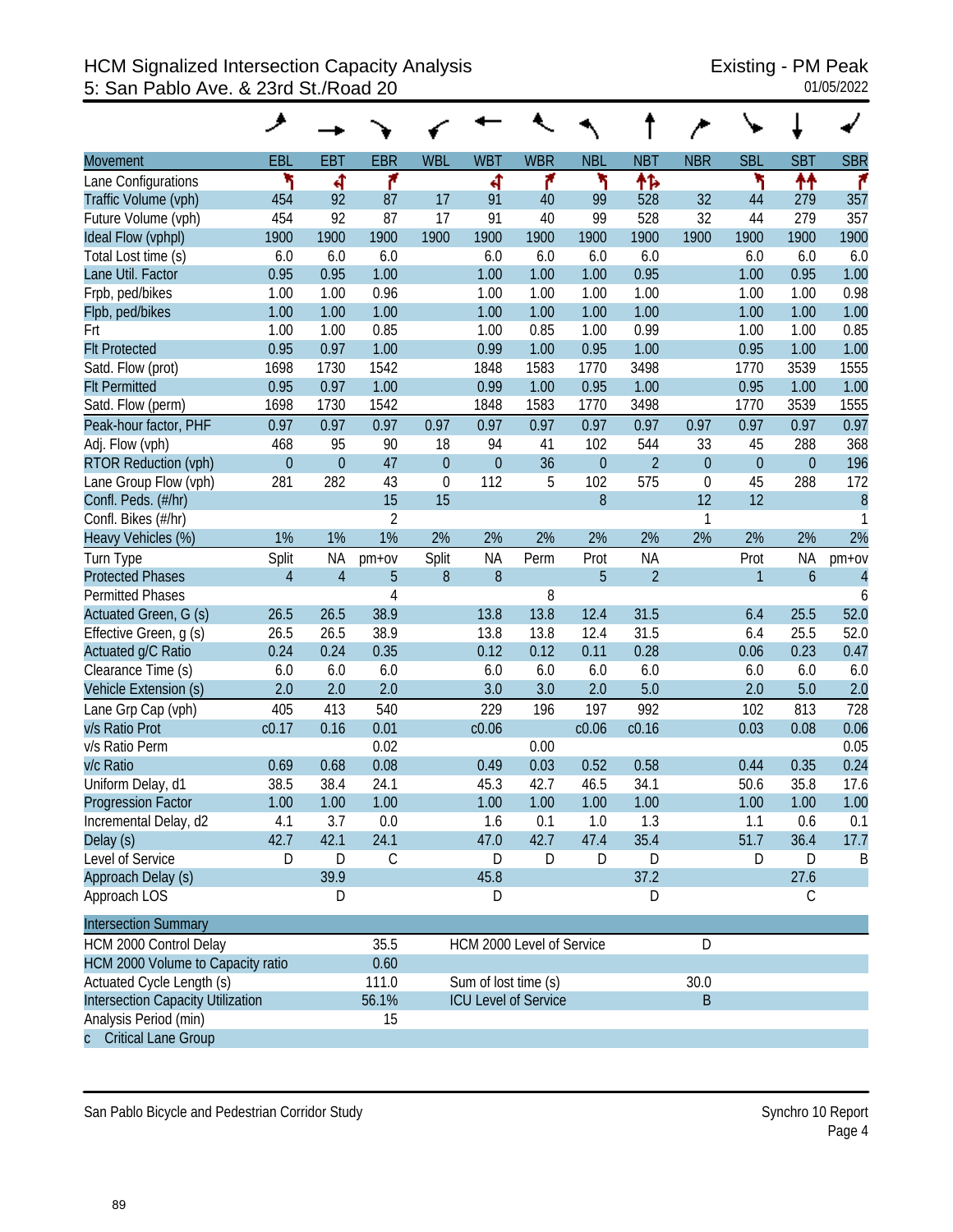| Movement                                 | EBL                       | <b>EBT</b>       | <b>WBT</b>      | <b>WBR</b>      | <b>SBL</b>     | <b>SBR</b>                  |   |
|------------------------------------------|---------------------------|------------------|-----------------|-----------------|----------------|-----------------------------|---|
| Lane Configurations                      | ۲                         | ↟                | Ъ               |                 | v              |                             |   |
| Traffic Volume (veh/h)                   | 10                        | 222              | 204             | 9               | $\overline{7}$ | 16                          |   |
| Future Volume (Veh/h)                    | 10                        | 222              | 204             | 9               | $\overline{1}$ | 16                          |   |
| Sign Control                             |                           | Free             | Free            |                 | <b>Stop</b>    |                             |   |
| Grade                                    |                           | 0%               | 0%              |                 | 0%             |                             |   |
| Peak Hour Factor                         | 0.73                      | 0.73             | 0.48            | 0.48            | 0.72           | 0.72                        |   |
| Hourly flow rate (vph)                   | 14                        | 304              | 425             | 19              | 10             | 22                          |   |
| Pedestrians                              |                           |                  |                 |                 |                |                             |   |
| Lane Width (ft)                          |                           |                  |                 |                 |                |                             |   |
| Walking Speed (ft/s)                     |                           |                  |                 |                 |                |                             |   |
| Percent Blockage                         |                           |                  |                 |                 |                |                             |   |
| Right turn flare (veh)                   |                           |                  |                 |                 |                |                             |   |
| Median type                              |                           |                  | None TWLTL      |                 |                |                             |   |
| Median storage veh)                      |                           |                  | $\overline{2}$  |                 |                |                             |   |
| Upstream signal (ft)                     |                           | 650              | 715             |                 |                |                             |   |
| pX, platoon unblocked                    |                           |                  |                 |                 |                |                             |   |
| vC, conflicting volume                   | 444                       |                  |                 |                 | 766            | 434                         |   |
| vC1, stage 1 conf vol                    |                           |                  |                 |                 | 434            |                             |   |
| vC2, stage 2 conf vol                    |                           |                  |                 |                 | 332            |                             |   |
| vCu, unblocked vol                       | 444                       |                  |                 |                 | 766            | 434                         |   |
| tC, single (s)                           | 4.1                       |                  |                 |                 | 6.4            | 6.2                         |   |
| tC, 2 stage (s)                          |                           |                  |                 |                 | 5.4            |                             |   |
| tF(s)                                    | 2.2                       |                  |                 |                 | 3.5            | 3.3                         |   |
| p0 queue free %                          | 99                        |                  |                 |                 | 98             | 96                          |   |
| cM capacity (veh/h)                      | 1116                      |                  |                 |                 | 562            | 622                         |   |
| Direction, Lane #                        | EB <sub>1</sub>           | EB <sub>2</sub>  | WB <sub>1</sub> | SB <sub>1</sub> |                |                             |   |
| Volume Total                             | 14                        | 304              | 444             | 32              |                |                             |   |
| <b>Volume Left</b>                       | 14                        | $\boldsymbol{0}$ | $\theta$        | 10              |                |                             |   |
| Volume Right                             | $\mathbf 0$               | $\boldsymbol{0}$ | 19              | 22              |                |                             |   |
| <b>cSH</b>                               | 1116                      | 1700             | 1700            | 602             |                |                             |   |
| Volume to Capacity                       | 0.01                      | 0.18             | 0.26            | 0.05            |                |                             |   |
| Queue Length 95th (ft)                   | $\mathbf{1}$              | $\boldsymbol{0}$ | $\theta$        | $\overline{4}$  |                |                             |   |
| Control Delay (s)                        | 8.3                       | 0.0              | 0.0             | 11.3            |                |                             |   |
| Lane LOS                                 | $\boldsymbol{\mathsf{A}}$ |                  |                 | $\sf B$         |                |                             |   |
| Approach Delay (s)                       | 0.4                       |                  | 0.0             | 11.3            |                |                             |   |
| Approach LOS                             |                           |                  |                 | $\sf B$         |                |                             |   |
| <b>Intersection Summary</b>              |                           |                  |                 |                 |                |                             |   |
| Average Delay                            |                           |                  | 0.6             |                 |                |                             |   |
| <b>Intersection Capacity Utilization</b> |                           |                  | 21.7%           |                 |                | <b>ICU Level of Service</b> | A |
| Analysis Period (min)                    |                           |                  | 15              |                 |                |                             |   |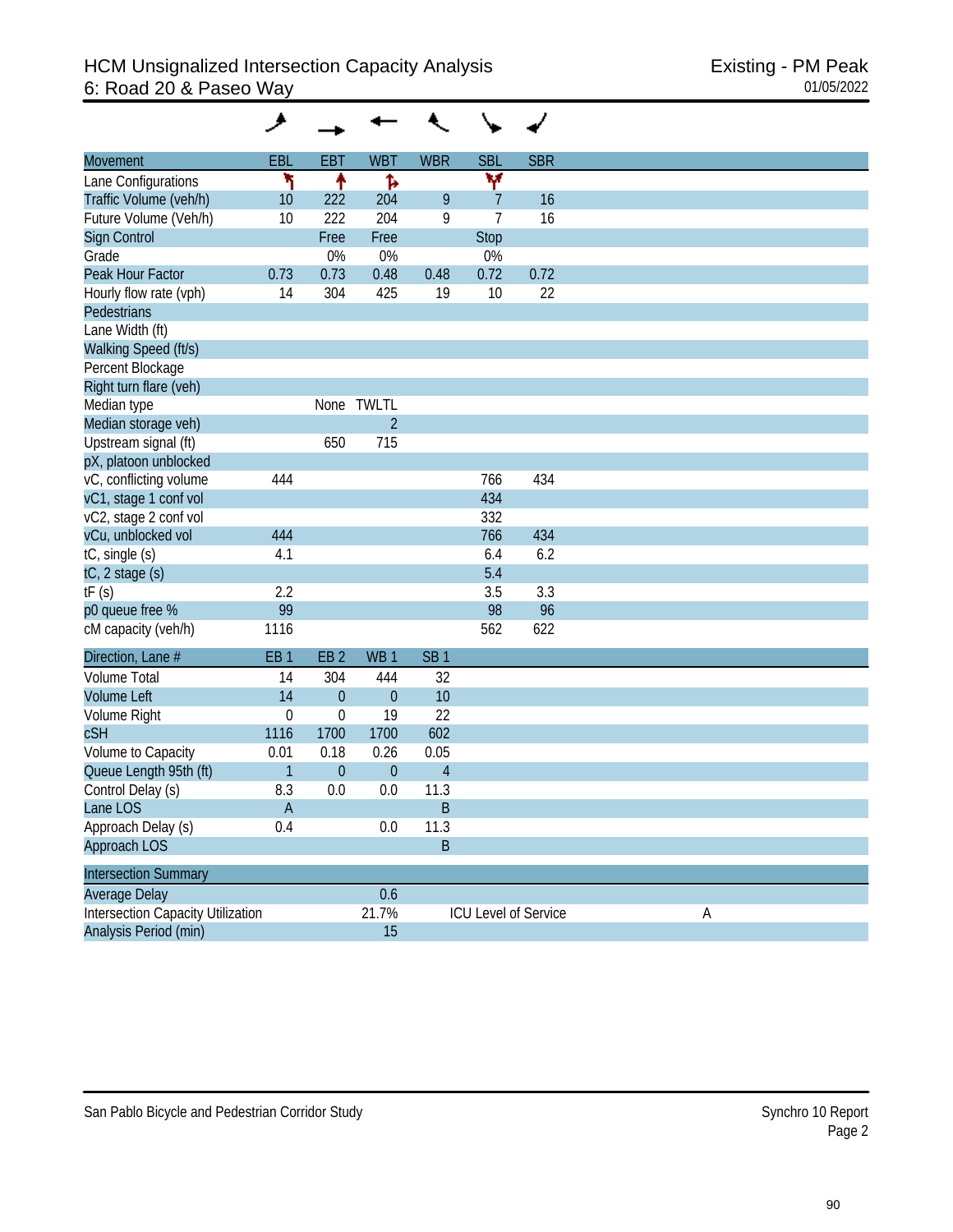| <b>Movement</b>                          | EBL            | <b>EBT</b>     | <b>WBT</b>     | <b>WBR</b>  | <b>SBL</b>           | <b>SBR</b>                |                |  |
|------------------------------------------|----------------|----------------|----------------|-------------|----------------------|---------------------------|----------------|--|
| Lane Configurations                      | ۲              | ↟              | Ъ              |             | ۲                    | ۴                         |                |  |
| Traffic Volume (vph)                     | 11             | 269            | 191            | 27          | 15                   | 25                        |                |  |
| Future Volume (vph)                      | 11             | 269            | 191            | 27          | 15                   | 25                        |                |  |
| Ideal Flow (vphpl)                       | 1900           | 1900           | 1900           | 1900        | 1900                 | 1900                      |                |  |
| Total Lost time (s)                      | 4.0            | 4.0            | 4.0            |             | 4.0                  | 4.0                       |                |  |
| Lane Util. Factor                        | 1.00           | 1.00           | 1.00           |             | 1.00                 | 1.00                      |                |  |
| Frt                                      | 1.00           | 1.00           | 0.98           |             | 1.00                 | 0.85                      |                |  |
| <b>Flt Protected</b>                     | 0.95           | 1.00           | 1.00           |             | 0.95                 | 1.00                      |                |  |
| Satd. Flow (prot)                        | 1770           | 1863           | 1832           |             | 1770                 | 1583                      |                |  |
| <b>Flt Permitted</b>                     | 0.95           | 1.00           | 1.00           |             | 0.95                 | 1.00                      |                |  |
| Satd. Flow (perm)                        | 1770           | 1863           | 1832           |             | 1770                 | 1583                      |                |  |
| Peak-hour factor, PHF                    | 0.72           | 0.72           | 0.53           | 0.53        | 0.77                 | 0.77                      |                |  |
| Adj. Flow (vph)                          | 15             | 374            | 360            | 51          | 19                   | 32                        |                |  |
| <b>RTOR Reduction (vph)</b>              | $\overline{0}$ | $\mathbf{0}$   | $\overline{4}$ | $\theta$    | $\overline{0}$       | 30                        |                |  |
| Lane Group Flow (vph)                    | 15             | 374            | 407            | $\mathbf 0$ | 19                   | 2                         |                |  |
| <b>Turn Type</b>                         | Prot           | <b>NA</b>      | <b>NA</b>      |             | Prot                 | Perm                      |                |  |
| <b>Protected Phases</b>                  | 5              | $\overline{2}$ | 6              |             | 8                    |                           |                |  |
| <b>Permitted Phases</b>                  |                |                |                |             |                      | 8                         |                |  |
| Actuated Green, G (s)                    | 0.9            | 29.0           | 24.1           |             | 2.0                  | 2.0                       |                |  |
| Effective Green, g (s)                   | 0.9            | 29.0           | 24.1           |             | 2.0                  | 2.0                       |                |  |
| Actuated g/C Ratio                       | 0.02           | 0.74           | 0.62           |             | 0.05                 | 0.05                      |                |  |
| Clearance Time (s)                       | 4.0            | 4.0            | 4.0            |             | 4.0                  | 4.0                       |                |  |
| Vehicle Extension (s)                    | 2.0            | 4.0            | 4.0            |             | 2.0                  | 2.0                       |                |  |
| Lane Grp Cap (vph)                       | 40             | 1385           | 1132           |             | 90                   | 81                        |                |  |
| v/s Ratio Prot                           | 0.01           | c0.20          | c0.22          |             | c <sub>0.01</sub>    |                           |                |  |
| v/s Ratio Perm                           |                |                |                |             |                      | 0.00                      |                |  |
| v/c Ratio                                | 0.38           | 0.27           | 0.36           |             | 0.21                 | 0.02                      |                |  |
| Uniform Delay, d1                        | 18.8           | 1.6            | 3.7            |             | 17.7                 | 17.6                      |                |  |
| Progression Factor                       | 1.00           | 1.00           | 1.00           |             | 1.00                 | 1.00                      |                |  |
| Incremental Delay, d2                    | 2.1            | 0.1            | 0.3            |             | 0.4                  | 0.0                       |                |  |
| Delay (s)                                | 20.9           | 1.7            | 3.9            |             | 18.2                 | 17.6                      |                |  |
| Level of Service                         | $\overline{C}$ | $\overline{A}$ | $\overline{A}$ |             | $\sf B$              | $\mathsf B$               |                |  |
| Approach Delay (s)                       |                | 2.5            | 3.9            |             | 17.8                 |                           |                |  |
| Approach LOS                             |                | A              | $\overline{A}$ |             | R                    |                           |                |  |
| <b>Intersection Summary</b>              |                |                |                |             |                      |                           |                |  |
| <b>HCM 2000 Control Delay</b>            |                |                | 4.1            |             |                      | HCM 2000 Level of Service | $\overline{A}$ |  |
| HCM 2000 Volume to Capacity ratio        |                |                | 0.36           |             |                      |                           |                |  |
| Actuated Cycle Length (s)                |                |                | 39.0           |             | Sum of lost time (s) |                           | 12.0           |  |
| <b>Intersection Capacity Utilization</b> |                |                | 24.2%          |             |                      | ICU Level of Service      | A              |  |
| Analysis Period (min)                    |                |                | 15             |             |                      |                           |                |  |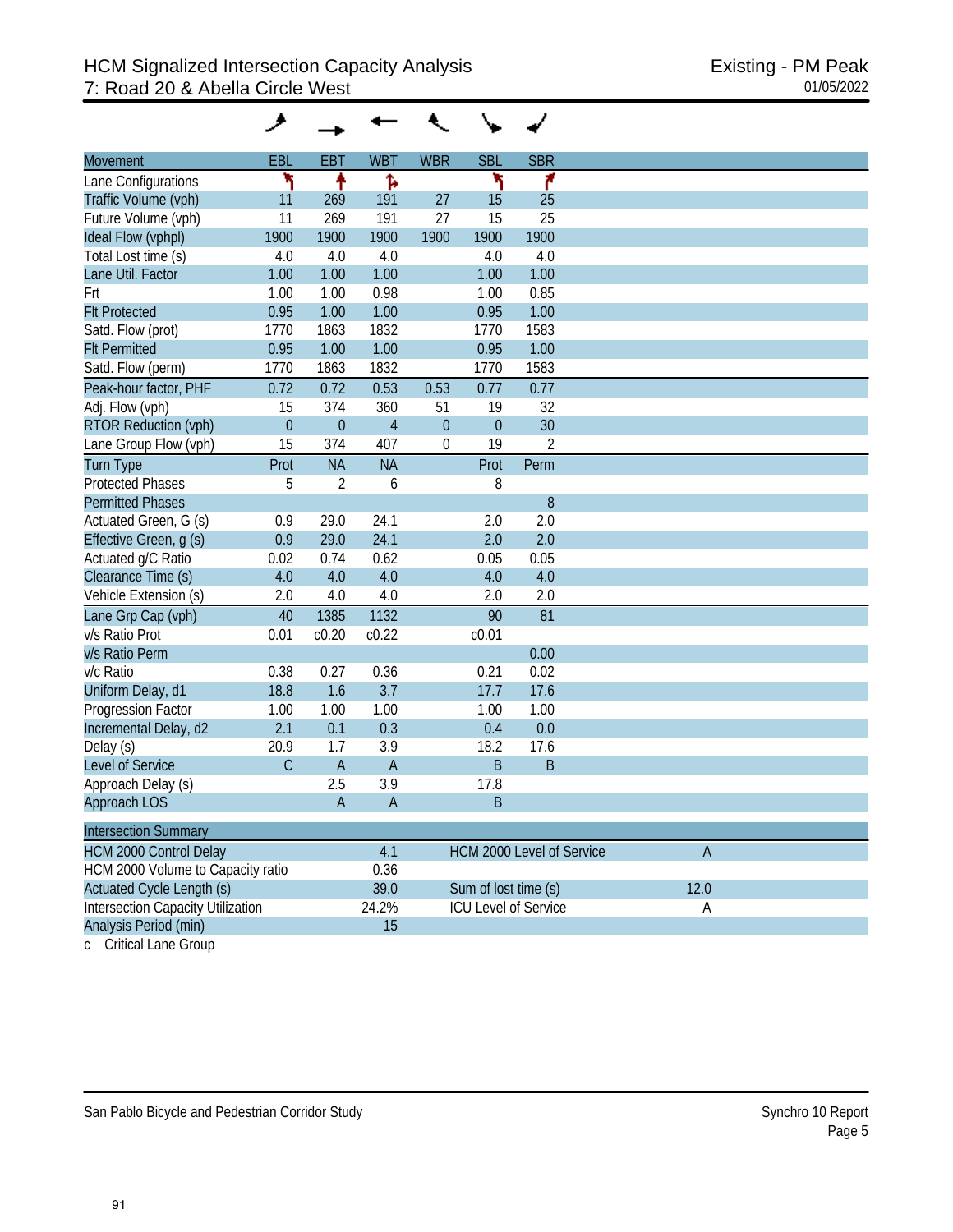|                                   | ۶               |                 |                 |                 |                 |                             |            |             |            |            |                |            |
|-----------------------------------|-----------------|-----------------|-----------------|-----------------|-----------------|-----------------------------|------------|-------------|------------|------------|----------------|------------|
| Movement                          | EBL             | EBT             | <b>EBR</b>      | WBL             | <b>WBT</b>      | <b>WBR</b>                  | <b>NBL</b> | <b>NBT</b>  | <b>NBR</b> | <b>SBL</b> | <b>SBT</b>     | <b>SBR</b> |
| Lane Configurations               |                 |                 |                 |                 | Ъ               |                             |            | Ф           |            |            | Ф              |            |
| Sign Control                      |                 | <b>Stop</b>     |                 |                 | <b>Stop</b>     |                             |            | <b>Stop</b> |            |            | <b>Stop</b>    |            |
| Traffic Volume (vph)              | 14              | 179             | $\mathbf 0$     | 0               | 188             | 34                          | 32         | $\theta$    | 45         | 23         | 0              | 11         |
| Future Volume (vph)               | 14              | 179             | $\overline{0}$  | $\overline{0}$  | 188             | 34                          | 32         | $\theta$    | 45         | 23         | $\overline{0}$ | 11         |
| Peak Hour Factor                  | 0.64            | 0.64            | 0.64            | 0.78            | 0.78            | 0.78                        | 0.36       | 0.36        | 0.36       | 0.80       | 0.80           | 0.80       |
| Hourly flow rate (vph)            | 22              | 280             | $\theta$        | $\theta$        | 241             | 44                          | 89         | $\theta$    | 125        | 29         | $\overline{0}$ | 14         |
| Direction, Lane #                 | EB <sub>1</sub> | EB <sub>2</sub> | WB <sub>1</sub> | NB <sub>1</sub> | SB <sub>1</sub> |                             |            |             |            |            |                |            |
| Volume Total (vph)                | 22              | 280             | 285             | 214             | 43              |                             |            |             |            |            |                |            |
| Volume Left (vph)                 | 22              | $\theta$        | $\Omega$        | 89              | 29              |                             |            |             |            |            |                |            |
| Volume Right (vph)                | $\overline{0}$  | $\overline{0}$  | 44              | 125             | 14              |                             |            |             |            |            |                |            |
| Hadj (s)                          | 0.53            | 0.03            | $-0.06$         | $-0.23$         | $-0.03$         |                             |            |             |            |            |                |            |
| Departure Headway (s)             | 6.1             | 5.6             | 5.1             | 5.3             | 5.8             |                             |            |             |            |            |                |            |
| Degree Utilization, x             | 0.04            | 0.43            | 0.41            | 0.31            | 0.07            |                             |            |             |            |            |                |            |
| Capacity (veh/h)                  | 558             | 617             | 667             | 619             | 531             |                             |            |             |            |            |                |            |
| Control Delay (s)                 | 8.1             | 11.6            | 11.6            | 10.6            | 9.2             |                             |            |             |            |            |                |            |
| Approach Delay (s)                | 11.4            |                 | 11.6            | 10.6            | 9.2             |                             |            |             |            |            |                |            |
| Approach LOS                      | B               |                 | B               | B               | A               |                             |            |             |            |            |                |            |
| <b>Intersection Summary</b>       |                 |                 |                 |                 |                 |                             |            |             |            |            |                |            |
| Delay                             |                 |                 | 11.1            |                 |                 |                             |            |             |            |            |                |            |
| Level of Service                  |                 |                 | B               |                 |                 |                             |            |             |            |            |                |            |
| Intersection Capacity Utilization |                 |                 | 23.3%           |                 |                 | <b>ICU Level of Service</b> |            |             | Α          |            |                |            |
| Analysis Period (min)             |                 |                 | 15              |                 |                 |                             |            |             |            |            |                |            |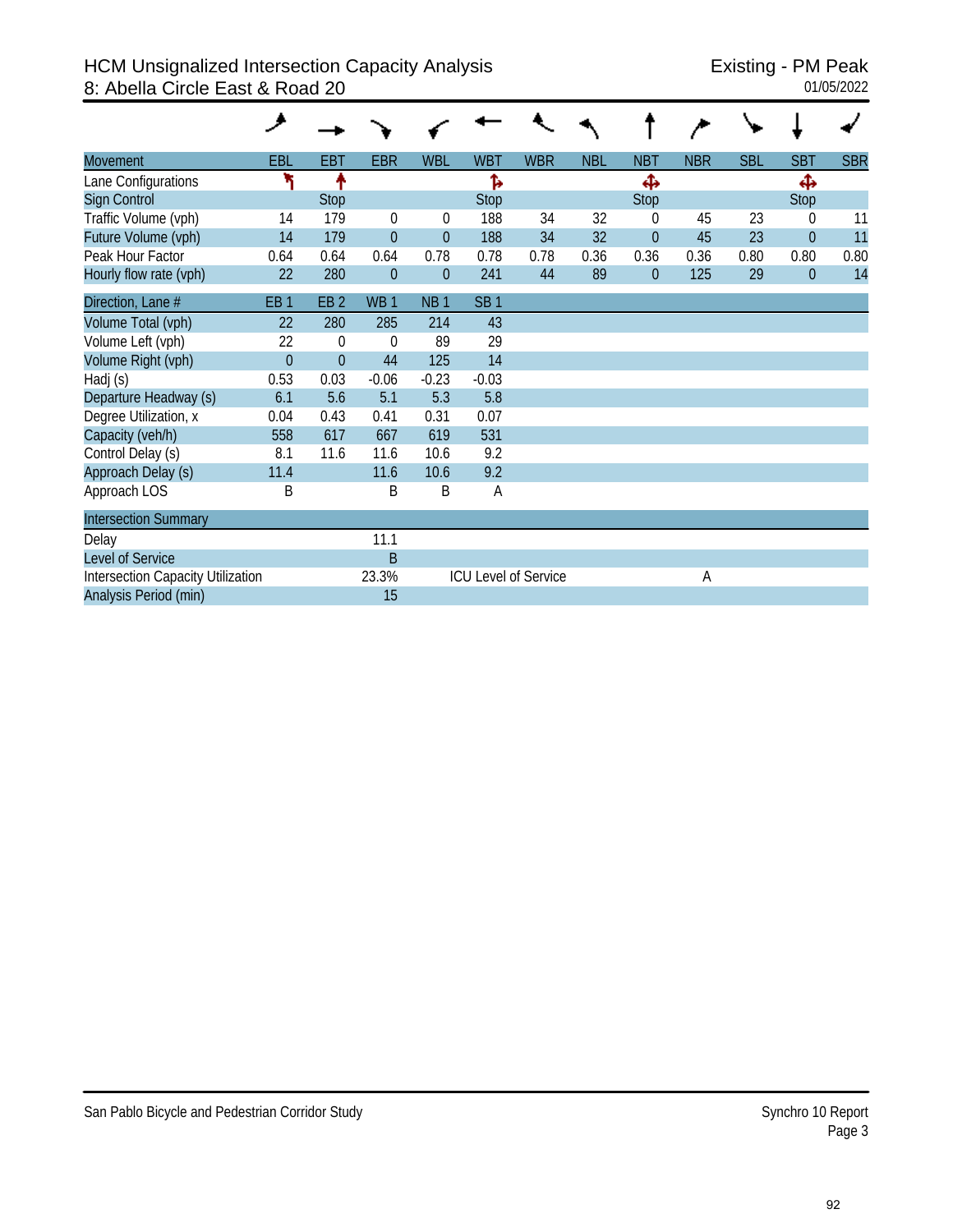|                                   | حر             |                  |             |             |                      |                             |                  |                  |                  |                  |                  |                       |
|-----------------------------------|----------------|------------------|-------------|-------------|----------------------|-----------------------------|------------------|------------------|------------------|------------------|------------------|-----------------------|
| <b>Movement</b>                   | EBL            | <b>EBT</b>       | <b>EBR</b>  | <b>WBL</b>  | <b>WBT</b>           | <b>WBR</b>                  | <b>NBL</b>       | <b>NBT</b>       | <b>NBR</b>       | <b>SBL</b>       | <b>SBT</b>       | <b>SBR</b>            |
| Lane Configurations               | ۲              |                  |             |             |                      | ۴                           | ۲                | ↟↟               |                  |                  | ↟↟               | ۴                     |
| Traffic Volume (vph)              | 52             | $\overline{0}$   | $\theta$    | $\theta$    | $\overline{0}$       | 3                           | 163              | 582              | $\overline{0}$   | 0                | 701              | 59                    |
| Future Volume (vph)               | 52             | $\mathbf 0$      | $\mathbf 0$ | $\mathbf 0$ | $\mathbf 0$          | 3                           | 163              | 582              | $\boldsymbol{0}$ | 0                | 701              | 59                    |
| Ideal Flow (vphpl)                | 1900           | 1900             | 1900        | 1900        | 1900                 | 1900                        | 1900             | 1900             | 1900             | 1900             | 1900             | 1900                  |
| Total Lost time (s)               | 4.0            |                  |             |             |                      | 4.0                         | 4.0              | 4.0              |                  |                  | 4.0              | 4.0                   |
| Lane Util. Factor                 | 1.00           |                  |             |             |                      | 1.00                        | 1.00             | 0.95             |                  |                  | 0.95             | 1.00                  |
| Frpb, ped/bikes                   | 1.00           |                  |             |             |                      | 1.00                        | 1.00             | 1.00             |                  |                  | 1.00             | 1.00                  |
| Flpb, ped/bikes                   | 1.00           |                  |             |             |                      | 1.00                        | 1.00             | 1.00             |                  |                  | 1.00             | 1.00                  |
| Frt                               | 1.00           |                  |             |             |                      | 0.86                        | 1.00             | 1.00             |                  |                  | 1.00             | 0.85                  |
| <b>Flt Protected</b>              | 0.95           |                  |             |             |                      | 1.00                        | 0.95             | 1.00             |                  |                  | 1.00             | 1.00                  |
| Satd. Flow (prot)                 | 1736           |                  |             |             |                      | 1644                        | 1770             | 3539             |                  |                  | 3574             | 1599                  |
| <b>Flt Permitted</b>              | 0.95           |                  |             |             |                      | 1.00                        | 0.95             | 1.00             |                  |                  | 1.00             | 1.00                  |
| Satd. Flow (perm)                 | 1736           |                  |             |             |                      | 1644                        | 1770             | 3539             |                  |                  | 3574             | 1599                  |
| Peak-hour factor, PHF             | 0.96           | 0.96             | 0.96        | 0.96        | 0.96                 | 0.96                        | 0.96             | 0.96             | 0.96             | 0.96             | 0.96             | 0.96                  |
| Adj. Flow (vph)                   | 54             | 0                | 0           | 0           | 0                    | 3                           | 170              | 606              | 0                | 0                | 730              | 61                    |
| <b>RTOR Reduction (vph)</b>       | $\mathbf{0}$   | $\boldsymbol{0}$ | $\theta$    | $\theta$    | $\theta$             | $\overline{3}$              | $\boldsymbol{0}$ | $\boldsymbol{0}$ | $\boldsymbol{0}$ | $\mathbf 0$      | $\mathbf{0}$     | 40                    |
| Lane Group Flow (vph)             | 54             | $\mathbf 0$      | $\Omega$    | $\mathbf 0$ | $\overline{0}$       | $\boldsymbol{0}$            | 170              | 606              | 0                | $\boldsymbol{0}$ | 730              | 21                    |
| Confl. Peds. (#/hr)               |                |                  | 10          | 10          |                      |                             | 8                |                  | 6                | $\boldsymbol{6}$ |                  | $\boldsymbol{\delta}$ |
| Confl. Bikes (#/hr)               |                |                  |             |             |                      |                             |                  |                  | $\overline{4}$   |                  |                  | 1                     |
| Heavy Vehicles (%)                | 4%             | 4%               | 4%          | 0%          | 0%                   | 0%                          | 2%               | 2%               | 2%               | 1%               | 1%               | 1%                    |
| Turn Type                         | Prot           |                  |             |             |                      | Perm                        | Prot             | <b>NA</b>        |                  |                  | <b>NA</b>        | Prot                  |
| <b>Protected Phases</b>           | $\overline{4}$ |                  |             |             |                      |                             | $\overline{2}$   |                  |                  |                  | $\boldsymbol{6}$ | $\boldsymbol{6}$      |
| <b>Permitted Phases</b>           |                |                  |             |             |                      | 8                           |                  | $\overline{2}$   |                  |                  |                  |                       |
| Actuated Green, G (s)             | 2.9            |                  |             |             |                      | 2.9                         | 16.3             | 16.3             |                  |                  | 16.3             | 16.3                  |
| Effective Green, g (s)            | 2.9            |                  |             |             |                      | 2.9                         | 16.3             | 16.3             |                  |                  | 16.3             | 16.3                  |
| Actuated g/C Ratio                | 0.06           |                  |             |             |                      | 0.06                        | 0.34             | 0.34             |                  |                  | 0.34             | 0.34                  |
| Clearance Time (s)                | 4.0            |                  |             |             |                      | 4.0                         | 4.0              | 4.0              |                  |                  | 4.0              | 4.0                   |
| Vehicle Extension (s)             | 3.0            |                  |             |             |                      | 3.0                         | 3.0              | 3.0              |                  |                  | 3.0              | 3.0                   |
| Lane Grp Cap (vph)                | 105            |                  |             |             |                      | 100                         | 607              | 1214             |                  |                  | 1226             | 548                   |
| v/s Ratio Prot                    | c0.03          |                  |             |             |                      |                             | 0.10             |                  |                  |                  | c0.20            | 0.01                  |
| v/s Ratio Perm                    |                |                  |             |             |                      | 0.00                        |                  | c0.17            |                  |                  |                  |                       |
| v/c Ratio                         | 0.51           |                  |             |             |                      | 0.00                        | 0.28             | 0.50             |                  |                  | 0.60             | 0.04                  |
| Uniform Delay, d1                 | 21.6           |                  |             |             |                      | 20.9                        | 11.3             | 12.4             |                  |                  | 12.9             | 10.4                  |
| <b>Progression Factor</b>         | 1.00           |                  |             |             |                      | 1.00                        | 1.00             | 1.00             |                  |                  | 1.00             | 1.00                  |
| Incremental Delay, d2             | 4.2            |                  |             |             |                      | 0.0                         | 1.1              | 1.5              |                  |                  | 2.1              | 0.1                   |
| Delay (s)                         | 25.8           |                  |             |             |                      | 20.9                        | 12.5             | 13.8             |                  |                  | 15.0             | 10.5                  |
| Level of Service                  | C              |                  |             |             |                      | $\mathsf C$                 | B                | B                |                  |                  | B                | B                     |
| Approach Delay (s)                |                | 25.8             |             |             | 20.9                 |                             |                  | 13.5             |                  |                  | 14.7             |                       |
| Approach LOS                      |                | С                |             |             | C                    |                             |                  | Β                |                  |                  | B                |                       |
| <b>Intersection Summary</b>       |                |                  |             |             |                      |                             |                  |                  |                  |                  |                  |                       |
| HCM 2000 Control Delay            |                |                  | 14.5        |             |                      | HCM 2000 Level of Service   |                  |                  | B                |                  |                  |                       |
| HCM 2000 Volume to Capacity ratio |                |                  | 0.54        |             |                      |                             |                  |                  |                  |                  |                  |                       |
| Actuated Cycle Length (s)         |                |                  | 47.5        |             | Sum of lost time (s) |                             |                  |                  | 12.0             |                  |                  |                       |
| Intersection Capacity Utilization |                |                  | 41.7%       |             |                      | <b>ICU Level of Service</b> |                  |                  | $\mathsf{A}$     |                  |                  |                       |
| Analysis Period (min)             |                |                  | 15          |             |                      |                             |                  |                  |                  |                  |                  |                       |
| <b>Critical Lane Group</b>        |                |                  |             |             |                      |                             |                  |                  |                  |                  |                  |                       |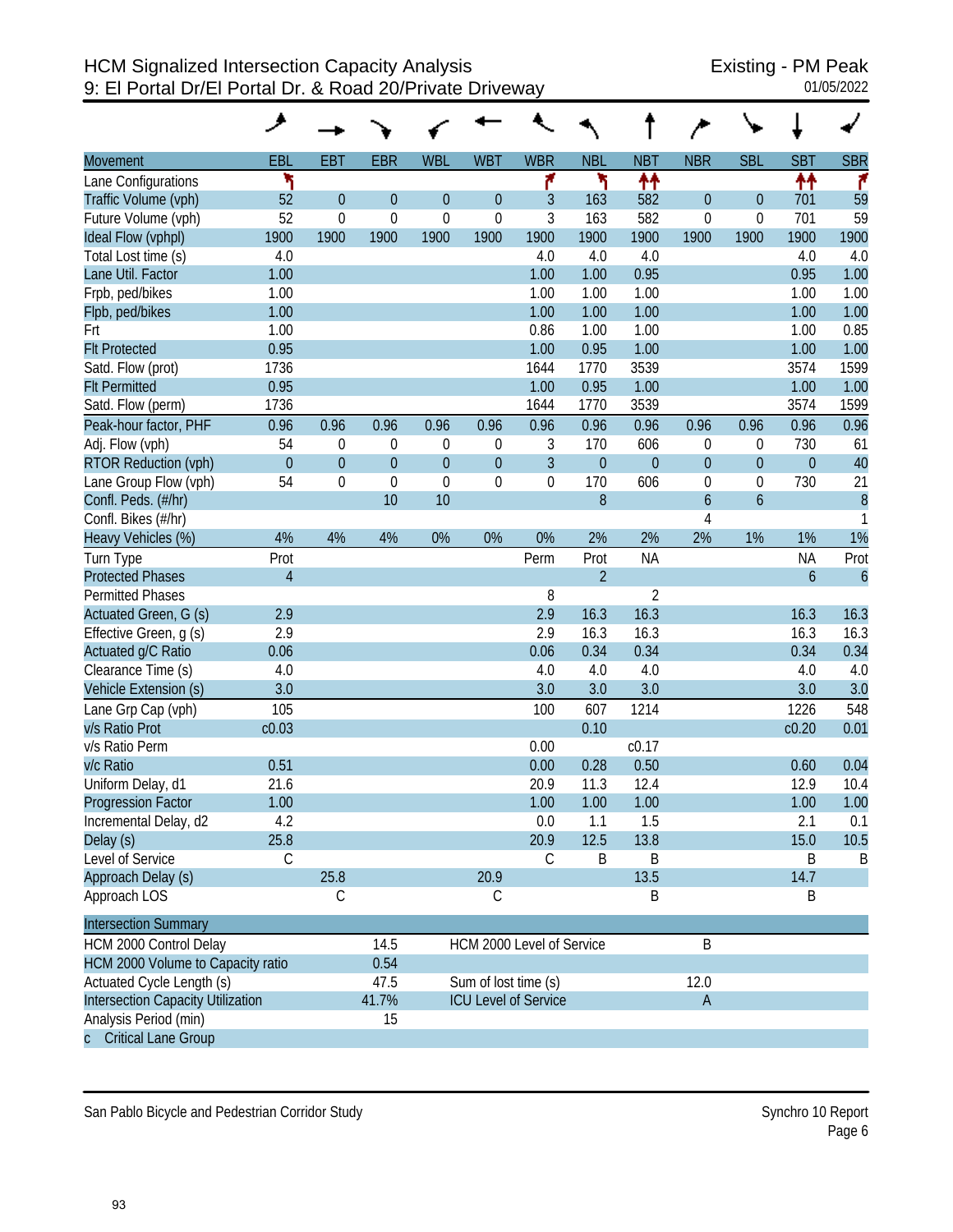## HCM Signalized Intersection Capacity Analysis<br>10: Church Ln & El Portal Dr<br>
01/05/2022 10: Church Ln & El Portal Dr

|                                          | ۶        |                |                |                             |                      |                           |                  |                  |             |                  |              |                |
|------------------------------------------|----------|----------------|----------------|-----------------------------|----------------------|---------------------------|------------------|------------------|-------------|------------------|--------------|----------------|
| <b>Movement</b>                          | EBL      | <b>EBT</b>     | <b>EBR</b>     | <b>WBL</b>                  | <b>WBT</b>           | <b>WBR</b>                | <b>NBL</b>       | <b>NBT</b>       | <b>NBR</b>  | <b>SBL</b>       | <b>SBT</b>   | <b>SBR</b>     |
| Lane Configurations                      | ۲        | 11             | ۴              | ۲                           | ተኈ                   |                           | ۲                | ↟                | ۴           |                  | 4            | ۴              |
| Traffic Volume (vph)                     | 115      | 593            | 188            | 273                         | 532                  | 21                        | 128              | 199              | 308         | 19               | 137          | 85             |
| Future Volume (vph)                      | 115      | 593            | 188            | 273                         | 532                  | 21                        | 128              | 199              | 308         | 19               | 137          | 85             |
| Ideal Flow (vphpl)                       | 1900     | 1900           | 1900           | 1900                        | 1900                 | 1900                      | 1900             | 1900             | 1900        | 1900             | 1900         | 1900           |
| Total Lost time (s)                      | 5.0      | 5.0            | 5.0            | 5.0                         | 5.0                  |                           | 5.0              | 5.0              | 5.0         |                  | 5.0          | 5.0            |
| Lane Util. Factor                        | 1.00     | 0.95           | 1.00           | 1.00                        | 0.95                 |                           | 1.00             | 1.00             | 1.00        |                  | 1.00         | 1.00           |
| Frpb, ped/bikes                          | 1.00     | 1.00           | 0.97           | 1.00                        | 1.00                 |                           | 1.00             | 1.00             | 0.99        |                  | 1.00         | 0.96           |
| Flpb, ped/bikes                          | 1.00     | 1.00           | 1.00           | 1.00                        | 1.00                 |                           | 1.00             | 1.00             | 1.00        |                  | 1.00         | 1.00           |
| Frt                                      | 1.00     | 1.00           | 0.85           | 1.00                        | 0.99                 |                           | 1.00             | 1.00             | 0.85        |                  | 1.00         | 0.85           |
| <b>Flt Protected</b>                     | 0.95     | 1.00           | 1.00           | 0.95                        | 1.00                 |                           | 0.95             | 1.00             | 1.00        |                  | 0.99         | 1.00           |
| Satd. Flow (prot)                        | 1770     | 3539           | 1535           | 1770                        | 3510                 |                           | 1770             | 1863             | 1562        |                  | 1851         | 1524           |
| <b>Flt Permitted</b>                     | 0.95     | 1.00           | 1.00           | 0.95                        | 1.00                 |                           | 0.95             | 1.00             | 1.00        |                  | 0.99         | 1.00           |
| Satd. Flow (perm)                        | 1770     | 3539           | 1535           | 1770                        | 3510                 |                           | 1770             | 1863             | 1562        |                  | 1851         | 1524           |
| Peak-hour factor, PHF                    | 0.91     | 0.91           | 0.91           | 0.88                        | 0.88                 | 0.88                      | 0.98             | 0.98             | 0.98        | 0.80             | 0.80         | 0.80           |
| Adj. Flow (vph)                          | 126      | 652            | 207            | 310                         | 605                  | 24                        | 131              | 203              | 314         | 24               | 171          | 106            |
| <b>RTOR Reduction (vph)</b>              | $\theta$ | $\mathbf 0$    | 152            | $\theta$                    | $\overline{2}$       | $\boldsymbol{0}$          | $\boldsymbol{0}$ | $\boldsymbol{0}$ | 261         | $\boldsymbol{0}$ | $\mathbf{0}$ | 89             |
| Lane Group Flow (vph)                    | 126      | 652            | 55             | 310                         | 627                  | $\boldsymbol{0}$          | 131              | 203              | 53          | $\boldsymbol{0}$ | 195          | 17             |
| Confl. Peds. (#/hr)                      | 13       |                | $\overline{2}$ | $\overline{2}$              |                      | 13                        | 14               |                  |             |                  |              | 14             |
| Confl. Bikes (#/hr)                      |          |                | $\overline{2}$ |                             |                      |                           |                  |                  | 1           |                  |              | 3              |
| Turn Type                                | Prot     | <b>NA</b>      | Perm           | Prot                        | <b>NA</b>            |                           | Split            | <b>NA</b>        | Perm        | Split            | <b>NA</b>    | Perm           |
| <b>Protected Phases</b>                  | 5        | $\overline{2}$ |                | 1                           | 6                    |                           | 8                | 8                |             | 4                | 4            |                |
| <b>Permitted Phases</b>                  |          |                | $\overline{2}$ |                             |                      |                           |                  |                  | 8           |                  |              | $\overline{4}$ |
| Actuated Green, G (s)                    | 11.9     | 28.6           | 28.6           | 23.8                        | 40.5                 |                           | 18.3             | 18.3             | 18.3        |                  | 17.1         | 17.1           |
| Effective Green, g (s)                   | 11.9     | 28.6           | 28.6           | 23.8                        | 40.5                 |                           | 18.3             | 18.3             | 18.3        |                  | 17.1         | 17.1           |
| Actuated g/C Ratio                       | 0.11     | 0.27           | 0.27           | 0.22                        | 0.38                 |                           | 0.17             | 0.17             | 0.17        |                  | 0.16         | 0.16           |
| Clearance Time (s)                       | 5.0      | 5.0            | 5.0            | 5.0                         | 5.0                  |                           | 5.0              | 5.0              | 5.0         |                  | 5.0          | 5.0            |
| Vehicle Extension (s)                    | 2.0      | 6.0            | 6.0            | 2.5                         | 6.0                  |                           | 4.0              | 4.0              | 4.0         |                  | 4.0          | 4.0            |
| Lane Grp Cap (vph)                       | 195      | 938            | 407            | 390                         | 1318                 |                           | 300              | 316              | 265         |                  | 293          | 241            |
| v/s Ratio Prot                           | 0.07     | c0.18          |                | c0.18                       | 0.18                 |                           | 0.07             | c0.11            |             |                  | c0.11        |                |
| v/s Ratio Perm                           |          |                | 0.04           |                             |                      |                           |                  |                  | 0.03        |                  |              | 0.01           |
| v/c Ratio                                | 0.65     | 0.70           | 0.13           | 0.79                        | 0.48                 |                           | 0.44             | 0.64             | 0.20        |                  | 0.67         | 0.07           |
| Uniform Delay, d1                        | 45.9     | 35.7           | 30.2           | 39.7                        | 25.6                 |                           | 40.1             | 41.7             | 38.5        |                  | 42.7         | 38.6           |
| Progression Factor                       | 1.00     | 1.00           | 1.00           | 1.00                        | 1.00                 |                           | 1.00             | 1.00             | 1.00        |                  | 1.00         | 1.00           |
| Incremental Delay, d2                    | 5.4      | 3.4            | 0.4            | 10.4                        | 0.8                  |                           | 1.4              | 4.9              | 0.5         |                  | 6.2          | 0.2            |
| Delay (s)                                | 51.3     | 39.0           | 30.6           | 50.0                        | 26.3                 |                           | 41.5             | 46.6             | 39.0        |                  | 48.8         | 38.8           |
| Level of Service                         | D        | D              | $\mathsf C$    | D                           | $\mathcal{C}$        |                           | D                | $\mathsf{D}$     | D           |                  | D            | D              |
| Approach Delay (s)                       |          | 38.8           |                |                             | 34.2                 |                           |                  | 41.9             |             |                  | 45.3         |                |
| Approach LOS                             |          | D              |                |                             | $\mathsf C$          |                           |                  | D                |             |                  | D            |                |
| <b>Intersection Summary</b>              |          |                |                |                             |                      |                           |                  |                  |             |                  |              |                |
| <b>HCM 2000 Control Delay</b>            |          |                | 38.7           |                             |                      | HCM 2000 Level of Service |                  |                  | D           |                  |              |                |
| HCM 2000 Volume to Capacity ratio        |          |                | 0.70           |                             |                      |                           |                  |                  |             |                  |              |                |
| Actuated Cycle Length (s)                |          |                | 107.8          |                             | Sum of lost time (s) |                           |                  |                  | 20.0        |                  |              |                |
| <b>Intersection Capacity Utilization</b> |          |                | 70.4%          | <b>ICU Level of Service</b> |                      |                           |                  |                  | $\mathsf C$ |                  |              |                |
| Analysis Period (min)                    |          |                | 15             |                             |                      |                           |                  |                  |             |                  |              |                |

c Critical Lane Group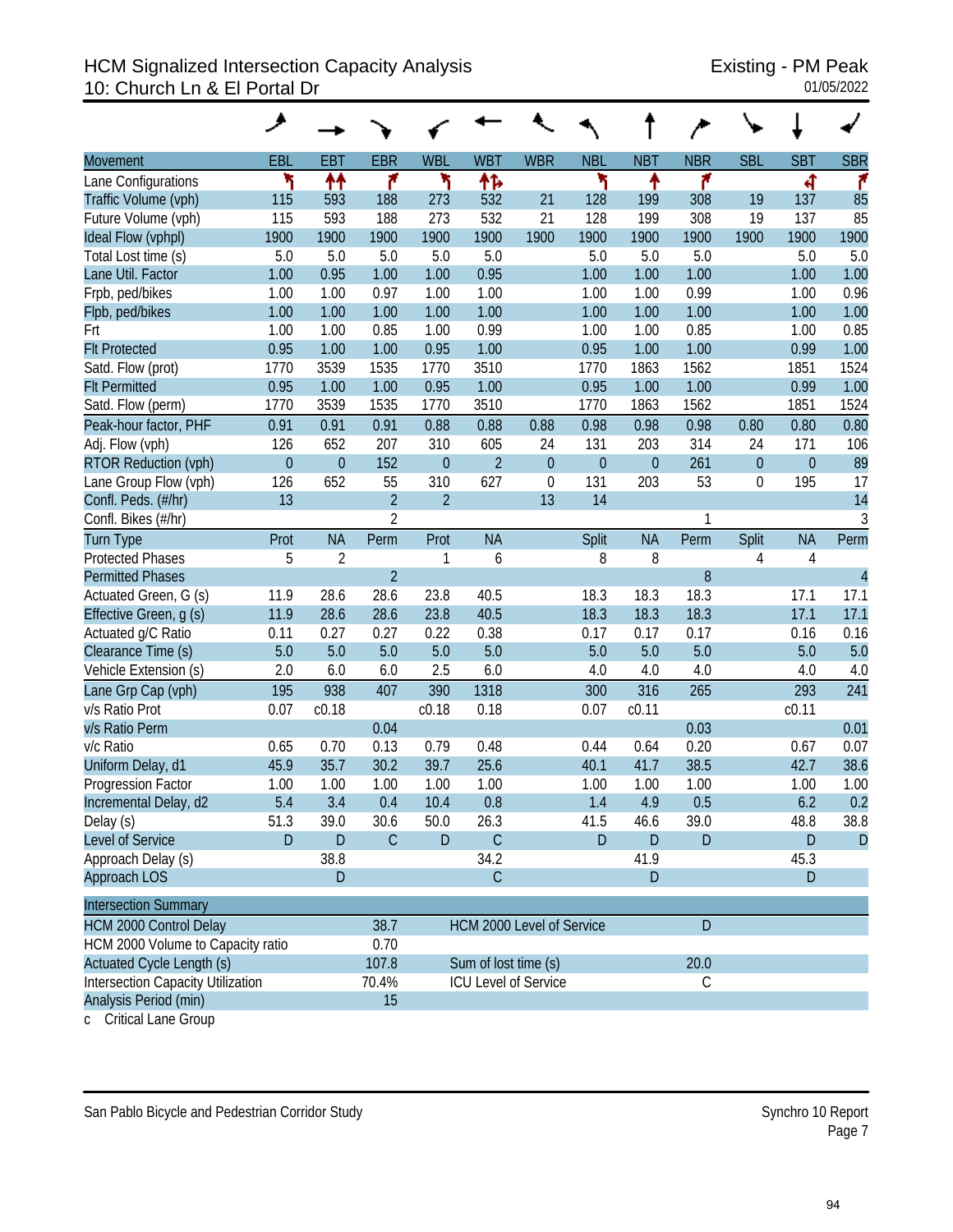|                                   | و                |             |             |                           |                      |                  |                  |                  |                  |                  |              |              |
|-----------------------------------|------------------|-------------|-------------|---------------------------|----------------------|------------------|------------------|------------------|------------------|------------------|--------------|--------------|
| <b>Movement</b>                   | EBL              | <b>EBT</b>  | <b>EBR</b>  | <b>WBL</b>                | <b>WBT</b>           | <b>WBR</b>       | <b>NBL</b>       | <b>NBT</b>       | <b>NBR</b>       | <b>SBL</b>       | <b>SBT</b>   | <b>SBR</b>   |
| Lane Configurations               | ۲                | ħ           |             | ۲                         | Ъ                    |                  | ۲                | Ъ                |                  | ۲                | Ъ            |              |
| Traffic Volume (vph)              | 35               | 23          | 30          | 3                         | 54                   | 20               | 35               | 89               | 1                | 10               | 85           | 67           |
| Future Volume (vph)               | 35               | 23          | 30          | 3                         | 54                   | 20               | 35               | 89               | 1                | 10               | 85           | 67           |
| Ideal Flow (vphpl)                | 1900             | 1900        | 1900        | 1900                      | 1900                 | 1900             | 1900             | 1900             | 1900             | 1900             | 1900         | 1900         |
| Total Lost time (s)               | 4.0              | 4.0         |             | 4.0                       | 4.0                  |                  | 5.0              | 5.0              |                  | 5.0              | 5.0          |              |
| Lane Util. Factor                 | 1.00             | 1.00        |             | 1.00                      | 1.00                 |                  | 1.00             | 1.00             |                  | 1.00             | 1.00         |              |
| Frpb, ped/bikes                   | 1.00             | 1.00        |             | 1.00                      | 0.99                 |                  | 1.00             | 1.00             |                  | 1.00             | 1.00         |              |
| Flpb, ped/bikes                   | 1.00             | 1.00        |             | 1.00                      | 1.00                 |                  | 1.00             | 1.00             |                  | 1.00             | 1.00         |              |
| Frt                               | 1.00             | 0.91        |             | 1.00                      | 0.96                 |                  | 1.00             | 1.00             |                  | 1.00             | 0.93         |              |
| <b>Flt Protected</b>              | 0.95             | 1.00        |             | 0.95                      | 1.00                 |                  | 0.95             | 1.00             |                  | 0.95             | 1.00         |              |
| Satd. Flow (prot)                 | 1456             | 1401        |             | 1787                      | 1791                 |                  | 1719             | 1807             |                  | 1703             | 1674         |              |
| <b>Flt Permitted</b>              | 0.95             | 1.00        |             | 0.95                      | 1.00                 |                  | 0.95             | 1.00             |                  | 0.69             | 1.00         |              |
| Satd. Flow (perm)                 | 1456             | 1401        |             | 1787                      | 1791                 |                  | 1719             | 1807             |                  | 1245             | 1674         |              |
| Peak-hour factor, PHF             | 0.94             | 0.94        | 0.94        | 0.94                      | 0.94                 | 0.94             | 0.94             | 0.94             | 0.94             | 0.94             | 0.94         | 0.94         |
| Adj. Flow (vph)                   | 37               | 24          | 32          | 3                         | 57                   | 21               | 37               | 95               | 1                | 11               | 90           | 71           |
| <b>RTOR Reduction (vph)</b>       | $\boldsymbol{0}$ | 29          | $\theta$    | $\boldsymbol{0}$          | 17                   | $\boldsymbol{0}$ | $\boldsymbol{0}$ | $\boldsymbol{0}$ | $\boldsymbol{0}$ | $\boldsymbol{0}$ | 23           | $\mathbf{0}$ |
| Lane Group Flow (vph)             | 37               | 27          | $\mathbf 0$ | 3                         | 61                   | $\boldsymbol{0}$ | 37               | 96               | $\boldsymbol{0}$ | 11               | 138          | $\mathbf 0$  |
| Confl. Bikes (#/hr)               |                  |             |             |                           |                      | $\overline{2}$   |                  |                  |                  |                  |              |              |
| Heavy Vehicles (%)                | 24%              | 24%         | 24%         | 1%                        | 1%                   | 1%               | 5%               | 5%               | 5%               | 6%               | 6%           | $6\%$        |
| <b>Turn Type</b>                  | Split            | <b>NA</b>   |             | Split                     | <b>NA</b>            |                  | Prot             | <b>NA</b>        |                  | Perm             | <b>NA</b>    |              |
| <b>Protected Phases</b>           | 4                | 4           |             | 8                         | 8                    |                  | 5                | $\overline{2}$   |                  |                  | 6            |              |
| <b>Permitted Phases</b>           |                  |             |             |                           |                      |                  |                  |                  |                  | $\boldsymbol{6}$ |              |              |
| Actuated Green, G (s)             | 4.4              | 4.4         |             | 4.2                       | 4.2                  |                  | 2.1              | 29.2             |                  | 22.1             | 22.1         |              |
| Effective Green, g (s)            | 4.4              | 4.4         |             | 4.2                       | 4.2                  |                  | 2.1              | 29.2             |                  | 22.1             | 22.1         |              |
| Actuated g/C Ratio                | 0.09             | 0.09        |             | 0.08                      | 0.08                 |                  | 0.04             | 0.57             |                  | 0.44             | 0.44         |              |
| Clearance Time (s)                | 4.0              | 4.0         |             | 4.0                       | 4.0                  |                  | 5.0              | 5.0              |                  | 5.0              | 5.0          |              |
| Vehicle Extension (s)             | 4.0              | 4.0         |             | 3.0                       | 3.0                  |                  | 2.0              | 4.0              |                  | 4.0              | 4.0          |              |
| Lane Grp Cap (vph)                | 126              | 121         |             | 147                       | 148                  |                  | 71               | 1038             |                  | 541              | 728          |              |
| v/s Ratio Prot                    | c0.03            | 0.02        |             | 0.00                      | c0.03                |                  | c0.02            | 0.05             |                  |                  | c0.08        |              |
| v/s Ratio Perm                    |                  |             |             |                           |                      |                  |                  |                  |                  | 0.01             |              |              |
| v/c Ratio                         | 0.29             | 0.22        |             | 0.02                      | 0.41                 |                  | 0.52             | 0.09             |                  | 0.02             | 0.19         |              |
| Uniform Delay, d1                 | 21.7             | 21.6        |             | 21.4                      | 22.1                 |                  | 23.9             | 4.8              |                  | 8.2              | 8.8          |              |
| Progression Factor                | 1.00             | 1.00        |             | 1.00                      | 1.00                 |                  | 1.00             | 1.00             |                  | 1.00             | 1.00         |              |
| Incremental Delay, d2             | 1.8              | 1.3         |             | 0.1                       | 1.8                  |                  | 3.2              | 0.1              |                  | 0.0              | 0.2          |              |
| Delay (s)                         | 23.5             | 22.9        |             | 21.5                      | 24.0                 |                  | 27.0             | 4.9              |                  | 8.2              | 9.0          |              |
| Level of Service                  | $\mathsf{C}$     | $\mathsf C$ |             | $\mathsf C$               | $\mathsf C$          |                  | C                | $\mathsf A$      |                  | $\mathsf A$      | $\mathsf{A}$ |              |
| Approach Delay (s)                |                  | 23.1        |             |                           | 23.9                 |                  |                  | 11.1             |                  |                  | 9.0          |              |
| Approach LOS                      |                  | $\mathsf C$ |             |                           | $\mathsf C$          |                  |                  | B                |                  |                  | $\mathsf{A}$ |              |
|                                   |                  |             |             |                           |                      |                  |                  |                  |                  |                  |              |              |
| <b>Intersection Summary</b>       |                  |             |             |                           |                      |                  |                  |                  |                  |                  |              |              |
| <b>HCM 2000 Control Delay</b>     |                  |             | 14.8        | HCM 2000 Level of Service |                      |                  |                  |                  | B                |                  |              |              |
| HCM 2000 Volume to Capacity ratio |                  |             | 0.25        |                           |                      |                  |                  |                  |                  |                  |              |              |
| Actuated Cycle Length (s)         |                  |             | 50.8        |                           | Sum of lost time (s) |                  |                  |                  | 18.0             |                  |              |              |
| Intersection Capacity Utilization |                  |             | 45.2%       |                           | ICU Level of Service |                  |                  |                  | A                |                  |              |              |
| Analysis Period (min)             |                  |             | 15          |                           |                      |                  |                  |                  |                  |                  |              |              |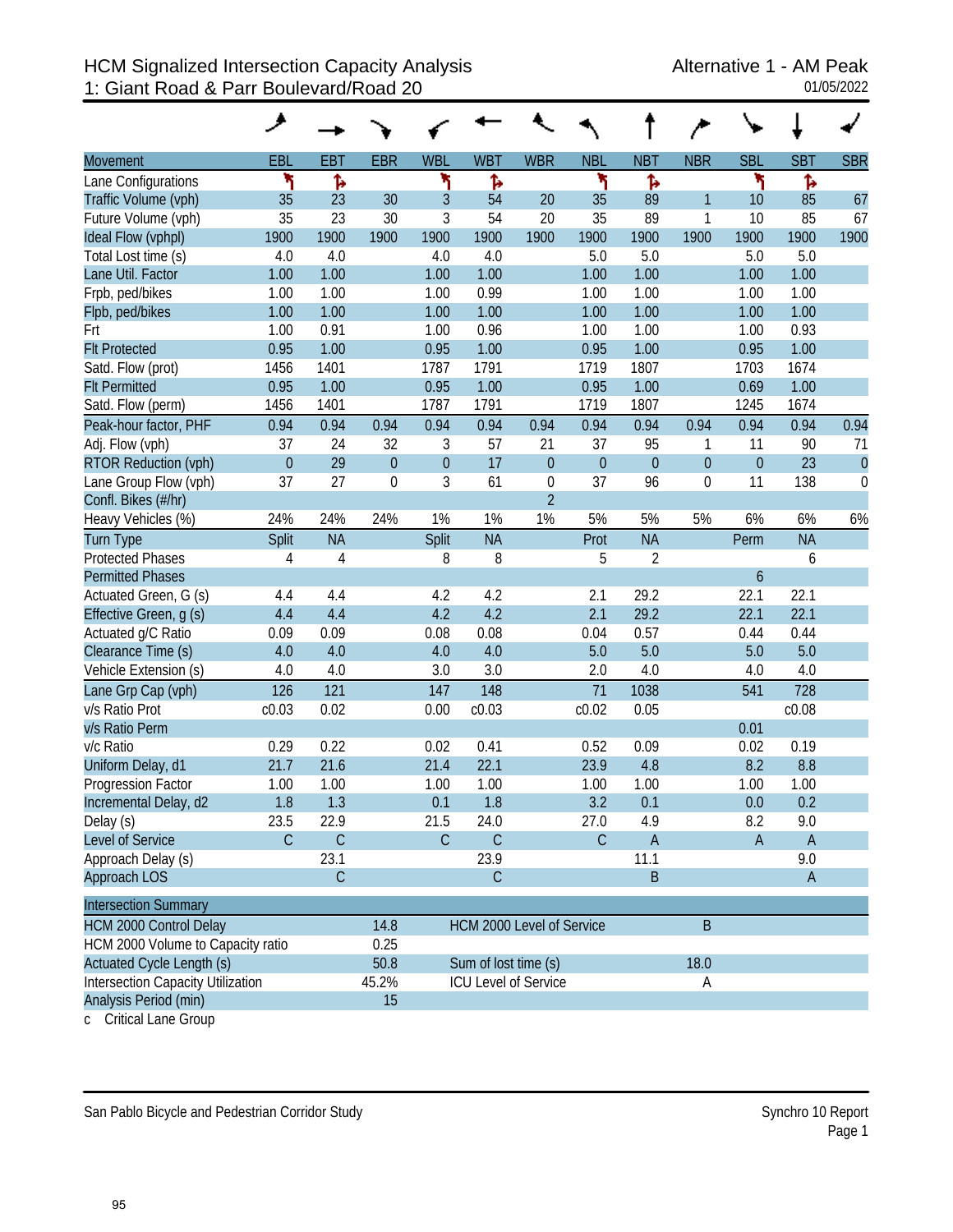## HCM Signalized Intersection Capacity Analysis<br>2: Rumrill Blvd. & Broadway Ave. <br><sup>01/05/2022</sup> 2: Rumrill Blvd. & Broadway Ave.

|                                          | ↗              |                |                  |              |                             |                  |                |                |                |                  |                  |                  |
|------------------------------------------|----------------|----------------|------------------|--------------|-----------------------------|------------------|----------------|----------------|----------------|------------------|------------------|------------------|
| <b>Movement</b>                          | EBL            | <b>EBT</b>     | <b>EBR</b>       | <b>WBL</b>   | <b>WBT</b>                  | <b>WBR</b>       | <b>NBL</b>     | <b>NBT</b>     | <b>NBR</b>     | <b>SBL</b>       | <b>SBT</b>       | <b>SBR</b>       |
| Lane Configurations                      | ۲              | Ъ              |                  | ۲            | Ъ                           |                  | ۲              | Ъ              |                | ۲                | ħ                |                  |
| Traffic Volume (vph)                     | 10             | 224            | $\boldsymbol{6}$ | 137          | 130                         | 9                | 10             | 238            | 188            | $\, 8$           | 255              | $\boldsymbol{8}$ |
| Future Volume (vph)                      | 10             | 224            | 6                | 137          | 130                         | 9                | 10             | 238            | 188            | 8                | 255              | 8                |
| Ideal Flow (vphpl)                       | 1900           | 1900           | 1900             | 1900         | 1900                        | 1900             | 1900           | 1900           | 1900           | 1900             | 1900             | 1900             |
| Total Lost time (s)                      | 4.0            | 4.0            |                  | 4.0          | 4.0                         |                  | 4.0            | 4.5            |                | 4.0              | 4.5              |                  |
| Lane Util. Factor                        | 1.00           | 1.00           |                  | 1.00         | 1.00                        |                  | 1.00           | 1.00           |                | 1.00             | 1.00             |                  |
| Frpb, ped/bikes                          | 1.00           | 1.00           |                  | 1.00         | 1.00                        |                  | 1.00           | 0.99           |                | 1.00             | 1.00             |                  |
| Flpb, ped/bikes                          | 1.00           | 1.00           |                  | 1.00         | 1.00                        |                  | 1.00           | 1.00           |                | 1.00             | 1.00             |                  |
| Frt                                      | 1.00           | 1.00           |                  | 1.00         | 0.99                        |                  | 1.00           | 0.93           |                | 1.00             | 1.00             |                  |
| <b>Flt Protected</b>                     | 0.95           | 1.00           |                  | 0.95         | 1.00                        |                  | 0.95           | 1.00           |                | 0.95             | 1.00             |                  |
| Satd. Flow (prot)                        | 1770           | 1853           |                  | 1746         | 1824                        |                  | 1717           | 1680           |                | 1719             | 1799             |                  |
| <b>Flt Permitted</b>                     | 0.95           | 1.00           |                  | 0.46         | 1.00                        |                  | 0.41           | 1.00           |                | 0.20             | 1.00             |                  |
| Satd. Flow (perm)                        | 1770           | 1853           |                  | 848          | 1824                        |                  | 746            | 1680           |                | 361              | 1799             |                  |
| Peak-hour factor, PHF                    | 0.92           | 0.92           | 0.92             | 0.92         | 0.92                        | 0.92             | 0.92           | 0.92           | 0.92           | 0.92             | 0.92             | 0.92             |
| Adj. Flow (vph)                          | 11             | 243            | 7                | 149          | 141                         | 10               | 11             | 259            | 204            | 9                | 277              | 9                |
| <b>RTOR Reduction (vph)</b>              | $\overline{0}$ | $\mathbf{1}$   | $\overline{0}$   | $\mathbf{0}$ | $\overline{0}$              | $\boldsymbol{0}$ | $\overline{0}$ | 30             | $\overline{0}$ | $\boldsymbol{0}$ | $\overline{0}$   | $\mathbf 0$      |
| Lane Group Flow (vph)                    | 11             | 249            | $\mathbf 0$      | 149          | 151                         | $\boldsymbol{0}$ | 11             | 433            | 0              | 9                | 286              | $\boldsymbol{0}$ |
| Confl. Peds. (#/hr)                      | 5              |                | 9                | 9            |                             | 5                | $\overline{3}$ |                | $\overline{1}$ | $\overline{1}$   |                  | $\overline{3}$   |
| Confl. Bikes (#/hr)                      |                |                | 1                |              |                             | 1                |                |                |                |                  |                  |                  |
| Heavy Vehicles (%)                       | 2%             | 2%             | 2%               | 3%           | 3%                          | 3%               | 5%             | 5%             | 5%             | 5%               | 5%               | 5%               |
| Turn Type                                | Prot           | <b>NA</b>      |                  | pm+pt        | <b>NA</b>                   |                  | pm+pt          | <b>NA</b>      |                | pm+pt            | <b>NA</b>        |                  |
| <b>Protected Phases</b>                  | $\overline{7}$ | $\overline{4}$ |                  | 3            | 8                           |                  | 5              | $\overline{2}$ |                | 1                | $\boldsymbol{6}$ |                  |
| <b>Permitted Phases</b>                  |                |                |                  | 8            |                             |                  | $\overline{2}$ |                |                | 6                |                  |                  |
| Actuated Green, G (s)                    | 1.2            | 34.2           |                  | 49.2         | 44.0                        |                  | 29.1           | 27.9           |                | 27.5             | 27.1             |                  |
| Effective Green, g (s)                   | 1.2            | 34.2           |                  | 49.2         | 44.0                        |                  | 29.1           | 27.9           |                | 27.5             | 27.1             |                  |
| Actuated g/C Ratio                       | 0.01           | 0.38           |                  | 0.55         | 0.49                        |                  | 0.32           | 0.31           |                | 0.31             | 0.30             |                  |
| Clearance Time (s)                       | 4.0            | 4.0            |                  | 4.0          | 4.0                         |                  | 4.0            | 4.5            |                | 4.0              | 4.5              |                  |
| Vehicle Extension (s)                    | 2.0            | 2.0            |                  | 2.0          | 2.0                         |                  | 2.0            | 4.0            |                | 2.0              | 4.0              |                  |
| Lane Grp Cap (vph)                       | 23             | 704            |                  | 573          | 891                         |                  | 254            | 520            |                | 116              | 541              |                  |
| v/s Ratio Prot                           | 0.01           | c0.13          |                  | c0.03        | 0.08                        |                  | c0.00          | c0.26          |                | 0.00             | 0.16             |                  |
| v/s Ratio Perm                           |                |                |                  | 0.11         |                             |                  | 0.01           |                |                | 0.02             |                  |                  |
| v/c Ratio                                | 0.48           | 0.35           |                  | 0.26         | 0.17                        |                  | 0.04           | 0.83           |                | 0.08             | 0.53             |                  |
| Uniform Delay, d1                        | 44.1           | 20.0           |                  | 10.6         | 12.8                        |                  | 21.1           | 28.9           |                | 23.3             | 26.1             |                  |
| Progression Factor                       | 1.00           | 1.00           |                  | 1.00         | 1.00                        |                  | 1.00           | 1.00           |                | 1.00             | 1.00             |                  |
| Incremental Delay, d2                    | 5.6            | 1.4            |                  | 0.1          | 0.0                         |                  | 0.0            | 11.4           |                | 0.1              | 1.2              |                  |
| Delay (s)                                | 49.7           | 21.4           |                  | 10.7         | 12.9                        |                  | 21.1           | 40.3           |                | 23.4             | 27.4             |                  |
| Level of Service                         | D              | C              |                  | Β            | Β                           |                  | С              | D              |                | C                | $\mathsf C$      |                  |
| Approach Delay (s)                       |                | 22.6           |                  |              | 11.8                        |                  |                | 39.9           |                |                  | 27.2             |                  |
| Approach LOS                             |                | C              |                  |              | Β                           |                  |                | D              |                |                  | C                |                  |
| <b>Intersection Summary</b>              |                |                |                  |              |                             |                  |                |                |                |                  |                  |                  |
| HCM 2000 Control Delay                   |                |                | 27.3             |              | HCM 2000 Level of Service   |                  |                |                | $\mathsf C$    |                  |                  |                  |
| HCM 2000 Volume to Capacity ratio        |                |                | 0.52             |              |                             |                  |                |                |                |                  |                  |                  |
| Actuated Cycle Length (s)                |                |                | 90.0             |              | Sum of lost time (s)        |                  |                |                | 16.5           |                  |                  |                  |
| <b>Intersection Capacity Utilization</b> |                |                | 63.7%            |              | <b>ICU Level of Service</b> |                  |                |                | B              |                  |                  |                  |
| Analysis Period (min)                    |                |                | 15               |              |                             |                  |                |                |                |                  |                  |                  |
| c Critical Lane Group                    |                |                |                  |              |                             |                  |                |                |                |                  |                  |                  |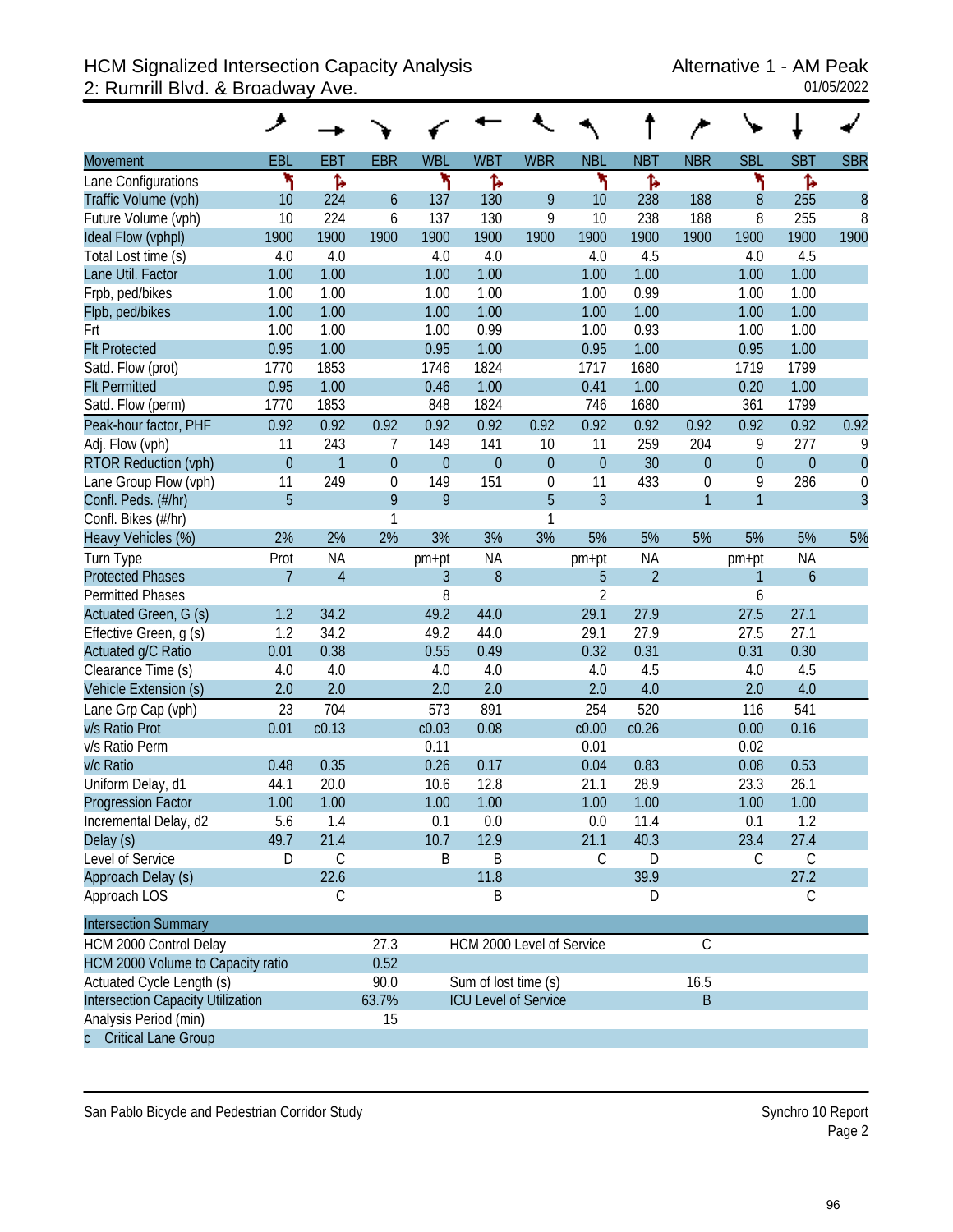|                                    | ۶                                          |                |                  |                  |                      |                             |                  |                  |                |            |                |                  |
|------------------------------------|--------------------------------------------|----------------|------------------|------------------|----------------------|-----------------------------|------------------|------------------|----------------|------------|----------------|------------------|
| <b>Movement</b>                    | EBL                                        | <b>EBT</b>     | <b>EBR</b>       | <b>WBL</b>       | <b>WBT</b>           | <b>WBR</b>                  | <b>NBL</b>       | <b>NBT</b>       | <b>NBR</b>     | <b>SBL</b> | <b>SBT</b>     | <b>SBR</b>       |
| Lane Configurations                | ۲                                          | ↟              | ۴                | ۲                | ↟↟                   | ۴                           | ۲                | 忭                | ۴              | ۲          | 怍              |                  |
| Traffic Volume (vph)               | 21                                         | 530            | 110              | 78               | 285                  | 79                          | 140              | 352              | 104            | 206        | 673            | 18               |
| Future Volume (vph)                | 21                                         | 530            | 110              | 78               | 285                  | 79                          | 140              | 352              | 104            | 206        | 673            | 18               |
| Ideal Flow (vphpl)                 | 1900                                       | 1900           | 1900             | 1900             | 1900                 | 1900                        | 1900             | 1900             | 1900           | 1900       | 1900           | 1900             |
| Total Lost time (s)                | 4.0                                        | 4.0            | 4.0              | 4.5              | 4.0                  | 4.0                         | 4.5              | 6.0              | 4.5            | 4.5        | 6.0            |                  |
| Lane Util. Factor                  | 1.00                                       | 1.00           | 1.00             | 1.00             | 0.95                 | 1.00                        | 1.00             | 0.95             | 1.00           | 1.00       | 0.95           |                  |
| Frpb, ped/bikes                    | 1.00                                       | 1.00           | 0.98             | 1.00             | 1.00                 | 0.98                        | 1.00             | 1.00             | 0.99           | 1.00       | 1.00           |                  |
| Flpb, ped/bikes                    | 0.99                                       | 1.00           | 1.00             | 1.00             | 1.00                 | 1.00                        | 1.00             | 1.00             | 1.00           | 1.00       | 1.00           |                  |
| Frt                                | 1.00                                       | 1.00           | 0.85             | 1.00             | 1.00                 | 0.85                        | 1.00             | 1.00             | 0.85           | 1.00       | 1.00           |                  |
| <b>Flt Protected</b>               | 0.95                                       | 1.00           | 1.00             | 0.95             | 1.00                 | 1.00                        | 0.95             | 1.00             | 1.00           | 0.95       | 1.00           |                  |
| Satd. Flow (prot)                  | 1757                                       | 1863           | 1551             | 1770             | 3539                 | 1545                        | 1770             | 3539             | 1561           | 1770       | 3523           |                  |
| <b>Flt Permitted</b>               | 0.51                                       | 1.00           | 1.00             | 0.95             | 1.00                 | 1.00                        | 0.95             | 1.00             | 1.00           | 0.95       | 1.00           |                  |
| Satd. Flow (perm)                  | 938                                        | 1863           | 1551             | 1770             | 3539                 | 1545                        | 1770             | 3539             | 1561           | 1770       | 3523           |                  |
| Peak-hour factor, PHF              | 0.81                                       | 0.81           | 0.81             | 0.68             | 0.68                 | 0.68                        | 0.91             | 0.91             | 0.91           | 0.79       | 0.79           | 0.79             |
| Adj. Flow (vph)                    | 26                                         | 654            | 136              | 115              | 419                  | 116                         | 154              | 387              | 114            | 261        | 852            | 23               |
| RTOR Reduction (vph)               | $\boldsymbol{0}$                           | $\mathbf{0}$   | 84               | $\boldsymbol{0}$ | $\mathbf{0}$         | 63                          | $\boldsymbol{0}$ | $\boldsymbol{0}$ | 61             | $\theta$   | $\overline{2}$ | $\overline{0}$   |
| Lane Group Flow (vph)              | 26                                         | 654            | 52               | 115              | 419                  | 53                          | 154              | 387              | 53             | 261        | 873            | $\boldsymbol{0}$ |
| Confl. Peds. (#/hr)                | 9                                          |                | $\boldsymbol{8}$ | $\boldsymbol{8}$ |                      | 9                           | 11               |                  | 5              | 5          |                | 11               |
| Turn Type                          | Perm                                       | <b>NA</b>      | Perm             | Prot             | <b>NA</b>            | Perm                        | Prot             | ΝA               | pm+ov          | Prot       | <b>NA</b>      |                  |
| <b>Protected Phases</b>            |                                            | $\overline{4}$ |                  | 3                | $\overline{8}$       |                             | 5                | $\overline{2}$   | 3              | 1          | $\overline{6}$ |                  |
| <b>Permitted Phases</b>            | 4                                          |                | 4                |                  |                      | 8                           |                  |                  | $\overline{2}$ |            |                |                  |
| Actuated Green, G (s)              | 35.0                                       | 35.0           | 35.0             | 7.3              | 46.8                 | 46.8                        | 11.3             | 25.2             | 32.5           | 15.5       | 29.4           |                  |
| Effective Green, g (s)             | 35.0                                       | 35.0           | 35.0             | 7.3              | 46.8                 | 46.8                        | 11.3             | 25.2             | 32.5           | 15.5       | 29.4           |                  |
| Actuated g/C Ratio                 | 0.34                                       | 0.34           | 0.34             | 0.07             | 0.46                 | 0.46                        | 0.11             | 0.25             | 0.32           | 0.15       | 0.29           |                  |
| Clearance Time (s)                 | 4.0                                        | 4.0            | 4.0              | 4.5              | 4.0                  | 4.0                         | 4.5              | 6.0              | 4.5            | 4.5        | 6.0            |                  |
| Vehicle Extension (s)              | 2.5                                        | 2.5            | 2.5              | 2.0              | 2.5                  | 2.5                         | 2.0              | 6.0              | 2.0            | 2.0        | 6.0            |                  |
| Lane Grp Cap (vph)                 | 321                                        | 639            | 532              | 126              | 1623                 | 708                         | 196              | 874              | 497            | 268        | 1015           |                  |
| v/s Ratio Prot                     |                                            | c0.35          |                  | c0.06            | 0.12                 |                             | 0.09             | 0.11             | 0.01           | c0.15      | c0.25          |                  |
| v/s Ratio Perm                     | 0.03                                       |                | 0.03             |                  |                      | 0.03                        |                  |                  | 0.03           |            |                |                  |
| v/c Ratio                          | 0.08                                       | 1.02           | 0.10             | 0.91             | 0.26                 | 0.08                        | 0.79             | 0.44             | 0.11           | 0.97       | 0.86           |                  |
| Uniform Delay, d1                  | 22.6                                       | 33.5           | 22.8             | 47.0             | 16.9                 | 15.5                        | 44.2             | 32.5             | 24.5           | 43.0       | 34.4           |                  |
| Progression Factor                 | 1.00                                       | 1.00           | 1.00             | 1.00             | 1.00                 | 1.00                        | 1.26             | 1.40             | 1.42           | 1.47       | 0.64           |                  |
| Incremental Delay, d2              | 0.1                                        | 41.7           | 0.1              | 53.2             | 0.1                  | 0.0                         | 16.3             | 1.5              | 0.0            | 44.2       | 8.5            |                  |
| Delay (s)                          | 22.7                                       | 75.2           | 22.8             | 100.2            | 17.0                 | 15.5                        | 71.9             | 46.9             | 34.9           | 107.6      | 30.6           |                  |
| Level of Service                   | C                                          | $\mathsf E$    | $\mathsf C$      | F                | B                    | Β                           | Е                | D                | $\mathsf{C}$   | F          | $\mathcal{C}$  |                  |
| Approach Delay (s)                 |                                            | 64.8           |                  |                  | 31.5                 |                             |                  | 50.7             |                |            | 48.3           |                  |
| Approach LOS                       |                                            | Ε              |                  |                  | С                    |                             |                  | D                |                |            | D              |                  |
| <b>Intersection Summary</b>        |                                            |                |                  |                  |                      |                             |                  |                  |                |            |                |                  |
| HCM 2000 Control Delay             |                                            |                | 49.6             |                  |                      | HCM 2000 Level of Service   |                  |                  | D              |            |                |                  |
| HCM 2000 Volume to Capacity ratio  | 0.97                                       |                |                  |                  |                      |                             |                  |                  |                |            |                |                  |
| Actuated Cycle Length (s)<br>102.0 |                                            |                |                  |                  | Sum of lost time (s) |                             |                  |                  | 19.0           |            |                |                  |
|                                    | Intersection Capacity Utilization<br>80.3% |                |                  |                  |                      | <b>ICU Level of Service</b> |                  |                  | D              |            |                |                  |
| Analysis Period (min)              |                                            |                | 15               |                  |                      |                             |                  |                  |                |            |                |                  |
| <b>Critical Lane Group</b>         |                                            |                |                  |                  |                      |                             |                  |                  |                |            |                |                  |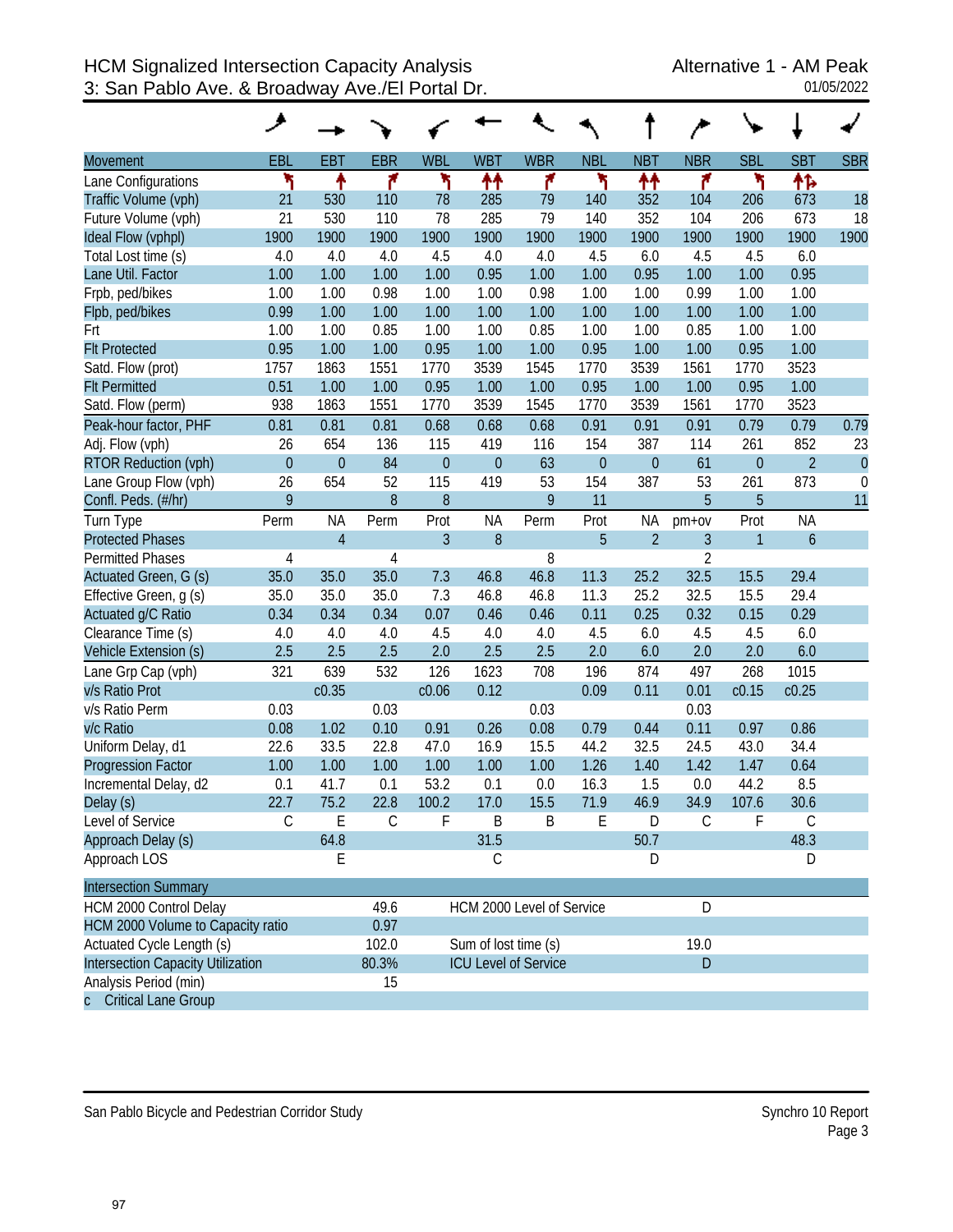# HCM Unsignalized Intersection Capacity Analysis Alternative 1 - AM Peak<br>4: Mission Bell Dr & El Portal Dr. 01/05/2022 4: Mission Bell Dr & El Portal Dr.

|                                          | عر               |                  |                           |                 |                 |                      |                  |                  |            |            |              |            |
|------------------------------------------|------------------|------------------|---------------------------|-----------------|-----------------|----------------------|------------------|------------------|------------|------------|--------------|------------|
| <b>Movement</b>                          | EBL              | <b>EBT</b>       | <b>EBR</b>                | <b>WBL</b>      | <b>WBT</b>      | <b>WBR</b>           | <b>NBL</b>       | <b>NBT</b>       | <b>NBR</b> | <b>SBL</b> | <b>SBT</b>   | <b>SBR</b> |
| Lane Configurations                      | ኻ                | ħ                |                           | ۳               | Ъ               |                      |                  |                  | ۴          | ۲          | Ъ            |            |
| Traffic Volume (veh/h)                   | 24               | 291              | 71                        | 29              | 230             | 23                   | $\overline{0}$   | $\boldsymbol{0}$ | 43         | 42         | 15           | 17         |
| Future Volume (Veh/h)                    | 24               | 291              | 71                        | 29              | 230             | 23                   | $\mathbf 0$      | $\boldsymbol{0}$ | 43         | 42         | 15           | 17         |
| Sign Control                             |                  | Free             |                           |                 | Free            |                      |                  | <b>Stop</b>      |            |            | <b>Stop</b>  |            |
| Grade                                    |                  | 0%               |                           |                 | 0%              |                      |                  | 0%               |            |            | 0%           |            |
| Peak Hour Factor                         | 0.97             | 0.97             | 0.97                      | 0.97            | 0.97            | 0.97                 | 0.97             | 0.97             | 0.97       | 0.97       | 0.97         | 0.97       |
| Hourly flow rate (vph)                   | 25               | 300              | 73                        | 30              | 237             | 24                   | 0                | $\boldsymbol{0}$ | 44         | 43         | 15           | 18         |
| Pedestrians                              |                  | $\overline{2}$   |                           |                 | $\overline{2}$  |                      |                  | 5                |            |            | $\mathbf{1}$ |            |
| Lane Width (ft)                          |                  | 12.0             |                           |                 | 12.0            |                      |                  | 12.0             |            |            | 12.0         |            |
| Walking Speed (ft/s)                     |                  | 4.0              |                           |                 | 4.0             |                      |                  | 4.0              |            |            | 4.0          |            |
| Percent Blockage                         |                  | $\boldsymbol{0}$ |                           |                 | $\mathbf 0$     |                      |                  | $\boldsymbol{0}$ |            |            | 0            |            |
| Right turn flare (veh)                   |                  |                  |                           |                 |                 |                      |                  |                  |            |            |              |            |
| Median type                              |                  | None             |                           |                 | None            |                      |                  |                  |            |            |              |            |
| Median storage veh)                      |                  |                  |                           |                 |                 |                      |                  |                  |            |            |              |            |
| Upstream signal (ft)                     |                  | 264              |                           |                 |                 |                      |                  |                  |            |            |              |            |
| pX, platoon unblocked                    |                  |                  |                           |                 |                 |                      |                  |                  |            |            |              |            |
| vC, conflicting volume                   | 262              |                  |                           | 378             |                 |                      | 716              | 714              | 344        | 662        | 738          | 252        |
| vC1, stage 1 conf vol                    |                  |                  |                           |                 |                 |                      |                  |                  |            |            |              |            |
| vC2, stage 2 conf vol                    |                  |                  |                           |                 |                 |                      |                  |                  |            |            |              |            |
| vCu, unblocked vol                       | 262              |                  |                           | 378             |                 |                      | 716              | 714              | 344        | 662        | 738          | 252        |
| tC, single (s)                           | 4.1              |                  |                           | 4.1             |                 |                      | 7.1              | 6.5              | 6.2        | 7.2        | 6.6          | 6.3        |
| tC, 2 stage (s)                          |                  |                  |                           |                 |                 |                      |                  |                  |            |            |              |            |
| tF(s)                                    | 2.2              |                  |                           | 2.2             |                 |                      | 3.5              | 4.0              | 3.3        | 3.6        | 4.1          | 3.4        |
| p0 queue free %                          | 98               |                  |                           | 97              |                 |                      | 100              | 100              | 94         | 87         | 95           | 98         |
| cM capacity (veh/h)                      | 1284             |                  |                           | 1165            |                 |                      | 313              | 342              | 700        | 327        | 318          | 763        |
| Direction, Lane #                        | EB <sub>1</sub>  | EB <sub>2</sub>  | WB <sub>1</sub>           | WB <sub>2</sub> | NB <sub>1</sub> | SB <sub>1</sub>      | SB <sub>2</sub>  |                  |            |            |              |            |
| <b>Volume Total</b>                      | 25               | 373              | 30                        | 261             | 44              | 43                   | 33               |                  |            |            |              |            |
| <b>Volume Left</b>                       | 25               | $\boldsymbol{0}$ | 30                        | $\theta$        | $\mathbf{0}$    | 43                   | $\mathbf{0}$     |                  |            |            |              |            |
| Volume Right                             | $\boldsymbol{0}$ | 73               | $\boldsymbol{0}$          | 24              | 44              | $\boldsymbol{0}$     | 18               |                  |            |            |              |            |
| cSH                                      | 1284             | 1700             | 1165                      | 1700            | 700             | 327                  | 467              |                  |            |            |              |            |
| Volume to Capacity                       | 0.02             | 0.22             | 0.03                      | 0.15            | 0.06            | 0.13                 | 0.07             |                  |            |            |              |            |
| Queue Length 95th (ft)                   | $\mathbf{1}$     | $\boldsymbol{0}$ | $\overline{2}$            | $\theta$        | 5               | 11                   | $\boldsymbol{6}$ |                  |            |            |              |            |
| Control Delay (s)                        | 7.9              | 0.0              | 8.2                       | 0.0             | 10.5            | 17.7                 | 13.3             |                  |            |            |              |            |
| Lane LOS                                 | $\sf A$          |                  | $\boldsymbol{\mathsf{A}}$ |                 | B               | $\mathsf C$          | $\sf B$          |                  |            |            |              |            |
| Approach Delay (s)                       | 0.5              |                  | 0.8                       |                 | 10.5            | 15.8                 |                  |                  |            |            |              |            |
| Approach LOS                             |                  |                  |                           |                 | $\sf B$         | $\mathsf C$          |                  |                  |            |            |              |            |
| <b>Intersection Summary</b>              |                  |                  |                           |                 |                 |                      |                  |                  |            |            |              |            |
| Average Delay                            |                  |                  | 2.6                       |                 |                 |                      |                  |                  |            |            |              |            |
| <b>Intersection Capacity Utilization</b> |                  |                  | 37.0%                     |                 |                 | ICU Level of Service |                  |                  | А          |            |              |            |
| Analysis Period (min)                    |                  |                  | 15                        |                 |                 |                      |                  |                  |            |            |              |            |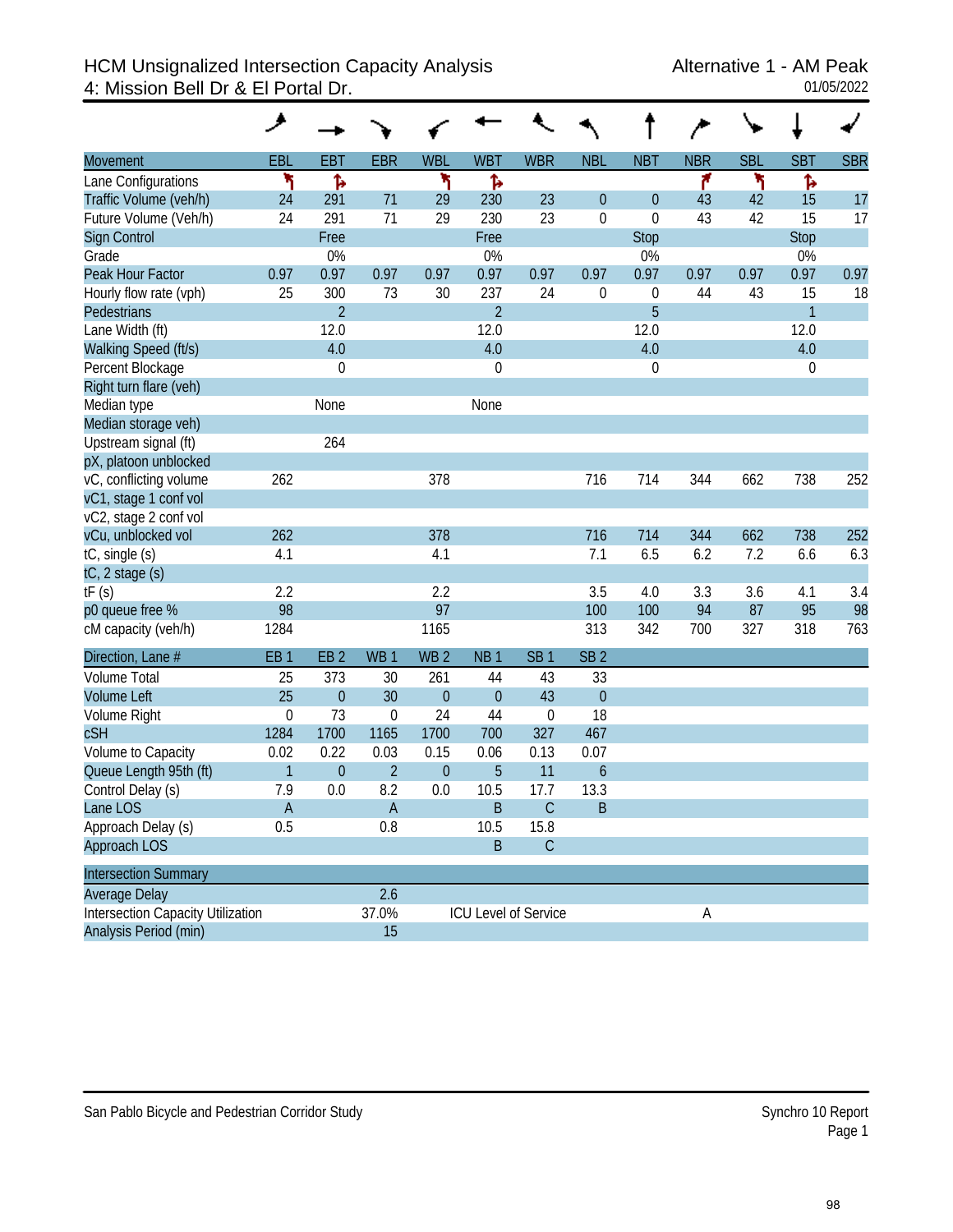## HCM Signalized Intersection Capacity Analysis<br>5: San Pablo Ave. & 23rd St./Road 20 5: San Pablo Ave. & 23rd St./Road 20

|                                   | حر             |                |            |             |                             |                |            |                |                  |                |                  |                |
|-----------------------------------|----------------|----------------|------------|-------------|-----------------------------|----------------|------------|----------------|------------------|----------------|------------------|----------------|
| Movement                          | EBL            | <b>EBT</b>     | <b>EBR</b> | <b>WBL</b>  | <b>WBT</b>                  | <b>WBR</b>     | <b>NBL</b> | <b>NBT</b>     | <b>NBR</b>       | <b>SBL</b>     | <b>SBT</b>       | <b>SBR</b>     |
| Lane Configurations               | ۲              | ची             | ۴          |             | 4                           | ۴              | ۲          | 怍              |                  | ۲              | ተተ               | ۴              |
| Traffic Volume (vph)              | 195            | 52             | 59         | 21          | 56                          | 25             | 58         | 167            | 16               | 23             | 281              | 251            |
| Future Volume (vph)               | 195            | 52             | 59         | 21          | 56                          | 25             | 58         | 167            | 16               | 23             | 281              | 251            |
| Ideal Flow (vphpl)                | 1900           | 1900           | 1900       | 1900        | 1900                        | 1900           | 1900       | 1900           | 1900             | 1900           | 1900             | 1900           |
| Total Lost time (s)               | 6.0            | 6.0            | 6.0        |             | 6.0                         | 6.0            | 6.0        | 6.0            |                  | 6.0            | 6.0              | 6.0            |
| Lane Util. Factor                 | 0.95           | 0.95           | 1.00       |             | 1.00                        | 1.00           | 1.00       | 0.95           |                  | 1.00           | 0.95             | 1.00           |
| Frpb, ped/bikes                   | 1.00           | 1.00           | 0.98       |             | 1.00                        | 1.00           | 1.00       | 1.00           |                  | 1.00           | 1.00             | 0.98           |
| Flpb, ped/bikes                   | 1.00           | 1.00           | 1.00       |             | 1.00                        | 1.00           | 1.00       | 1.00           |                  | 1.00           | 1.00             | 1.00           |
| Frt                               | 1.00           | 1.00           | 0.85       |             | 1.00                        | 0.85           | 1.00       | 0.99           |                  | 1.00           | 1.00             | 0.85           |
| <b>Flt Protected</b>              | 0.95           | 0.97           | 1.00       |             | 0.99                        | 1.00           | 0.95       | 1.00           |                  | 0.95           | 1.00             | 1.00           |
| Satd. Flow (prot)                 | 1681           | 1720           | 1551       |             | 1820                        | 1568           | 1719       | 3381           |                  | 1736           | 3471             | 1527           |
| <b>Flt Permitted</b>              | 0.95           | 0.97           | 1.00       |             | 0.99                        | 1.00           | 0.95       | 1.00           |                  | 0.95           | 1.00             | 1.00           |
| Satd. Flow (perm)                 | 1681           | 1720           | 1551       |             | 1820                        | 1568           | 1719       | 3381           |                  | 1736           | 3471             | 1527           |
| Peak-hour factor, PHF             | 0.96           | 0.96           | 0.96       | 0.96        | 0.96                        | 0.96           | 0.96       | 0.96           | 0.96             | 0.96           | 0.96             | 0.96           |
| Adj. Flow (vph)                   | 203            | 54             | 61         | 22          | 58                          | 26             | 60         | 174            | 17               | 24             | 293              | 261            |
| RTOR Reduction (vph)              | $\overline{0}$ | $\overline{0}$ | 39         | $\theta$    | $\overline{0}$              | 23             | $\theta$   | $\overline{3}$ | $\overline{0}$   | $\overline{0}$ | $\theta$         | 128            |
| Lane Group Flow (vph)             | 128            | 129            | 22         | $\mathbf 0$ | 80                          | $\mathfrak{Z}$ | 60         | 188            | $\boldsymbol{0}$ | 24             | 293              | 133            |
| Confl. Peds. (#/hr)               |                |                | 5          | 5           |                             |                | 9          |                | $\overline{7}$   | $\overline{7}$ |                  | 9              |
| Confl. Bikes (#/hr)               |                |                |            |             |                             |                |            |                | $\overline{2}$   |                |                  |                |
| Heavy Vehicles (%)                | 2%             | 2%             | 2%         | 3%          | 3%                          | 3%             | 5%         | 5%             | 5%               | 4%             | 4%               | 4%             |
| Turn Type                         | Split          | <b>NA</b>      | $pm+ov$    | Split       | <b>NA</b>                   | Perm           | Prot       | <b>NA</b>      |                  | Prot           | <b>NA</b>        | pm+ov          |
| <b>Protected Phases</b>           | $\overline{4}$ | $\overline{4}$ | 5          | 8           | $8\,$                       |                | 5          | $\overline{2}$ |                  | 1              | $\boldsymbol{6}$ | $\overline{4}$ |
| <b>Permitted Phases</b>           |                |                | 4          |             |                             | 8              |            |                |                  |                |                  | 6              |
| Actuated Green, G (s)             | 22.2           | 22.2           | 30.0       |             | 10.0                        | 10.0           | 7.8        | 26.4           |                  | 2.5            | 21.1             | 43.3           |
| Effective Green, g (s)            | 22.2           | 22.2           | 30.0       |             | 10.0                        | 10.0           | 7.8        | 26.4           |                  | 2.5            | 21.1             | 43.3           |
| Actuated g/C Ratio                | 0.26           | 0.26           | 0.35       |             | 0.12                        | 0.12           | 0.09       | 0.31           |                  | 0.03           | 0.25             | 0.51           |
| Clearance Time (s)                | 6.0            | 6.0            | 6.0        |             | 6.0                         | 6.0            | 6.0        | 6.0            |                  | 6.0            | 6.0              | 6.0            |
| Vehicle Extension (s)             | 2.0            | 2.0            | 2.0        |             | 3.0                         | 3.0            | 2.0        | 6.0            |                  | 2.0            | 6.0              | 2.0            |
| Lane Grp Cap (vph)                | 438            | 448            | 546        |             | 213                         | 184            | 157        | 1048           |                  | 50             | 860              | 884            |
| v/s Ratio Prot                    | c0.08          | 0.08           | 0.00       |             | c0.04                       |                | c0.03      | c0.06          |                  | 0.01           | c0.08            | 0.04           |
| v/s Ratio Perm                    |                |                | 0.01       |             |                             | 0.00           |            |                |                  |                |                  | 0.05           |
| v/c Ratio                         | 0.29           | 0.29           | 0.04       |             | 0.38                        | 0.02           | 0.38       | 0.18           |                  | 0.48           | 0.34             | 0.15           |
| Uniform Delay, d1                 | 25.2           | 25.1           | 18.1       |             | 34.7                        | 33.2           | 36.4       | 21.4           |                  | 40.7           | 26.3             | 11.1           |
| Progression Factor                | 1.00           | 1.00           | 1.00       |             | 1.00                        | 1.00           | 1.00       | 1.00           |                  | 1.00           | 1.00             | 1.00           |
| Incremental Delay, d2             | 0.1            | 0.1            | 0.0        |             | 1.1                         | 0.0            | 0.6        | 0.2            |                  | 2.6            | 0.7              | 0.0            |
| Delay (s)                         | 25.3           | 25.3           | 18.1       |             | 35.8                        | 33.2           | 36.9       | 21.7           |                  | 43.3           | 27.0             | 11.1           |
| Level of Service                  | C              | C              | Β          |             | D                           | C              | D          | $\mathsf C$    |                  | D              | $\mathsf{C}$     | B              |
| Approach Delay (s)                |                | 23.9           |            |             | 35.2                        |                |            | 25.3           |                  |                | 20.5             |                |
| Approach LOS                      |                | С              |            |             | D                           |                |            | C              |                  |                | C                |                |
| <b>Intersection Summary</b>       |                |                |            |             |                             |                |            |                |                  |                |                  |                |
| HCM 2000 Control Delay            |                |                | 23.6       |             | HCM 2000 Level of Service   |                |            |                | $\mathsf C$      |                |                  |                |
| HCM 2000 Volume to Capacity ratio |                |                | 0.37       |             |                             |                |            |                |                  |                |                  |                |
| Actuated Cycle Length (s)         |                |                | 85.1       |             | Sum of lost time (s)        |                |            |                | 30.0             |                |                  |                |
| Intersection Capacity Utilization |                |                | 43.0%      |             | <b>ICU Level of Service</b> |                |            |                | $\overline{A}$   |                |                  |                |
| Analysis Period (min)             |                |                | 15         |             |                             |                |            |                |                  |                |                  |                |
| c Critical Lane Group             |                |                |            |             |                             |                |            |                |                  |                |                  |                |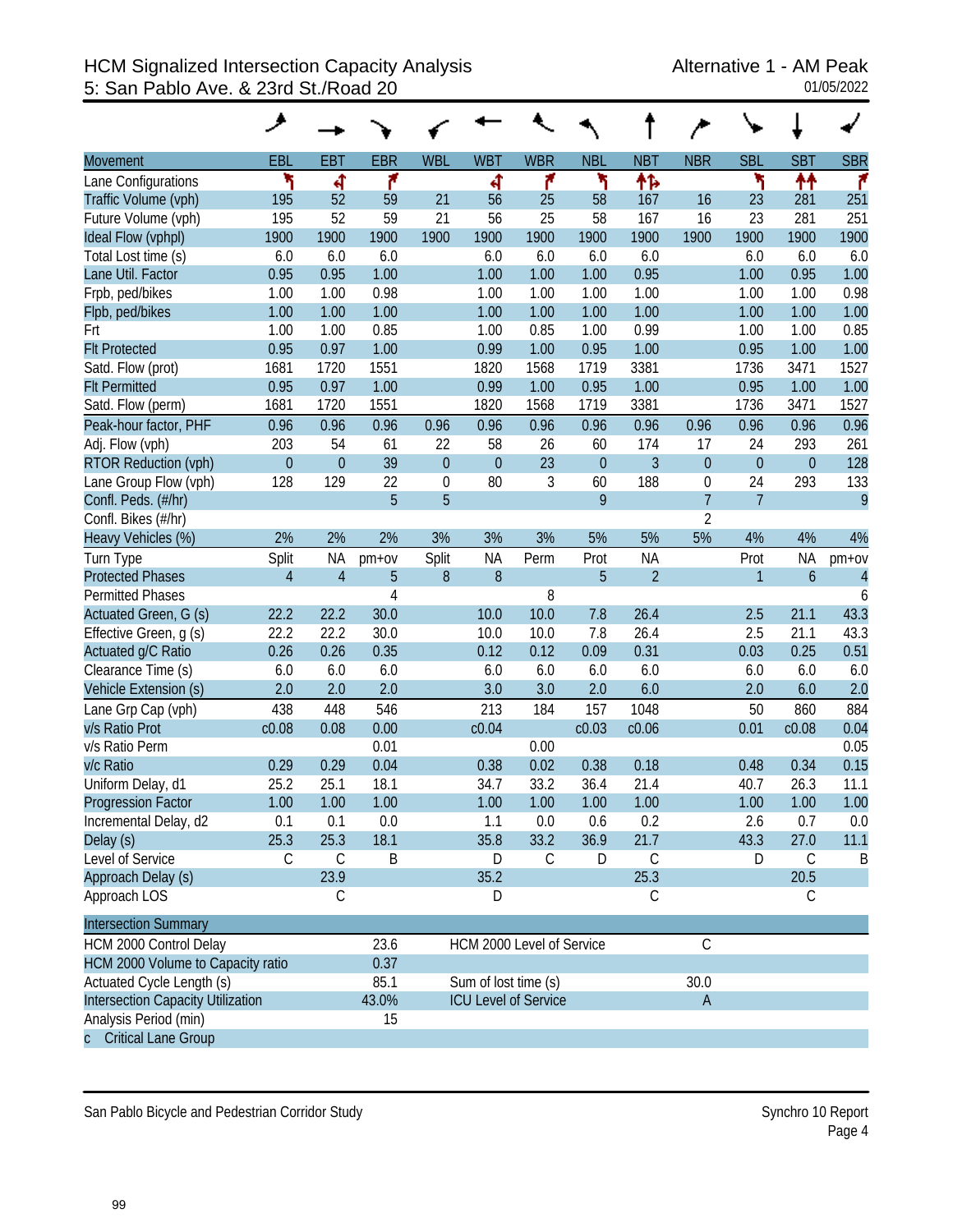| <b>Movement</b>                          | EBL              | <b>EBT</b>       | <b>WBT</b>      | <b>WBR</b> | <b>SBL</b>           | <b>SBR</b> |   |
|------------------------------------------|------------------|------------------|-----------------|------------|----------------------|------------|---|
| Lane Configurations                      |                  | ৰ                | Ъ               |            | ۷                    |            |   |
| Traffic Volume (veh/h)                   | 13               | 279              | 248             | 11         | 12                   | 21         |   |
| Future Volume (Veh/h)                    | 13               | 279              | 248             | 11         | 12                   | 21         |   |
| Sign Control                             |                  | Free             | Free            |            | Stop                 |            |   |
| Grade                                    |                  | 0%               | $0\%$           |            | 0%                   |            |   |
| Peak Hour Factor                         | 0.72             | 0.72             | 0.79            | 0.79       | 0.92                 | 0.92       |   |
| Hourly flow rate (vph)                   | 18               | 388              | 314             | 14         | 13                   | 23         |   |
| Pedestrians                              |                  |                  |                 |            |                      |            |   |
| Lane Width (ft)                          |                  |                  |                 |            |                      |            |   |
| Walking Speed (ft/s)                     |                  |                  |                 |            |                      |            |   |
| Percent Blockage                         |                  |                  |                 |            |                      |            |   |
| Right turn flare (veh)                   |                  |                  |                 |            |                      |            |   |
| Median type                              |                  | None             | None            |            |                      |            |   |
| Median storage veh)                      |                  |                  |                 |            |                      |            |   |
| Upstream signal (ft)                     |                  | 644              | 715             |            |                      |            |   |
| pX, platoon unblocked                    |                  |                  |                 |            |                      |            |   |
| vC, conflicting volume                   | 328              |                  |                 |            | 745                  | 321        |   |
| vC1, stage 1 conf vol                    |                  |                  |                 |            |                      |            |   |
| vC2, stage 2 conf vol                    |                  |                  |                 |            |                      |            |   |
| vCu, unblocked vol                       | 328              |                  |                 |            | 745                  | 321        |   |
| tC, single (s)                           | 4.1              |                  |                 |            | 6.4                  | 6.2        |   |
| tC, 2 stage (s)                          |                  |                  |                 |            |                      |            |   |
| tF(s)                                    | 2.2              |                  |                 |            | 3.5                  | 3.3        |   |
| p0 queue free %                          | 99               |                  |                 |            | 97                   | 97         |   |
| cM capacity (veh/h)                      | 1232             |                  |                 |            | 376                  | 720        |   |
| Direction, Lane #                        | EB <sub>1</sub>  | WB <sub>1</sub>  | SB <sub>1</sub> |            |                      |            |   |
| <b>Volume Total</b>                      | 406              | 328              | 36              |            |                      |            |   |
| <b>Volume Left</b>                       | 18               | $\boldsymbol{0}$ | 13              |            |                      |            |   |
| Volume Right                             | $\boldsymbol{0}$ | 14               | 23              |            |                      |            |   |
| cSH                                      | 1232             | 1700             | 541             |            |                      |            |   |
| Volume to Capacity                       | 0.01             | 0.19             | 0.07            |            |                      |            |   |
| Queue Length 95th (ft)                   | $\mathbf{1}$     | $\boldsymbol{0}$ | 5               |            |                      |            |   |
| Control Delay (s)                        | 0.5              | 0.0              | 12.1            |            |                      |            |   |
| Lane LOS                                 | A                |                  | B               |            |                      |            |   |
| Approach Delay (s)                       | 0.5              | 0.0              | 12.1            |            |                      |            |   |
| Approach LOS                             |                  |                  | $\sf B$         |            |                      |            |   |
| <b>Intersection Summary</b>              |                  |                  |                 |            |                      |            |   |
| Average Delay                            |                  |                  | 0.8             |            |                      |            |   |
| <b>Intersection Capacity Utilization</b> |                  |                  | 35.3%           |            | ICU Level of Service |            | A |
| Analysis Period (min)                    |                  |                  | 15              |            |                      |            |   |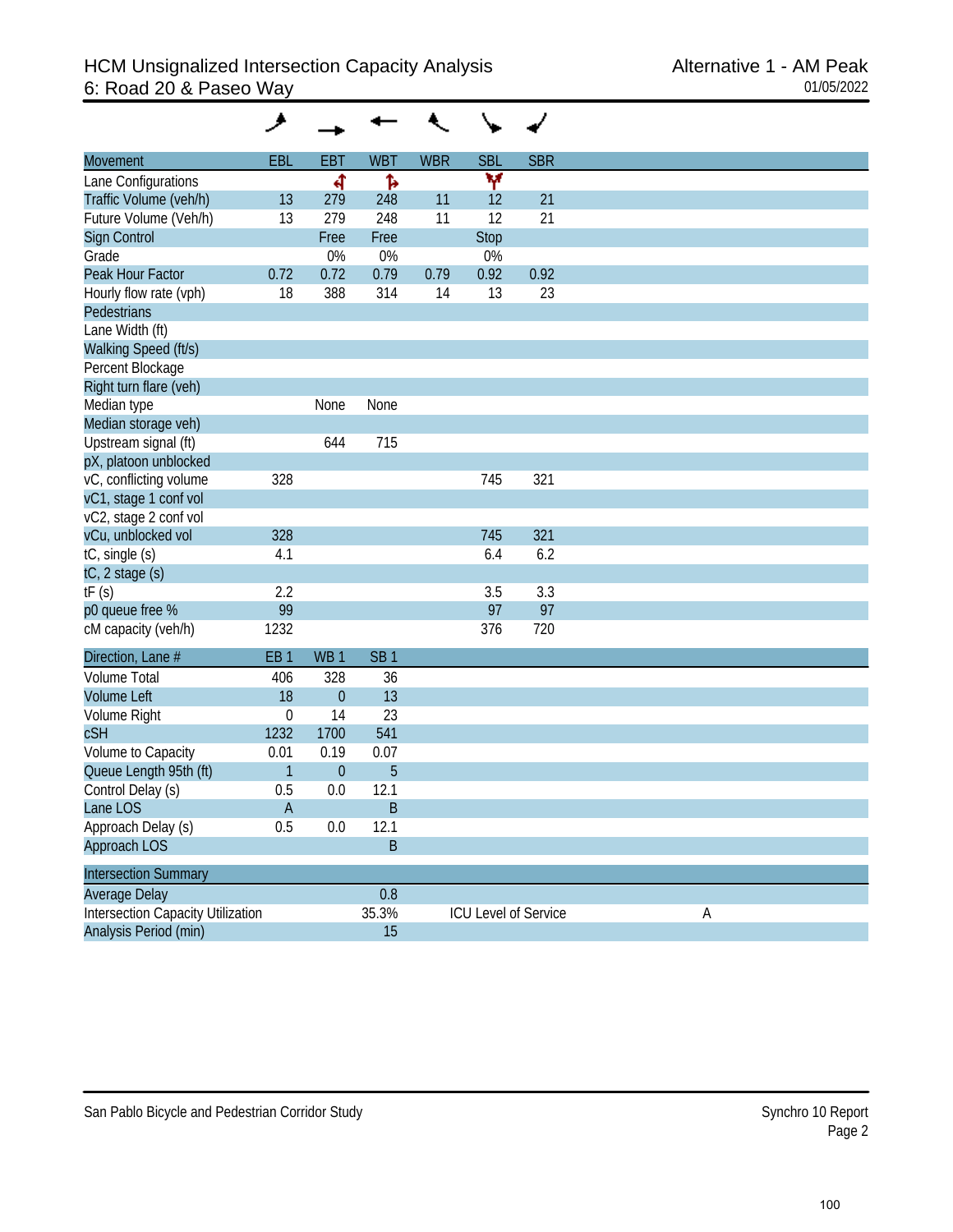| <b>Movement</b>                          | <b>EBL</b>     | <b>EBT</b>       | <b>WBT</b>     | <b>WBR</b> | <b>SBL</b>           | <b>SBR</b>                  |                |  |
|------------------------------------------|----------------|------------------|----------------|------------|----------------------|-----------------------------|----------------|--|
| Lane Configurations                      | ٦              | ↟                | Ъ              |            | ۲                    | ۴                           |                |  |
| Traffic Volume (vph)                     | 11             | 269              | 228            | 17         | 25                   | 22                          |                |  |
| Future Volume (vph)                      | 11             | 269              | 228            | 17         | 25                   | 22                          |                |  |
| Ideal Flow (vphpl)                       | 1900           | 1900             | 1900           | 1900       | 1900                 | 1900                        |                |  |
| Total Lost time (s)                      | 4.0            | 4.0              | 4.0            |            | 4.0                  | 4.0                         |                |  |
| Lane Util. Factor                        | 1.00           | 1.00             | 1.00           |            | 1.00                 | 1.00                        |                |  |
| Frt                                      | 1.00           | 1.00             | 0.99           |            | 1.00                 | 0.85                        |                |  |
| <b>Flt Protected</b>                     | 0.95           | 1.00             | 1.00           |            | 0.95                 | 1.00                        |                |  |
| Satd. Flow (prot)                        | 1770           | 1863             | 1845           |            | 1770                 | 1583                        |                |  |
| <b>Flt Permitted</b>                     | 0.95           | 1.00             | 1.00           |            | 0.95                 | 1.00                        |                |  |
| Satd. Flow (perm)                        | 1770           | 1863             | 1845           |            | 1770                 | 1583                        |                |  |
| Peak-hour factor, PHF                    | 0.74           | 0.74             | 0.73           | 0.73       | 0.78                 | 0.78                        |                |  |
| Adj. Flow (vph)                          | 15             | 364              | 312            | 23         | 32                   | 28                          |                |  |
| <b>RTOR Reduction (vph)</b>              | $\overline{0}$ | $\boldsymbol{0}$ | 3              | $\theta$   | $\overline{0}$       | 26                          |                |  |
| Lane Group Flow (vph)                    | 15             | 364              | 332            | 0          | 32                   | $\overline{2}$              |                |  |
| <b>Turn Type</b>                         | Prot           | <b>NA</b>        | <b>NA</b>      |            | Prot                 | Perm                        |                |  |
| <b>Protected Phases</b>                  | 5              | $\overline{2}$   | 6              |            | 8                    |                             |                |  |
| <b>Permitted Phases</b>                  |                |                  |                |            |                      | 8                           |                |  |
| Actuated Green, G (s)                    | 1.0            | 27.5             | 22.5           |            | 3.2                  | 3.2                         |                |  |
| Effective Green, g (s)                   | 1.0            | 27.5             | 22.5           |            | 3.2                  | 3.2                         |                |  |
| Actuated g/C Ratio                       | 0.03           | 0.71             | 0.58           |            | 0.08                 | 0.08                        |                |  |
| Clearance Time (s)                       | 4.0            | 4.0              | 4.0            |            | 4.0                  | 4.0                         |                |  |
| Vehicle Extension (s)                    | 2.0            | 4.0              | 4.0            |            | 2.0                  | 2.0                         |                |  |
| Lane Grp Cap (vph)                       | 45             | 1323             | 1072           |            | 146                  | 130                         |                |  |
| v/s Ratio Prot                           | 0.01           | c0.20            | c0.18          |            | c0.02                |                             |                |  |
| v/s Ratio Perm                           |                |                  |                |            |                      | 0.00                        |                |  |
| v/c Ratio                                | 0.33           | 0.28             | 0.31           |            | 0.22                 | 0.02                        |                |  |
| Uniform Delay, d1                        | 18.5           | 2.0              | 4.1            |            | 16.6                 | 16.3                        |                |  |
| Progression Factor                       | 1.00           | 1.00             | 1.00           |            | 1.00                 | 1.00                        |                |  |
| Incremental Delay, d2                    | 1.6            | 0.2              | 0.2            |            | 0.3                  | 0.0                         |                |  |
| Delay (s)                                | 20.1           | 2.2              | 4.4            |            | 16.9                 | 16.3                        |                |  |
| Level of Service                         | $\mathsf{C}$   | $\overline{A}$   | $\overline{A}$ |            | B                    | $\sf B$                     |                |  |
| Approach Delay (s)                       |                | 2.9              | 4.4            |            | 16.6                 |                             |                |  |
| Approach LOS                             |                | A                | A              |            | R                    |                             |                |  |
| <b>Intersection Summary</b>              |                |                  |                |            |                      |                             |                |  |
| <b>HCM 2000 Control Delay</b>            |                |                  | 4.6            |            |                      | HCM 2000 Level of Service   | $\overline{A}$ |  |
| HCM 2000 Volume to Capacity ratio        |                |                  | 0.31           |            |                      |                             |                |  |
| Actuated Cycle Length (s)                |                |                  | 38.7           |            | Sum of lost time (s) |                             | 12.0           |  |
| <b>Intersection Capacity Utilization</b> |                |                  | 24.2%          |            |                      | <b>ICU Level of Service</b> | Α              |  |
| Analysis Period (min)                    |                |                  | 15             |            |                      |                             |                |  |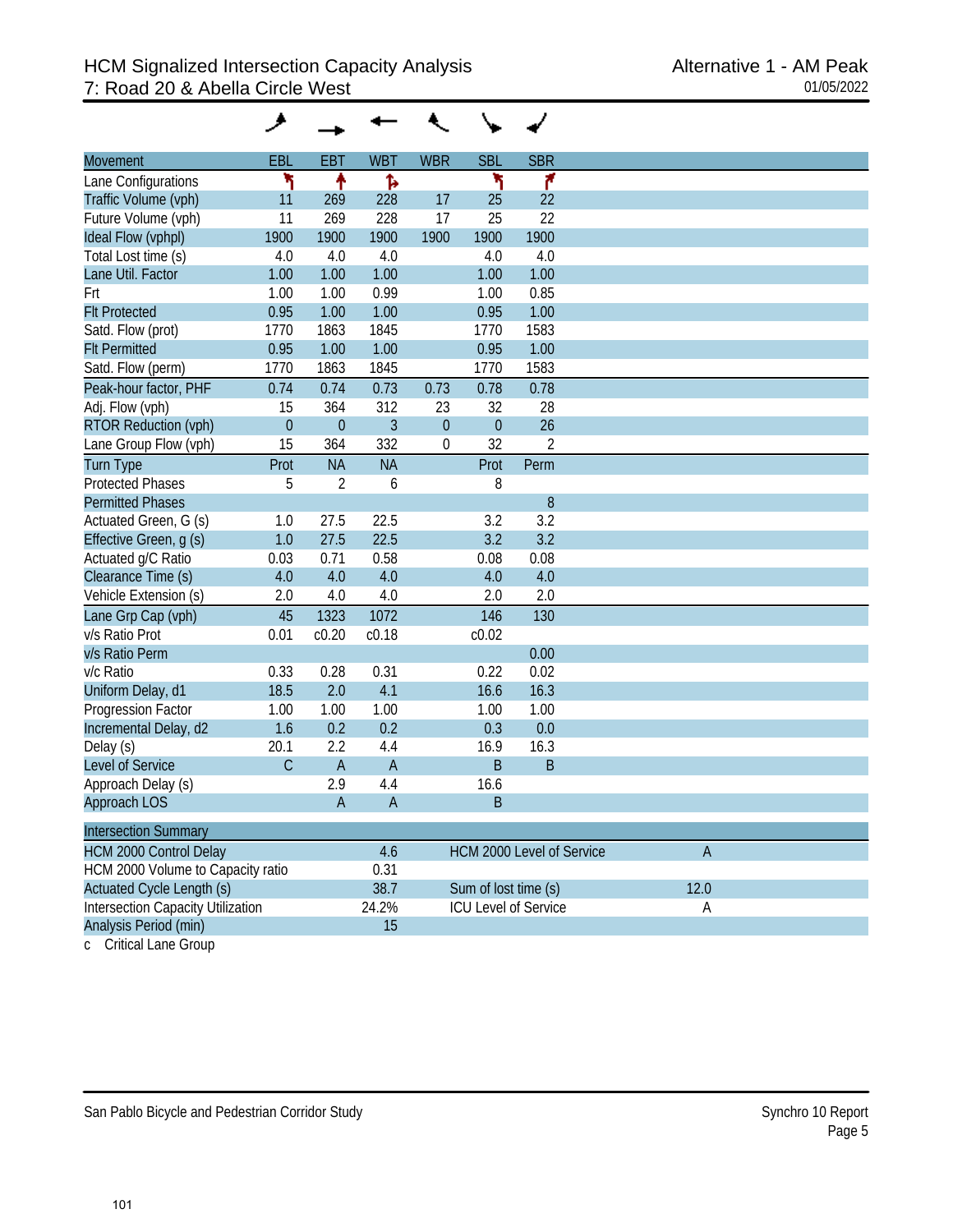#### HCM Unsignalized Intersection Capacity Analysis<br>8: Abella Circle East & Road 20 8: Abella Circle East & Road 20

| <b>Movement</b>                          | EBL             | EBT             | <b>EBR</b>      | <b>WBL</b>      | <b>WBT</b>                  | <b>WBR</b> | <b>NBL</b> | <b>NBT</b>     | <b>NBR</b> | <b>SBL</b> | <b>SBT</b>     | <b>SBR</b> |
|------------------------------------------|-----------------|-----------------|-----------------|-----------------|-----------------------------|------------|------------|----------------|------------|------------|----------------|------------|
| Lane Configurations                      |                 | ৰী              |                 |                 | Ъ                           |            |            | Ф              |            |            | Ф              |            |
| Sign Control                             |                 | <b>Stop</b>     |                 |                 | <b>Stop</b>                 |            |            | <b>Stop</b>    |            |            | Stop           |            |
| Traffic Volume (vph)                     |                 | 177             | $\theta$        | 0               | 220                         | 30         | 61         | 0              | 77         | 39         | 0              | 8          |
| Future Volume (vph)                      | 7               | 177             | $\overline{0}$  | $\overline{0}$  | 220                         | 30         | 61         | $\overline{0}$ | 77         | 39         | $\mathbf{0}$   | 8          |
| Peak Hour Factor                         | 0.78            | 0.78            | 0.78            | 0.90            | 0.90                        | 0.90       | 0.66       | 0.66           | 0.66       | 0.69       | 0.69           | 0.69       |
| Hourly flow rate (vph)                   | 9               | 227             | $\overline{0}$  | $\overline{0}$  | 244                         | 33         | 92         | $\overline{0}$ | 117        | 57         | $\overline{0}$ | 12         |
| Direction, Lane #                        | EB <sub>1</sub> | WB <sub>1</sub> | NB <sub>1</sub> | SB <sub>1</sub> |                             |            |            |                |            |            |                |            |
| Volume Total (vph)                       | 236             | 277             | 209             | 69              |                             |            |            |                |            |            |                |            |
| Volume Left (vph)                        | 9               | $\theta$        | 92              | 57              |                             |            |            |                |            |            |                |            |
| Volume Right (vph)                       | $\theta$        | 33              | 117             | 12              |                             |            |            |                |            |            |                |            |
| Hadj (s)                                 | 0.04            | $-0.04$         | $-0.21$         | 0.09            |                             |            |            |                |            |            |                |            |
| Departure Headway (s)                    | 5.1             | 5.0             | 5.1             | 5.7             |                             |            |            |                |            |            |                |            |
| Degree Utilization, x                    | 0.33            | 0.38            | 0.30            | 0.11            |                             |            |            |                |            |            |                |            |
| Capacity (veh/h)                         | 659             | 683             | 636             | 556             |                             |            |            |                |            |            |                |            |
| Control Delay (s)                        | 10.6            | 11.0            | 10.3            | 9.4             |                             |            |            |                |            |            |                |            |
| Approach Delay (s)                       | 10.6            | 11.0            | 10.3            | 9.4             |                             |            |            |                |            |            |                |            |
| Approach LOS                             | Β               | B               | B               | Α               |                             |            |            |                |            |            |                |            |
| <b>Intersection Summary</b>              |                 |                 |                 |                 |                             |            |            |                |            |            |                |            |
| Delay                                    |                 |                 | 10.6            |                 |                             |            |            |                |            |            |                |            |
| Level of Service                         |                 |                 | B               |                 |                             |            |            |                |            |            |                |            |
| <b>Intersection Capacity Utilization</b> |                 |                 | 29.4%           |                 | <b>ICU Level of Service</b> |            |            |                | А          |            |                |            |
| Analysis Period (min)                    |                 |                 | 15              |                 |                             |            |            |                |            |            |                |            |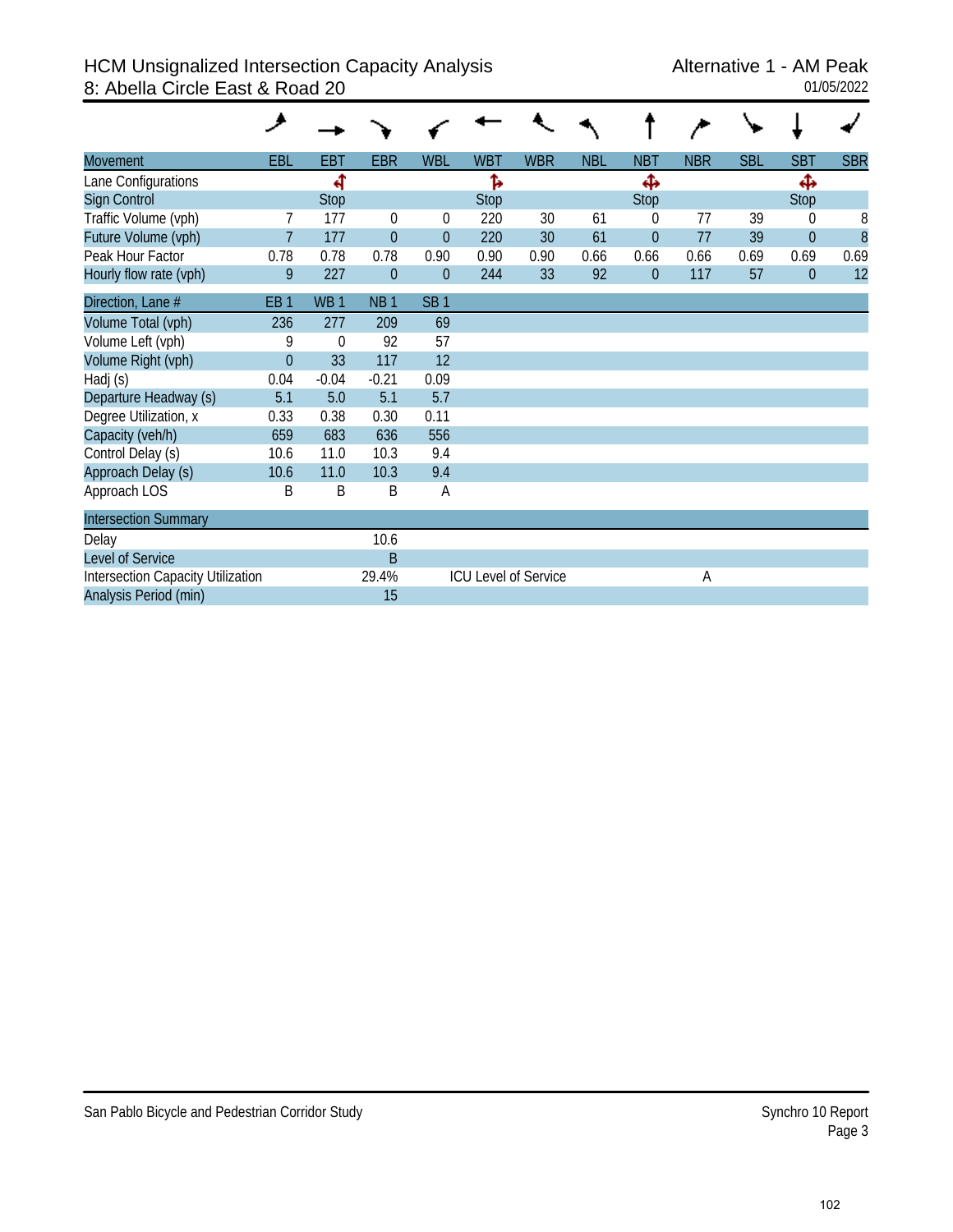|                                          | ۶                |                  |            |                  |                      |                             |                |                |                  |                  |                  |                  |
|------------------------------------------|------------------|------------------|------------|------------------|----------------------|-----------------------------|----------------|----------------|------------------|------------------|------------------|------------------|
| <b>Movement</b>                          | EBL              | <b>EBT</b>       | <b>EBR</b> | <b>WBL</b>       | <b>WBT</b>           | <b>WBR</b>                  | <b>NBL</b>     | <b>NBT</b>     | <b>NBR</b>       | <b>SBL</b>       | <b>SBT</b>       | <b>SBR</b>       |
| Lane Configurations                      | ٦                |                  | ۴          |                  |                      | ۴                           | ኻ              | ቶ              |                  |                  | ቶ                | ۴                |
| Traffic Volume (vph)                     | 52               | $\theta$         | 241        | $\theta$         | $\theta$             | 4                           | 153            | 627            | $\theta$         | $\theta$         | 570              | 97               |
| Future Volume (vph)                      | 52               | $\mathbf 0$      | 241        | $\mathbf 0$      | $\overline{0}$       | 4                           | 153            | 627            | $\mathbf 0$      | $\boldsymbol{0}$ | 570              | 97               |
| Ideal Flow (vphpl)                       | 1900             | 1900             | 1900       | 1900             | 1900                 | 1900                        | 1900           | 1900           | 1900             | 1900             | 1900             | 1900             |
| Total Lost time (s)                      | 4.0              |                  | 4.0        |                  |                      | 4.0                         | 4.0            | 4.0            |                  |                  | 4.0              | 4.0              |
| Lane Util. Factor                        | 1.00             |                  | 1.00       |                  |                      | 1.00                        | 1.00           | 1.00           |                  |                  | 1.00             | 1.00             |
| Frpb, ped/bikes                          | 1.00             |                  | 1.00       |                  |                      | 1.00                        | 1.00           | 1.00           |                  |                  | 1.00             | 1.00             |
| Flpb, ped/bikes                          | 1.00             |                  | 1.00       |                  |                      | 1.00                        | 1.00           | 1.00           |                  |                  | 1.00             | 1.00             |
| Frt                                      | 1.00             |                  | 0.85       |                  |                      | 0.86                        | 1.00           | 1.00           |                  |                  | 1.00             | 0.85             |
| <b>Flt Protected</b>                     | 0.95             |                  | 1.00       |                  |                      | 1.00                        | 0.95           | 1.00           |                  |                  | 1.00             | 1.00             |
| Satd. Flow (prot)                        | 1770             |                  | 1583       |                  |                      | 1315                        | 1752           | 1845           |                  |                  | 1845             | 1568             |
| <b>Flt Permitted</b>                     | 0.95             |                  | 1.00       |                  |                      | 1.00                        | 0.95           | 1.00           |                  |                  | 1.00             | 1.00             |
| Satd. Flow (perm)                        | 1770             |                  | 1583       |                  |                      | 1315                        | 1752           | 1845           |                  |                  | 1845             | 1568             |
| Peak-hour factor, PHF                    | 0.94             | 0.94             | 0.94       | 0.94             | 0.94                 | 0.94                        | 0.94           | 0.94           | 0.94             | 0.94             | 0.94             | 0.94             |
| Adj. Flow (vph)                          | 55               | $\boldsymbol{0}$ | 256        | $\mathbf 0$      | 0                    | 4                           | 163            | 667            | $\boldsymbol{0}$ | 0                | 606              | 103              |
| RTOR Reduction (vph)                     | $\boldsymbol{0}$ | $\mathbf{0}$     | 217        | $\theta$         | $\mathbf 0$          | $\overline{3}$              | $\overline{0}$ | $\theta$       | $\boldsymbol{0}$ | $\mathbf 0$      | $\overline{0}$   | 45               |
| Lane Group Flow (vph)                    | 55               | $\mathbf 0$      | 39         | $\boldsymbol{0}$ | $\mathbf 0$          | $\mathbf{1}$                | 163            | 667            | $\mathbf 0$      | $\boldsymbol{0}$ | 606              | 58               |
| Confl. Peds. (#/hr)                      |                  |                  |            |                  |                      |                             | $\overline{2}$ |                | $\overline{3}$   | $\overline{3}$   |                  | $\overline{c}$   |
| Confl. Bikes (#/hr)                      |                  |                  |            |                  |                      |                             |                |                | 2                |                  |                  | $\mathbf{1}$     |
| Heavy Vehicles (%)                       | 2%               | 2%               | 2%         | 25%              | 25%                  | 25%                         | 3%             | 3%             | 3%               | 3%               | 3%               | 3%               |
| Turn Type                                | Prot             |                  | Perm       |                  |                      | Perm                        | Prot           | <b>NA</b>      |                  |                  | <b>NA</b>        | Prot             |
| <b>Protected Phases</b>                  | $\overline{4}$   |                  |            |                  |                      |                             | 5              |                |                  |                  | $\boldsymbol{6}$ | $\boldsymbol{6}$ |
| <b>Permitted Phases</b>                  |                  |                  | 4          |                  |                      | 8                           |                | $\overline{2}$ |                  |                  |                  |                  |
| Actuated Green, G (s)                    | 8.2              |                  | 8.2        |                  |                      | 8.2                         | 6.3            | 37.0           |                  |                  | 26.7             | 26.7             |
| Effective Green, g (s)                   | 8.2              |                  | 8.2        |                  |                      | 8.2                         | 6.3            | 37.0           |                  |                  | 26.7             | 26.7             |
| Actuated g/C Ratio                       | 0.15             |                  | 0.15       |                  |                      | 0.15                        | 0.12           | 0.70           |                  |                  | 0.50             | 0.50             |
| Clearance Time (s)                       | 4.0              |                  | 4.0        |                  |                      | 4.0                         | 4.0            | 4.0            |                  |                  | 4.0              | 4.0              |
| Vehicle Extension (s)                    | 3.0              |                  | 3.0        |                  |                      | 3.0                         | 3.0            | 3.0            |                  |                  | 3.0              | 3.0              |
| Lane Grp Cap (vph)                       | 272              |                  | 243        |                  |                      | 202                         | 207            | 1283           |                  |                  | 925              | 786              |
| v/s Ratio Prot                           | c0.03            |                  |            |                  |                      |                             | c0.09          |                |                  |                  | c0.33            | 0.04             |
| v/s Ratio Perm                           |                  |                  | 0.02       |                  |                      | 0.00                        |                | 0.36           |                  |                  |                  |                  |
| v/c Ratio                                | 0.20             |                  | 0.16       |                  |                      | 0.00                        | 0.79           | 0.52           |                  |                  | 0.66             | 0.07             |
| Uniform Delay, d1                        | 19.6             |                  | 19.5       |                  |                      | 19.0                        | 22.8           | 3.9            |                  |                  | 9.8              | 6.9              |
| Progression Factor                       | 1.00             |                  | 1.00       |                  |                      | 1.00                        | 1.00           | 1.00           |                  |                  | 1.00             | 1.00             |
| Incremental Delay, d2                    | 0.4              |                  | 0.3        |                  |                      | 0.0                         | 17.7           | 1.5            |                  |                  | 3.6              | 0.2              |
| Delay (s)                                | 20.0             |                  | 19.8       |                  |                      | 19.0                        | 40.5           | 5.4            |                  |                  | 13.4             | 7.0              |
| Level of Service                         | C                |                  | B          |                  |                      | Β                           | D              | Α              |                  |                  | B                | $\mathsf{A}$     |
| Approach Delay (s)                       |                  | 19.9             |            |                  | 19.0                 |                             |                | 12.3           |                  |                  | 12.5             |                  |
| Approach LOS                             |                  | Β                |            |                  | B                    |                             |                | B              |                  |                  | B                |                  |
| <b>Intersection Summary</b>              |                  |                  |            |                  |                      |                             |                |                |                  |                  |                  |                  |
| HCM 2000 Control Delay                   |                  |                  | 13.7       |                  |                      | HCM 2000 Level of Service   |                |                | Β                |                  |                  |                  |
| HCM 2000 Volume to Capacity ratio        |                  |                  | 0.58       |                  |                      |                             |                |                |                  |                  |                  |                  |
| Actuated Cycle Length (s)                |                  |                  | 53.2       |                  | Sum of lost time (s) |                             |                |                | 12.0             |                  |                  |                  |
| <b>Intersection Capacity Utilization</b> |                  |                  | 51.8%      |                  |                      | <b>ICU Level of Service</b> |                |                | $\mathsf A$      |                  |                  |                  |
| Analysis Period (min)                    |                  |                  | 15         |                  |                      |                             |                |                |                  |                  |                  |                  |
| <b>Critical Lane Group</b>               |                  |                  |            |                  |                      |                             |                |                |                  |                  |                  |                  |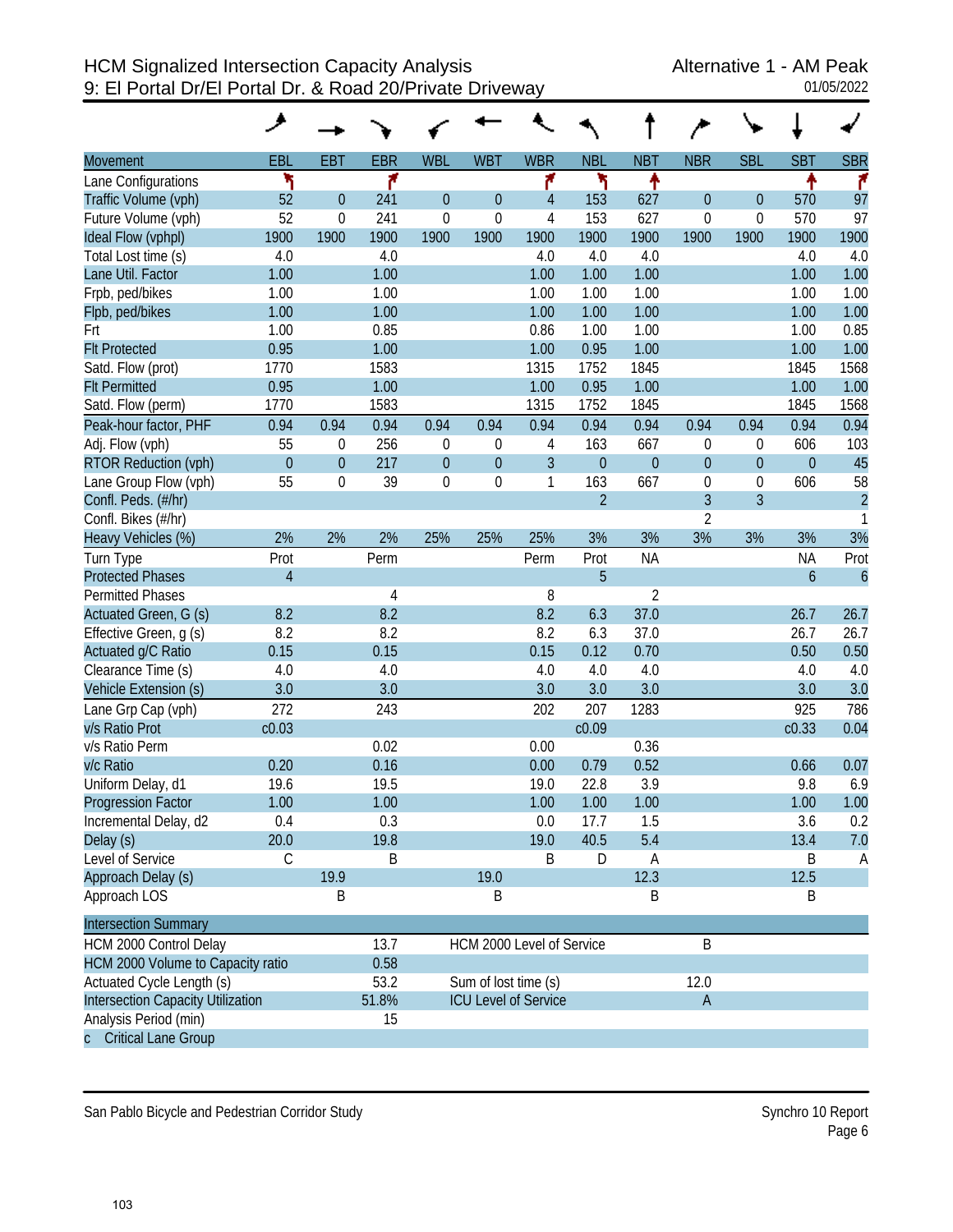## HCM Signalized Intersection Capacity Analysis<br>10: Church Ln & El Portal Dr<br><sup>01/05/2022</sup> 10: Church Ln & El Portal Dr

|                                          | ۶              |                |                  |                  |                             |                  |                |                  |               |                  |            |                  |
|------------------------------------------|----------------|----------------|------------------|------------------|-----------------------------|------------------|----------------|------------------|---------------|------------------|------------|------------------|
| <b>Movement</b>                          | EBL            | <b>EBT</b>     | <b>EBR</b>       | <b>WBL</b>       | <b>WBT</b>                  | <b>WBR</b>       | <b>NBL</b>     | <b>NBT</b>       | <b>NBR</b>    | <b>SBL</b>       | <b>SBT</b> | <b>SBR</b>       |
| Lane Configurations                      | ۲              | 伟              |                  | ۲                | ↟                           | ۴                | ۲              | ↟                | ۴             | ۲                | ħ          |                  |
| Traffic Volume (vph)                     | 82             | 470            | 259              | 321              | 556                         | 20               | 103            | 126              | 286           | 12               | 270        | 121              |
| Future Volume (vph)                      | 82             | 470            | 259              | 321              | 556                         | 20               | 103            | 126              | 286           | 12               | 270        | 121              |
| Ideal Flow (vphpl)                       | 1900           | 1900           | 1900             | 1900             | 1900                        | 1900             | 1900           | 1900             | 1900          | 1900             | 1900       | 1900             |
| Total Lost time (s)                      | 3.0            | 5.0            |                  | 4.0              | 5.0                         | 5.0              | 3.0            | 4.0              | 5.0           | 4.0              | 4.0        |                  |
| Lane Util. Factor                        | 1.00           | 0.95           |                  | 1.00             | 1.00                        | 1.00             | 1.00           | 1.00             | 1.00          | 1.00             | 1.00       |                  |
| Frpb, ped/bikes                          | 1.00           | 0.97           |                  | 1.00             | 1.00                        | 1.00             | 1.00           | 1.00             | 1.00          | 1.00             | 0.97       |                  |
| Flpb, ped/bikes                          | 0.99           | 1.00           |                  | 1.00             | 1.00                        | 1.00             | 1.00           | 1.00             | 1.00          | 1.00             | 1.00       |                  |
| Frt                                      | 1.00           | 0.94           |                  | 1.00             | 1.00                        | 0.85             | 1.00           | 1.00             | 0.85          | 1.00             | 0.95       |                  |
| <b>Flt Protected</b>                     | 0.95           | 1.00           |                  | 0.95             | 1.00                        | 1.00             | 0.95           | 1.00             | 1.00          | 0.95             | 1.00       |                  |
| Satd. Flow (prot)                        | 1758           | 3244           |                  | 1770             | 1863                        | 1583             | 1770           | 1863             | 1583          | 1770             | 1721       |                  |
| <b>Flt Permitted</b>                     | 0.28           | 1.00           |                  | 0.12             | 1.00                        | 1.00             | 0.19           | 1.00             | 1.00          | 0.66             | 1.00       |                  |
| Satd. Flow (perm)                        | 520            | 3244           |                  | 218              | 1863                        | 1583             | 347            | 1863             | 1583          | 1222             | 1721       |                  |
| Peak-hour factor, PHF                    | 0.85           | 0.92           | 0.85             | 0.92             | 0.92                        | 0.92             | 0.79           | 0.79             | 0.92          | 0.92             | 0.85       | 0.85             |
| Adj. Flow (vph)                          | 96             | 511            | 305              | 349              | 604                         | 22               | 130            | 159              | 311           | 13               | 318        | 142              |
| <b>RTOR Reduction (vph)</b>              | $\mathbf{0}$   | 70             | $\overline{0}$   | $\theta$         | $\overline{0}$              | 13               | $\mathbf{0}$   | $\boldsymbol{0}$ | 211           | $\boldsymbol{0}$ | 12         | $\theta$         |
| Lane Group Flow (vph)                    | 96             | 746            | $\boldsymbol{0}$ | 349              | 604                         | 9                | 130            | 159              | 100           | 13               | 448        | $\boldsymbol{0}$ |
| Confl. Peds. (#/hr)                      | 26             |                | 14               |                  |                             |                  | 29             |                  |               |                  |            | 29               |
| Confl. Bikes (#/hr)                      |                |                |                  |                  |                             |                  |                |                  |               |                  |            | $\overline{2}$   |
| <b>Turn Type</b>                         | $pm+pt$        | <b>NA</b>      |                  | $pm+pt$          | <b>NA</b>                   | Perm             | pm+pt          | <b>NA</b>        | custom        | pm+pt            | <b>NA</b>  |                  |
| <b>Protected Phases</b>                  | 5              | $\overline{2}$ |                  | 1                | 6                           |                  | 7              | 4                |               | 3                | 8          |                  |
| <b>Permitted Phases</b>                  | $\overline{2}$ |                |                  | $\boldsymbol{6}$ |                             | $\boldsymbol{6}$ | $\overline{4}$ |                  | 8             | 8                |            |                  |
| Actuated Green, G (s)                    | 39.1           | 34.0           |                  | 59.4             | 50.3                        | 50.3             | 47.7           | 42.3             | 37.5          | 38.9             | 37.5       |                  |
| Effective Green, g (s)                   | 41.1           | 34.0           |                  | 59.4             | 50.3                        | 50.3             | 48.7           | 43.3             | 37.5          | 38.9             | 38.5       |                  |
| Actuated g/C Ratio                       | 0.35           | 0.29           |                  | 0.51             | 0.43                        | 0.43             | 0.42           | 0.37             | 0.32          | 0.33             | 0.33       |                  |
| Clearance Time (s)                       | 4.0            | 5.0            |                  | 4.0              | 5.0                         | 5.0              | 4.0            | 5.0              | 5.0           | 4.0              | 5.0        |                  |
| Vehicle Extension (s)                    | 3.0            | 6.0            |                  | 3.0              | 6.0                         | 6.0              | 3.0            | 4.0              | 4.0           | 3.0              | 4.0        |                  |
| Lane Grp Cap (vph)                       | 247            | 941            |                  | 394              | 800                         | 679              | 231            | 688              | 506           | 412              | 565        |                  |
| v/s Ratio Prot                           | 0.02           | 0.23           |                  | c0.16            | 0.32                        |                  | c0.03          | 0.09             |               | 0.00             | c0.26      |                  |
| v/s Ratio Perm                           | 0.12           |                |                  | c0.29            |                             | 0.01             | 0.20           |                  | 0.06          | 0.01             |            |                  |
| v/c Ratio                                | 0.39           | 0.79           |                  | 0.89             | 0.76                        | 0.01             | 0.56           | 0.23             | 0.20          | 0.03             | 0.79       |                  |
| Uniform Delay, d1                        | 26.8           | 38.3           |                  | 31.5             | 28.2                        | 19.2             | 24.9           | 25.4             | 28.9          | 26.3             | 35.7       |                  |
| Progression Factor                       | 1.00           | 1.00           |                  | 1.00             | 1.00                        | 1.00             | 1.00           | 1.00             | 1.00          | 1.00             | 1.00       |                  |
| Incremental Delay, d2                    | 1.0            | 5.6            |                  | 20.5             | 5.4                         | 0.0              | 3.1            | 0.2              | 0.3           | 0.0              | 7.9        |                  |
| Delay (s)                                | 27.9           | 43.9           |                  | 52.0             | 33.6                        | 19.2             | 28.0           | 25.7             | 29.1          | 26.3             | 43.6       |                  |
| Level of Service                         | $\mathcal{C}$  | D              |                  | D                | $\mathsf C$                 | $\mathsf B$      | $\mathsf C$    | $\mathsf{C}$     | $\mathcal{C}$ | $\mathsf C$      | D          |                  |
| Approach Delay (s)                       |                | 42.2           |                  |                  | 39.8                        |                  |                | 28.0             |               |                  | 43.1       |                  |
| Approach LOS                             |                | D              |                  |                  | D                           |                  |                | $\mathsf C$      |               |                  | D          |                  |
| <b>Intersection Summary</b>              |                |                |                  |                  |                             |                  |                |                  |               |                  |            |                  |
| <b>HCM 2000 Control Delay</b>            |                |                | 38.7             |                  | HCM 2000 Level of Service   |                  |                |                  | D             |                  |            |                  |
| HCM 2000 Volume to Capacity ratio        |                |                | 0.86             |                  |                             |                  |                |                  |               |                  |            |                  |
| <b>Actuated Cycle Length (s)</b>         |                |                | 117.1            |                  | Sum of lost time (s)        |                  |                |                  | 17.0          |                  |            |                  |
| <b>Intersection Capacity Utilization</b> |                |                | 81.8%            |                  | <b>ICU Level of Service</b> |                  |                |                  | D             |                  |            |                  |
| Analysis Period (min)                    |                |                | 15               |                  |                             |                  |                |                  |               |                  |            |                  |

c Critical Lane Group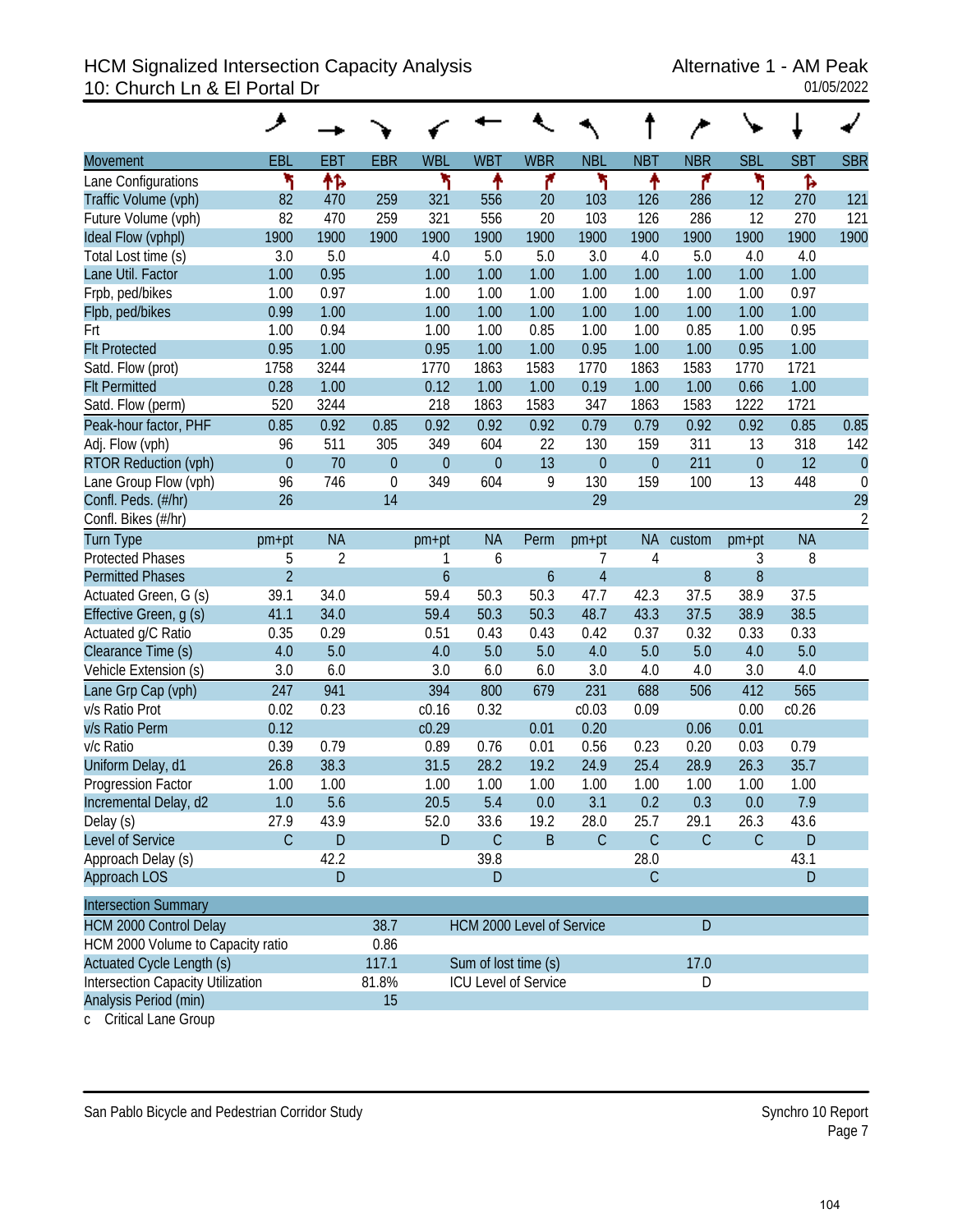|                                          | ◢                |             |                  |                  |                      |                           |                  |                |                  |                  |            |            |
|------------------------------------------|------------------|-------------|------------------|------------------|----------------------|---------------------------|------------------|----------------|------------------|------------------|------------|------------|
| <b>Movement</b>                          | EBL              | <b>EBT</b>  | <b>EBR</b>       | <b>WBL</b>       | <b>WBT</b>           | <b>WBR</b>                | <b>NBL</b>       | <b>NBT</b>     | <b>NBR</b>       | <b>SBL</b>       | <b>SBT</b> | <b>SBR</b> |
| Lane Configurations                      | ۲                | ħ           |                  | ۲                | Ъ                    |                           | ۲                | Ъ              |                  | ۲                | Ъ          |            |
| Traffic Volume (vph)                     | 170              | 99          | 46               | $\overline{2}$   | 30                   | 25                        | 16               | 208            | 9                | 11               | 112        | 38         |
| Future Volume (vph)                      | 170              | 99          | 46               | $\overline{2}$   | 30                   | 25                        | 16               | 208            | 9                | 11               | 112        | 38         |
| Ideal Flow (vphpl)                       | 1900             | 1900        | 1900             | 1900             | 1900                 | 1900                      | 1900             | 1900           | 1900             | 1900             | 1900       | 1900       |
| Total Lost time (s)                      | 4.0              | 4.0         |                  | 4.0              | 4.0                  |                           | 5.0              | 5.0            |                  | 5.0              | 5.0        |            |
| Lane Util. Factor                        | 1.00             | 1.00        |                  | 1.00             | 1.00                 |                           | 1.00             | 1.00           |                  | 1.00             | 1.00       |            |
| Frpb, ped/bikes                          | 1.00             | 0.99        |                  | 1.00             | 1.00                 |                           | 1.00             | 1.00           |                  | 1.00             | 1.00       |            |
| Flpb, ped/bikes                          | 1.00             | 1.00        |                  | 1.00             | 1.00                 |                           | 1.00             | 1.00           |                  | 1.00             | 1.00       |            |
| Frt                                      | 1.00             | 0.95        |                  | 1.00             | 0.93                 |                           | 1.00             | 0.99           |                  | 1.00             | 0.96       |            |
| <b>Flt Protected</b>                     | 0.95             | 1.00        |                  | 0.95             | 1.00                 |                           | 0.95             | 1.00           |                  | 0.95             | 1.00       |            |
| Satd. Flow (prot)                        | 1752             | 1745        |                  | 1719             | 1688                 |                           | 1752             | 1834           |                  | 1787             | 1810       |            |
| <b>Flt Permitted</b>                     | 0.95             | 1.00        |                  | 0.95             | 1.00                 |                           | 0.95             | 1.00           |                  | 0.62             | 1.00       |            |
| Satd. Flow (perm)                        | 1752             | 1745        |                  | 1719             | 1688                 |                           | 1752             | 1834           |                  | 1159             | 1810       |            |
| Peak-hour factor, PHF                    | 0.95             | 0.95        | 0.95             | 0.95             | 0.95                 | 0.95                      | 0.95             | 0.95           | 0.95             | 0.95             | 0.95       | 0.95       |
| Adj. Flow (vph)                          | 179              | 104         | 48               | 2                | 32                   | 26                        | 17               | 219            | 9                | 12               | 118        | 40         |
| <b>RTOR Reduction (vph)</b>              | $\boldsymbol{0}$ | 15          | $\theta$         | $\boldsymbol{0}$ | 24                   | $\boldsymbol{0}$          | $\boldsymbol{0}$ | $\overline{2}$ | $\mathbf{0}$     | $\overline{0}$   | 12         | $\theta$   |
| Lane Group Flow (vph)                    | 179              | 137         | $\boldsymbol{0}$ | $\overline{2}$   | 34                   | $\boldsymbol{0}$          | 17               | 226            | $\boldsymbol{0}$ | 12               | 146        | 0          |
| Confl. Bikes (#/hr)                      |                  |             | $\mathbf{1}$     |                  |                      |                           |                  |                |                  |                  |            |            |
| Heavy Vehicles (%)                       | 3%               | 3%          | 3%               | 5%               | 5%                   | 5%                        | 3%               | 3%             | 3%               | 1%               | 1%         | 1%         |
| <b>Turn Type</b>                         | Split            | <b>NA</b>   |                  | Split            | <b>NA</b>            |                           | Prot             | <b>NA</b>      |                  | <b>Perm</b>      | <b>NA</b>  |            |
| <b>Protected Phases</b>                  | 4                | 4           |                  | 8                | 8                    |                           | 5                | 2              |                  |                  | 6          |            |
| <b>Permitted Phases</b>                  |                  |             |                  |                  |                      |                           |                  |                |                  | $\boldsymbol{6}$ |            |            |
| Actuated Green, G (s)                    | 11.2             | 11.2        |                  | 3.8              | 3.8                  |                           | 0.9              | 21.7           |                  | 15.8             | 15.8       |            |
| Effective Green, g (s)                   | 11.2             | 11.2        |                  | 3.8              | 3.8                  |                           | 0.9              | 21.7           |                  | 15.8             | 15.8       |            |
| Actuated g/C Ratio                       | 0.23             | 0.23        |                  | 0.08             | 0.08                 |                           | 0.02             | 0.44           |                  | 0.32             | 0.32       |            |
| Clearance Time (s)                       | 4.0              | 4.0         |                  | 4.0              | 4.0                  |                           | 5.0              | 5.0            |                  | 5.0              | 5.0        |            |
| Vehicle Extension (s)                    | 4.0              | 4.0         |                  | 3.0              | 3.0                  |                           | 2.0              | 4.0            |                  | 4.0              | 4.0        |            |
| Lane Grp Cap (vph)                       | 394              | 393         |                  | 131              | 129                  |                           | 31               | 800            |                  | 368              | 575        |            |
| v/s Ratio Prot                           | c0.10            | 0.08        |                  | 0.00             | c0.02                |                           | 0.01             | c0.12          |                  |                  | 0.08       |            |
| v/s Ratio Perm                           |                  |             |                  |                  |                      |                           |                  |                |                  | 0.01             |            |            |
| v/c Ratio                                | 0.45             | 0.35        |                  | 0.02             | 0.26                 |                           | 0.55             | 0.28           |                  | 0.03             | 0.25       |            |
| Uniform Delay, d1                        | 16.6             | 16.2        |                  | 21.2             | 21.6                 |                           | 24.2             | 9.0            |                  | 11.7             | 12.6       |            |
| Progression Factor                       | 1.00             | 1.00        |                  | 1.00             | 1.00                 |                           | 1.00             | 1.00           |                  | 1.00             | 1.00       |            |
| Incremental Delay, d2                    | 1.1              | 0.7         |                  | $0.0\,$          | 1.1                  |                           | 10.2             | 0.3            |                  | 0.0              | 0.3        |            |
| Delay (s)                                | 17.7             | 16.9        |                  | 21.3             | 22.7                 |                           | 34.4             | 9.3            |                  | 11.7             | 12.9       |            |
| Level of Service                         | $\sf B$          | $\mathsf B$ |                  | $\mathsf C$      | $\mathsf C$          |                           | $\mathsf C$      | $\mathsf A$    |                  | $\sf B$          | B          |            |
| Approach Delay (s)                       |                  | 17.4        |                  |                  | 22.7                 |                           |                  | 11.0           |                  |                  | 12.8       |            |
| Approach LOS                             |                  | $\sf B$     |                  |                  | $\mathsf C$          |                           |                  | $\sf B$        |                  |                  | B          |            |
| <b>Intersection Summary</b>              |                  |             |                  |                  |                      |                           |                  |                |                  |                  |            |            |
| <b>HCM 2000 Control Delay</b>            |                  |             | 14.9             |                  |                      | HCM 2000 Level of Service |                  |                | $\mathsf B$      |                  |            |            |
| HCM 2000 Volume to Capacity ratio        |                  |             | 0.39             |                  |                      |                           |                  |                |                  |                  |            |            |
| <b>Actuated Cycle Length (s)</b>         |                  |             | 49.7             |                  | Sum of lost time (s) |                           |                  |                | 18.0             |                  |            |            |
| <b>Intersection Capacity Utilization</b> |                  |             | 36.9%            |                  |                      | ICU Level of Service      |                  |                | Α                |                  |            |            |
| Analysis Period (min)                    |                  |             | 15               |                  |                      |                           |                  |                |                  |                  |            |            |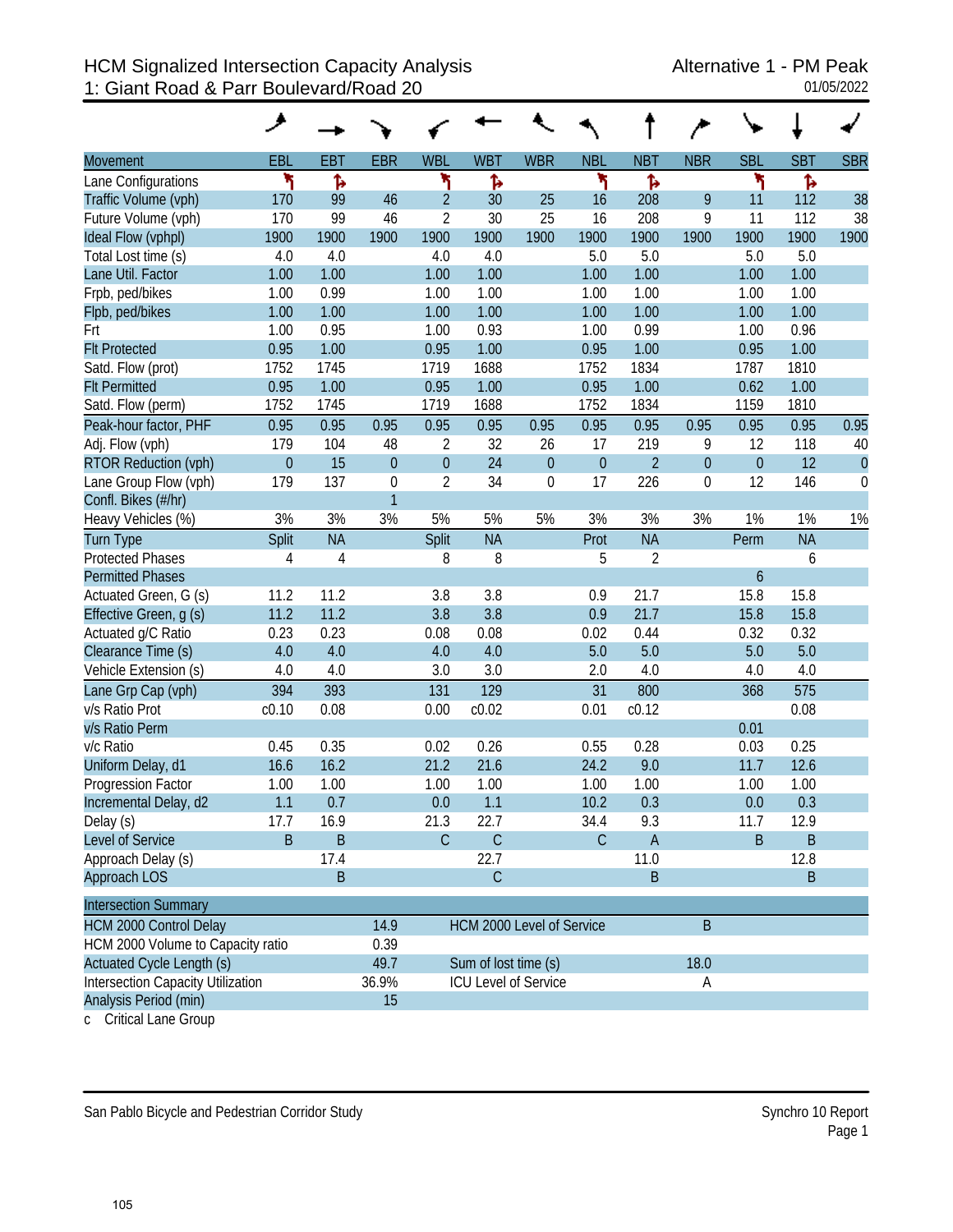## HCM Signalized Intersection Capacity Analysis<br>2: Rumrill Blvd. & Broadway Ave. <br><sup>01/05/2022</sup> 2: Rumrill Blvd. & Broadway Ave.

|                                          | ۸              |                |                |             |                             |                  |                |                |                  |                  |                  |                  |
|------------------------------------------|----------------|----------------|----------------|-------------|-----------------------------|------------------|----------------|----------------|------------------|------------------|------------------|------------------|
| Movement                                 | EBL            | <b>EBT</b>     | <b>EBR</b>     | <b>WBL</b>  | <b>WBT</b>                  | <b>WBR</b>       | <b>NBL</b>     | <b>NBT</b>     | <b>NBR</b>       | <b>SBL</b>       | <b>SBT</b>       | <b>SBR</b>       |
| Lane Configurations                      | ۲              | Ъ              |                | ۲           | Ъ                           |                  | ۲              | Ъ              |                  | ۲                | Ъ                |                  |
| Traffic Volume (vph)                     | 24             | 182            | 12             | 190         | 268                         | 20               | 29             | 686            | 304              | 15               | 288              | 32               |
| Future Volume (vph)                      | 24             | 182            | 12             | 190         | 268                         | 20               | 29             | 686            | 304              | 15               | 288              | 32               |
| Ideal Flow (vphpl)                       | 1900           | 1900           | 1900           | 1900        | 1900                        | 1900             | 1900           | 1900           | 1900             | 1900             | 1900             | 1900             |
| Total Lost time (s)                      | 3.0            | 3.0            |                | 3.0         | 3.0                         |                  | 3.0            | 3.0            |                  | 3.0              | 3.0              |                  |
| Lane Util. Factor                        | 1.00           | 1.00           |                | 1.00        | 1.00                        |                  | 1.00           | 1.00           |                  | 1.00             | 1.00             |                  |
| Frpb, ped/bikes                          | 1.00           | 1.00           |                | 1.00        | 1.00                        |                  | 1.00           | 1.00           |                  | 1.00             | 1.00             |                  |
| Flpb, ped/bikes                          | 1.00           | 1.00           |                | 0.99        | 1.00                        |                  | 1.00           | 1.00           |                  | 1.00             | 1.00             |                  |
| Frt                                      | 1.00           | 0.99           |                | 1.00        | 0.99                        |                  | 1.00           | 0.95           |                  | 1.00             | 0.98             |                  |
| <b>Flt Protected</b>                     | 0.95           | 1.00           |                | 0.95        | 1.00                        |                  | 0.95           | 1.00           |                  | 0.95             | 1.00             |                  |
| Satd. Flow (prot)                        | 1787           | 1859           |                | 1760        | 1840                        |                  | 1784           | 1787           |                  | 1787             | 1848             |                  |
| <b>Flt Permitted</b>                     | 0.95           | 1.00           |                | 0.37        | 1.00                        |                  | 0.48           | 1.00           |                  | 0.08             | 1.00             |                  |
| Satd. Flow (perm)                        | 1787           | 1859           |                | 693         | 1840                        |                  | 897            | 1787           |                  | 153              | 1848             |                  |
| Peak-hour factor, PHF                    | 0.97           | 0.97           | 0.97           | 0.97        | 0.97                        | 0.97             | 0.97           | 0.97           | 0.97             | 0.97             | 0.97             | 0.97             |
| Adj. Flow (vph)                          | 25             | 188            | 12             | 196         | 276                         | 21               | 30             | 707            | 313              | 15               | 297              | 33               |
| <b>RTOR Reduction (vph)</b>              | $\overline{0}$ | $\overline{2}$ | $\mathbf 0$    | $\theta$    | $\boldsymbol{0}$            | $\boldsymbol{0}$ | $\mathbf 0$    | 15             | $\overline{0}$   | $\boldsymbol{0}$ | $\theta$         | $\theta$         |
| Lane Group Flow (vph)                    | 25             | 198            | $\overline{0}$ | 196         | 297                         | $\mathbf 0$      | 30             | 1005           | $\boldsymbol{0}$ | 15               | 330              | $\boldsymbol{0}$ |
| Confl. Peds. (#/hr)                      | $\overline{4}$ |                | 14             | 14          |                             | $\overline{4}$   | $\overline{3}$ |                | $\overline{1}$   | $\overline{1}$   |                  | $\overline{3}$   |
| Confl. Bikes (#/hr)                      |                |                | $\overline{2}$ |             |                             | 4                |                |                |                  |                  |                  |                  |
| Heavy Vehicles (%)                       | 1%             | 1%             | 1%             | 2%          | 2%                          | 2%               | 1%             | 1%             | 1%               | 1%               | 1%               | 1%               |
| Turn Type                                | Prot           | <b>NA</b>      |                | pm+pt       | <b>NA</b>                   |                  | pm+pt          | NA             |                  | pm+pt            | <b>NA</b>        |                  |
| <b>Protected Phases</b>                  | $\overline{7}$ | $\overline{4}$ |                | 3           | 8                           |                  | $\overline{5}$ | $\overline{2}$ |                  | 1                | $\boldsymbol{6}$ |                  |
| <b>Permitted Phases</b>                  |                |                |                | 8           |                             |                  | $\overline{2}$ |                |                  | 6                |                  |                  |
| Actuated Green, G (s)                    | 2.0            | 17.8           |                | 25.8        | 20.8                        |                  | 52.3           | 49.9           |                  | 49.1             | 48.3             |                  |
| Effective Green, g (s)                   | 3.0            | 18.8           |                | 27.8        | 21.8                        |                  | 54.3           | 51.4           |                  | 51.1             | 49.8             |                  |
| Actuated g/C Ratio                       | 0.03           | 0.21           |                | 0.31        | 0.24                        |                  | 0.60           | 0.57           |                  | 0.57             | 0.55             |                  |
| Clearance Time (s)                       | 4.0            | 4.0            |                | 4.0         | 4.0                         |                  | 4.0            | 4.5            |                  | 4.0              | 4.5              |                  |
| Vehicle Extension (s)                    | 3.0            | 2.0            |                | 3.0         | 2.0                         |                  | 3.0            | 4.0            |                  | 3.0              | 4.0              |                  |
| Lane Grp Cap (vph)                       | 59             | 388            |                | 285         | 445                         |                  | 574            | 1020           |                  | 119              | 1022             |                  |
| v/s Ratio Prot                           | 0.01           | 0.11           |                | c0.05       | 0.16                        |                  | c0.00          | c0.56          |                  | c0.00            | 0.18             |                  |
| v/s Ratio Perm                           |                |                |                | c0.17       |                             |                  | 0.03           |                |                  | 0.07             |                  |                  |
| v/c Ratio                                | 0.42           | 0.51           |                | 0.69        | 0.67                        |                  | 0.05           | 0.99           |                  | 0.13             | 0.32             |                  |
| Uniform Delay, d1                        | 42.7           | 31.5           |                | 26.5        | 30.8                        |                  | 7.5            | 18.9           |                  | 20.0             | 10.9             |                  |
| <b>Progression Factor</b>                | 1.00           | 1.00           |                | 1.00        | 1.00                        |                  | 1.00           | 1.00           |                  | 1.00             | 1.00             |                  |
| Incremental Delay, d2                    | 4.8            | 4.7            |                | 6.7         | 2.9                         |                  | 0.0            | 24.5           |                  | 0.5              | 0.3              |                  |
| Delay (s)                                | 47.5           | 36.2           |                | 33.2        | 33.8                        |                  | 7.6            | 43.4           |                  | 20.4             | 11.2             |                  |
| Level of Service                         | D              | $\mathsf D$    |                | $\mathsf C$ | $\mathsf C$                 |                  | Α              | D              |                  | C                | Β                |                  |
| Approach Delay (s)                       |                | 37.5           |                |             | 33.6                        |                  |                | 42.4           |                  |                  | 11.6             |                  |
| Approach LOS                             |                | D              |                |             | $\mathsf C$                 |                  |                | D              |                  |                  | B                |                  |
| <b>Intersection Summary</b>              |                |                |                |             |                             |                  |                |                |                  |                  |                  |                  |
| HCM 2000 Control Delay                   |                |                | 34.8           |             | HCM 2000 Level of Service   |                  |                |                | $\mathcal{C}$    |                  |                  |                  |
| HCM 2000 Volume to Capacity ratio        |                |                | 0.89           |             |                             |                  |                |                |                  |                  |                  |                  |
| Actuated Cycle Length (s)                |                |                | 90.0           |             | Sum of lost time (s)        |                  |                |                | 12.0             |                  |                  |                  |
| <b>Intersection Capacity Utilization</b> |                |                | 96.8%          |             | <b>ICU Level of Service</b> |                  |                |                | F                |                  |                  |                  |
| Analysis Period (min)                    |                |                | 15             |             |                             |                  |                |                |                  |                  |                  |                  |
| <b>Critical Lane Group</b><br>Ċ.         |                |                |                |             |                             |                  |                |                |                  |                  |                  |                  |

San Pablo Bicycle and Pedestrian Corridor Study Synchro 10 Report

Page 2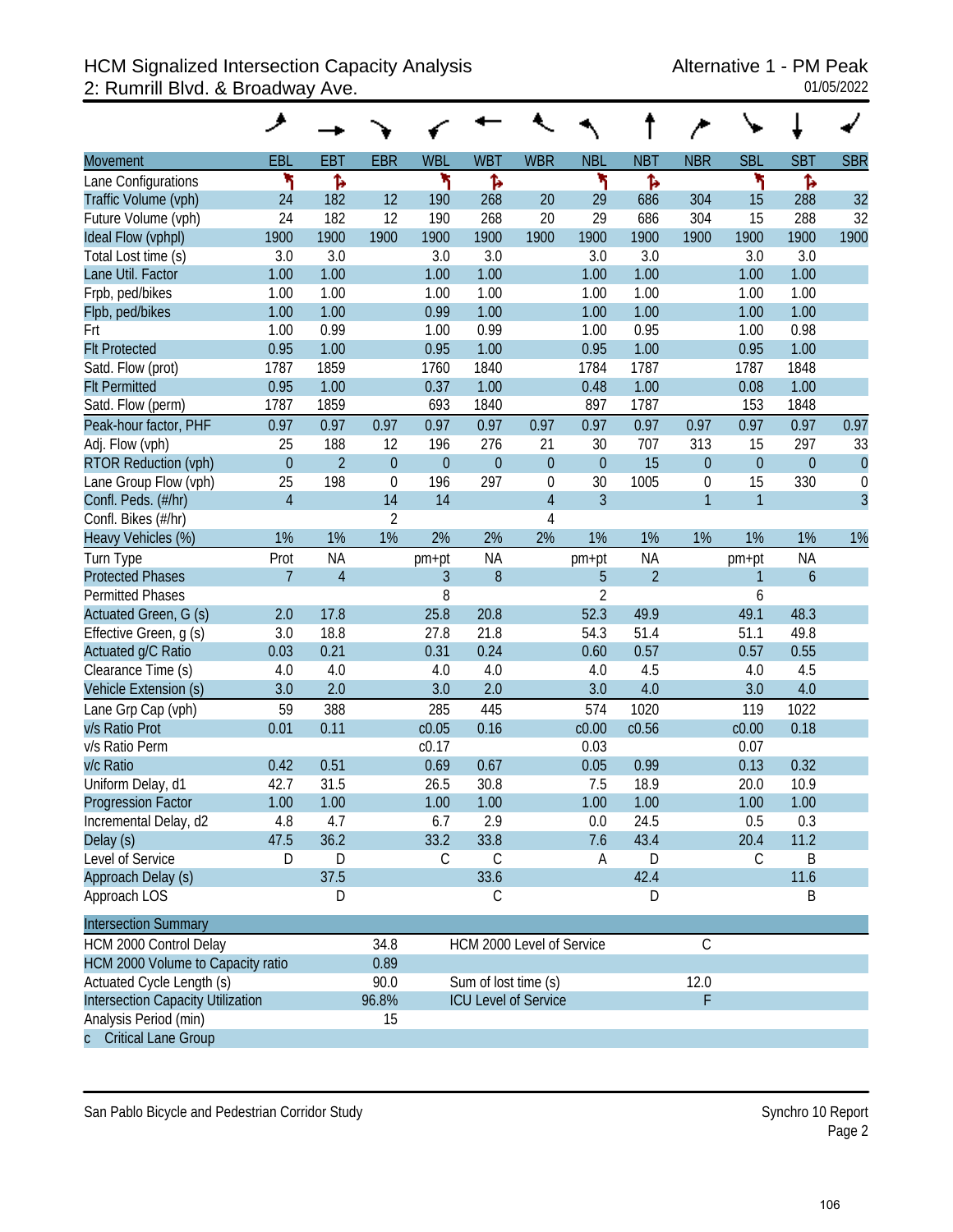|                                          | فر             |             |                |                  |                      |                             |                  |                  |                |                |                |              |
|------------------------------------------|----------------|-------------|----------------|------------------|----------------------|-----------------------------|------------------|------------------|----------------|----------------|----------------|--------------|
| Movement                                 | EBL            | <b>EBT</b>  | <b>EBR</b>     | <b>WBL</b>       | <b>WBT</b>           | <b>WBR</b>                  | <b>NBL</b>       | <b>NBT</b>       | <b>NBR</b>     | <b>SBL</b>     | <b>SBT</b>     | <b>SBR</b>   |
| Lane Configurations                      | ٦              | ↟           | ۴              | ۲                | ↟↟                   | ۴                           | ۲                | 11               | ۴              | ኻ              | 怍              |              |
| Traffic Volume (vph)                     | 21             | 384         | 134            | 75               | 274                  | 135                         | 199              | 875              | 76             | 137            | 491            | 16           |
| Future Volume (vph)                      | 21             | 384         | 134            | 75               | 274                  | 135                         | 199              | 875              | 76             | 137            | 491            | 16           |
| Ideal Flow (vphpl)                       | 1900           | 1900        | 1900           | 1900             | 1900                 | 1900                        | 1900             | 1900             | 1900           | 1900           | 1900           | 1900         |
| Total Lost time (s)                      | 3.0            | 3.0         | 3.0            | 3.0              | 3.0                  | 3.0                         | 3.0              | 3.0              | 3.0            | 3.0            | 3.0            |              |
| Lane Util. Factor                        | 1.00           | 1.00        | 1.00           | 1.00             | 0.95                 | 1.00                        | 1.00             | 0.95             | 1.00           | 1.00           | 0.95           |              |
| Frpb, ped/bikes                          | 1.00           | 1.00        | 0.98           | 1.00             | 1.00                 | 0.97                        | 1.00             | 1.00             | 1.00           | 1.00           | 1.00           |              |
| Flpb, ped/bikes                          | 0.99           | 1.00        | 1.00           | 1.00             | 1.00                 | 1.00                        | 1.00             | 1.00             | 1.00           | 1.00           | 1.00           |              |
| Frt                                      | 1.00           | 1.00        | 0.85           | 1.00             | 1.00                 | 0.85                        | 1.00             | 1.00             | 0.85           | 1.00           | 1.00           |              |
| <b>Flt Protected</b>                     | 0.95           | 1.00        | 1.00           | 0.95             | 1.00                 | 1.00                        | 0.95             | 1.00             | 1.00           | 0.95           | 1.00           |              |
| Satd. Flow (prot)                        | 1747           | 1863        | 1552           | 1770             | 3539                 | 1533                        | 1770             | 3539             | 1583           | 1770           | 3519           |              |
| <b>Flt Permitted</b>                     | 0.55           | 1.00        | 1.00           | 0.95             | 1.00                 | 1.00                        | 0.95             | 1.00             | 1.00           | 0.95           | 1.00           |              |
| Satd. Flow (perm)                        | 1004           | 1863        | 1552           | 1770             | 3539                 | 1533                        | 1770             | 3539             | 1583           | 1770           | 3519           |              |
| Peak-hour factor, PHF                    | 0.88           | 0.88        | 0.88           | 0.80             | 0.80                 | 0.80                        | 0.90             | 0.90             | 0.90           | 0.89           | 0.89           | 0.89         |
| Adj. Flow (vph)                          | 24             | 436         | 152            | 94               | 342                  | 169                         | 221              | 972              | 84             | 154            | 552            | 18           |
| <b>RTOR Reduction (vph)</b>              | $\overline{0}$ | $\mathbf 0$ | 111            | $\boldsymbol{0}$ | $\theta$             | 104                         | $\boldsymbol{0}$ | $\boldsymbol{0}$ | 29             | $\overline{0}$ | $\overline{2}$ | $\mathbf{0}$ |
| Lane Group Flow (vph)                    | 24             | 436         | 41             | 94               | 343                  | 65                          | 221              | 972              | 56             | 154            | 568            | $\mathbf 0$  |
| Confl. Peds. (#/hr)                      | 16             |             | $\overline{7}$ | $\overline{7}$   |                      | 16                          | 13               |                  |                |                |                | 13           |
| Confl. Bikes (#/hr)                      |                |             |                |                  |                      |                             |                  |                  |                |                |                | 5            |
| <b>Turn Type</b>                         | Perm           | <b>NA</b>   | Perm           | Prot             | <b>NA</b>            | Perm                        | Prot             | <b>NA</b>        | $pm+ov$        | Prot           | <b>NA</b>      |              |
| <b>Protected Phases</b>                  |                | 4           |                | 3                | 8                    |                             | 5                | $\overline{2}$   | 3              | 1              | 6              |              |
| <b>Permitted Phases</b>                  | 4              |             | $\overline{4}$ |                  |                      | 8                           |                  |                  | $\overline{2}$ |                |                |              |
| Actuated Green, G (s)                    | 28.8           | 28.8        | 28.8           | 8.0              | 41.3                 | 41.3                        | 16.4             | 42.0             | 50.0           | 12.2           | 37.8           |              |
| Effective Green, g (s)                   | 29.8           | 29.8        | 29.8           | 9.5              | 42.3                 | 42.3                        | 17.9             | 45.0             | 53.0           | 13.7           | 40.8           |              |
| Actuated g/C Ratio                       | 0.27           | 0.27        | 0.27           | 0.09             | 0.38                 | 0.38                        | 0.16             | 0.41             | 0.48           | 0.12           | 0.37           |              |
| Clearance Time (s)                       | 4.0            | 4.0         | 4.0            | 4.5              | 4.0                  | 4.0                         | 4.5              | 6.0              | 4.5            | 4.5            | 6.0            |              |
| Vehicle Extension (s)                    | 2.5            | 2.5         | 2.5            | 2.0              | 2.5                  | 2.5                         | 2.0              | 5.0              | 2.0            | 2.0            | 5.0            |              |
| Lane Grp Cap (vph)                       | 271            | 504         | 420            | 152              | 1360                 | 589                         | 288              | 1447             | 762            | 220            | 1305           |              |
| v/s Ratio Prot                           |                | c0.23       |                | c0.05            | 0.10                 |                             | c0.12            | c0.27            | 0.01           | 0.09           | 0.16           |              |
| v/s Ratio Perm                           | 0.02           |             | 0.03           |                  |                      | 0.04                        |                  |                  | 0.03           |                |                |              |
| v/c Ratio                                | 0.09           | 0.87        | 0.10           | 0.62             | 0.25                 | 0.11                        | 0.77             | 0.67             | 0.07           | 0.70           | 0.44           |              |
| Uniform Delay, d1                        | 30.0           | 38.2        | 30.0           | 48.5             | 23.1                 | 21.8                        | 44.1             | 26.5             | 15.3           | 46.2           | 26.0           |              |
| Progression Factor                       | 1.00           | 1.00        | 1.00           | 1.00             | 1.00                 | 1.00                        | 1.31             | 1.00             | 1.06           | 1.39           | 0.78           |              |
| Incremental Delay, d2                    | 0.1            | 14.2        | 0.1            | 5.2              | 0.1                  | 0.1                         | 9.0              | 2.1              | $0.0\,$        | 6.9            | 1.0            |              |
| Delay (s)                                | 30.1           | 52.4        | 30.1           | 53.7             | 23.1                 | 21.8                        | 66.8             | 28.6             | 16.2           | 70.9           | 21.2           |              |
| Level of Service                         | $\mathcal{C}$  | ${\sf D}$   | $\mathsf C$    | ${\sf D}$        | $\mathsf C$          | $\mathsf C$                 | E                | $\mathsf C$      | B              | E              | $\mathsf C$    |              |
| Approach Delay (s)                       |                | 46.0        |                |                  | 27.5                 |                             |                  | 34.4             |                |                | 31.8           |              |
| Approach LOS                             |                | ${\sf D}$   |                |                  | $\mathsf C$          |                             |                  | $\mathsf C$      |                |                | $\mathsf C$    |              |
| <b>Intersection Summary</b>              |                |             |                |                  |                      |                             |                  |                  |                |                |                |              |
| <b>HCM 2000 Control Delay</b>            |                |             | 34.7           |                  |                      | HCM 2000 Level of Service   |                  |                  | $\mathcal{C}$  |                |                |              |
| HCM 2000 Volume to Capacity ratio        |                |             | 0.76           |                  |                      |                             |                  |                  |                |                |                |              |
| Actuated Cycle Length (s)                |                |             | 110.0          |                  | Sum of lost time (s) |                             |                  |                  | 12.0           |                |                |              |
| <b>Intersection Capacity Utilization</b> |                |             | 71.9%          |                  |                      | <b>ICU Level of Service</b> |                  |                  | $\mathcal{C}$  |                |                |              |
| Analysis Period (min)                    |                |             | 15             |                  |                      |                             |                  |                  |                |                |                |              |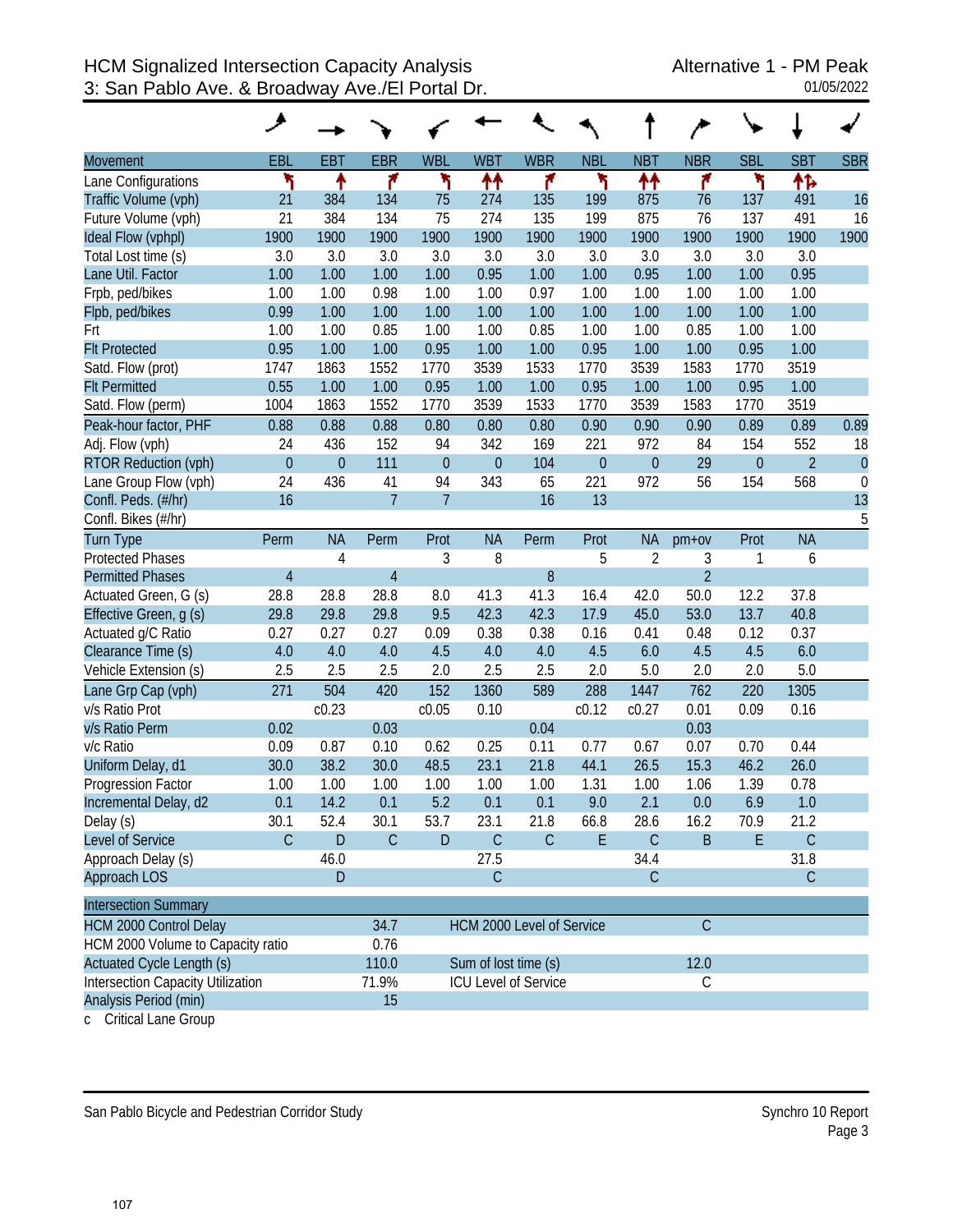## HCM Unsignalized Intersection Capacity Analysis Alternative 1 - PM Peak<br>4: Mission Bell Dr & El Portal Dr. 01/05/2022 4: Mission Bell Dr & El Portal Dr.

|                                          | مر              |                  |                 |                 |                  |                      |                  |                  |            |            |             |            |
|------------------------------------------|-----------------|------------------|-----------------|-----------------|------------------|----------------------|------------------|------------------|------------|------------|-------------|------------|
| <b>Movement</b>                          | EBL             | <b>EBT</b>       | <b>EBR</b>      | <b>WBL</b>      | <b>WBT</b>       | <b>WBR</b>           | <b>NBL</b>       | <b>NBT</b>       | <b>NBR</b> | <b>SBL</b> | <b>SBT</b>  | <b>SBR</b> |
| Lane Configurations                      | ۲               | ħ                |                 | ۲               | Ъ                |                      |                  |                  | ۴          | ۲          | Ъ           |            |
| Traffic Volume (veh/h)                   | 20              | 386              | 80              | 22              | 358              | 35                   | $\boldsymbol{0}$ | $\boldsymbol{0}$ | 45         | 57         | 14          | 23         |
| Future Volume (Veh/h)                    | 20              | 386              | 80              | 22              | 358              | 35                   | $\boldsymbol{0}$ | $\boldsymbol{0}$ | 45         | 57         | 14          | 23         |
| Sign Control                             |                 | Free             |                 |                 | Free             |                      |                  | <b>Stop</b>      |            |            | <b>Stop</b> |            |
| Grade                                    |                 | 0%               |                 |                 | 0%               |                      |                  | 0%               |            |            | 0%          |            |
| Peak Hour Factor                         | 0.92            | 0.92             | 0.92            | 0.92            | 0.92             | 0.92                 | 0.92             | 0.92             | 0.92       | 0.92       | 0.92        | 0.92       |
| Hourly flow rate (vph)                   | 22              | 420              | 87              | 24              | 389              | 38                   | $\mathbf 0$      | $\boldsymbol{0}$ | 49         | 62         | 15          | 25         |
| Pedestrians                              |                 | $\mathbf{1}$     |                 |                 |                  |                      |                  | $\overline{2}$   |            |            |             |            |
| Lane Width (ft)                          |                 | 12.0             |                 |                 |                  |                      |                  | 12.0             |            |            |             |            |
| Walking Speed (ft/s)                     |                 | 4.0              |                 |                 |                  |                      |                  | 4.0              |            |            |             |            |
| Percent Blockage                         |                 | $\boldsymbol{0}$ |                 |                 |                  |                      |                  | $\mathbf 0$      |            |            |             |            |
| Right turn flare (veh)                   |                 |                  |                 |                 |                  |                      |                  |                  |            |            |             |            |
| Median type                              |                 | None             |                 |                 | None             |                      |                  |                  |            |            |             |            |
| Median storage veh)                      |                 |                  |                 |                 |                  |                      |                  |                  |            |            |             |            |
| Upstream signal (ft)                     |                 | 264              |                 |                 |                  |                      |                  |                  |            |            |             |            |
| pX, platoon unblocked                    |                 |                  |                 | 0.79            |                  |                      | 0.79             | 0.79             | 0.79       | 0.79       | 0.79        |            |
| vC, conflicting volume                   | 427             |                  |                 | 509             |                  |                      | 980              | 984              | 466        | 920        | 1009        | 409        |
| vC1, stage 1 conf vol                    |                 |                  |                 |                 |                  |                      |                  |                  |            |            |             |            |
| vC2, stage 2 conf vol                    |                 |                  |                 |                 |                  |                      |                  |                  |            |            |             |            |
| vCu, unblocked vol                       | 427             |                  |                 | 250             |                  |                      | 844              | 850              | 195        | 768        | 881         | 409        |
| tC, single (s)                           | 4.1             |                  |                 | 4.1             |                  |                      | 7.1              | 6.5              | 6.2        | 7.2        | 6.6         | 6.3        |
| tC, 2 stage (s)                          |                 |                  |                 |                 |                  |                      |                  |                  |            |            |             |            |
| tF(s)                                    | 2.2             |                  |                 | 2.2             |                  |                      | 3.5              | 4.0              | 3.3        | 3.6        | 4.1         | 3.4        |
| p0 queue free %                          | 98              |                  |                 | 98              |                  |                      | 100              | 100              | 93         | 72         | 93          | 96         |
| cM capacity (veh/h)                      | 1127            |                  |                 | 1046            |                  |                      | 198              | 227              | 674        | 220        | 211         | 627        |
| Direction, Lane #                        | EB <sub>1</sub> | EB <sub>2</sub>  | WB <sub>1</sub> | WB <sub>2</sub> | NB <sub>1</sub>  | SB <sub>1</sub>      | SB <sub>2</sub>  |                  |            |            |             |            |
| <b>Volume Total</b>                      | 22              | 507              | 24              | 427             | 49               | 62                   | 40               |                  |            |            |             |            |
| <b>Volume Left</b>                       | 22              | $\overline{0}$   | 24              | $\overline{0}$  | $\overline{0}$   | 62                   | $\overline{0}$   |                  |            |            |             |            |
| Volume Right                             | $\mathbf 0$     | 87               | $\mathbf 0$     | 38              | 49               | $\mathbf 0$          | 25               |                  |            |            |             |            |
| <b>cSH</b>                               | 1127            | 1700             | 1046            | 1700            | 674              | 220                  | 360              |                  |            |            |             |            |
| Volume to Capacity                       | 0.02            | 0.30             | 0.02            | 0.25            | 0.07             | 0.28                 | 0.11             |                  |            |            |             |            |
| Queue Length 95th (ft)                   | $\mathbf{1}$    | $\boldsymbol{0}$ | $\overline{2}$  | $\overline{0}$  | $\boldsymbol{6}$ | 28                   | 9                |                  |            |            |             |            |
| Control Delay (s)                        | 8.3             | 0.0              | 8.5             | 0.0             | 10.8             | 27.6                 | 16.2             |                  |            |            |             |            |
| Lane LOS                                 | A               |                  | A               |                 | B                | D                    | C                |                  |            |            |             |            |
| Approach Delay (s)                       | 0.3             |                  | 0.5             |                 | 10.8             | 23.2                 |                  |                  |            |            |             |            |
| Approach LOS                             |                 |                  |                 |                 | B                | $\mathsf C$          |                  |                  |            |            |             |            |
| <b>Intersection Summary</b>              |                 |                  |                 |                 |                  |                      |                  |                  |            |            |             |            |
| <b>Average Delay</b>                     |                 |                  | 2.9             |                 |                  |                      |                  |                  |            |            |             |            |
| <b>Intersection Capacity Utilization</b> |                 |                  | 41.9%           |                 |                  | ICU Level of Service |                  |                  | А          |            |             |            |
| Analysis Period (min)                    |                 |                  | 15              |                 |                  |                      |                  |                  |            |            |             |            |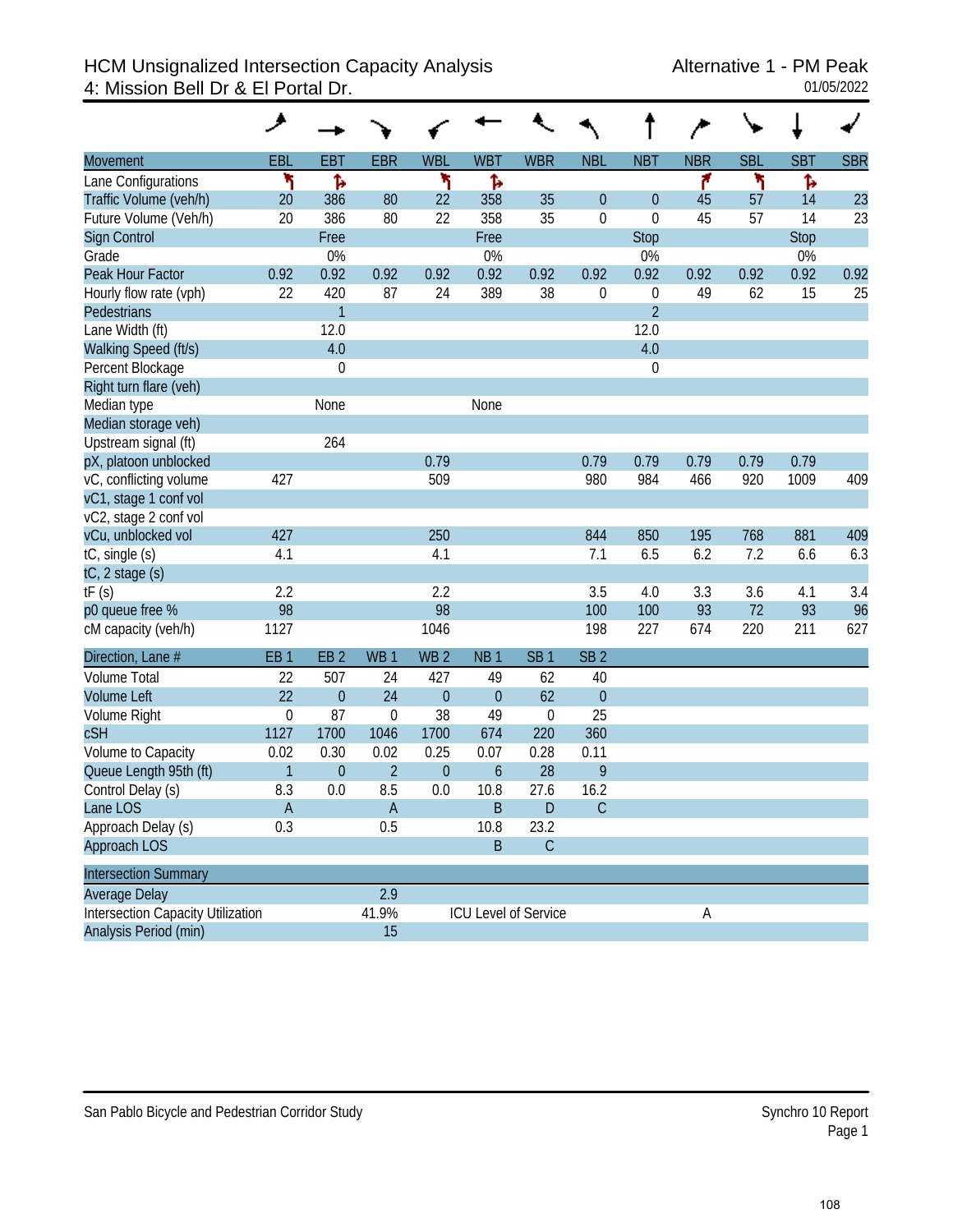## HCM Signalized Intersection Capacity Analysis<br>5: San Pablo Ave. & 23rd St./Road 20 5: San Pablo Ave. & 23rd St./Road 20

|                                   | ↗              |                |                |             |                      |                             |                  |                |                |                  |                  |                  |
|-----------------------------------|----------------|----------------|----------------|-------------|----------------------|-----------------------------|------------------|----------------|----------------|------------------|------------------|------------------|
| <b>Movement</b>                   | EBL            | <b>EBT</b>     | <b>EBR</b>     | <b>WBL</b>  | <b>WBT</b>           | <b>WBR</b>                  | <b>NBL</b>       | <b>NBT</b>     | <b>NBR</b>     | <b>SBL</b>       | <b>SBT</b>       | <b>SBR</b>       |
| Lane Configurations               | ١              | ची             | ۴              |             | 4                    | ۴                           | ۲                | 怍              |                | ۲                | ↟↟               | r                |
| Traffic Volume (vph)              | 454            | 92             | 87             | 17          | 91                   | 40                          | 99               | 528            | 32             | 44               | 279              | 357              |
| Future Volume (vph)               | 454            | 92             | 87             | 17          | 91                   | 40                          | 99               | 528            | 32             | 44               | 279              | 357              |
| Ideal Flow (vphpl)                | 1900           | 1900           | 1900           | 1900        | 1900                 | 1900                        | 1900             | 1900           | 1900           | 1900             | 1900             | 1900             |
| Total Lost time (s)               | 6.0            | 6.0            | 6.0            |             | 6.0                  | 6.0                         | 6.0              | 6.0            |                | 6.0              | 6.0              | 6.0              |
| Lane Util. Factor                 | 0.95           | 0.95           | 1.00           |             | 1.00                 | 1.00                        | 1.00             | 0.95           |                | 1.00             | 0.95             | 1.00             |
| Frpb, ped/bikes                   | 1.00           | 1.00           | 0.96           |             | 1.00                 | 1.00                        | 1.00             | 1.00           |                | 1.00             | 1.00             | 0.98             |
| Flpb, ped/bikes                   | 1.00           | 1.00           | 1.00           |             | 1.00                 | 1.00                        | 1.00             | 1.00           |                | 1.00             | 1.00             | 1.00             |
| Frt                               | 1.00           | 1.00           | 0.85           |             | 1.00                 | 0.85                        | 1.00             | 0.99           |                | 1.00             | 1.00             | 0.85             |
| <b>Flt Protected</b>              | 0.95           | 0.97           | 1.00           |             | 0.99                 | 1.00                        | 0.95             | 1.00           |                | 0.95             | 1.00             | 1.00             |
| Satd. Flow (prot)                 | 1698           | 1730           | 1542           |             | 1848                 | 1583                        | 1770             | 3498           |                | 1770             | 3539             | 1555             |
| <b>Flt Permitted</b>              | 0.95           | 0.97           | 1.00           |             | 0.99                 | 1.00                        | 0.95             | 1.00           |                | 0.95             | 1.00             | 1.00             |
| Satd. Flow (perm)                 | 1698           | 1730           | 1542           |             | 1848                 | 1583                        | 1770             | 3498           |                | 1770             | 3539             | 1555             |
| Peak-hour factor, PHF             | 0.97           | 0.97           | 0.97           | 0.97        | 0.97                 | 0.97                        | 0.97             | 0.97           | 0.97           | 0.97             | 0.97             | 0.97             |
| Adj. Flow (vph)                   | 468            | 95             | 90             | 18          | 94                   | 41                          | 102              | 544            | 33             | 45               | 288              | 368              |
| <b>RTOR Reduction (vph)</b>       | $\mathbf{0}$   | $\mathbf{0}$   | 47             | $\theta$    | $\overline{0}$       | 36                          | $\boldsymbol{0}$ | $\overline{2}$ | $\overline{0}$ | $\boldsymbol{0}$ | $\boldsymbol{0}$ | 196              |
| Lane Group Flow (vph)             | 281            | 282            | 43             | $\mathbf 0$ | 112                  | 5                           | 102              | 575            | 0              | 45               | 288              | 172              |
| Confl. Peds. (#/hr)               |                |                | 15             | 15          |                      |                             | 8                |                | 12             | 12               |                  | $\boldsymbol{8}$ |
| Confl. Bikes (#/hr)               |                |                | $\overline{2}$ |             |                      |                             |                  |                | 1              |                  |                  | 1                |
| Heavy Vehicles (%)                | 1%             | 1%             | 1%             | 2%          | 2%                   | 2%                          | 2%               | 2%             | 2%             | 2%               | 2%               | 2%               |
| Turn Type                         | Split          | <b>NA</b>      | pm+ov          | Split       | <b>NA</b>            | Perm                        | Prot             | <b>NA</b>      |                | Prot             | <b>NA</b>        | pm+ov            |
| <b>Protected Phases</b>           | $\overline{4}$ | $\overline{4}$ | 5              | 8           | 8                    |                             | 5                | $\overline{2}$ |                | 1                | $\mathfrak b$    | $\overline{4}$   |
| <b>Permitted Phases</b>           |                |                | $\overline{4}$ |             |                      | 8                           |                  |                |                |                  |                  | 6                |
| Actuated Green, G (s)             | 26.5           | 26.5           | 38.9           |             | 13.8                 | 13.8                        | 12.4             | 31.5           |                | 6.4              | 25.5             | 52.0             |
| Effective Green, g (s)            | 26.5           | 26.5           | 38.9           |             | 13.8                 | 13.8                        | 12.4             | 31.5           |                | 6.4              | 25.5             | 52.0             |
| Actuated g/C Ratio                | 0.24           | 0.24           | 0.35           |             | 0.12                 | 0.12                        | 0.11             | 0.28           |                | 0.06             | 0.23             | 0.47             |
| Clearance Time (s)                | 6.0            | 6.0            | 6.0            |             | 6.0                  | 6.0                         | 6.0              | 6.0            |                | 6.0              | 6.0              | 6.0              |
| Vehicle Extension (s)             | 2.0            | 2.0            | 2.0            |             | 3.0                  | 3.0                         | 2.0              | 5.0            |                | 2.0              | 5.0              | 2.0              |
| Lane Grp Cap (vph)                | 405            | 413            | 540            |             | 229                  | 196                         | 197              | 992            |                | 102              | 813              | 728              |
| v/s Ratio Prot                    | c0.17          | 0.16           | 0.01           |             | c0.06                |                             | c0.06            | c0.16          |                | 0.03             | 0.08             | 0.06             |
| v/s Ratio Perm                    |                |                | 0.02           |             |                      | 0.00                        |                  |                |                |                  |                  | 0.05             |
| v/c Ratio                         | 0.69           | 0.68           | 0.08           |             | 0.49                 | 0.03                        | 0.52             | 0.58           |                | 0.44             | 0.35             | 0.24             |
| Uniform Delay, d1                 | 38.5           | 38.4           | 24.1           |             | 45.3                 | 42.7                        | 46.5             | 34.1           |                | 50.6             | 35.8             | 17.6             |
| <b>Progression Factor</b>         | 1.00           | 1.00           | 1.00           |             | 1.00                 | 1.00                        | 1.00             | 1.00           |                | 1.00             | 1.00             | 1.00             |
| Incremental Delay, d2             | 4.1            | 3.7            | 0.0            |             | 1.6                  | 0.1                         | 1.0              | 1.3            |                | 1.1              | 0.6              | 0.1              |
| Delay (s)                         | 42.7           | 42.1           | 24.1           |             | 47.0                 | 42.7                        | 47.4             | 35.4           |                | 51.7             | 36.4             | 17.7             |
| Level of Service                  | D              | D              | C              |             | D                    | D                           | D                | D              |                | D                | D                | B                |
| Approach Delay (s)                |                | 39.9           |                |             | 45.8                 |                             |                  | 37.2           |                |                  | 27.6             |                  |
| Approach LOS                      |                | D              |                |             | D                    |                             |                  | D              |                |                  | C                |                  |
| <b>Intersection Summary</b>       |                |                |                |             |                      |                             |                  |                |                |                  |                  |                  |
| HCM 2000 Control Delay            |                |                | 35.5           |             |                      | HCM 2000 Level of Service   |                  |                | D              |                  |                  |                  |
| HCM 2000 Volume to Capacity ratio |                |                | 0.60           |             |                      |                             |                  |                |                |                  |                  |                  |
| Actuated Cycle Length (s)         |                |                | 111.0          |             | Sum of lost time (s) |                             |                  |                | 30.0           |                  |                  |                  |
| Intersection Capacity Utilization |                |                | 56.1%          |             |                      | <b>ICU Level of Service</b> |                  |                | $\mathsf B$    |                  |                  |                  |
| Analysis Period (min)             |                |                | 15             |             |                      |                             |                  |                |                |                  |                  |                  |
| c Critical Lane Group             |                |                |                |             |                      |                             |                  |                |                |                  |                  |                  |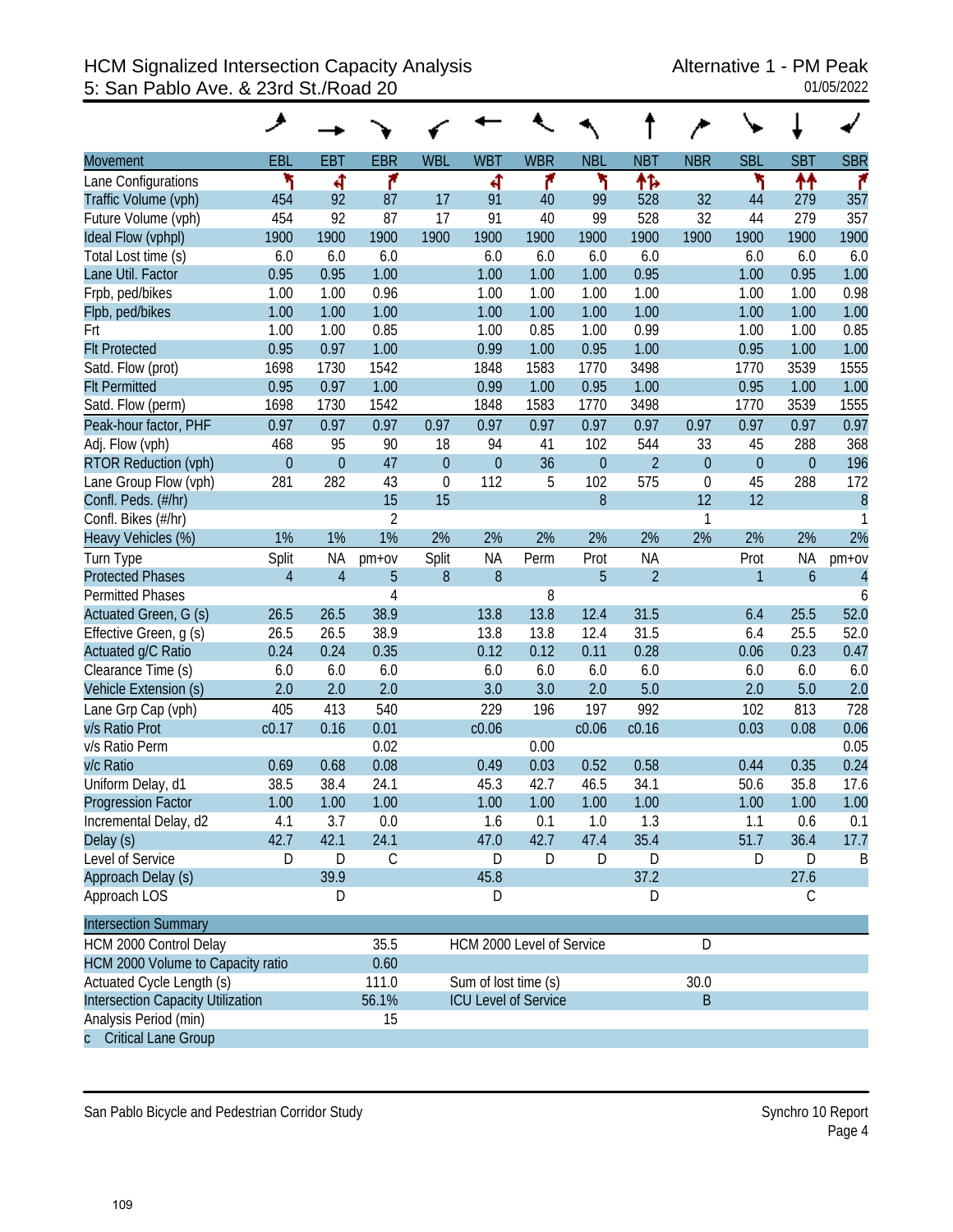| <b>Movement</b>                          | <b>EBL</b>      | <b>EBT</b>      | <b>WBT</b>      | <b>WBR</b> | <b>SBL</b>           | <b>SBR</b> |   |
|------------------------------------------|-----------------|-----------------|-----------------|------------|----------------------|------------|---|
| Lane Configurations                      |                 | बी              | Ъ               |            | ۷                    |            |   |
| Traffic Volume (veh/h)                   | 10              | 222             | 204             | 9          | 7                    | 16         |   |
| Future Volume (Veh/h)                    | 10              | 222             | 204             | 9          | $\overline{7}$       | 16         |   |
| Sign Control                             |                 | Free            | Free            |            | <b>Stop</b>          |            |   |
| Grade                                    |                 | 0%              | 0%              |            | 0%                   |            |   |
| Peak Hour Factor                         | 0.73            | 0.73            | 0.48            | 0.48       | 0.72                 | 0.72       |   |
| Hourly flow rate (vph)                   | 14              | 304             | 425             | 19         | 10                   | 22         |   |
| Pedestrians                              |                 |                 |                 |            |                      |            |   |
| Lane Width (ft)                          |                 |                 |                 |            |                      |            |   |
| Walking Speed (ft/s)                     |                 |                 |                 |            |                      |            |   |
| Percent Blockage                         |                 |                 |                 |            |                      |            |   |
| Right turn flare (veh)                   |                 |                 |                 |            |                      |            |   |
| Median type                              |                 | None            | None            |            |                      |            |   |
| Median storage veh)                      |                 |                 |                 |            |                      |            |   |
| Upstream signal (ft)                     |                 | 650             | 715             |            |                      |            |   |
| pX, platoon unblocked                    |                 |                 |                 |            |                      |            |   |
| vC, conflicting volume                   | 444             |                 |                 |            | 766                  | 434        |   |
| vC1, stage 1 conf vol                    |                 |                 |                 |            |                      |            |   |
| vC2, stage 2 conf vol                    |                 |                 |                 |            |                      |            |   |
| vCu, unblocked vol                       | 444             |                 |                 |            | 766                  | 434        |   |
| tC, single (s)                           | 4.1             |                 |                 |            | 6.4                  | 6.2        |   |
| $tC$ , 2 stage $(s)$                     |                 |                 |                 |            |                      |            |   |
| tF(s)                                    | 2.2             |                 |                 |            | 3.5                  | 3.3        |   |
| p0 queue free %                          | 99              |                 |                 |            | 97                   | 96         |   |
| cM capacity (veh/h)                      | 1116            |                 |                 |            | 366                  | 622        |   |
| Direction, Lane #                        | EB <sub>1</sub> | WB <sub>1</sub> | SB <sub>1</sub> |            |                      |            |   |
| <b>Volume Total</b>                      | 318             | 444             | 32              |            |                      |            |   |
| <b>Volume Left</b>                       | 14              | $\mathbf 0$     | 10              |            |                      |            |   |
| Volume Right                             | $\mathbf 0$     | 19              | 22              |            |                      |            |   |
| <b>cSH</b>                               | 1116            | 1700            | 510             |            |                      |            |   |
| Volume to Capacity                       | 0.01            | 0.26            | 0.06            |            |                      |            |   |
| Queue Length 95th (ft)                   | $\mathbf{1}$    | $\mathbf{0}$    | 5               |            |                      |            |   |
| Control Delay (s)                        | 0.5             | 0.0             | 12.5            |            |                      |            |   |
| Lane LOS                                 | A               |                 | Β               |            |                      |            |   |
| Approach Delay (s)                       | 0.5             | 0.0             | 12.5            |            |                      |            |   |
| Approach LOS                             |                 |                 | B               |            |                      |            |   |
| <b>Intersection Summary</b>              |                 |                 |                 |            |                      |            |   |
| Average Delay                            |                 |                 | 0.7             |            |                      |            |   |
| <b>Intersection Capacity Utilization</b> |                 |                 | 29.8%           |            | ICU Level of Service |            | A |
| Analysis Period (min)                    |                 |                 | 15              |            |                      |            |   |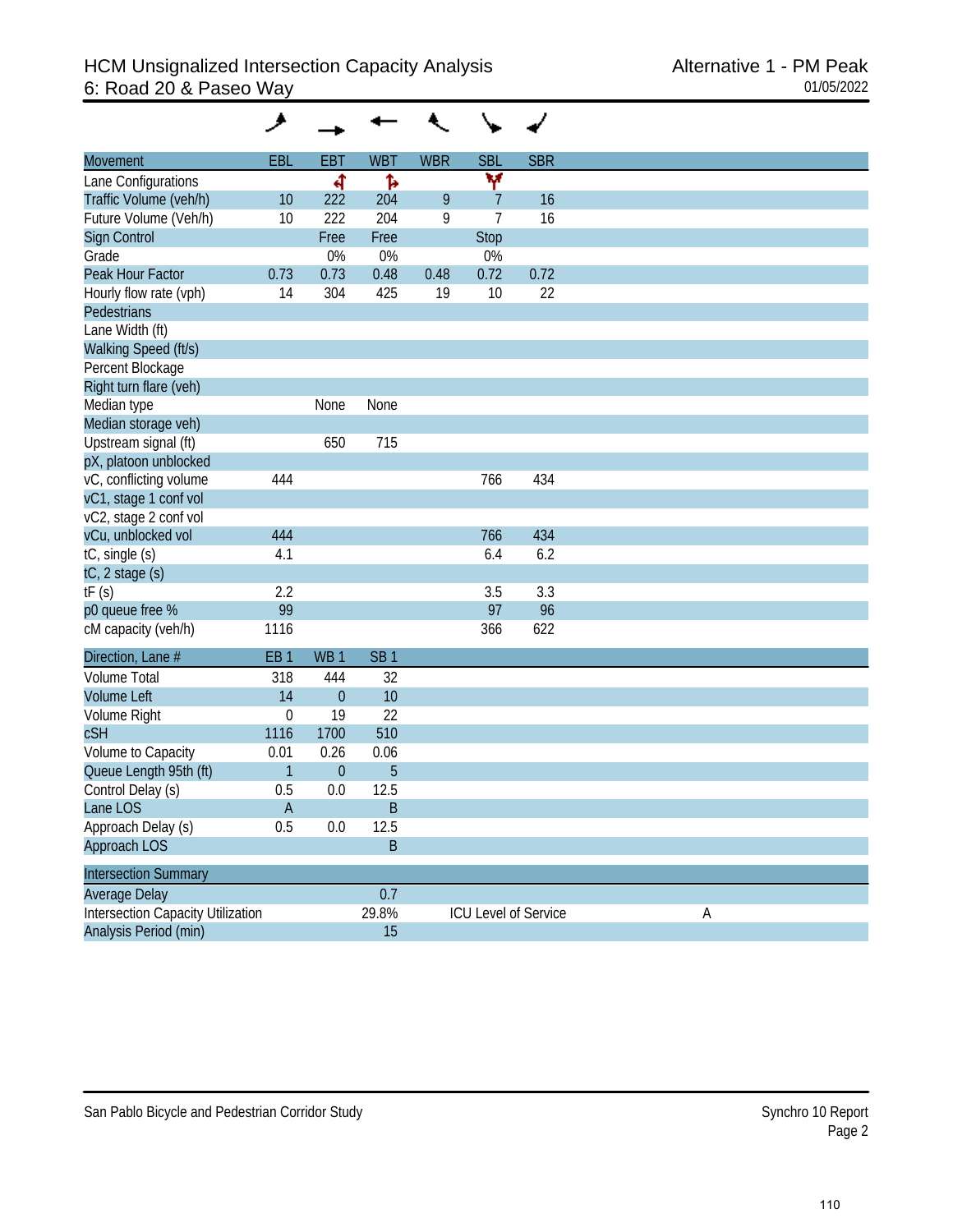| <b>Movement</b>                          | EBL            | <b>EBT</b>     | <b>WBT</b>     | <b>WBR</b>  | <b>SBL</b>           | <b>SBR</b>                |                |  |
|------------------------------------------|----------------|----------------|----------------|-------------|----------------------|---------------------------|----------------|--|
| Lane Configurations                      | ۲              | ↟              | Ъ              |             | ۲                    | ۴                         |                |  |
| Traffic Volume (vph)                     | 11             | 269            | 191            | 27          | 15                   | 25                        |                |  |
| Future Volume (vph)                      | 11             | 269            | 191            | 27          | 15                   | 25                        |                |  |
| Ideal Flow (vphpl)                       | 1900           | 1900           | 1900           | 1900        | 1900                 | 1900                      |                |  |
| Total Lost time (s)                      | 4.0            | 4.0            | 4.0            |             | 4.0                  | 4.0                       |                |  |
| Lane Util. Factor                        | 1.00           | 1.00           | 1.00           |             | 1.00                 | 1.00                      |                |  |
| Frt                                      | 1.00           | 1.00           | 0.98           |             | 1.00                 | 0.85                      |                |  |
| <b>Flt Protected</b>                     | 0.95           | 1.00           | 1.00           |             | 0.95                 | 1.00                      |                |  |
| Satd. Flow (prot)                        | 1770           | 1863           | 1832           |             | 1770                 | 1583                      |                |  |
| <b>Flt Permitted</b>                     | 0.95           | 1.00           | 1.00           |             | 0.95                 | 1.00                      |                |  |
| Satd. Flow (perm)                        | 1770           | 1863           | 1832           |             | 1770                 | 1583                      |                |  |
| Peak-hour factor, PHF                    | 0.72           | 0.72           | 0.53           | 0.53        | 0.77                 | 0.77                      |                |  |
| Adj. Flow (vph)                          | 15             | 374            | 360            | 51          | 19                   | 32                        |                |  |
| <b>RTOR Reduction (vph)</b>              | $\overline{0}$ | $\mathbf{0}$   | $\overline{4}$ | $\theta$    | $\overline{0}$       | 30                        |                |  |
| Lane Group Flow (vph)                    | 15             | 374            | 407            | $\mathbf 0$ | 19                   | 2                         |                |  |
| <b>Turn Type</b>                         | Prot           | <b>NA</b>      | <b>NA</b>      |             | Prot                 | Perm                      |                |  |
| <b>Protected Phases</b>                  | 5              | $\overline{2}$ | 6              |             | 8                    |                           |                |  |
| <b>Permitted Phases</b>                  |                |                |                |             |                      | 8                         |                |  |
| Actuated Green, G (s)                    | 0.9            | 29.0           | 24.1           |             | 2.0                  | 2.0                       |                |  |
| Effective Green, g (s)                   | 0.9            | 29.0           | 24.1           |             | 2.0                  | 2.0                       |                |  |
| Actuated g/C Ratio                       | 0.02           | 0.74           | 0.62           |             | 0.05                 | 0.05                      |                |  |
| Clearance Time (s)                       | 4.0            | 4.0            | 4.0            |             | 4.0                  | 4.0                       |                |  |
| Vehicle Extension (s)                    | 2.0            | 4.0            | 4.0            |             | 2.0                  | 2.0                       |                |  |
| Lane Grp Cap (vph)                       | 40             | 1385           | 1132           |             | 90                   | 81                        |                |  |
| v/s Ratio Prot                           | 0.01           | c0.20          | c0.22          |             | c <sub>0.01</sub>    |                           |                |  |
| v/s Ratio Perm                           |                |                |                |             |                      | 0.00                      |                |  |
| v/c Ratio                                | 0.38           | 0.27           | 0.36           |             | 0.21                 | 0.02                      |                |  |
| Uniform Delay, d1                        | 18.8           | 1.6            | 3.7            |             | 17.7                 | 17.6                      |                |  |
| Progression Factor                       | 1.00           | 1.00           | 1.00           |             | 1.00                 | 1.00                      |                |  |
| Incremental Delay, d2                    | 2.1            | 0.1            | 0.3            |             | 0.4                  | 0.0                       |                |  |
| Delay (s)                                | 20.9           | 1.7            | 3.9            |             | 18.2                 | 17.6                      |                |  |
| Level of Service                         | $\overline{C}$ | $\overline{A}$ | $\overline{A}$ |             | $\sf B$              | $\mathsf B$               |                |  |
| Approach Delay (s)                       |                | 2.5            | 3.9            |             | 17.8                 |                           |                |  |
| Approach LOS                             |                | A              | $\overline{A}$ |             | R                    |                           |                |  |
| <b>Intersection Summary</b>              |                |                |                |             |                      |                           |                |  |
| <b>HCM 2000 Control Delay</b>            |                |                | 4.1            |             |                      | HCM 2000 Level of Service | $\overline{A}$ |  |
| HCM 2000 Volume to Capacity ratio        |                |                | 0.36           |             |                      |                           |                |  |
| Actuated Cycle Length (s)                |                |                | 39.0           |             | Sum of lost time (s) |                           | 12.0           |  |
| <b>Intersection Capacity Utilization</b> |                |                | 24.2%          |             |                      | ICU Level of Service      | A              |  |
| Analysis Period (min)                    |                |                | 15             |             |                      |                           |                |  |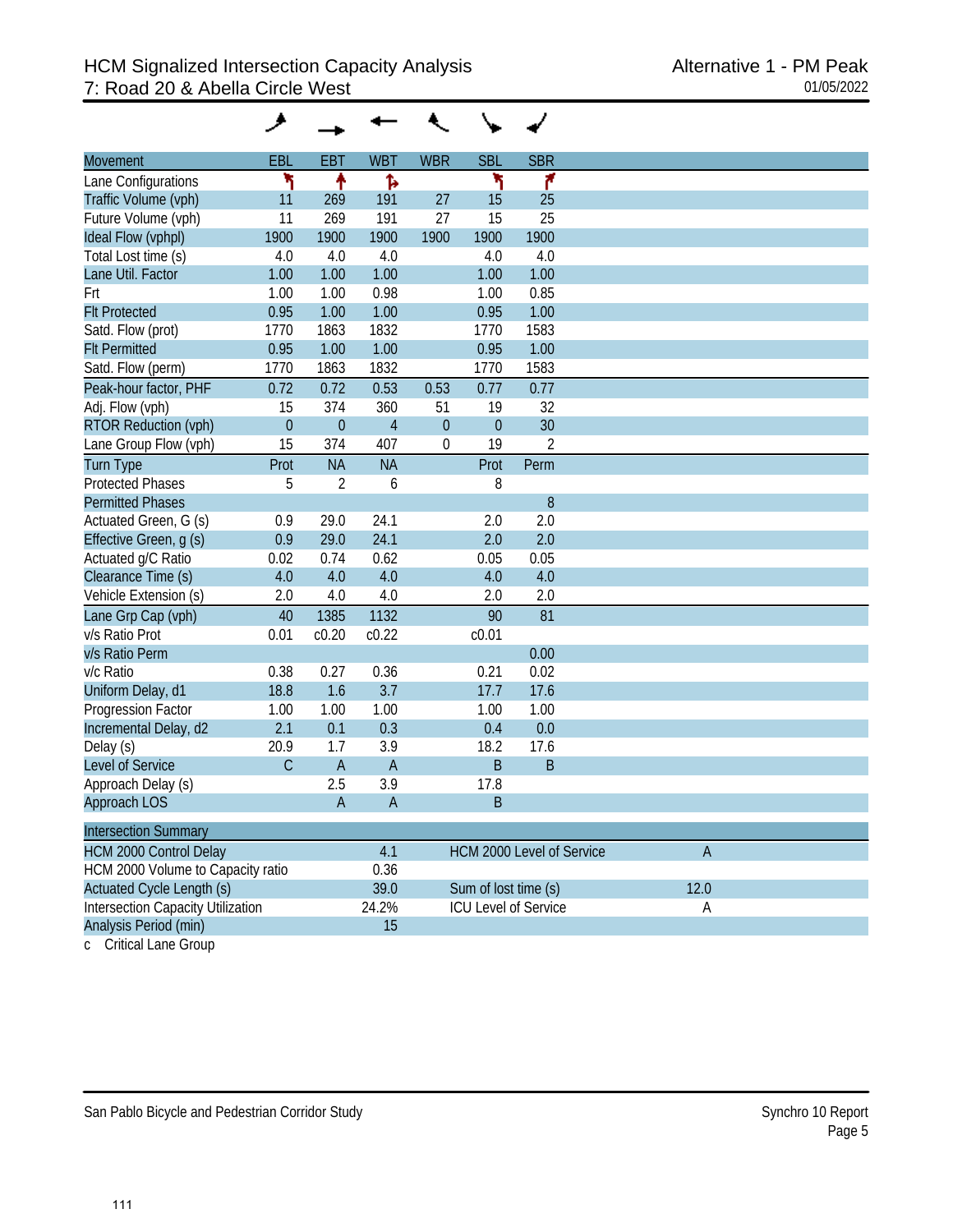#### HCM Unsignalized Intersection Capacity Analysis<br>8: Abella Circle East & Road 20 8: Abella Circle East & Road 20

| <b>Movement</b>                          | EBL             | <b>EBT</b>      | <b>EBR</b>       | <b>WBL</b>      | <b>WBT</b>  | <b>WBR</b>                  | <b>NBL</b> | <b>NBT</b>  | <b>NBR</b> | <b>SBL</b> | <b>SBT</b>       | <b>SBR</b> |
|------------------------------------------|-----------------|-----------------|------------------|-----------------|-------------|-----------------------------|------------|-------------|------------|------------|------------------|------------|
| Lane Configurations                      |                 | 4               |                  |                 | ħ           |                             |            | Ф           |            |            | Ф                |            |
| <b>Sign Control</b>                      |                 | <b>Stop</b>     |                  |                 | <b>Stop</b> |                             |            | <b>Stop</b> |            |            | <b>Stop</b>      |            |
| Traffic Volume (vph)                     | 14              | 179             | $\theta$         | $\theta$        | 188         | 34                          | 32         | $\Omega$    | 45         | 23         | 0                | 11         |
| Future Volume (vph)                      | 14              | 179             | $\overline{0}$   | $\theta$        | 188         | 34                          | 32         | $\theta$    | 45         | 23         | $\overline{0}$   | 11         |
| Peak Hour Factor                         | 0.64            | 0.64            | 0.64             | 0.78            | 0.78        | 0.78                        | 0.36       | 0.36        | 0.36       | 0.80       | 0.80             | 0.80       |
| Hourly flow rate (vph)                   | 22              | 280             | $\boldsymbol{0}$ | $\theta$        | 241         | 44                          | 89         | $\theta$    | 125        | 29         | $\boldsymbol{0}$ | 14         |
| Direction, Lane #                        | EB <sub>1</sub> | WB <sub>1</sub> | NB <sub>1</sub>  | SB <sub>1</sub> |             |                             |            |             |            |            |                  |            |
| Volume Total (vph)                       | 302             | 285             | 214              | 43              |             |                             |            |             |            |            |                  |            |
| Volume Left (vph)                        | 22              | $\theta$        | 89               | 29              |             |                             |            |             |            |            |                  |            |
| Volume Right (vph)                       | $\theta$        | 44              | 125              | 14              |             |                             |            |             |            |            |                  |            |
| Hadj (s)                                 | 0.05            | $-0.06$         | $-0.23$          | $-0.03$         |             |                             |            |             |            |            |                  |            |
| Departure Headway (s)                    | 5.1             | 5.0             | 5.2              | 5.8             |             |                             |            |             |            |            |                  |            |
| Degree Utilization, x                    | 0.42            | 0.39            | 0.31             | 0.07            |             |                             |            |             |            |            |                  |            |
| Capacity (veh/h)                         | 670             | 682             | 622              | 532             |             |                             |            |             |            |            |                  |            |
| Control Delay (s)                        | 11.8            | 11.2            | 10.6             | 9.2             |             |                             |            |             |            |            |                  |            |
| Approach Delay (s)                       | 11.8            | 11.2            | 10.6             | 9.2             |             |                             |            |             |            |            |                  |            |
| Approach LOS                             | B               | B               | B                | Α               |             |                             |            |             |            |            |                  |            |
| <b>Intersection Summary</b>              |                 |                 |                  |                 |             |                             |            |             |            |            |                  |            |
| Delay                                    |                 |                 | 11.1             |                 |             |                             |            |             |            |            |                  |            |
| Level of Service                         |                 |                 | B                |                 |             |                             |            |             |            |            |                  |            |
| <b>Intersection Capacity Utilization</b> |                 |                 | 32.3%            |                 |             | <b>ICU Level of Service</b> |            |             | Α          |            |                  |            |
| Analysis Period (min)                    |                 |                 | 15               |                 |             |                             |            |             |            |            |                  |            |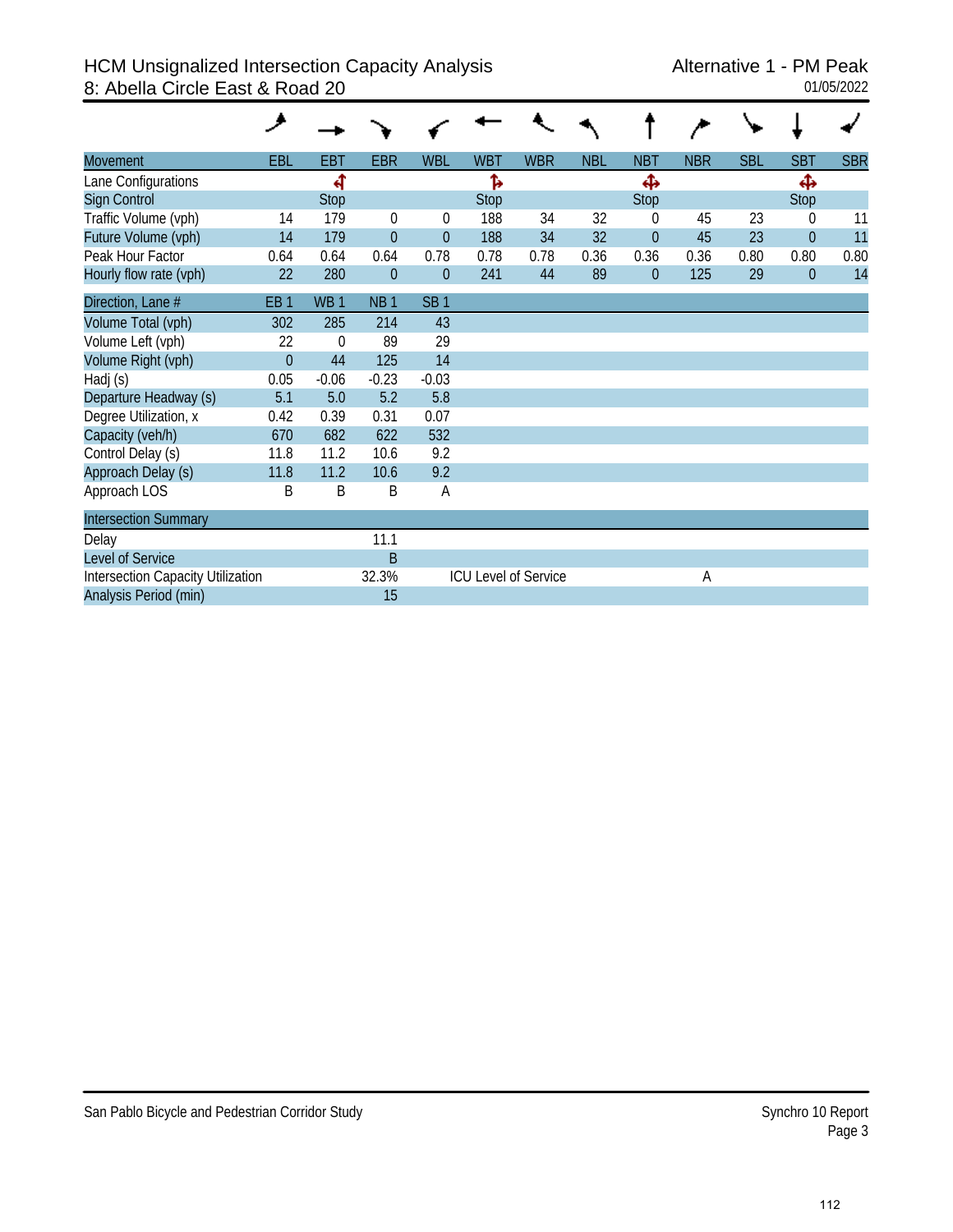|                                   | ۸                |                  |            |                  |                      |                             |             |                |                  |                  |                  |                  |
|-----------------------------------|------------------|------------------|------------|------------------|----------------------|-----------------------------|-------------|----------------|------------------|------------------|------------------|------------------|
| <b>Movement</b>                   | EBL              | <b>EBT</b>       | <b>EBR</b> | <b>WBL</b>       | <b>WBT</b>           | <b>WBR</b>                  | <b>NBL</b>  | <b>NBT</b>     | <b>NBR</b>       | <b>SBL</b>       | <b>SBT</b>       | <b>SBR</b>       |
| Lane Configurations               | ۲                |                  | ۴          |                  |                      | ۴                           | ۲           | ٠              |                  |                  | ቶ                | ۴                |
| Traffic Volume (vph)              | 52               | $\boldsymbol{0}$ | 195        | $\boldsymbol{0}$ | $\overline{0}$       | 3                           | 163         | 582            | $\mathbf{0}$     | $\overline{0}$   | 701              | 59               |
| Future Volume (vph)               | 52               | $\mathbf 0$      | 195        | $\mathbf 0$      | $\mathbf 0$          | 3                           | 163         | 582            | $\mathbf 0$      | $\boldsymbol{0}$ | 701              | 59               |
| Ideal Flow (vphpl)                | 1900             | 1900             | 1900       | 1900             | 1900                 | 1900                        | 1900        | 1900           | 1900             | 1900             | 1900             | 1900             |
| Total Lost time (s)               | 4.0              |                  | 4.0        |                  |                      | 4.0                         | 4.0         | 4.0            |                  |                  | 4.0              | 4.0              |
| Lane Util. Factor                 | 1.00             |                  | 1.00       |                  |                      | 1.00                        | 1.00        | 1.00           |                  |                  | 1.00             | 1.00             |
| Frpb, ped/bikes                   | 1.00             |                  | 0.98       |                  |                      | 1.00                        | 1.00        | 1.00           |                  |                  | 1.00             | 1.00             |
| Flpb, ped/bikes                   | 1.00             |                  | 1.00       |                  |                      | 1.00                        | 1.00        | 1.00           |                  |                  | 1.00             | 1.00             |
| Frt                               | 1.00             |                  | 0.85       |                  |                      | 0.86                        | 1.00        | 1.00           |                  |                  | 1.00             | 0.85             |
| <b>Flt Protected</b>              | 0.95             |                  | 1.00       |                  |                      | 1.00                        | 0.95        | 1.00           |                  |                  | 1.00             | 1.00             |
| Satd. Flow (prot)                 | 1736             |                  | 1520       |                  |                      | 1644                        | 1770        | 1863           |                  |                  | 1881             | 1599             |
| <b>Flt Permitted</b>              | 0.95             |                  | 1.00       |                  |                      | 1.00                        | 0.95        | 1.00           |                  |                  | 1.00             | 1.00             |
| Satd. Flow (perm)                 | 1736             |                  | 1520       |                  |                      | 1644                        | 1770        | 1863           |                  |                  | 1881             | 1599             |
| Peak-hour factor, PHF             | 0.96             | 0.96             | 0.96       | 0.96             | 0.96                 | 0.96                        | 0.96        | 0.96           | 0.96             | 0.96             | 0.96             | 0.96             |
| Adj. Flow (vph)                   | 54               | $\mathbf 0$      | 203        | $\boldsymbol{0}$ | $\boldsymbol{0}$     | 3                           | 170         | 606            | $\boldsymbol{0}$ | 0                | 730              | 61               |
| <b>RTOR Reduction (vph)</b>       | $\boldsymbol{0}$ | $\boldsymbol{0}$ | 174        | $\boldsymbol{0}$ | $\mathbf 0$          | $\overline{3}$              | $\mathbf 0$ | $\mathbf{0}$   | $\boldsymbol{0}$ | $\boldsymbol{0}$ | $\boldsymbol{0}$ | 34               |
| Lane Group Flow (vph)             | 54               | $\boldsymbol{0}$ | 29         | $\boldsymbol{0}$ | $\overline{0}$       | $\boldsymbol{0}$            | 170         | 606            | $\boldsymbol{0}$ | $\boldsymbol{0}$ | 730              | 27               |
| Confl. Peds. (#/hr)               |                  |                  | 10         | 10               |                      |                             | 8           |                | $\boldsymbol{6}$ | $\boldsymbol{6}$ |                  | $\boldsymbol{8}$ |
| Confl. Bikes (#/hr)               |                  |                  |            |                  |                      |                             |             |                | $\overline{4}$   |                  |                  | $\mathbf{1}$     |
| Heavy Vehicles (%)                | 4%               | 4%               | 4%         | 0%               | 0%                   | 0%                          | 2%          | 2%             | 2%               | 1%               | 1%               | 1%               |
| Turn Type                         | Prot             |                  | Perm       |                  |                      | Perm                        | Prot        | <b>NA</b>      |                  |                  | <b>NA</b>        | Prot             |
| <b>Protected Phases</b>           | $\overline{4}$   |                  |            |                  |                      |                             | 5           |                |                  |                  | 6                | $\overline{6}$   |
| <b>Permitted Phases</b>           |                  |                  | 4          |                  |                      | 8                           |             | $\overline{2}$ |                  |                  |                  |                  |
| Actuated Green, G (s)             | 7.4              |                  | 7.4        |                  |                      | 7.4                         | 9.0         | 36.0           |                  |                  | 23.0             | 23.0             |
| Effective Green, g (s)            | 7.4              |                  | 7.4        |                  |                      | 7.4                         | 9.0         | 36.0           |                  |                  | 23.0             | 23.0             |
| Actuated g/C Ratio                | 0.14             |                  | 0.14       |                  |                      | 0.14                        | 0.18        | 0.70           |                  |                  | 0.45             | 0.45             |
| Clearance Time (s)                | 4.0              |                  | 4.0        |                  |                      | 4.0                         | 4.0         | 4.0            |                  |                  | 4.0              | 4.0              |
| Vehicle Extension (s)             | 3.0              |                  | 3.0        |                  |                      | 3.0                         | 3.0         | 3.0            |                  |                  | 3.0              | 3.0              |
| Lane Grp Cap (vph)                | 249              |                  | 218        |                  |                      | 236                         | 309         | 1304           |                  |                  | 841              | 715              |
| v/s Ratio Prot                    | c0.03            |                  |            |                  |                      |                             | c0.10       |                |                  |                  | c0.39            | 0.02             |
| v/s Ratio Perm                    |                  |                  | 0.02       |                  |                      | 0.00                        |             | 0.33           |                  |                  |                  |                  |
| v/c Ratio                         | 0.22             |                  | 0.13       |                  |                      | 0.00                        | 0.55        | 0.46           |                  |                  | 0.87             | 0.04             |
| Uniform Delay, d1                 | 19.4             |                  | 19.2       |                  |                      | 18.8                        | 19.4        | 3.4            |                  |                  | 12.8             | 8.0              |
| Progression Factor                | 1.00             |                  | 1.00       |                  |                      | 1.00                        | 1.00        | 1.00           |                  |                  | 1.00             | 1.00             |
| Incremental Delay, d2             | 0.4              |                  | 0.3        |                  |                      | 0.0                         | 6.9         | 1.2            |                  |                  | 11.8             | 0.1              |
| Delay (s)                         | 19.9             |                  | 19.5       |                  |                      | 18.8                        | 26.2        | 4.6            |                  |                  | 24.6             | 8.1              |
| Level of Service                  | Β                |                  | B          |                  |                      | Β                           | C           | A              |                  |                  | C                | $\mathsf{A}$     |
| Approach Delay (s)                |                  | 19.6             |            |                  | 18.8                 |                             |             | 9.4            |                  |                  | 23.3             |                  |
| Approach LOS                      |                  | B                |            |                  | Β                    |                             |             | Α              |                  |                  | C                |                  |
| <b>Intersection Summary</b>       |                  |                  |            |                  |                      |                             |             |                |                  |                  |                  |                  |
| HCM 2000 Control Delay            |                  |                  | 16.8       |                  |                      | HCM 2000 Level of Service   |             |                | B                |                  |                  |                  |
| HCM 2000 Volume to Capacity ratio |                  |                  | 0.67       |                  |                      |                             |             |                |                  |                  |                  |                  |
| Actuated Cycle Length (s)         |                  |                  | 51.4       |                  | Sum of lost time (s) |                             |             |                | 12.0             |                  |                  |                  |
| Intersection Capacity Utilization |                  |                  | 59.3%      |                  |                      | <b>ICU Level of Service</b> |             |                | B                |                  |                  |                  |
| Analysis Period (min)             |                  |                  | 15         |                  |                      |                             |             |                |                  |                  |                  |                  |
| c Critical Lane Group             |                  |                  |            |                  |                      |                             |             |                |                  |                  |                  |                  |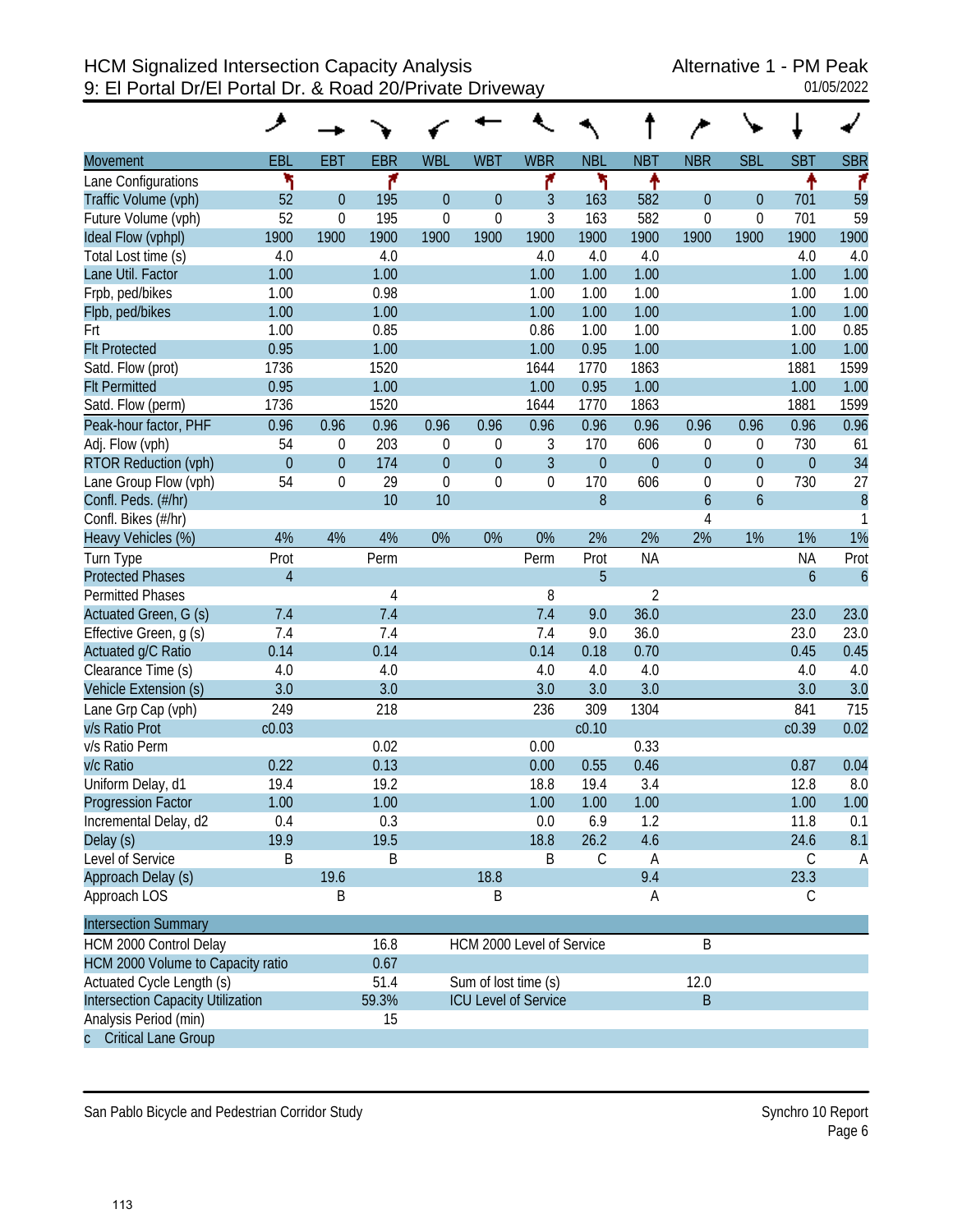## HCM Signalized Intersection Capacity Analysis<br>10: Church Ln & El Portal Dr<br><sup>01/05/2022</sup> 10: Church Ln & El Portal Dr

|                                          | ᢣ                |                |                  |                           |                      |                  |                  |                  |               |                  |            |             |
|------------------------------------------|------------------|----------------|------------------|---------------------------|----------------------|------------------|------------------|------------------|---------------|------------------|------------|-------------|
| <b>Movement</b>                          | EBL              | <b>EBT</b>     | <b>EBR</b>       | <b>WBL</b>                | <b>WBT</b>           | <b>WBR</b>       | <b>NBL</b>       | <b>NBT</b>       | <b>NBR</b>    | <b>SBL</b>       | <b>SBT</b> | <b>SBR</b>  |
| Lane Configurations                      | ۲                | 怍              |                  | ۲                         | ↟                    | ۴                | ۲                | ↟                | ۴             | ۲                | ħ          |             |
| Traffic Volume (vph)                     | 115              | 593            | 188              | 273                       | 532                  | 21               | 128              | 199              | 308           | 19               | 137        | 85          |
| Future Volume (vph)                      | 115              | 593            | 188              | 273                       | 532                  | 21               | 128              | 199              | 308           | 19               | 137        | 85          |
| Ideal Flow (vphpl)                       | 1900             | 1900           | 1900             | 1900                      | 1900                 | 1900             | 1900             | 1900             | 1900          | 1900             | 1900       | 1900        |
| Total Lost time (s)                      | 5.0              | 5.0            |                  | 5.0                       | 5.0                  | 5.0              | 5.0              | 5.0              | 5.0           | 5.0              | 5.0        |             |
| Lane Util. Factor                        | 1.00             | 0.95           |                  | 1.00                      | 1.00                 | 1.00             | 1.00             | 1.00             | 1.00          | 1.00             | 1.00       |             |
| Frpb, ped/bikes                          | 1.00             | 0.99           |                  | 1.00                      | 1.00                 | 0.93             | 1.00             | 1.00             | 0.99          | 1.00             | 0.98       |             |
| Flpb, ped/bikes                          | 1.00             | 1.00           |                  | 1.00                      | 1.00                 | 1.00             | 1.00             | 1.00             | 1.00          | 1.00             | 1.00       |             |
| Frt                                      | 1.00             | 0.96           |                  | 1.00                      | 1.00                 | 0.85             | 1.00             | 1.00             | 0.85          | 1.00             | 0.94       |             |
| <b>Flt Protected</b>                     | 0.95             | 1.00           |                  | 0.95                      | 1.00                 | 1.00             | 0.95             | 1.00             | 1.00          | 0.95             | 1.00       |             |
| Satd. Flow (prot)                        | 1770             | 3387           |                  | 1770                      | 1863                 | 1474             | 1762             | 1863             | 1563          | 1770             | 1716       |             |
| <b>Flt Permitted</b>                     | 0.22             | 1.00           |                  | 0.13                      | 1.00                 | 1.00             | 0.30             | 1.00             | 1.00          | 0.63             | 1.00       |             |
| Satd. Flow (perm)                        | 406              | 3387           |                  | 245                       | 1863                 | 1474             | 556              | 1863             | 1563          | 1174             | 1716       |             |
| Peak-hour factor, PHF                    | 0.91             | 0.91           | 0.91             | 0.88                      | 0.88                 | 0.88             | 0.98             | 0.98             | 0.98          | 0.80             | 0.80       | 0.80        |
| Adj. Flow (vph)                          | 126              | 652            | 207              | 310                       | 605                  | 24               | 131              | 203              | 314           | 24               | 171        | 106         |
| <b>RTOR Reduction (vph)</b>              | $\boldsymbol{0}$ | 24             | $\boldsymbol{0}$ | $\boldsymbol{0}$          | $\overline{0}$       | 14               | $\boldsymbol{0}$ | $\boldsymbol{0}$ | 240           | $\boldsymbol{0}$ | 18         | $\theta$    |
| Lane Group Flow (vph)                    | 126              | 835            | $\boldsymbol{0}$ | 310                       | 605                  | 10               | 131              | 203              | 74            | 24               | 259        | $\mathbf 0$ |
| Confl. Peds. (#/hr)                      | 13               |                | $\overline{2}$   | $\overline{2}$            |                      | 13               | 14               |                  |               |                  |            | 14          |
| Confl. Bikes (#/hr)                      |                  |                | $\overline{2}$   |                           |                      |                  |                  |                  | 1             |                  |            | 3           |
| <b>Turn Type</b>                         | pm+pt            | <b>NA</b>      |                  | pm+pt                     | <b>NA</b>            | Perm             | pm+pt            | <b>NA</b>        | custom        | pm+pt            | <b>NA</b>  |             |
| <b>Protected Phases</b>                  | 5                | $\overline{2}$ |                  | 1                         | 6                    |                  | 7                | 4                |               | 3                | 8          |             |
| <b>Permitted Phases</b>                  | $\overline{2}$   |                |                  | $\overline{6}$            |                      | $\boldsymbol{6}$ | $\overline{4}$   |                  | 8             | 8                |            |             |
| Actuated Green, G (s)                    | 43.3             | 35.2           |                  | 57.5                      | 44.4                 | 44.4             | 39.7             | 32.6             | 25.3          | 27.4             | 25.3       |             |
| Effective Green, g (s)                   | 43.3             | 35.2           |                  | 57.5                      | 44.4                 | 44.4             | 39.7             | 32.6             | 25.3          | 27.4             | 25.3       |             |
| Actuated g/C Ratio                       | 0.40             | 0.33           |                  | 0.54                      | 0.41                 | 0.41             | 0.37             | 0.30             | 0.24          | 0.26             | 0.24       |             |
| Clearance Time (s)                       | 5.0              | 5.0            |                  | 5.0                       | 5.0                  | 5.0              | 5.0              | 5.0              | 5.0           | 5.0              | 5.0        |             |
| Vehicle Extension (s)                    | 2.0              | 6.0            |                  | 2.5                       | 6.0                  | 6.0              | 2.0              | 4.0              | 4.0           | 2.5              | 4.0        |             |
| Lane Grp Cap (vph)                       | 267              | 1112           |                  | 377                       | 771                  | 610              | 311              | 566              | 368           | 311              | 404        |             |
| v/s Ratio Prot                           | 0.04             | 0.25           |                  | c0.13                     | 0.32                 |                  | c0.04            | 0.11             |               | 0.00             | c0.15      |             |
| v/s Ratio Perm                           | 0.15             |                |                  | c0.31                     |                      | 0.01             | 0.12             |                  | 0.05          | 0.02             |            |             |
| v/c Ratio                                | 0.47             | 0.75           |                  | 0.82                      | 0.78                 | 0.02             | 0.42             | 0.36             | 0.20          | 0.08             | 0.64       |             |
| Uniform Delay, d1                        | 22.2             | 32.1           |                  | 23.9                      | 27.3                 | 18.5             | 24.1             | 29.1             | 32.8          | 30.1             | 36.9       |             |
| Progression Factor                       | 1.00             | 1.00           |                  | 1.00                      | 1.00                 | 1.00             | 1.00             | 1.00             | 1.00          | 1.00             | 1.00       |             |
| Incremental Delay, d2                    | 0.5              | 3.8            |                  | 13.2                      | 6.5                  | 0.0              | 0.3              | 0.5              | 0.4           | 0.1              | 3.9        |             |
| Delay (s)                                | 22.7             | 35.9           |                  | 37.1                      | 33.8                 | 18.6             | 24.5             | 29.7             | 33.2          | 30.2             | 40.7       |             |
| Level of Service                         | $\mathsf C$      | ${\sf D}$      |                  | D                         | $\mathcal{C}$        | $\sf B$          | $\mathsf C$      | $\mathsf C$      | $\mathcal{C}$ | $\mathsf C$      | D          |             |
| Approach Delay (s)                       |                  | 34.2           |                  |                           | 34.5                 |                  |                  | 30.3             |               |                  | 39.9       |             |
| Approach LOS                             |                  | $\mathsf C$    |                  |                           | $\mathcal{C}$        |                  |                  | $\mathsf C$      |               |                  | D          |             |
| <b>Intersection Summary</b>              |                  |                |                  |                           |                      |                  |                  |                  |               |                  |            |             |
| <b>HCM 2000 Control Delay</b>            |                  |                | 34.0             | HCM 2000 Level of Service |                      |                  |                  |                  | $\mathsf C$   |                  |            |             |
| HCM 2000 Volume to Capacity ratio        |                  |                | 0.76             |                           |                      |                  |                  |                  |               |                  |            |             |
| Actuated Cycle Length (s)                |                  |                | 107.2            |                           | Sum of lost time (s) |                  |                  |                  | 20.0          |                  |            |             |
| <b>Intersection Capacity Utilization</b> |                  |                | 76.0%            |                           | ICU Level of Service |                  |                  |                  | D             |                  |            |             |
| Analysis Period (min)                    |                  |                | 15               |                           |                      |                  |                  |                  |               |                  |            |             |

c Critical Lane Group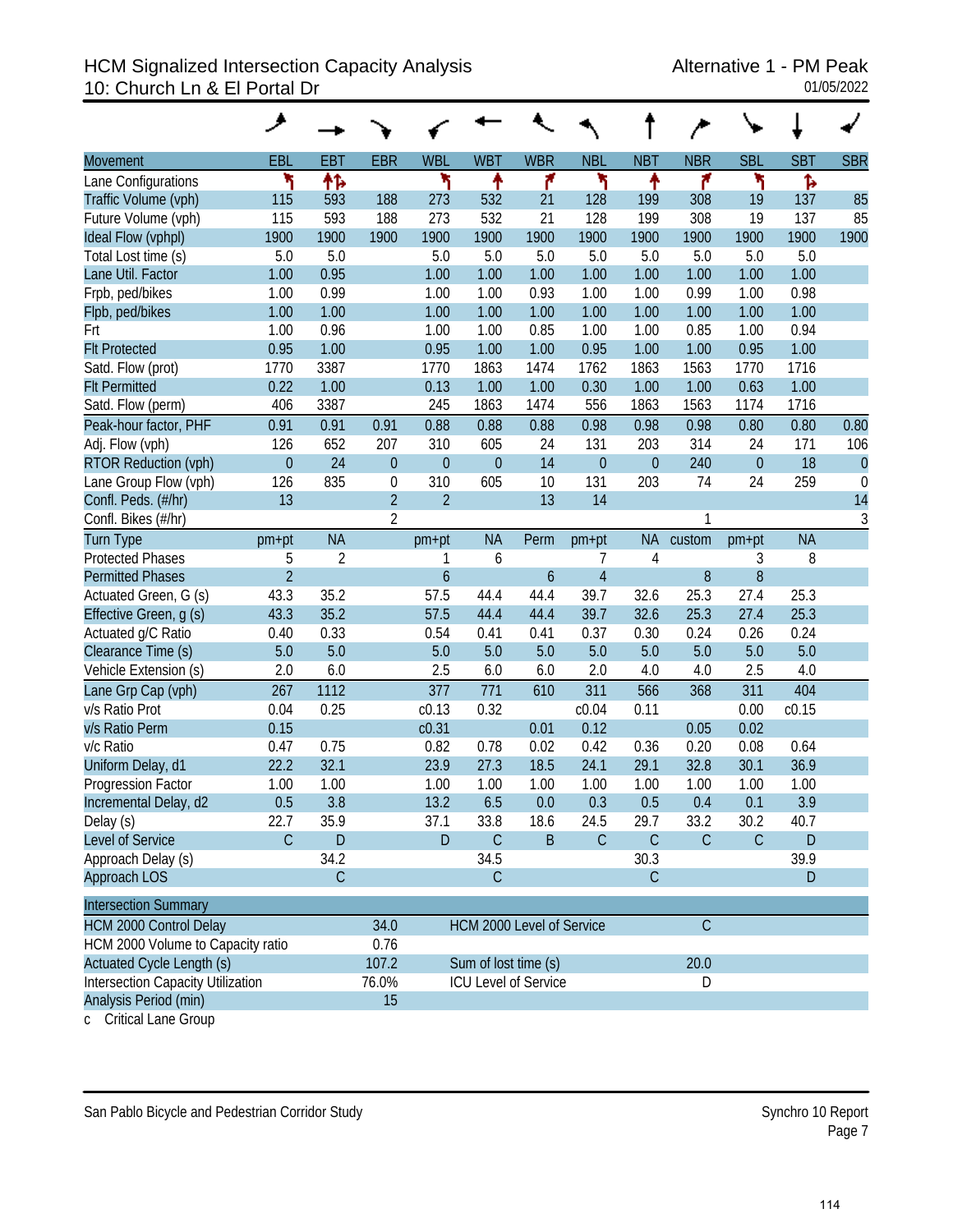| <b>Movement</b>                          | EBL              | <b>EBT</b>  | <b>EBR</b>  | <b>WBL</b>           | <b>WBT</b>                  | <b>WBR</b>       | <b>NBL</b>       | <b>NBT</b>       | <b>NBR</b>       | <b>SBL</b>       | <b>SBT</b>   | <b>SBR</b>     |
|------------------------------------------|------------------|-------------|-------------|----------------------|-----------------------------|------------------|------------------|------------------|------------------|------------------|--------------|----------------|
| Lane Configurations                      | ۲                | ħ           |             | ۲                    | Ъ                           |                  | ۲                | Ъ                |                  | ۳                | ħ            |                |
| Traffic Volume (vph)                     | 35               | 23          | 30          | 3                    | 54                          | 20               | 35               | 89               | $\mathbf{1}$     | 10               | 85           | 67             |
| Future Volume (vph)                      | 35               | 23          | 30          | 3                    | 54                          | 20               | 35               | 89               | 1                | 10               | 85           | 67             |
| Ideal Flow (vphpl)                       | 1900             | 1900        | 1900        | 1900                 | 1900                        | 1900             | 1900             | 1900             | 1900             | 1900             | 1900         | 1900           |
| Total Lost time (s)                      | 4.0              | 4.0         |             | 4.0                  | 4.0                         |                  | 5.0              | 5.0              |                  | 5.0              | 5.0          |                |
| Lane Util. Factor                        | 1.00             | 1.00        |             | 1.00                 | 1.00                        |                  | 1.00             | 1.00             |                  | 1.00             | 1.00         |                |
| Frpb, ped/bikes                          | 1.00             | 1.00        |             | 1.00                 | 0.99                        |                  | 1.00             | 1.00             |                  | 1.00             | 1.00         |                |
| Flpb, ped/bikes                          | 1.00             | 1.00        |             | 1.00                 | 1.00                        |                  | 1.00             | 1.00             |                  | 1.00             | 1.00         |                |
| Frt                                      | 1.00             | 0.91        |             | 1.00                 | 0.96                        |                  | 1.00             | 1.00             |                  | 1.00             | 0.93         |                |
| <b>Flt Protected</b>                     | 0.95             | 1.00        |             | 0.95                 | 1.00                        |                  | 0.95             | 1.00             |                  | 0.95             | 1.00         |                |
| Satd. Flow (prot)                        | 1456             | 1401        |             | 1787                 | 1791                        |                  | 1719             | 1807             |                  | 1703             | 1674         |                |
| <b>Flt Permitted</b>                     | 0.95             | 1.00        |             | 0.95                 | 1.00                        |                  | 0.95             | 1.00             |                  | 0.69             | 1.00         |                |
| Satd. Flow (perm)                        | 1456             | 1401        |             | 1787                 | 1791                        |                  | 1719             | 1807             |                  | 1245             | 1674         |                |
| Peak-hour factor, PHF                    | 0.94             | 0.94        | 0.94        | 0.94                 | 0.94                        | 0.94             | 0.94             | 0.94             | 0.94             | 0.94             | 0.94         | 0.94           |
| Adj. Flow (vph)                          | 37               | 24          | 32          | 3                    | 57                          | 21               | 37               | 95               | 1                | 11               | 90           | 71             |
| RTOR Reduction (vph)                     | $\boldsymbol{0}$ | 29          | $\theta$    | $\boldsymbol{0}$     | 17                          | $\boldsymbol{0}$ | $\boldsymbol{0}$ | $\boldsymbol{0}$ | $\boldsymbol{0}$ | $\boldsymbol{0}$ | 23           | $\overline{0}$ |
| Lane Group Flow (vph)                    | 37               | 27          | $\mathbf 0$ | 3                    | 61                          | $\boldsymbol{0}$ | 37               | 96               | $\boldsymbol{0}$ | 11               | 138          | $\mathbf 0$    |
| Confl. Bikes (#/hr)                      |                  |             |             |                      |                             | $\overline{2}$   |                  |                  |                  |                  |              |                |
| Heavy Vehicles (%)                       | 24%              | 24%         | 24%         | 1%                   | 1%                          | $1\%$            | 5%               | 5%               | 5%               | 6%               | $6\%$        | 6%             |
| Turn Type                                | Split            | <b>NA</b>   |             | Split                | <b>NA</b>                   |                  | Prot             | <b>NA</b>        |                  | Perm             | <b>NA</b>    |                |
| <b>Protected Phases</b>                  | 4                | 4           |             | 8                    | 8                           |                  | 5                | $\overline{2}$   |                  |                  | 6            |                |
| <b>Permitted Phases</b>                  |                  |             |             |                      |                             |                  |                  |                  |                  | $\boldsymbol{6}$ |              |                |
| Actuated Green, G (s)                    | 4.4              | 4.4         |             | 4.2                  | 4.2                         |                  | 2.1              | 29.2             |                  | 22.1             | 22.1         |                |
| Effective Green, g (s)                   | 4.4              | 4.4         |             | 4.2                  | 4.2                         |                  | 2.1              | 29.2             |                  | 22.1             | 22.1         |                |
| Actuated g/C Ratio                       | 0.09             | 0.09        |             | 0.08                 | 0.08                        |                  | 0.04             | 0.57             |                  | 0.44             | 0.44         |                |
| Clearance Time (s)                       | 4.0              | 4.0         |             | 4.0                  | 4.0                         |                  | 5.0              | 5.0              |                  | 5.0              | 5.0          |                |
| Vehicle Extension (s)                    | 4.0              | 4.0         |             | 3.0                  | 3.0                         |                  | 2.0              | 4.0              |                  | 4.0              | 4.0          |                |
| Lane Grp Cap (vph)                       | 126              | 121         |             | 147                  | 148                         |                  | 71               | 1038             |                  | 541              | 728          |                |
| v/s Ratio Prot                           | c0.03            | 0.02        |             | 0.00                 | c0.03                       |                  | c0.02            | 0.05             |                  |                  | c0.08        |                |
| v/s Ratio Perm                           |                  |             |             |                      |                             |                  |                  |                  |                  | 0.01             |              |                |
| v/c Ratio                                | 0.29             | 0.22        |             | 0.02                 | 0.41                        |                  | 0.52             | 0.09             |                  | 0.02             | 0.19         |                |
| Uniform Delay, d1                        | 21.7             | 21.6        |             | 21.4                 | 22.1                        |                  | 23.9             | 4.8              |                  | 8.2              | 8.8          |                |
| Progression Factor                       | 1.00             | 1.00        |             | 1.00                 | 1.00                        |                  | 1.00             | 1.00             |                  | 1.00             | 1.00         |                |
| Incremental Delay, d2                    | 1.8              | 1.3         |             | 0.1                  | 1.8                         |                  | 3.2              | 0.1              |                  | 0.0              | 0.2          |                |
| Delay (s)                                | 23.5             | 22.9        |             | 21.5                 | 24.0                        |                  | 27.0             | 4.9              |                  | 8.2              | 9.0          |                |
| Level of Service                         | $\mathsf C$      | $\mathsf C$ |             | С                    | $\mathsf C$                 |                  | $\mathsf C$      | $\mathsf{A}$     |                  | A                | $\mathsf{A}$ |                |
| Approach Delay (s)                       |                  | 23.1        |             |                      | 23.9                        |                  |                  | 11.1             |                  |                  | 9.0          |                |
| Approach LOS                             |                  | $\mathsf C$ |             |                      | $\mathsf C$                 |                  |                  | B                |                  |                  | $\mathsf{A}$ |                |
|                                          |                  |             |             |                      |                             |                  |                  |                  |                  |                  |              |                |
| <b>Intersection Summary</b>              |                  |             |             |                      |                             |                  |                  |                  |                  |                  |              |                |
| <b>HCM 2000 Control Delay</b>            |                  |             | 14.8        |                      | HCM 2000 Level of Service   |                  |                  |                  | B                |                  |              |                |
| HCM 2000 Volume to Capacity ratio        |                  |             | 0.25        | Sum of lost time (s) |                             |                  |                  |                  |                  |                  |              |                |
| <b>Actuated Cycle Length (s)</b>         |                  |             | 50.8        |                      |                             |                  |                  |                  | 18.0             |                  |              |                |
| <b>Intersection Capacity Utilization</b> |                  |             | 45.2%       |                      | <b>ICU Level of Service</b> |                  |                  |                  | Α                |                  |              |                |
| Analysis Period (min)                    |                  |             | 15          |                      |                             |                  |                  |                  |                  |                  |              |                |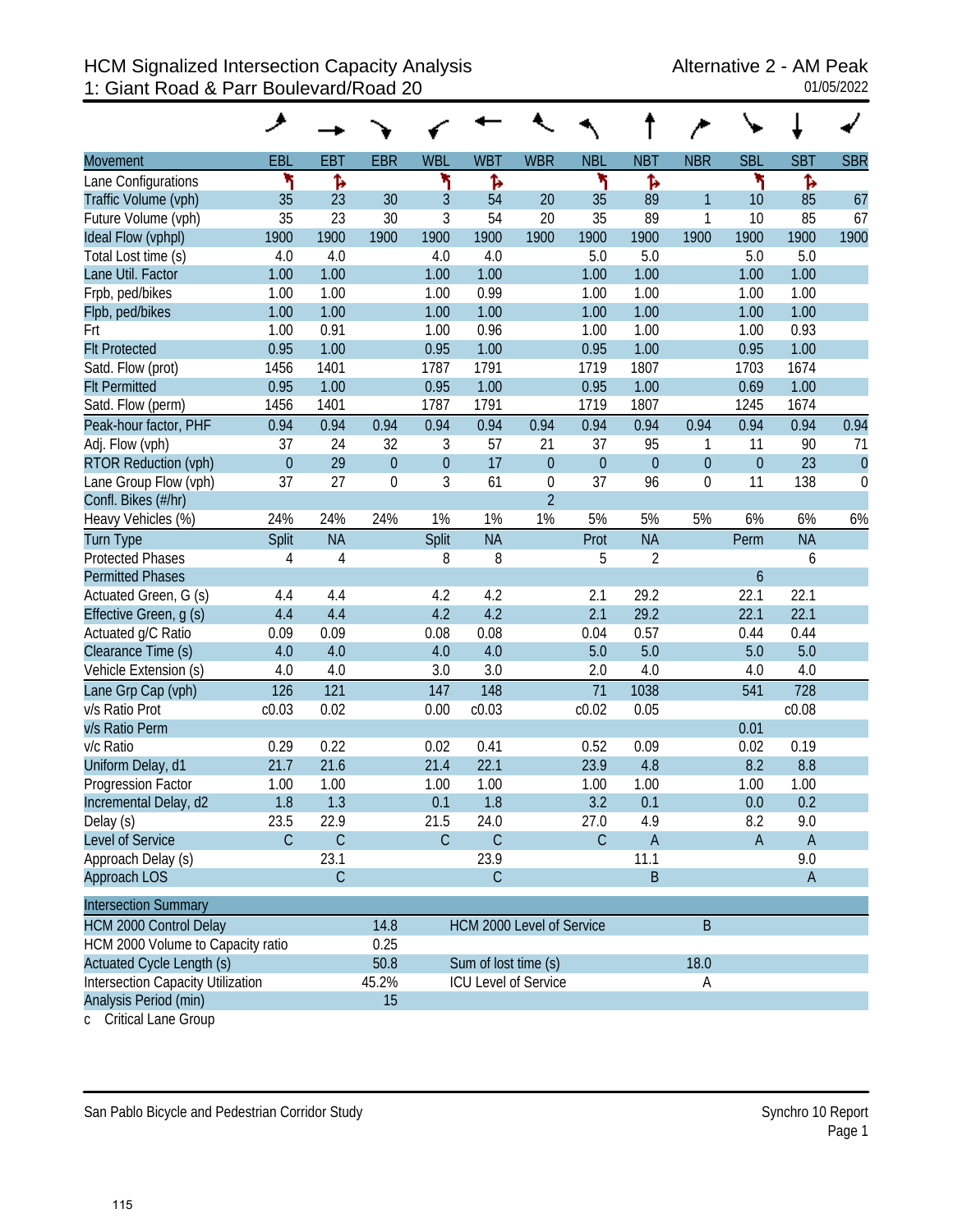## HCM Signalized Intersection Capacity Analysis<br>2: Rumrill Blvd. & Broadway Ave. <br><sup>01/05/2022</sup> 2: Rumrill Blvd. & Broadway Ave.

|                                   | ۶              |                |             |              |                             |                  |                |                |                  |                  |                  |                  |
|-----------------------------------|----------------|----------------|-------------|--------------|-----------------------------|------------------|----------------|----------------|------------------|------------------|------------------|------------------|
| <b>Movement</b>                   | EBL            | <b>EBT</b>     | <b>EBR</b>  | <b>WBL</b>   | <b>WBT</b>                  | <b>WBR</b>       | <b>NBL</b>     | <b>NBT</b>     | <b>NBR</b>       | <b>SBL</b>       | <b>SBT</b>       | <b>SBR</b>       |
| Lane Configurations               | ۲              | Ъ              |             | ۳            | Ъ                           |                  | ۲              | Ъ              |                  | ۲                | Ъ                |                  |
| Traffic Volume (vph)              | 10             | 224            | 6           | 137          | 130                         | 9                | 10             | 238            | 188              | $\, 8$           | 255              | 8                |
| Future Volume (vph)               | 10             | 224            | 6           | 137          | 130                         | 9                | 10             | 238            | 188              | 8                | 255              | 8                |
| Ideal Flow (vphpl)                | 1900           | 1900           | 1900        | 1900         | 1900                        | 1900             | 1900           | 1900           | 1900             | 1900             | 1900             | 1900             |
| Total Lost time (s)               | 4.0            | 4.0            |             | 4.0          | 4.0                         |                  | 4.0            | 4.5            |                  | 4.0              | 4.5              |                  |
| Lane Util. Factor                 | 1.00           | 1.00           |             | 1.00         | 1.00                        |                  | 1.00           | 1.00           |                  | 1.00             | 1.00             |                  |
| Frpb, ped/bikes                   | 1.00           | 1.00           |             | 1.00         | 1.00                        |                  | 1.00           | 0.99           |                  | 1.00             | 1.00             |                  |
| Flpb, ped/bikes                   | 1.00           | 1.00           |             | 1.00         | 1.00                        |                  | 1.00           | 1.00           |                  | 1.00             | 1.00             |                  |
| Frt                               | 1.00           | 1.00           |             | 1.00         | 0.99                        |                  | 1.00           | 0.93           |                  | 1.00             | 1.00             |                  |
| <b>Flt Protected</b>              | 0.95           | 1.00           |             | 0.95         | 1.00                        |                  | 0.95           | 1.00           |                  | 0.95             | 1.00             |                  |
| Satd. Flow (prot)                 | 1770           | 1853           |             | 1746         | 1824                        |                  | 1717           | 1680           |                  | 1719             | 1799             |                  |
| <b>Flt Permitted</b>              | 0.95           | 1.00           |             | 0.46         | 1.00                        |                  | 0.41           | 1.00           |                  | 0.20             | 1.00             |                  |
| Satd. Flow (perm)                 | 1770           | 1853           |             | 848          | 1824                        |                  | 746            | 1680           |                  | 361              | 1799             |                  |
| Peak-hour factor, PHF             | 0.92           | 0.92           | 0.92        | 0.92         | 0.92                        | 0.92             | 0.92           | 0.92           | 0.92             | 0.92             | 0.92             | 0.92             |
| Adj. Flow (vph)                   | 11             | 243            | 7           | 149          | 141                         | 10               | 11             | 259            | 204              | 9                | 277              | 9                |
| <b>RTOR Reduction (vph)</b>       | $\overline{0}$ | 1              | $\theta$    | $\mathbf{0}$ | $\overline{0}$              | $\theta$         | $\mathbf 0$    | 30             | $\overline{0}$   | $\boldsymbol{0}$ | $\overline{0}$   | $\overline{0}$   |
| Lane Group Flow (vph)             | 11             | 249            | $\mathbf 0$ | 149          | 151                         | $\boldsymbol{0}$ | 11             | 433            | $\boldsymbol{0}$ | 9                | 286              | $\boldsymbol{0}$ |
| Confl. Peds. (#/hr)               | 5              |                | 9           | 9            |                             | 5                | $\overline{3}$ |                | $\overline{1}$   | $\overline{1}$   |                  | $\overline{3}$   |
| Confl. Bikes (#/hr)               |                |                | 1           |              |                             | 1                |                |                |                  |                  |                  |                  |
| Heavy Vehicles (%)                | 2%             | 2%             | 2%          | 3%           | 3%                          | 3%               | 5%             | 5%             | 5%               | 5%               | 5%               | 5%               |
| Turn Type                         | Prot           | <b>NA</b>      |             | pm+pt        | <b>NA</b>                   |                  | pm+pt          | <b>NA</b>      |                  | pm+pt            | <b>NA</b>        |                  |
| <b>Protected Phases</b>           | $\overline{7}$ | $\overline{4}$ |             | 3            | 8                           |                  | $\overline{5}$ | $\overline{2}$ |                  | 1                | $\boldsymbol{6}$ |                  |
| <b>Permitted Phases</b>           |                |                |             | 8            |                             |                  | $\overline{2}$ |                |                  | 6                |                  |                  |
| Actuated Green, G (s)             | 1.2            | 34.2           |             | 49.2         | 44.0                        |                  | 29.1           | 27.9           |                  | 27.5             | 27.1             |                  |
| Effective Green, g (s)            | 1.2            | 34.2           |             | 49.2         | 44.0                        |                  | 29.1           | 27.9           |                  | 27.5             | 27.1             |                  |
| Actuated g/C Ratio                | 0.01           | 0.38           |             | 0.55         | 0.49                        |                  | 0.32           | 0.31           |                  | 0.31             | 0.30             |                  |
| Clearance Time (s)                | 4.0            | 4.0            |             | 4.0          | 4.0                         |                  | 4.0            | 4.5            |                  | 4.0              | 4.5              |                  |
| Vehicle Extension (s)             | 2.0            | 2.0            |             | 2.0          | 2.0                         |                  | 2.0            | 4.0            |                  | 2.0              | 4.0              |                  |
| Lane Grp Cap (vph)                | 23             | 704            |             | 573          | 891                         |                  | 254            | 520            |                  | 116              | 541              |                  |
| v/s Ratio Prot                    | 0.01           | c0.13          |             | c0.03        | 0.08                        |                  | c0.00          | c0.26          |                  | 0.00             | 0.16             |                  |
| v/s Ratio Perm                    |                |                |             | 0.11         |                             |                  | 0.01           |                |                  | 0.02             |                  |                  |
| v/c Ratio                         | 0.48           | 0.35           |             | 0.26         | 0.17                        |                  | 0.04           | 0.83           |                  | 0.08             | 0.53             |                  |
| Uniform Delay, d1                 | 44.1           | 20.0           |             | 10.6         | 12.8                        |                  | 21.1           | 28.9           |                  | 23.3             | 26.1             |                  |
| <b>Progression Factor</b>         | 1.00           | 1.00           |             | 1.00         | 1.00                        |                  | 1.00           | 1.00           |                  | 1.00             | 1.00             |                  |
| Incremental Delay, d2             | 5.6            | 1.4            |             | 0.1          | 0.0                         |                  | 0.0            | 11.4           |                  | 0.1              | 1.2              |                  |
| Delay (s)                         | 49.7           | 21.4           |             | 10.7         | 12.9                        |                  | 21.1           | 40.3           |                  | 23.4             | 27.4             |                  |
| Level of Service                  | D              | C              |             | Β            | Β                           |                  | C              | D              |                  | C                | C                |                  |
| Approach Delay (s)                |                | 22.6           |             |              | 11.8                        |                  |                | 39.9           |                  |                  | 27.2             |                  |
| Approach LOS                      |                | C              |             |              | B                           |                  |                | D              |                  |                  | C                |                  |
| <b>Intersection Summary</b>       |                |                |             |              |                             |                  |                |                |                  |                  |                  |                  |
| HCM 2000 Control Delay            |                |                | 27.3        |              | HCM 2000 Level of Service   |                  |                |                | $\mathcal{C}$    |                  |                  |                  |
| HCM 2000 Volume to Capacity ratio |                |                | 0.52        |              |                             |                  |                |                |                  |                  |                  |                  |
| Actuated Cycle Length (s)         |                |                | 90.0        |              | Sum of lost time (s)        |                  |                |                | 16.5             |                  |                  |                  |
| Intersection Capacity Utilization |                |                | 63.7%       |              | <b>ICU Level of Service</b> |                  |                |                | $\mathsf B$      |                  |                  |                  |
| Analysis Period (min)             |                |                | 15          |              |                             |                  |                |                |                  |                  |                  |                  |
| c Critical Lane Group             |                |                |             |              |                             |                  |                |                |                  |                  |                  |                  |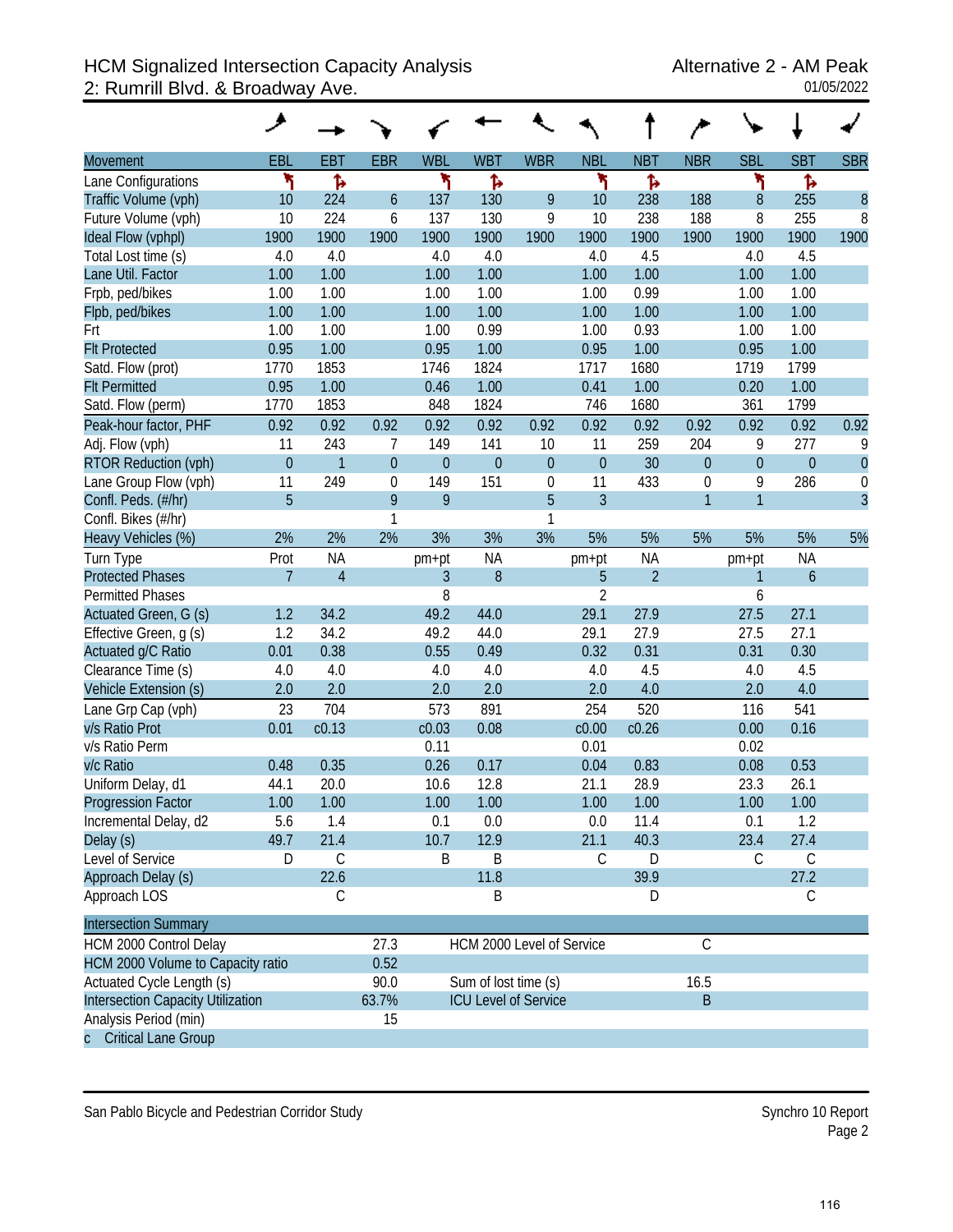|                                          | ◢              |                |                  |                  |                      |                             |                  |                  |                |                  |                |                  |
|------------------------------------------|----------------|----------------|------------------|------------------|----------------------|-----------------------------|------------------|------------------|----------------|------------------|----------------|------------------|
| <b>Movement</b>                          | EBL            | <b>EBT</b>     | <b>EBR</b>       | <b>WBL</b>       | <b>WBT</b>           | <b>WBR</b>                  | <b>NBL</b>       | <b>NBT</b>       | <b>NBR</b>     | <b>SBL</b>       | <b>SBT</b>     | <b>SBR</b>       |
| Lane Configurations                      | ٦              | 怍              |                  | ۲                | ↟                    | ۴                           | ۲                | ₩                | ۴              | ۳                | 怍              |                  |
| Traffic Volume (vph)                     | 21             | 530            | 110              | 78               | 285                  | 79                          | 140              | 352              | 104            | 206              | 673            | 18               |
| Future Volume (vph)                      | 21             | 530            | 110              | 78               | 285                  | 79                          | 140              | 352              | 104            | 206              | 673            | 18               |
| Ideal Flow (vphpl)                       | 1900           | 1900           | 1900             | 1900             | 1900                 | 1900                        | 1900             | 1900             | 1900           | 1900             | 1900           | 1900             |
| Total Lost time (s)                      | 4.0            | 4.0            |                  | 4.5              | 4.0                  | 4.0                         | 4.5              | 6.0              | 4.5            | 4.5              | 6.0            |                  |
| Lane Util. Factor                        | 1.00           | 0.95           |                  | 1.00             | 1.00                 | 1.00                        | 1.00             | 0.95             | 1.00           | 1.00             | 0.95           |                  |
| Frpb, ped/bikes                          | 1.00           | 1.00           |                  | 1.00             | 1.00                 | 0.98                        | 1.00             | 1.00             | 0.99           | 1.00             | 1.00           |                  |
| Flpb, ped/bikes                          | 0.99           | 1.00           |                  | 1.00             | 1.00                 | 1.00                        | 1.00             | 1.00             | 1.00           | 1.00             | 1.00           |                  |
| Frt                                      | 1.00           | 0.97           |                  | 1.00             | 1.00                 | 0.85                        | 1.00             | 1.00             | 0.85           | 1.00             | 1.00           |                  |
| <b>Flt Protected</b>                     | 0.95           | 1.00           |                  | 0.95             | 1.00                 | 1.00                        | 0.95             | 1.00             | 1.00           | 0.95             | 1.00           |                  |
| Satd. Flow (prot)                        | 1758           | 3436           |                  | 1770             | 1863                 | 1545                        | 1770             | 3539             | 1561           | 1770             | 3523           |                  |
| <b>Flt Permitted</b>                     | 0.50           | 1.00           |                  | 0.95             | 1.00                 | 1.00                        | 0.95             | 1.00             | 1.00           | 0.95             | 1.00           |                  |
| Satd. Flow (perm)                        | 920            | 3436           |                  | 1770             | 1863                 | 1545                        | 1770             | 3539             | 1561           | 1770             | 3523           |                  |
| Peak-hour factor, PHF                    | 0.81           | 0.81           | 0.81             | 0.68             | 0.68                 | 0.68                        | 0.91             | 0.91             | 0.91           | 0.79             | 0.79           | 0.79             |
| Adj. Flow (vph)                          | 26             | 654            | 136              | 115              | 419                  | 116                         | 154              | 387              | 114            | 261              | 852            | 23               |
| <b>RTOR Reduction (vph)</b>              | $\overline{0}$ | 18             | $\mathbf 0$      | $\boldsymbol{0}$ | $\mathbf 0$          | 48                          | $\boldsymbol{0}$ | $\boldsymbol{0}$ | 43             | $\boldsymbol{0}$ | $\overline{2}$ | $\theta$         |
| Lane Group Flow (vph)                    | 26             | 772            | $\boldsymbol{0}$ | 115              | 419                  | 68                          | 154              | 387              | 71             | 261              | 873            | $\boldsymbol{0}$ |
| Confl. Peds. (#/hr)                      | 9              |                | 8                | 8                |                      | 9                           | 11               |                  | 5              | 5                |                | 11               |
| Turn Type                                | Perm           | <b>NA</b>      |                  | Prot             | <b>NA</b>            | Perm                        | Prot             | NA               | $pm+ov$        | Prot             | <b>NA</b>      |                  |
| <b>Protected Phases</b>                  |                | $\overline{4}$ |                  | $\overline{3}$   | 8                    |                             | 5                | $\overline{2}$   | $\overline{3}$ | 1                | 6              |                  |
| <b>Permitted Phases</b>                  | 4              |                |                  |                  |                      | 8                           |                  |                  | $\overline{2}$ |                  |                |                  |
| Actuated Green, G (s)                    | 26.6           | 26.6           |                  | 9.2              | 40.3                 | 40.3                        | 12.7             | 30.5             | 39.7           | 16.7             | 34.5           |                  |
| Effective Green, g (s)                   | 26.6           | 26.6           |                  | 9.2              | 40.3                 | 40.3                        | 12.7             | 30.5             | 39.7           | 16.7             | 34.5           |                  |
| Actuated g/C Ratio                       | 0.26           | 0.26           |                  | 0.09             | 0.40                 | 0.40                        | 0.12             | 0.30             | 0.39           | 0.16             | 0.34           |                  |
| Clearance Time (s)                       | 4.0            | 4.0            |                  | 4.5              | 4.0                  | 4.0                         | 4.5              | 6.0              | 4.5            | 4.5              | 6.0            |                  |
| Vehicle Extension (s)                    | 2.5            | 2.5            |                  | 2.0              | 2.5                  | 2.5                         | 2.0              | 6.0              | 2.0            | 2.0              | 6.0            |                  |
| Lane Grp Cap (vph)                       | 239            | 896            |                  | 159              | 736                  | 610                         | 220              | 1058             | 607            | 289              | 1191           |                  |
| v/s Ratio Prot                           |                | c0.22          |                  | c0.06            | 0.22                 |                             | 0.09             | 0.11             | 0.01           | c0.15            | c0.25          |                  |
| v/s Ratio Perm                           | 0.03           |                |                  |                  |                      | 0.04                        |                  |                  | 0.03           |                  |                |                  |
| v/c Ratio                                | 0.11           | 0.86           |                  | 0.72             | 0.57                 | 0.11                        | 0.70             | 0.37             | 0.12           | 0.90             | 0.73           |                  |
| Uniform Delay, d1                        | 28.7           | 35.9           |                  | 45.2             | 24.1                 | 19.5                        | 42.8             | 28.1             | 19.9           | 41.9             | 29.7           |                  |
| <b>Progression Factor</b>                | 1.00           | 1.00           |                  | 1.00             | 1.00                 | 1.00                        | 1.25             | 1.45             | 0.96           | 1.49             | 0.66           |                  |
| Incremental Delay, d2                    | 0.1            | 8.5            |                  | 12.9             | 0.8                  | 0.1                         | 7.2              | 0.9              | 0.0            | 26.3             | 3.6            |                  |
| Delay (s)                                | 28.8           | 44.4           |                  | 58.0             | 24.9                 | 19.6                        | 60.8             | 41.6             | 19.2           | 88.6             | 23.2           |                  |
| Level of Service                         | С              | D              |                  | Е                | C                    | Β                           | Е                | D                | B              | F                | $\mathcal{C}$  |                  |
| Approach Delay (s)                       |                | 43.9           |                  |                  | 29.8                 |                             |                  | 42.2             |                |                  | 38.2           |                  |
| Approach LOS                             |                | D              |                  |                  | C                    |                             |                  | D                |                |                  | D              |                  |
| <b>Intersection Summary</b>              |                |                |                  |                  |                      |                             |                  |                  |                |                  |                |                  |
| HCM 2000 Control Delay                   |                |                | 38.8             |                  |                      | HCM 2000 Level of Service   |                  |                  | D              |                  |                |                  |
| HCM 2000 Volume to Capacity ratio        |                |                | 0.82             |                  |                      |                             |                  |                  |                |                  |                |                  |
| Actuated Cycle Length (s)                |                |                | 102.0            |                  | Sum of lost time (s) |                             |                  |                  | 19.0           |                  |                |                  |
| <b>Intersection Capacity Utilization</b> |                |                | 71.9%            |                  |                      | <b>ICU Level of Service</b> |                  |                  | $\mathcal{C}$  |                  |                |                  |
| Analysis Period (min)                    |                |                | 15               |                  |                      |                             |                  |                  |                |                  |                |                  |
| c Critical Lane Group                    |                |                |                  |                  |                      |                             |                  |                  |                |                  |                |                  |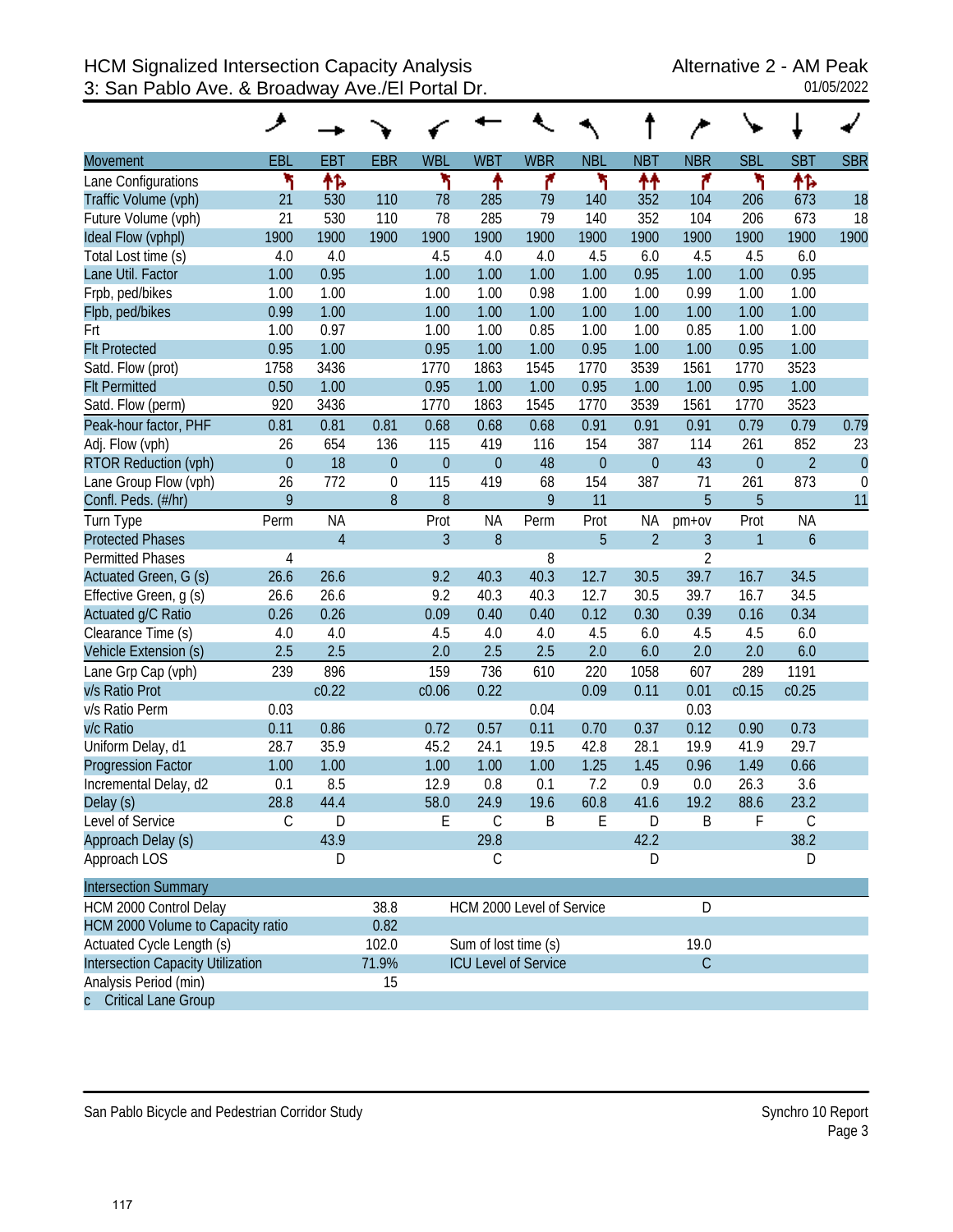## HCM Unsignalized Intersection Capacity Analysis Alternative 2 - AM Peak<br>4: Mission Bell Dr & El Portal Dr. 01/05/2022 4: Mission Bell Dr & El Portal Dr.

|                                          | ۸                         |                  |                 |                  |                  |                             |                  |                  |            |            |                |            |
|------------------------------------------|---------------------------|------------------|-----------------|------------------|------------------|-----------------------------|------------------|------------------|------------|------------|----------------|------------|
| <b>Movement</b>                          | EBL                       | <b>EBT</b>       | <b>EBR</b>      | <b>WBL</b>       | <b>WBT</b>       | <b>WBR</b>                  | <b>NBL</b>       | <b>NBT</b>       | <b>NBR</b> | <b>SBL</b> | <b>SBT</b>     | <b>SBR</b> |
| Lane Configurations                      |                           | 41               |                 | ۳                | Ъ                |                             |                  |                  | ۴          | ኻ          | Ъ              |            |
| Traffic Volume (veh/h)                   | 24                        | 291              | 71              | 29               | 230              | 23                          | $\theta$         | $\theta$         | 43         | 42         | 15             | 17         |
| Future Volume (Veh/h)                    | 24                        | 291              | 71              | 29               | 230              | 23                          | $\mathbf 0$      | $\mathbf 0$      | 43         | 42         | 15             | 17         |
| Sign Control                             |                           | Free             |                 |                  | Free             |                             |                  | <b>Stop</b>      |            |            | <b>Stop</b>    |            |
| Grade                                    |                           | 0%               |                 |                  | 0%               |                             |                  | 0%               |            |            | 0%             |            |
| Peak Hour Factor                         | 0.97                      | 0.97             | 0.97            | 0.97             | 0.97             | 0.97                        | 0.97             | 0.97             | 0.97       | 0.97       | 0.97           | 0.97       |
| Hourly flow rate (vph)                   | 25                        | 300              | 73              | 30               | 237              | 24                          | $\mathbf 0$      | $\boldsymbol{0}$ | 44         | 43         | 15             | 18         |
| Pedestrians                              |                           | $\overline{2}$   |                 |                  | $\overline{2}$   |                             |                  | $\overline{5}$   |            |            | $\overline{1}$ |            |
| Lane Width (ft)                          |                           | 12.0             |                 |                  | 12.0             |                             |                  | 12.0             |            |            | 12.0           |            |
| Walking Speed (ft/s)                     |                           | 4.0              |                 |                  | 4.0              |                             |                  | 4.0              |            |            | 4.0            |            |
| Percent Blockage                         |                           | $\boldsymbol{0}$ |                 |                  | $\boldsymbol{0}$ |                             |                  | $\boldsymbol{0}$ |            |            | 0              |            |
| Right turn flare (veh)                   |                           |                  |                 |                  |                  |                             |                  |                  |            |            |                |            |
| Median type                              |                           | None             |                 |                  | None             |                             |                  |                  |            |            |                |            |
| Median storage veh)                      |                           |                  |                 |                  |                  |                             |                  |                  |            |            |                |            |
| Upstream signal (ft)                     |                           | 264              |                 |                  |                  |                             |                  |                  |            |            |                |            |
| pX, platoon unblocked                    |                           |                  |                 |                  |                  |                             |                  |                  |            |            |                |            |
| vC, conflicting volume                   | 262                       |                  |                 | 378              |                  |                             | 716              | 714              | 194        | 512        | 738            | 252        |
| vC1, stage 1 conf vol                    |                           |                  |                 |                  |                  |                             |                  |                  |            |            |                |            |
| vC2, stage 2 conf vol                    |                           |                  |                 |                  |                  |                             |                  |                  |            |            |                |            |
| vCu, unblocked vol                       | 262                       |                  |                 | 378              |                  |                             | 716              | 714              | 194        | 512        | 738            | 252        |
| tC, single (s)                           | 4.2                       |                  |                 | 4.2              |                  |                             | 7.5              | 6.5              | 6.9        | 7.7        | 6.7            | 7.1        |
| tC, 2 stage (s)                          |                           |                  |                 |                  |                  |                             |                  |                  |            |            |                |            |
| tF(s)                                    | 2.2                       |                  |                 | 2.2              |                  |                             | 3.5              | 4.0              | 3.3        | 3.6        | 4.1            | 3.4        |
| p0 queue free %                          | 98                        |                  |                 | 97               |                  |                             | 100              | 100              | 95         | 89         | 95             | 97         |
| cM capacity (veh/h)                      | 1277                      |                  |                 | 1158             |                  |                             | 289              | 342              | 817        | 386        | 311            | 719        |
| Direction, Lane #                        | EB <sub>1</sub>           | EB <sub>2</sub>  | WB <sub>1</sub> | WB <sub>2</sub>  | NB <sub>1</sub>  | SB <sub>1</sub>             | SB <sub>2</sub>  |                  |            |            |                |            |
| <b>Volume Total</b>                      | 175                       | 223              | 30              | 261              | 44               | 43                          | 33               |                  |            |            |                |            |
| <b>Volume Left</b>                       | 25                        | $\theta$         | 30              | $\theta$         | $\overline{0}$   | 43                          | $\mathbf{0}$     |                  |            |            |                |            |
| Volume Right                             | $\boldsymbol{0}$          | 73               | $\mathbf 0$     | 24               | 44               | $\mathbf 0$                 | 18               |                  |            |            |                |            |
| <b>cSH</b>                               | 1277                      | 1700             | 1158            | 1700             | 817              | 386                         | 450              |                  |            |            |                |            |
| Volume to Capacity                       | 0.02                      | 0.13             | 0.03            | 0.15             | 0.05             | 0.11                        | 0.07             |                  |            |            |                |            |
| Queue Length 95th (ft)                   | $\mathbf{1}$              | $\mathbf 0$      | $\overline{2}$  | $\boldsymbol{0}$ | $\overline{4}$   | 9                           | $\boldsymbol{6}$ |                  |            |            |                |            |
| Control Delay (s)                        | 1.3                       | 0.0              | 8.2             | 0.0              | 9.7              | 15.5                        | 13.6             |                  |            |            |                |            |
| Lane LOS                                 | $\boldsymbol{\mathsf{A}}$ |                  | A               |                  | $\mathsf A$      | $\mathsf C$                 | B                |                  |            |            |                |            |
| Approach Delay (s)                       | 0.6                       |                  | 0.8             |                  | 9.7              | 14.7                        |                  |                  |            |            |                |            |
| Approach LOS                             |                           |                  |                 |                  | $\mathsf{A}$     | $\sf B$                     |                  |                  |            |            |                |            |
| <b>Intersection Summary</b>              |                           |                  |                 |                  |                  |                             |                  |                  |            |            |                |            |
| Average Delay                            |                           |                  | 2.5             |                  |                  |                             |                  |                  |            |            |                |            |
| <b>Intersection Capacity Utilization</b> |                           |                  | 38.9%           |                  |                  | <b>ICU Level of Service</b> |                  |                  | А          |            |                |            |
| Analysis Period (min)                    |                           |                  | 15              |                  |                  |                             |                  |                  |            |            |                |            |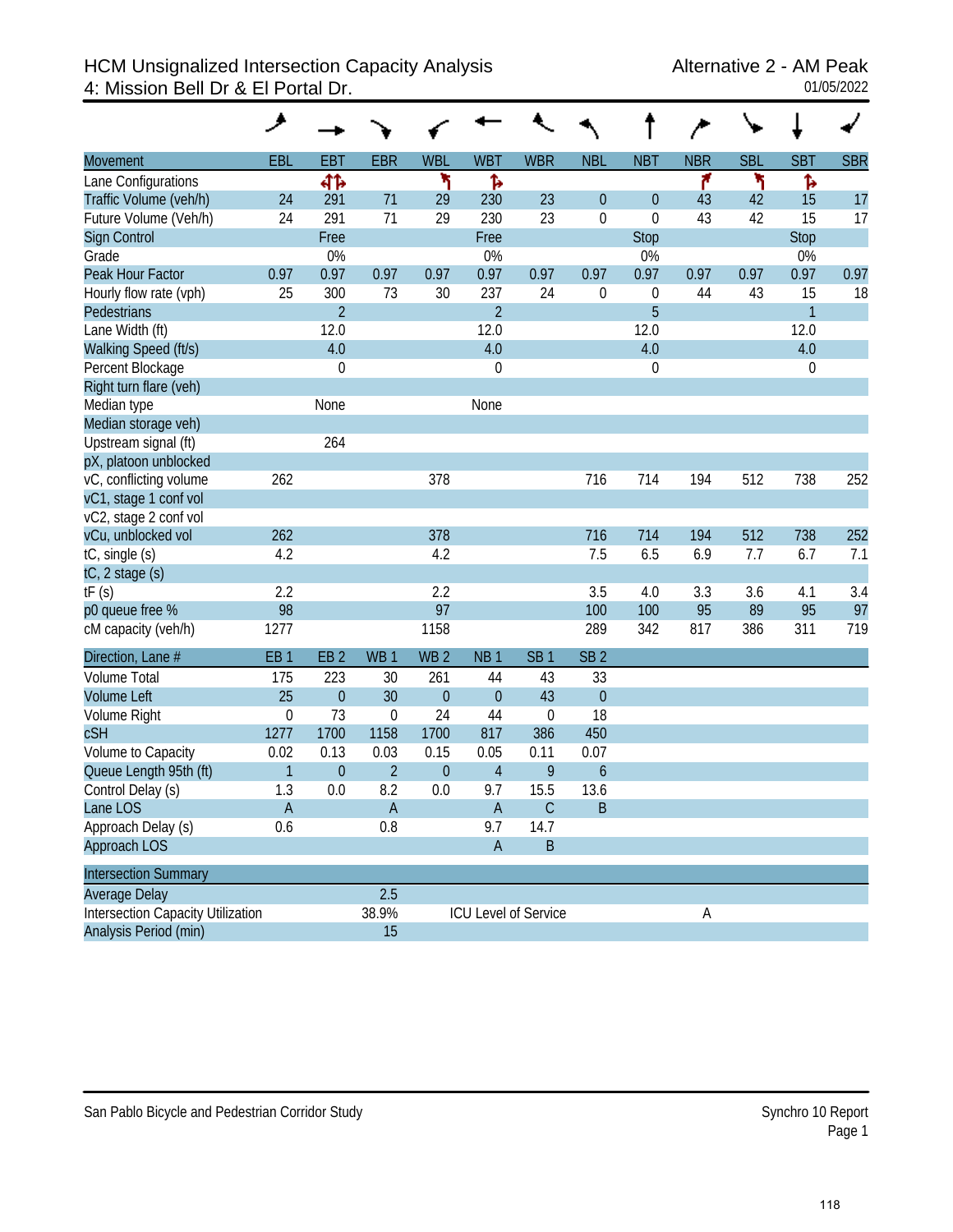## HCM Signalized Intersection Capacity Analysis<br>5: San Pablo Ave. & 23rd St./Road 20 5: San Pablo Ave. & 23rd St./Road 20

|                                   | حر             |                |            |             |                             |            |            |                |                  |                |                  |                |
|-----------------------------------|----------------|----------------|------------|-------------|-----------------------------|------------|------------|----------------|------------------|----------------|------------------|----------------|
| Movement                          | EBL            | <b>EBT</b>     | <b>EBR</b> | <b>WBL</b>  | <b>WBT</b>                  | <b>WBR</b> | <b>NBL</b> | <b>NBT</b>     | <b>NBR</b>       | <b>SBL</b>     | <b>SBT</b>       | <b>SBR</b>     |
| Lane Configurations               | ۲              | ची             | ۴          |             | 4                           | ۴          | ۲          | 怍              |                  | ۲              | ተተ               | ۴              |
| Traffic Volume (vph)              | 195            | 52             | 59         | 21          | 56                          | 25         | 58         | 167            | 16               | 23             | 281              | 251            |
| Future Volume (vph)               | 195            | 52             | 59         | 21          | 56                          | 25         | 58         | 167            | 16               | 23             | 281              | 251            |
| Ideal Flow (vphpl)                | 1900           | 1900           | 1900       | 1900        | 1900                        | 1900       | 1900       | 1900           | 1900             | 1900           | 1900             | 1900           |
| Total Lost time (s)               | 6.0            | 6.0            | 6.0        |             | 6.0                         | 6.0        | 6.0        | 6.0            |                  | 6.0            | 6.0              | 6.0            |
| Lane Util. Factor                 | 0.95           | 0.95           | 1.00       |             | 1.00                        | 1.00       | 1.00       | 0.95           |                  | 1.00           | 0.95             | 1.00           |
| Frpb, ped/bikes                   | 1.00           | 1.00           | 0.98       |             | 1.00                        | 1.00       | 1.00       | 1.00           |                  | 1.00           | 1.00             | 0.98           |
| Flpb, ped/bikes                   | 1.00           | 1.00           | 1.00       |             | 1.00                        | 1.00       | 1.00       | 1.00           |                  | 1.00           | 1.00             | 1.00           |
| Frt                               | 1.00           | 1.00           | 0.85       |             | 1.00                        | 0.85       | 1.00       | 0.99           |                  | 1.00           | 1.00             | 0.85           |
| <b>Flt Protected</b>              | 0.95           | 0.97           | 1.00       |             | 0.99                        | 1.00       | 0.95       | 1.00           |                  | 0.95           | 1.00             | 1.00           |
| Satd. Flow (prot)                 | 1681           | 1720           | 1551       |             | 1820                        | 1568       | 1719       | 3381           |                  | 1736           | 3471             | 1527           |
| <b>Flt Permitted</b>              | 0.95           | 0.97           | 1.00       |             | 0.99                        | 1.00       | 0.95       | 1.00           |                  | 0.95           | 1.00             | 1.00           |
| Satd. Flow (perm)                 | 1681           | 1720           | 1551       |             | 1820                        | 1568       | 1719       | 3381           |                  | 1736           | 3471             | 1527           |
| Peak-hour factor, PHF             | 0.96           | 0.96           | 0.96       | 0.96        | 0.96                        | 0.96       | 0.96       | 0.96           | 0.96             | 0.96           | 0.96             | 0.96           |
| Adj. Flow (vph)                   | 203            | 54             | 61         | 22          | 58                          | 26         | 60         | 174            | 17               | 24             | 293              | 261            |
| RTOR Reduction (vph)              | $\overline{0}$ | $\overline{0}$ | 39         | $\theta$    | $\overline{0}$              | 23         | $\theta$   | $\overline{3}$ | $\overline{0}$   | $\overline{0}$ | $\theta$         | 128            |
| Lane Group Flow (vph)             | 128            | 129            | 22         | $\mathbf 0$ | 80                          | 3          | 60         | 188            | $\boldsymbol{0}$ | 24             | 293              | 133            |
| Confl. Peds. (#/hr)               |                |                | 5          | 5           |                             |            | 9          |                | $\overline{7}$   | $\overline{7}$ |                  | 9              |
| Confl. Bikes (#/hr)               |                |                |            |             |                             |            |            |                | $\overline{2}$   |                |                  |                |
| Heavy Vehicles (%)                | 2%             | 2%             | 2%         | 3%          | 3%                          | 3%         | 5%         | 5%             | 5%               | 4%             | 4%               | 4%             |
| Turn Type                         | Split          | <b>NA</b>      | $pm+ov$    | Split       | <b>NA</b>                   | Perm       | Prot       | <b>NA</b>      |                  | Prot           | <b>NA</b>        | pm+ov          |
| <b>Protected Phases</b>           | $\overline{4}$ | $\overline{4}$ | 5          | 8           | $8\,$                       |            | 5          | $\overline{2}$ |                  | 1              | $\boldsymbol{6}$ | $\overline{4}$ |
| <b>Permitted Phases</b>           |                |                | 4          |             |                             | 8          |            |                |                  |                |                  | 6              |
| Actuated Green, G (s)             | 22.2           | 22.2           | 30.0       |             | 10.0                        | 10.0       | 7.8        | 26.4           |                  | 2.5            | 21.1             | 43.3           |
| Effective Green, g (s)            | 22.2           | 22.2           | 30.0       |             | 10.0                        | 10.0       | 7.8        | 26.4           |                  | 2.5            | 21.1             | 43.3           |
| Actuated g/C Ratio                | 0.26           | 0.26           | 0.35       |             | 0.12                        | 0.12       | 0.09       | 0.31           |                  | 0.03           | 0.25             | 0.51           |
| Clearance Time (s)                | 6.0            | 6.0            | 6.0        |             | 6.0                         | 6.0        | 6.0        | 6.0            |                  | 6.0            | 6.0              | 6.0            |
| Vehicle Extension (s)             | 2.0            | 2.0            | 2.0        |             | 3.0                         | 3.0        | 2.0        | 6.0            |                  | 2.0            | 6.0              | 2.0            |
| Lane Grp Cap (vph)                | 438            | 448            | 546        |             | 213                         | 184        | 157        | 1048           |                  | 50             | 860              | 884            |
| v/s Ratio Prot                    | c0.08          | 0.08           | 0.00       |             | c0.04                       |            | c0.03      | c0.06          |                  | 0.01           | c0.08            | 0.04           |
| v/s Ratio Perm                    |                |                | 0.01       |             |                             | 0.00       |            |                |                  |                |                  | 0.05           |
| v/c Ratio                         | 0.29           | 0.29           | 0.04       |             | 0.38                        | 0.02       | 0.38       | 0.18           |                  | 0.48           | 0.34             | 0.15           |
| Uniform Delay, d1                 | 25.2           | 25.1           | 18.1       |             | 34.7                        | 33.2       | 36.4       | 21.4           |                  | 40.7           | 26.3             | 11.1           |
| Progression Factor                | 1.00           | 1.00           | 1.00       |             | 1.00                        | 1.00       | 1.00       | 1.00           |                  | 1.00           | 1.00             | 1.00           |
| Incremental Delay, d2             | 0.1            | 0.1            | 0.0        |             | 1.1                         | 0.0        | 0.6        | 0.2            |                  | 2.6            | 0.7              | 0.0            |
| Delay (s)                         | 25.3           | 25.3           | 18.1       |             | 35.8                        | 33.2       | 36.9       | 21.7           |                  | 43.3           | 27.0             | 11.1           |
| Level of Service                  | C              | C              | Β          |             | D                           | C          | D          | $\mathsf C$    |                  | D              | $\mathsf{C}$     | B              |
| Approach Delay (s)                |                | 23.9           |            |             | 35.2                        |            |            | 25.3           |                  |                | 20.5             |                |
| Approach LOS                      |                | С              |            |             | D                           |            |            | C              |                  |                | C                |                |
| <b>Intersection Summary</b>       |                |                |            |             |                             |            |            |                |                  |                |                  |                |
| HCM 2000 Control Delay            |                |                | 23.6       |             | HCM 2000 Level of Service   |            |            |                | $\mathsf C$      |                |                  |                |
| HCM 2000 Volume to Capacity ratio |                |                | 0.37       |             |                             |            |            |                |                  |                |                  |                |
| Actuated Cycle Length (s)         |                |                | 85.1       |             | Sum of lost time (s)        |            |            |                | 30.0             |                |                  |                |
| Intersection Capacity Utilization |                |                | 43.0%      |             | <b>ICU Level of Service</b> |            |            |                | $\overline{A}$   |                |                  |                |
| Analysis Period (min)             |                |                | 15         |             |                             |            |            |                |                  |                |                  |                |
| c Critical Lane Group             |                |                |            |             |                             |            |            |                |                  |                |                  |                |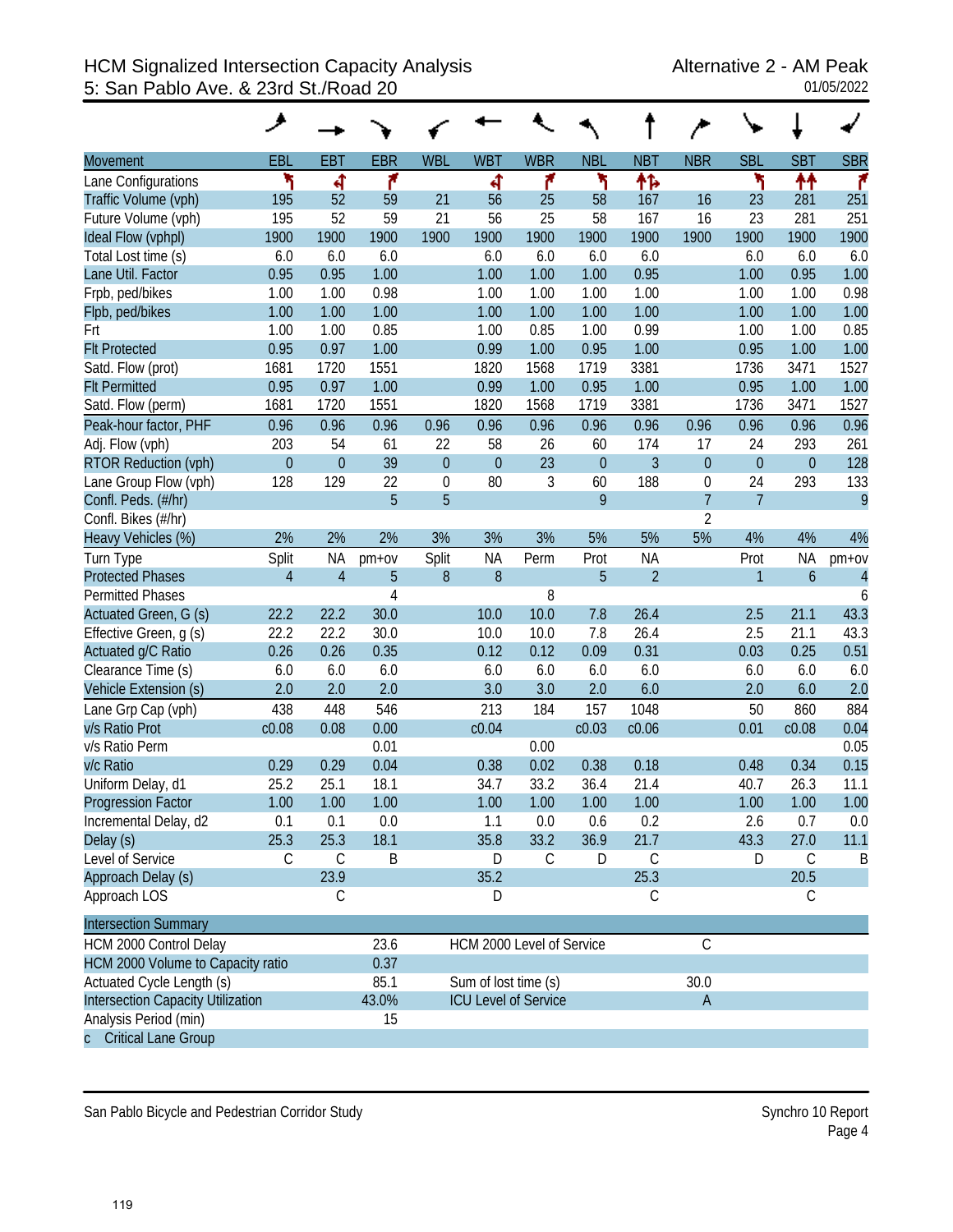| <b>Movement</b>                          | <b>EBL</b>      | <b>EBT</b>      | <b>WBT</b>      | <b>WBR</b> | <b>SBL</b> | <b>SBR</b>           |   |
|------------------------------------------|-----------------|-----------------|-----------------|------------|------------|----------------------|---|
| Lane Configurations                      |                 | ची              | Ъ               |            | Y          |                      |   |
| Traffic Volume (veh/h)                   | 13              | 279             | 248             | 11         | 12         | 21                   |   |
| Future Volume (Veh/h)                    | 13              | 279             | 248             | 11         | 12         | 21                   |   |
| Sign Control                             |                 | Free            | Free            |            | Stop       |                      |   |
| Grade                                    |                 | 0%              | 0%              |            | 0%         |                      |   |
| Peak Hour Factor                         | 0.72            | 0.72            | 0.79            | 0.79       | 0.92       | 0.92                 |   |
| Hourly flow rate (vph)                   | 18              | 388             | 314             | 14         | 13         | 23                   |   |
| Pedestrians                              |                 |                 |                 |            |            |                      |   |
| Lane Width (ft)                          |                 |                 |                 |            |            |                      |   |
| Walking Speed (ft/s)                     |                 |                 |                 |            |            |                      |   |
| Percent Blockage                         |                 |                 |                 |            |            |                      |   |
| Right turn flare (veh)                   |                 |                 |                 |            |            |                      |   |
| Median type                              |                 | None            | None            |            |            |                      |   |
| Median storage veh)                      |                 |                 |                 |            |            |                      |   |
| Upstream signal (ft)                     |                 | 644             | 715             |            |            |                      |   |
| pX, platoon unblocked                    |                 |                 |                 |            |            |                      |   |
| vC, conflicting volume                   | 328             |                 |                 |            | 745        | 321                  |   |
| vC1, stage 1 conf vol                    |                 |                 |                 |            |            |                      |   |
| vC2, stage 2 conf vol                    |                 |                 |                 |            |            |                      |   |
| vCu, unblocked vol                       | 328             |                 |                 |            | 745        | 321                  |   |
| tC, single (s)                           | 4.1             |                 |                 |            | 6.4        | 6.2                  |   |
| tC, 2 stage (s)                          |                 |                 |                 |            |            |                      |   |
| tF(s)                                    | 2.2             |                 |                 |            | 3.5        | 3.3                  |   |
| p0 queue free %                          | 99              |                 |                 |            | 97         | 97                   |   |
| cM capacity (veh/h)                      | 1232            |                 |                 |            | 376        | 720                  |   |
| Direction, Lane #                        | EB <sub>1</sub> | WB <sub>1</sub> | SB <sub>1</sub> |            |            |                      |   |
| <b>Volume Total</b>                      | 406             | 328             | 36              |            |            |                      |   |
| <b>Volume Left</b>                       | 18              | $\mathbf{0}$    | 13              |            |            |                      |   |
| Volume Right                             | $\mathbf 0$     | 14              | 23              |            |            |                      |   |
| <b>cSH</b>                               | 1232            | 1700            | 541             |            |            |                      |   |
| Volume to Capacity                       | 0.01            | 0.19            | 0.07            |            |            |                      |   |
| Queue Length 95th (ft)                   | $\mathbf{1}$    | $\mathbf 0$     | 5               |            |            |                      |   |
| Control Delay (s)                        | 0.5             | 0.0             | 12.1            |            |            |                      |   |
| Lane LOS                                 | A               |                 | Β               |            |            |                      |   |
| Approach Delay (s)                       | 0.5             | 0.0             | 12.1            |            |            |                      |   |
| Approach LOS                             |                 |                 | $\sf B$         |            |            |                      |   |
| <b>Intersection Summary</b>              |                 |                 |                 |            |            |                      |   |
| Average Delay                            |                 |                 | 0.8             |            |            |                      |   |
| <b>Intersection Capacity Utilization</b> |                 |                 | 35.3%           |            |            | ICU Level of Service | A |
| Analysis Period (min)                    |                 |                 | 15              |            |            |                      |   |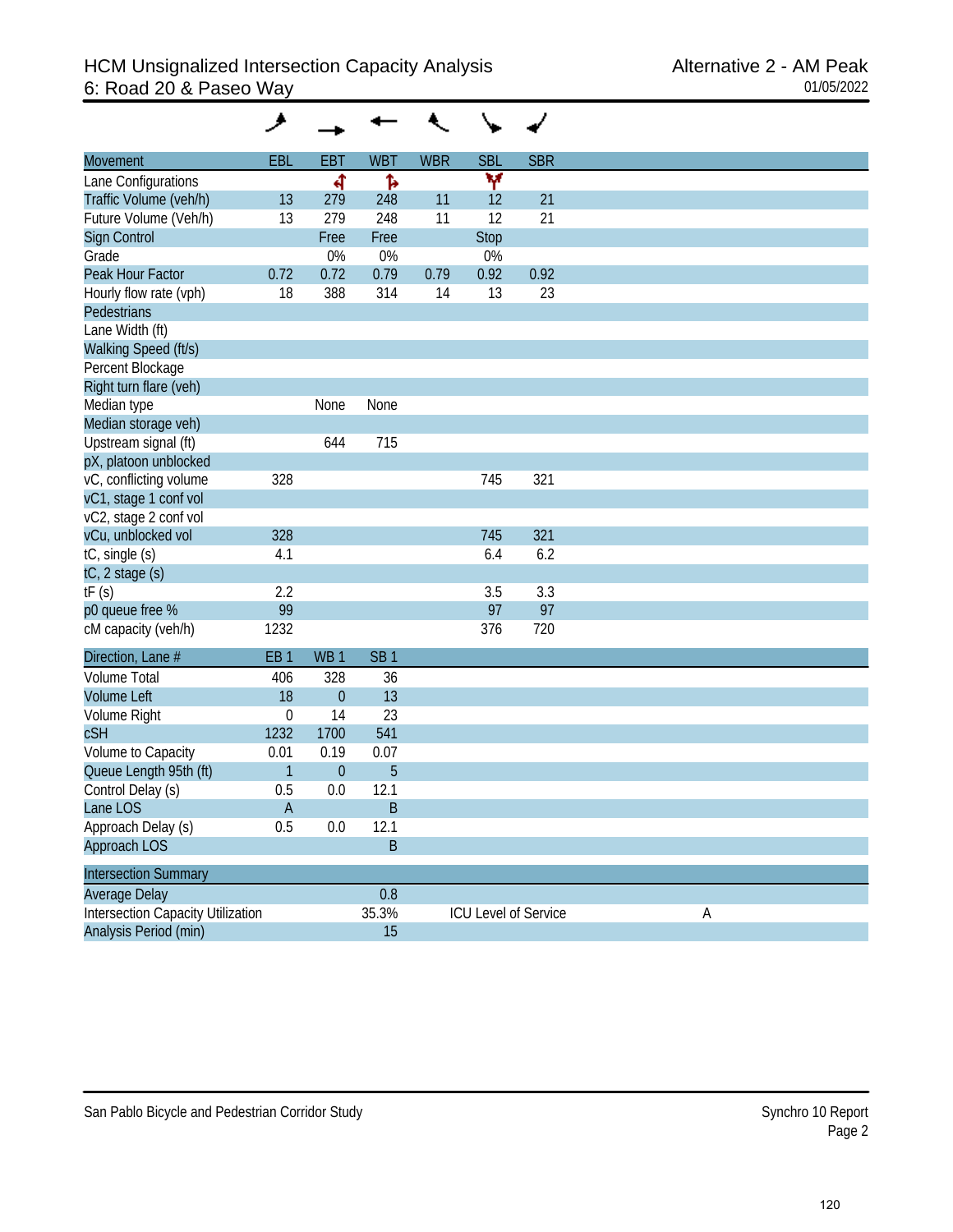| <b>Movement</b>                          | EBL          | EB <sub>1</sub>  | <b>WBT</b>     | <b>WBR</b>  | <b>SBL</b>           | <b>SBR</b>                  |  |
|------------------------------------------|--------------|------------------|----------------|-------------|----------------------|-----------------------------|--|
| Lane Configurations                      | ۳            | ↟                | Ъ              |             | ۲                    | ۴                           |  |
| Traffic Volume (vph)                     | 11           | 269              | 228            | 17          | 25                   | 22                          |  |
| Future Volume (vph)                      | 11           | 269              | 228            | 17          | 25                   | 22                          |  |
| Ideal Flow (vphpl)                       | 1900         | 1900             | 1900           | 1900        | 1900                 | 1900                        |  |
| Total Lost time (s)                      | 4.0          | 4.0              | 4.0            |             | 4.0                  | 4.0                         |  |
| Lane Util. Factor                        | 1.00         | 1.00             | 1.00           |             | 1.00                 | 1.00                        |  |
| Frt                                      | 1.00         | 1.00             | 0.99           |             | 1.00                 | 0.85                        |  |
| <b>Flt Protected</b>                     | 0.95         | 1.00             | 1.00           |             | 0.95                 | 1.00                        |  |
| Satd. Flow (prot)                        | 1770         | 1863             | 1845           |             | 1770                 | 1583                        |  |
| <b>Flt Permitted</b>                     | 0.95         | 1.00             | 1.00           |             | 0.95                 | 1.00                        |  |
| Satd. Flow (perm)                        | 1770         | 1863             | 1845           |             | 1770                 | 1583                        |  |
| Peak-hour factor, PHF                    | 0.74         | 0.74             | 0.73           | 0.73        | 0.78                 | 0.78                        |  |
| Adj. Flow (vph)                          | 15           | 364              | 312            | 23          | 32                   | 28                          |  |
| <b>RTOR Reduction (vph)</b>              | $\mathbf{0}$ | $\boldsymbol{0}$ | $\overline{3}$ | $\theta$    | $\overline{0}$       | 26                          |  |
| Lane Group Flow (vph)                    | 15           | 364              | 332            | $\mathbf 0$ | 32                   | $\overline{2}$              |  |
| <b>Turn Type</b>                         | Prot         | <b>NA</b>        | <b>NA</b>      |             | Prot                 | Perm                        |  |
| <b>Protected Phases</b>                  | 5            | $\overline{2}$   | 6              |             | 8                    |                             |  |
| <b>Permitted Phases</b>                  |              |                  |                |             |                      | 8                           |  |
| Actuated Green, G (s)                    | 1.0          | 27.5             | 22.5           |             | 3.2                  | 3.2                         |  |
| Effective Green, g (s)                   | 1.0          | 27.5             | 22.5           |             | 3.2                  | 3.2                         |  |
| Actuated g/C Ratio                       | 0.03         | 0.71             | 0.58           |             | 0.08                 | 0.08                        |  |
| Clearance Time (s)                       | 4.0          | 4.0              | 4.0            |             | 4.0                  | 4.0                         |  |
| Vehicle Extension (s)                    | 2.0          | 4.0              | 4.0            |             | 2.0                  | 2.0                         |  |
| Lane Grp Cap (vph)                       | 45           | 1323             | 1072           |             | 146                  | 130                         |  |
| v/s Ratio Prot                           | 0.01         | c0.20            | c0.18          |             | c0.02                |                             |  |
| v/s Ratio Perm                           |              |                  |                |             |                      | 0.00                        |  |
| v/c Ratio                                | 0.33         | 0.28             | 0.31           |             | 0.22                 | 0.02                        |  |
| Uniform Delay, d1                        | 18.5         | 2.0              | 4.1            |             | 16.6                 | 16.3                        |  |
| Progression Factor                       | 1.00         | 1.00             | 1.00           |             | 1.00                 | 1.00                        |  |
| Incremental Delay, d2                    | 1.6          | 0.2              | 0.2            |             | 0.3                  | 0.0                         |  |
| Delay (s)                                | 20.1         | 2.2              | 4.4            |             | 16.9                 | 16.3                        |  |
| Level of Service                         | $\mathsf C$  | $\mathsf{A}$     | $\overline{A}$ |             | $\sf B$              | $\mathsf B$                 |  |
| Approach Delay (s)                       |              | 2.9              | 4.4            |             | 16.6                 |                             |  |
| Approach LOS                             |              | $\mathsf A$      | $\mathsf A$    |             | $\sf B$              |                             |  |
| <b>Intersection Summary</b>              |              |                  |                |             |                      |                             |  |
| <b>HCM 2000 Control Delay</b>            |              |                  | 4.6            |             |                      | HCM 2000 Level of Service   |  |
| HCM 2000 Volume to Capacity ratio        |              |                  | 0.31           |             |                      |                             |  |
| Actuated Cycle Length (s)                |              |                  | 38.7           |             | Sum of lost time (s) |                             |  |
| <b>Intersection Capacity Utilization</b> |              |                  | 24.2%          |             |                      | <b>ICU Level of Service</b> |  |
| Analysis Period (min)                    |              |                  | 15             |             |                      |                             |  |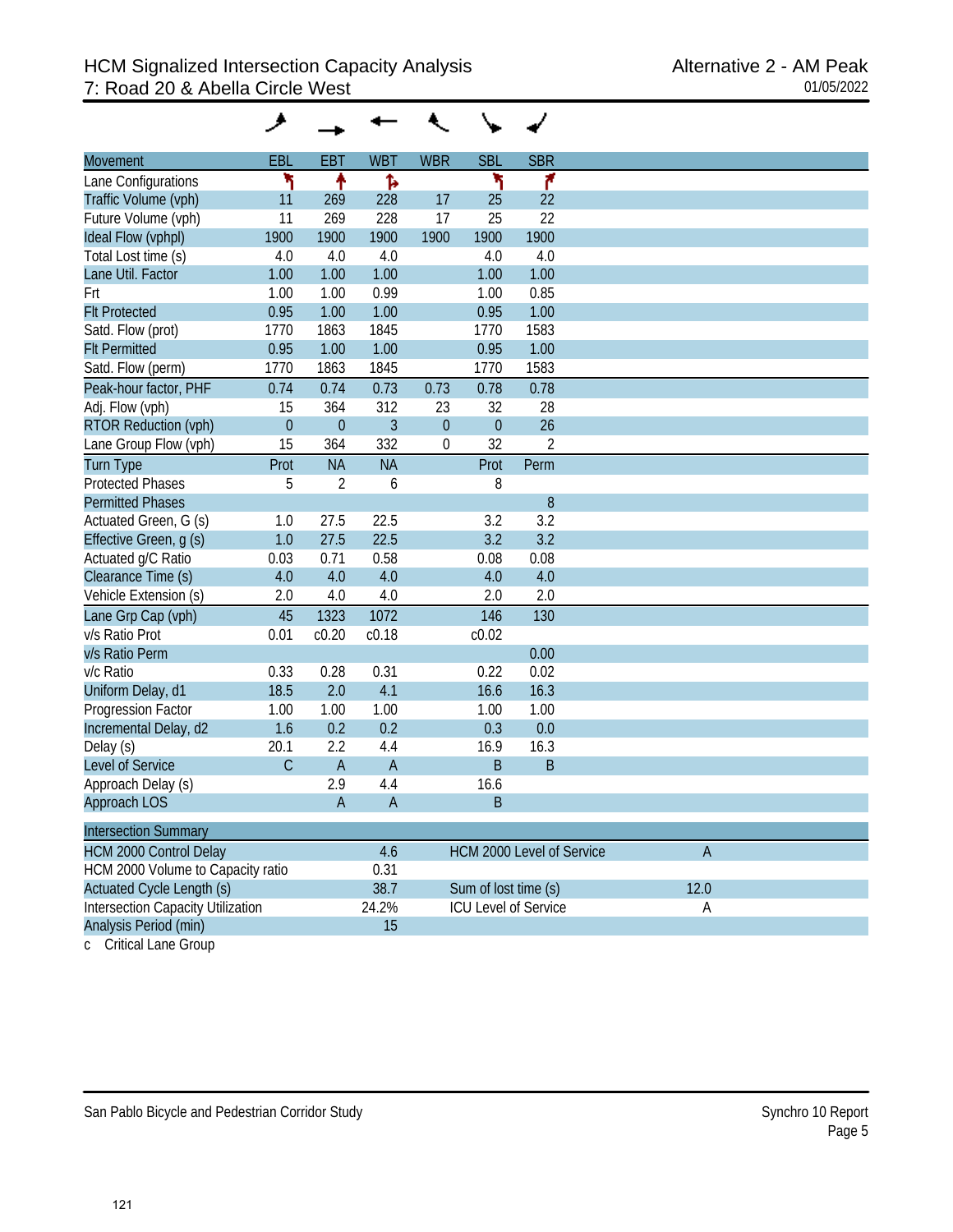## HCM Unsignalized Intersection Capacity Analysis<br>8: Abella Circle East & Road 20<br>01/05/2022 8: Abella Circle East & Road 20

| Movement                                 | EBL             | <b>EBT</b>      | <b>EBR</b>      | <b>WBL</b>      | <b>WBT</b>  | <b>WBR</b>                  | <b>NBL</b> | <b>NBT</b>     | <b>NBR</b> | <b>SBL</b> | <b>SBT</b>       | <b>SBR</b> |
|------------------------------------------|-----------------|-----------------|-----------------|-----------------|-------------|-----------------------------|------------|----------------|------------|------------|------------------|------------|
| Lane Configurations                      |                 | ৰী              |                 |                 | Ъ           |                             |            | Ф              |            |            | Ф                |            |
| <b>Sign Control</b>                      |                 | <b>Stop</b>     |                 |                 | <b>Stop</b> |                             |            | <b>Stop</b>    |            |            | <b>Stop</b>      |            |
| Traffic Volume (vph)                     |                 | 177             | $\theta$        | $\theta$        | 220         | 30                          | 61         | 0              | 77         | 39         | $\theta$         | 8          |
| Future Volume (vph)                      | $\overline{7}$  | 177             | $\overline{0}$  | $\overline{0}$  | 220         | 30                          | 61         | $\overline{0}$ | 77         | 39         | $\boldsymbol{0}$ | 8          |
| Peak Hour Factor                         | 0.78            | 0.78            | 0.78            | 0.90            | 0.90        | 0.90                        | 0.66       | 0.66           | 0.66       | 0.69       | 0.69             | 0.69       |
| Hourly flow rate (vph)                   | 9               | 227             | $\overline{0}$  | $\overline{0}$  | 244         | 33                          | 92         | $\overline{0}$ | 117        | 57         | $\theta$         | 12         |
| Direction, Lane #                        | EB <sub>1</sub> | WB <sub>1</sub> | NB <sub>1</sub> | SB <sub>1</sub> |             |                             |            |                |            |            |                  |            |
| Volume Total (vph)                       | 236             | 277             | 209             | 69              |             |                             |            |                |            |            |                  |            |
| Volume Left (vph)                        | 9               | $\theta$        | 92              | 57              |             |                             |            |                |            |            |                  |            |
| Volume Right (vph)                       | $\theta$        | 33              | 117             | 12              |             |                             |            |                |            |            |                  |            |
| Hadj (s)                                 | 0.04            | $-0.04$         | $-0.21$         | 0.09            |             |                             |            |                |            |            |                  |            |
| Departure Headway (s)                    | 5.1             | 5.0             | 5.1             | 5.7             |             |                             |            |                |            |            |                  |            |
| Degree Utilization, x                    | 0.33            | 0.38            | 0.30            | 0.11            |             |                             |            |                |            |            |                  |            |
| Capacity (veh/h)                         | 659             | 683             | 636             | 556             |             |                             |            |                |            |            |                  |            |
| Control Delay (s)                        | 10.6            | 11.0            | 10.3            | 9.4             |             |                             |            |                |            |            |                  |            |
| Approach Delay (s)                       | 10.6            | 11.0            | 10.3            | 9.4             |             |                             |            |                |            |            |                  |            |
| Approach LOS                             | B               | Β               | B               | Α               |             |                             |            |                |            |            |                  |            |
| <b>Intersection Summary</b>              |                 |                 |                 |                 |             |                             |            |                |            |            |                  |            |
| Delay                                    |                 |                 | 10.6            |                 |             |                             |            |                |            |            |                  |            |
| Level of Service                         |                 |                 | B               |                 |             |                             |            |                |            |            |                  |            |
| <b>Intersection Capacity Utilization</b> |                 |                 | 29.4%           |                 |             | <b>ICU Level of Service</b> |            |                | А          |            |                  |            |
| Analysis Period (min)                    |                 |                 | 15              |                 |             |                             |            |                |            |            |                  |            |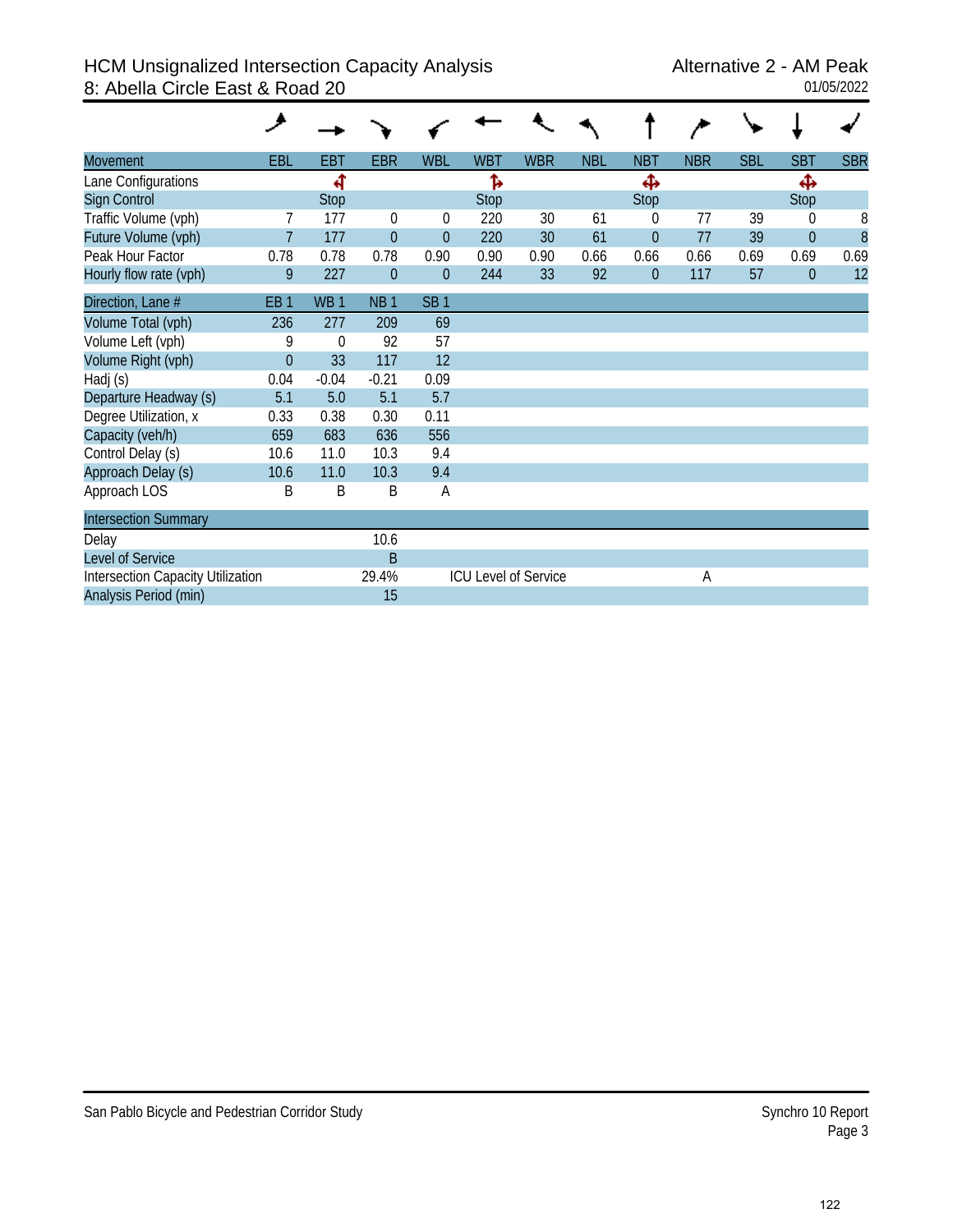|                                          | هر             |             |            |                  |                      |                             |                |                  |                  |                  |                  |                |
|------------------------------------------|----------------|-------------|------------|------------------|----------------------|-----------------------------|----------------|------------------|------------------|------------------|------------------|----------------|
| <b>Movement</b>                          | EBL            | <b>EBT</b>  | <b>EBR</b> | <b>WBL</b>       | <b>WBT</b>           | <b>WBR</b>                  | <b>NBL</b>     | <b>NBT</b>       | <b>NBR</b>       | <b>SBL</b>       | <b>SBT</b>       | <b>SBR</b>     |
| Lane Configurations                      | ۲              |             | ۴          |                  |                      | ۴                           | ۲              | ₩                |                  |                  | ↟↟               | ۴              |
| Traffic Volume (vph)                     | 52             | $\theta$    | 241        | $\theta$         | $\theta$             | 4                           | 153            | 627              | $\boldsymbol{0}$ | $\mathbf 0$      | 570              | 97             |
| Future Volume (vph)                      | 52             | 0           | 241        | $\mathbf 0$      | $\overline{0}$       | 4                           | 153            | 627              | $\mathbf 0$      | 0                | 570              | 97             |
| Ideal Flow (vphpl)                       | 1900           | 1900        | 1900       | 1900             | 1900                 | 1900                        | 1900           | 1900             | 1900             | 1900             | 1900             | 1900           |
| Total Lost time (s)                      | 4.0            |             | 4.0        |                  |                      | 4.0                         | 4.0            | 4.0              |                  |                  | 4.0              | 4.0            |
| Lane Util. Factor                        | 1.00           |             | 1.00       |                  |                      | 1.00                        | 1.00           | 0.95             |                  |                  | 0.95             | 1.00           |
| Frpb, ped/bikes                          | 1.00           |             | 1.00       |                  |                      | 1.00                        | 1.00           | 1.00             |                  |                  | 1.00             | 1.00           |
| Flpb, ped/bikes                          | 1.00           |             | 1.00       |                  |                      | 1.00                        | 1.00           | 1.00             |                  |                  | 1.00             | 1.00           |
| Frt                                      | 1.00           |             | 0.85       |                  |                      | 0.86                        | 1.00           | 1.00             |                  |                  | 1.00             | 0.85           |
| <b>Flt Protected</b>                     | 0.95           |             | 1.00       |                  |                      | 1.00                        | 0.95           | 1.00             |                  |                  | 1.00             | 1.00           |
| Satd. Flow (prot)                        | 1770           |             | 1583       |                  |                      | 1315                        | 1752           | 3505             |                  |                  | 3505             | 1568           |
| <b>Flt Permitted</b>                     | 0.95           |             | 1.00       |                  |                      | 1.00                        | 0.95           | 1.00             |                  |                  | 1.00             | 1.00           |
| Satd. Flow (perm)                        | 1770           |             | 1583       |                  |                      | 1315                        | 1752           | 3505             |                  |                  | 3505             | 1568           |
| Peak-hour factor, PHF                    | 0.94           | 0.94        | 0.94       | 0.94             | 0.94                 | 0.94                        | 0.94           | 0.94             | 0.94             | 0.94             | 0.94             | 0.94           |
| Adj. Flow (vph)                          | 55             | 0           | 256        | 0                | 0                    | 4                           | 163            | 667              | 0                | 0                | 606              | 103            |
| <b>RTOR Reduction (vph)</b>              | $\overline{0}$ | $\mathbf 0$ | 216        | $\boldsymbol{0}$ | $\overline{0}$       | $\overline{3}$              | $\mathbf 0$    | $\boldsymbol{0}$ | $\overline{0}$   | $\boldsymbol{0}$ | $\overline{0}$   | 63             |
| Lane Group Flow (vph)                    | 55             | $\mathbf 0$ | 40         | $\mathbf 0$      | $\overline{0}$       | $\mathbf{1}$                | 163            | 667              | $\mathbf 0$      | $\boldsymbol{0}$ | 606              | 40             |
| Confl. Peds. (#/hr)                      |                |             |            |                  |                      |                             | $\overline{2}$ |                  | $\overline{3}$   | $\overline{3}$   |                  | $\overline{c}$ |
| Confl. Bikes (#/hr)                      |                |             |            |                  |                      |                             |                |                  | $\overline{2}$   |                  |                  | $\mathbf{1}$   |
| Heavy Vehicles (%)                       | 2%             | 2%          | 2%         | 25%              | 25%                  | 25%                         | 3%             | 3%               | 3%               | 3%               | 3%               | 3%             |
| Turn Type                                | Prot           |             | Perm       |                  |                      | Perm                        | Prot           | <b>NA</b>        |                  |                  | <b>NA</b>        | Prot           |
| <b>Protected Phases</b>                  | $\overline{4}$ |             |            |                  |                      |                             | 5              |                  |                  |                  | $\boldsymbol{6}$ | $\overline{6}$ |
| Permitted Phases                         |                |             | 4          |                  |                      | 8                           |                | $\overline{2}$   |                  |                  |                  |                |
| Actuated Green, G (s)                    | 8.2            |             | 8.2        |                  |                      | 8.2                         | 16.1           | 36.2             |                  |                  | 16.1             | 16.1           |
| Effective Green, g (s)                   | 8.2            |             | 8.2        |                  |                      | 8.2                         | 16.1           | 36.2             |                  |                  | 16.1             | 16.1           |
| Actuated g/C Ratio                       | 0.16           |             | 0.16       |                  |                      | 0.16                        | 0.31           | 0.69             |                  |                  | 0.31             | 0.31           |
| Clearance Time (s)                       | 4.0            |             | 4.0        |                  |                      | 4.0                         | 4.0            | 4.0              |                  |                  | 4.0              | 4.0            |
| Vehicle Extension (s)                    | 3.0            |             | 3.0        |                  |                      | 3.0                         | 3.0            | 3.0              |                  |                  | 3.0              | 3.0            |
| Lane Grp Cap (vph)                       | 276            |             | 247        |                  |                      | 205                         | 538            | 2421             |                  |                  | 1076             | 481            |
| v/s Ratio Prot                           | c0.03          |             |            |                  |                      |                             | c0.09          |                  |                  |                  | c0.17            | 0.03           |
| v/s Ratio Perm                           |                |             | 0.03       |                  |                      | 0.00                        |                | 0.19             |                  |                  |                  |                |
| v/c Ratio                                | 0.20           |             | 0.16       |                  |                      | 0.00                        | 0.30           | 0.28             |                  |                  | 0.56             | 0.08           |
| Uniform Delay, d1                        | 19.2           |             | 19.1       |                  |                      | 18.7                        | 13.9           | 3.1              |                  |                  | 15.2             | 12.9           |
| <b>Progression Factor</b>                | 1.00           |             | 1.00       |                  |                      | 1.00                        | 1.00           | 1.00             |                  |                  | 1.00             | 1.00           |
| Incremental Delay, d2                    | 0.4            |             | 0.3        |                  |                      | 0.0                         | 1.4            | 0.3              |                  |                  | 2.1              | 0.3            |
| Delay (s)                                | 19.6           |             | 19.4       |                  |                      | 18.7                        | 15.3           | 3.4              |                  |                  | 17.3             | 13.2           |
| Level of Service                         | Β              |             | B          |                  |                      | B                           | B              | Α                |                  |                  | B                | B              |
| Approach Delay (s)                       |                | 19.5        |            |                  | 18.7                 |                             |                | 5.7              |                  |                  | 16.7             |                |
| Approach LOS                             |                | B           |            |                  | B                    |                             |                | A                |                  |                  | B                |                |
| <b>Intersection Summary</b>              |                |             |            |                  |                      |                             |                |                  |                  |                  |                  |                |
| HCM 2000 Control Delay                   |                |             | 12.3       |                  |                      | HCM 2000 Level of Service   |                |                  | Β                |                  |                  |                |
| HCM 2000 Volume to Capacity ratio        |                |             | 0.39       |                  |                      |                             |                |                  |                  |                  |                  |                |
| Actuated Cycle Length (s)                |                |             | 52.4       |                  | Sum of lost time (s) |                             |                |                  | 12.0             |                  |                  |                |
| <b>Intersection Capacity Utilization</b> |                |             | 37.6%      |                  |                      | <b>ICU Level of Service</b> |                |                  | A                |                  |                  |                |
| Analysis Period (min)                    |                |             | 15         |                  |                      |                             |                |                  |                  |                  |                  |                |
| <b>Critical Lane Group</b>               |                |             |            |                  |                      |                             |                |                  |                  |                  |                  |                |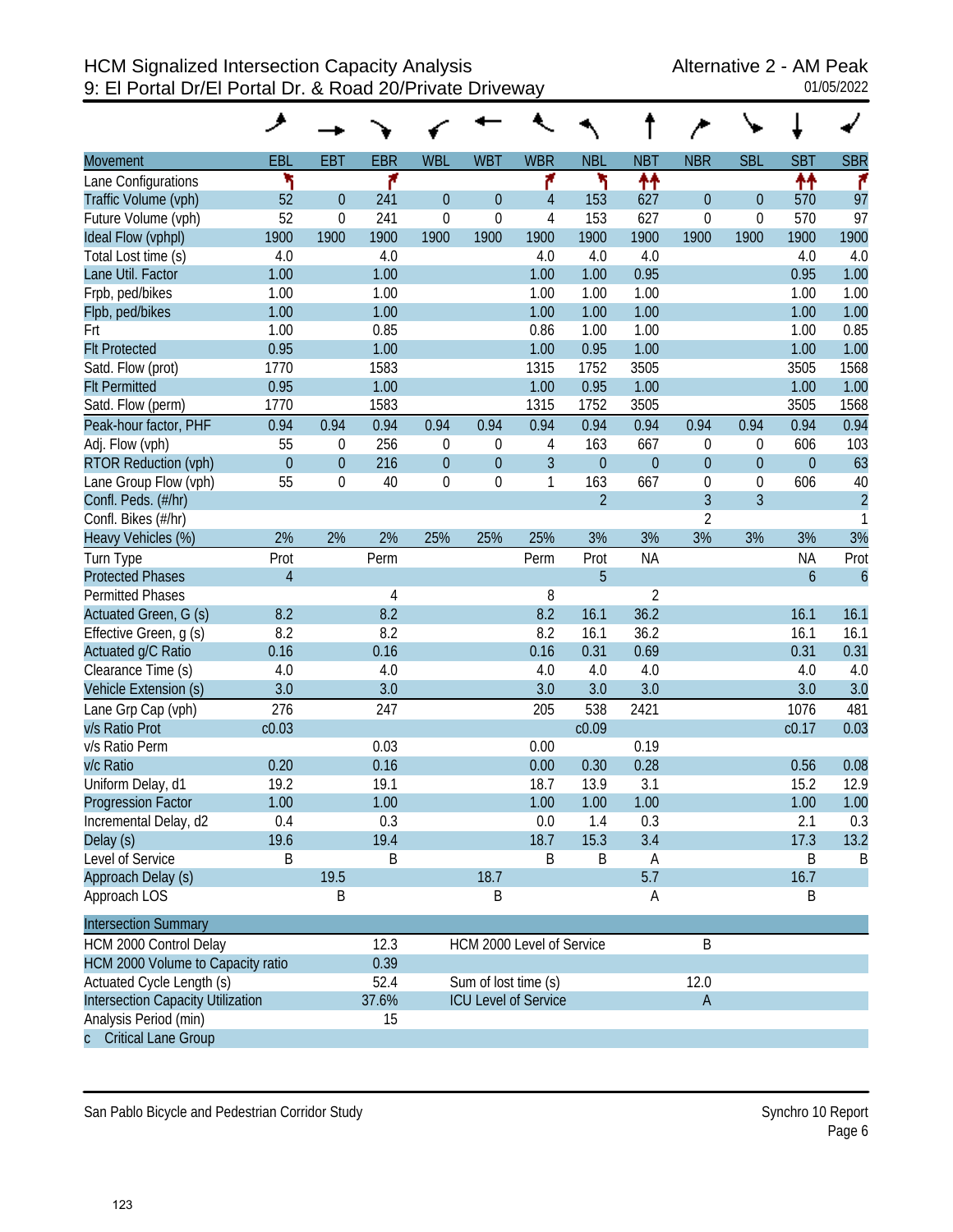## HCM Signalized Intersection Capacity Analysis<br>10: Church Ln & El Portal Dr<br><sup>01/05/2022</sup> 10: Church Ln & El Portal Dr

|                                   | ۶                                        |                |                  |                  |                           |             |                  |                  |                |                  |            |                |
|-----------------------------------|------------------------------------------|----------------|------------------|------------------|---------------------------|-------------|------------------|------------------|----------------|------------------|------------|----------------|
| <b>Movement</b>                   | EBL                                      | <b>EBT</b>     | <b>EBR</b>       | <b>WBL</b>       | <b>WBT</b>                | <b>WBR</b>  | <b>NBL</b>       | <b>NBT</b>       | <b>NBR</b>     | <b>SBL</b>       | <b>SBT</b> | <b>SBR</b>     |
| Lane Configurations               | ۲                                        | 怍              |                  | ۲                | ↟                         | ۴           | ۲                | ↟                | ۴              | ۲                | ħ          |                |
| Traffic Volume (vph)              | 82                                       | 470            | 259              | 321              | 556                       | 20          | 103              | 126              | 286            | 12               | 270        | 121            |
| Future Volume (vph)               | 82                                       | 470            | 259              | 321              | 556                       | 20          | 103              | 126              | 286            | 12               | 270        | 121            |
| Ideal Flow (vphpl)                | 1900                                     | 1900           | 1900             | 1900             | 1900                      | 1900        | 1900             | 1900             | 1900           | 1900             | 1900       | 1900           |
| Total Lost time (s)               | 4.0                                      | 5.0            |                  | 5.0              | 5.0                       | 5.0         | 4.0              | 4.0              | 5.0            | 5.0              | 4.0        |                |
| Lane Util. Factor                 | 1.00                                     | 0.95           |                  | 1.00             | 1.00                      | 1.00        | 1.00             | 1.00             | 1.00           | 1.00             | 1.00       |                |
| Frpb, ped/bikes                   | 1.00                                     | 0.97           |                  | 1.00             | 1.00                      | 1.00        | 1.00             | 1.00             | 1.00           | 1.00             | 0.98       |                |
| Flpb, ped/bikes                   | 1.00                                     | 1.00           |                  | 1.00             | 1.00                      | 1.00        | 1.00             | 1.00             | 1.00           | 1.00             | 1.00       |                |
| Frt                               | 1.00                                     | 0.94           |                  | 1.00             | 1.00                      | 0.85        | 1.00             | 1.00             | 0.85           | 1.00             | 0.95       |                |
| <b>Flt Protected</b>              | 0.95                                     | 1.00           |                  | 0.95             | 1.00                      | 1.00        | 0.95             | 1.00             | 1.00           | 0.95             | 1.00       |                |
| Satd. Flow (prot)                 | 1770                                     | 3241           |                  | 1770             | 1863                      | 1583        | 1770             | 1863             | 1583           | 1770             | 1742       |                |
| <b>Flt Permitted</b>              | 0.24                                     | 1.00           |                  | 0.11             | 1.00                      | 1.00        | 0.13             | 1.00             | 1.00           | 0.66             | 1.00       |                |
| Satd. Flow (perm)                 | 453                                      | 3241           |                  | 198              | 1863                      | 1583        | 241              | 1863             | 1583           | 1222             | 1742       |                |
| Peak-hour factor, PHF             | 0.85                                     | 0.92           | 0.85             | 0.92             | 0.92                      | 0.92        | 0.79             | 0.79             | 0.92           | 0.92             | 0.85       | 0.85           |
| Adj. Flow (vph)                   | 96                                       | 511            | 305              | 349              | 604                       | 22          | 130              | 159              | 311            | 13               | 318        | 142            |
| <b>RTOR Reduction (vph)</b>       | $\overline{0}$                           | 69             | $\theta$         | $\boldsymbol{0}$ | $\overline{0}$            | 13          | $\boldsymbol{0}$ | $\boldsymbol{0}$ | 194            | $\boldsymbol{0}$ | 12         | $\theta$       |
| Lane Group Flow (vph)             | 96                                       | 747            | $\boldsymbol{0}$ | 349              | 604                       | 9           | 130              | 159              | 117            | 13               | 448        | $\mathbf 0$    |
| Confl. Peds. (#/hr)               | 26                                       |                | 14               |                  |                           |             | 29               |                  |                |                  |            | 29             |
| Confl. Bikes (#/hr)               |                                          |                |                  |                  |                           |             |                  |                  |                |                  |            | $\overline{2}$ |
| <b>Turn Type</b>                  | pm+pt                                    | <b>NA</b>      |                  | pm+pt            | <b>NA</b>                 | Perm        | pm+pt            | <b>NA</b>        | Perm           | pm+pt            | <b>NA</b>  |                |
| <b>Protected Phases</b>           | 5                                        | $\overline{2}$ |                  | 1                | 6                         |             | 7                | 4                |                | 3                | 8          |                |
| <b>Permitted Phases</b>           | $\overline{2}$                           |                |                  | $\boldsymbol{6}$ |                           | 6           | $\overline{4}$   |                  | $\overline{4}$ | 8                |            |                |
| Actuated Green, G (s)             | 36.6                                     | 32.6           |                  | 58.6             | 49.6                      | 49.6        | 54.0             | 46.0             | 46.0           | 38.1             | 35.1       |                |
| Effective Green, g (s)            | 38.6                                     | 32.6           |                  | 58.6             | 49.6                      | 49.6        | 55.0             | 47.0             | 46.0           | 38.1             | 36.1       |                |
| Actuated g/C Ratio                | 0.31                                     | 0.27           |                  | 0.48             | 0.40                      | 0.40        | 0.45             | 0.38             | 0.38           | 0.31             | 0.29       |                |
| Clearance Time (s)                | 5.0                                      | 5.0            |                  | 5.0              | 5.0                       | 5.0         | 5.0              | 5.0              | 5.0            | 5.0              | 5.0        |                |
| Vehicle Extension (s)             | 2.0                                      | 6.0            |                  | 2.5              | 6.0                       | 6.0         | 4.0              | 4.0              | 4.0            | 4.0              | 4.0        |                |
| Lane Grp Cap (vph)                | 196                                      | 861            |                  | 363              | 753                       | 640         | 293              | 714              | 593            | 393              | 512        |                |
| v/s Ratio Prot                    | 0.02                                     | 0.23           |                  | c0.16            | 0.32                      |             | c0.05            | 0.09             |                | 0.00             | c0.26      |                |
| v/s Ratio Perm                    | 0.13                                     |                |                  | c0.29            |                           | 0.01        | 0.14             |                  | 0.07           | 0.01             |            |                |
| v/c Ratio                         | 0.49                                     | 0.87           |                  | 0.96             | 0.80                      | 0.01        | 0.44             | 0.22             | 0.20           | 0.03             | 0.88       |                |
| Uniform Delay, d1                 | 31.4                                     | 42.9           |                  | 36.6             | 32.2                      | 21.9        | 24.3             | 25.5             | 25.8           | 29.3             | 41.1       |                |
| Progression Factor                | 1.00                                     | 1.00           |                  | 1.00             | 1.00                      | 1.00        | 1.00             | 1.00             | 1.00           | 1.00             | 1.00       |                |
| Incremental Delay, d2             | 0.7                                      | 10.4           |                  | 37.0             | 7.3                       | 0.0         | 1.5              | 0.2              | 0.2            | 0.0              | 15.7       |                |
| Delay (s)                         | 32.2                                     | 53.3           |                  | 73.6             | 39.5                      | 21.9        | 25.8             | 25.7             | 26.1           | 29.4             | 56.8       |                |
| Level of Service                  | $\mathcal{C}$                            | $\mathsf D$    |                  | E                | $\mathsf{D}$              | $\mathsf C$ | $\mathsf C$      | $\mathsf C$      | $\mathcal{C}$  | $\mathsf C$      | E          |                |
| Approach Delay (s)                |                                          | 51.1           |                  |                  | 51.3                      |             |                  | 25.9             |                |                  | 56.1       |                |
| Approach LOS                      |                                          | D              |                  |                  | D                         |             |                  | $\mathsf C$      |                |                  | E.         |                |
| <b>Intersection Summary</b>       |                                          |                |                  |                  |                           |             |                  |                  |                |                  |            |                |
|                                   |                                          |                |                  |                  |                           |             |                  |                  |                |                  |            |                |
| <b>HCM 2000 Control Delay</b>     |                                          |                | 46.9             |                  | HCM 2000 Level of Service |             |                  |                  | D              |                  |            |                |
| HCM 2000 Volume to Capacity ratio |                                          |                | 0.89             |                  |                           |             |                  |                  |                |                  |            |                |
| <b>Actuated Cycle Length (s)</b>  |                                          |                | 122.6            |                  | Sum of lost time (s)      |             |                  |                  | 19.0           |                  |            |                |
| Intersection Capacity Utilization | E<br>82.7%<br>ICU Level of Service<br>15 |                |                  |                  |                           |             |                  |                  |                |                  |            |                |
| Analysis Period (min)             |                                          |                |                  |                  |                           |             |                  |                  |                |                  |            |                |

c Critical Lane Group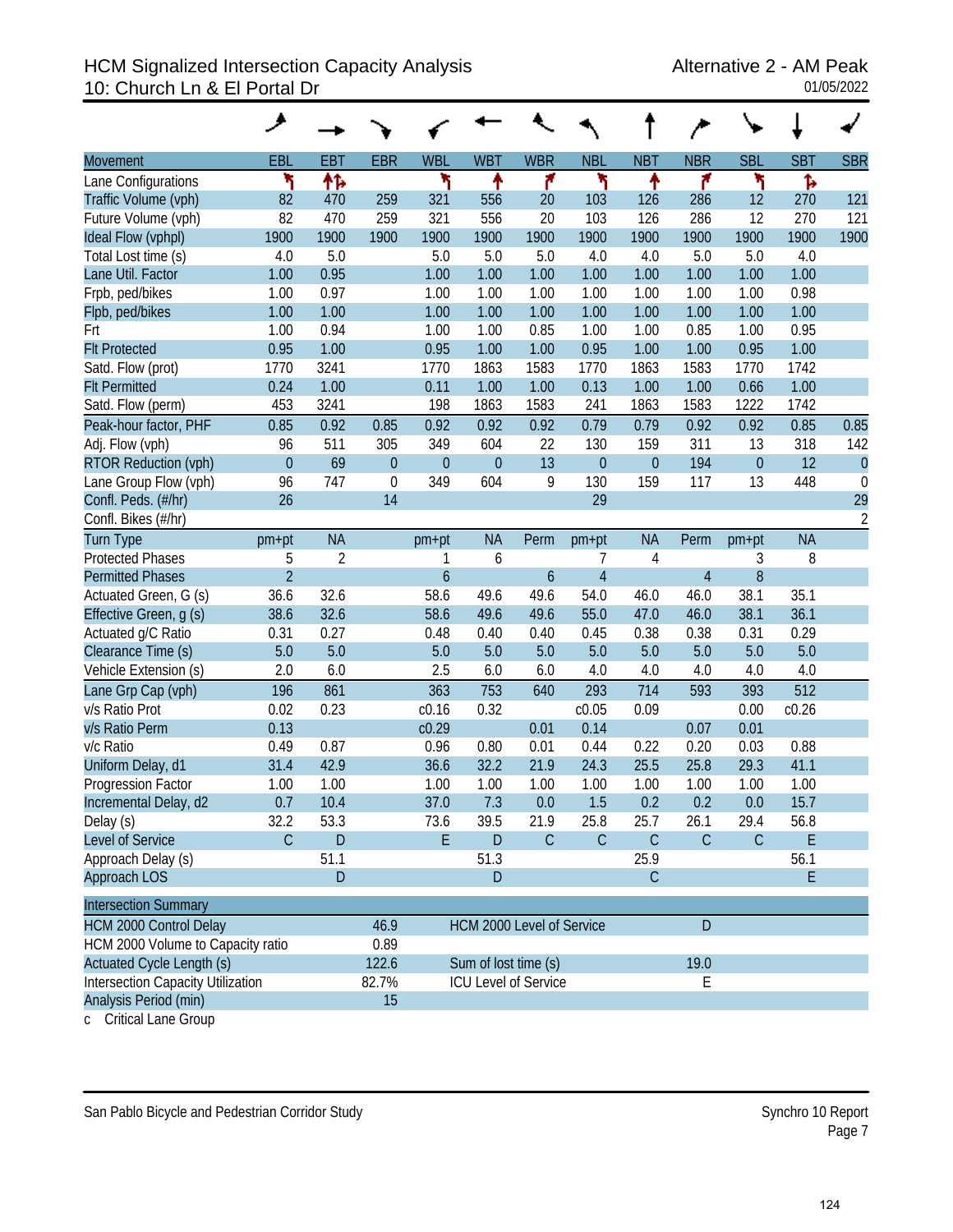|                                   | فر           |            |                  |                  |                           |                  |              |                |                  |                  |            |            |
|-----------------------------------|--------------|------------|------------------|------------------|---------------------------|------------------|--------------|----------------|------------------|------------------|------------|------------|
| <b>Movement</b>                   | EBL          | <b>EBT</b> | <b>EBR</b>       | <b>WBL</b>       | <b>WBT</b>                | <b>WBR</b>       | <b>NBL</b>   | <b>NBT</b>     | <b>NBR</b>       | <b>SBL</b>       | <b>SBT</b> | <b>SBR</b> |
| Lane Configurations               | ኻ            | ħ          |                  | ۲                | Ъ                         |                  | ۲            | Ъ              |                  | ኻ                | Ъ          |            |
| Traffic Volume (vph)              | 170          | 99         | 46               | $\overline{2}$   | 30                        | 25               | 16           | 208            | 9                | 11               | 112        | 38         |
| Future Volume (vph)               | 170          | 99         | 46               | $\overline{2}$   | 30                        | 25               | 16           | 208            | 9                | 11               | 112        | 38         |
| Ideal Flow (vphpl)                | 1900         | 1900       | 1900             | 1900             | 1900                      | 1900             | 1900         | 1900           | 1900             | 1900             | 1900       | 1900       |
| Total Lost time (s)               | 4.0          | 4.0        |                  | 4.0              | 4.0                       |                  | 5.0          | 5.0            |                  | 5.0              | 5.0        |            |
| Lane Util. Factor                 | 1.00         | 1.00       |                  | 1.00             | 1.00                      |                  | 1.00         | 1.00           |                  | 1.00             | 1.00       |            |
| Frpb, ped/bikes                   | 1.00         | 0.99       |                  | 1.00             | 1.00                      |                  | 1.00         | 1.00           |                  | 1.00             | 1.00       |            |
| Flpb, ped/bikes                   | 1.00         | 1.00       |                  | 1.00             | 1.00                      |                  | 1.00         | 1.00           |                  | 1.00             | 1.00       |            |
| Frt                               | 1.00         | 0.95       |                  | 1.00             | 0.93                      |                  | 1.00         | 0.99           |                  | 1.00             | 0.96       |            |
| <b>Flt Protected</b>              | 0.95         | 1.00       |                  | 0.95             | 1.00                      |                  | 0.95         | 1.00           |                  | 0.95             | 1.00       |            |
| Satd. Flow (prot)                 | 1752         | 1745       |                  | 1719             | 1688                      |                  | 1752         | 1834           |                  | 1787             | 1810       |            |
| <b>Flt Permitted</b>              | 0.95         | 1.00       |                  | 0.95             | 1.00                      |                  | 0.95         | 1.00           |                  | 0.62             | 1.00       |            |
| Satd. Flow (perm)                 | 1752         | 1745       |                  | 1719             | 1688                      |                  | 1752         | 1834           |                  | 1159             | 1810       |            |
| Peak-hour factor, PHF             | 0.95         | 0.95       | 0.95             | 0.95             | 0.95                      | 0.95             | 0.95         | 0.95           | 0.95             | 0.95             | 0.95       | 0.95       |
| Adj. Flow (vph)                   | 179          | 104        | 48               | $\overline{2}$   | 32                        | 26               | 17           | 219            | 9                | 12               | 118        | 40         |
| <b>RTOR Reduction (vph)</b>       | $\mathbf{0}$ | 15         | $\mathbf{0}$     | $\boldsymbol{0}$ | 24                        | $\boldsymbol{0}$ | $\theta$     | $\overline{2}$ | $\boldsymbol{0}$ | $\boldsymbol{0}$ | 12         | $\theta$   |
| Lane Group Flow (vph)             | 179          | 137        | $\boldsymbol{0}$ | $\overline{2}$   | 34                        | $\boldsymbol{0}$ | 17           | 226            | $\boldsymbol{0}$ | 12               | 146        | 0          |
| Confl. Bikes (#/hr)               |              |            | $\overline{1}$   |                  |                           |                  |              |                |                  |                  |            |            |
| Heavy Vehicles (%)                | 3%           | 3%         | 3%               | 5%               | 5%                        | 5%               | 3%           | 3%             | 3%               | 1%               | 1%         | 1%         |
| <b>Turn Type</b>                  | <b>Split</b> | <b>NA</b>  |                  | Split            | <b>NA</b>                 |                  | Prot         | <b>NA</b>      |                  | Perm             | <b>NA</b>  |            |
| <b>Protected Phases</b>           | 4            | 4          |                  | 8                | 8                         |                  | 5            | $\overline{2}$ |                  |                  | 6          |            |
| <b>Permitted Phases</b>           |              |            |                  |                  |                           |                  |              |                |                  | 6                |            |            |
| Actuated Green, G (s)             | 11.2         | 11.2       |                  | 3.8              | 3.8                       |                  | 0.9          | 21.7           |                  | 15.8             | 15.8       |            |
| Effective Green, g (s)            | 11.2         | 11.2       |                  | 3.8              | 3.8                       |                  | 0.9          | 21.7           |                  | 15.8             | 15.8       |            |
| Actuated g/C Ratio                | 0.23         | 0.23       |                  | 0.08             | 0.08                      |                  | 0.02         | 0.44           |                  | 0.32             | 0.32       |            |
| Clearance Time (s)                | 4.0          | 4.0        |                  | 4.0              | 4.0                       |                  | 5.0          | 5.0            |                  | 5.0              | 5.0        |            |
| Vehicle Extension (s)             | 4.0          | 4.0        |                  | 3.0              | 3.0                       |                  | 2.0          | 4.0            |                  | 4.0              | 4.0        |            |
| Lane Grp Cap (vph)                | 394          | 393        |                  | 131              | 129                       |                  | 31           | 800            |                  | 368              | 575        |            |
| v/s Ratio Prot                    | c0.10        | 0.08       |                  | 0.00             | c0.02                     |                  | 0.01         | c0.12          |                  |                  | 0.08       |            |
| v/s Ratio Perm                    |              |            |                  |                  |                           |                  |              |                |                  | 0.01             |            |            |
| v/c Ratio                         | 0.45         | 0.35       |                  | 0.02             | 0.26                      |                  | 0.55         | 0.28           |                  | 0.03             | 0.25       |            |
| Uniform Delay, d1                 | 16.6         | 16.2       |                  | 21.2             | 21.6                      |                  | 24.2         | 9.0            |                  | 11.7             | 12.6       |            |
| Progression Factor                | 1.00         | 1.00       |                  | 1.00             | 1.00                      |                  | 1.00         | 1.00           |                  | 1.00             | 1.00       |            |
| Incremental Delay, d2             | 1.1          | 0.7        |                  | 0.0              | 1.1                       |                  | 10.2         | 0.3            |                  | $0.0\,$          | 0.3        |            |
| Delay (s)                         | 17.7         | 16.9       |                  | 21.3             | 22.7                      |                  | 34.4         | 9.3            |                  | 11.7             | 12.9       |            |
| Level of Service                  | B            | $\sf B$    |                  | $\mathsf C$      | $\mathsf C$               |                  | $\mathsf{C}$ | $\mathsf A$    |                  | B                | $\sf B$    |            |
| Approach Delay (s)                |              | 17.4       |                  |                  | 22.7                      |                  |              | 11.0           |                  |                  | 12.8       |            |
| <b>Approach LOS</b>               |              | $\sf B$    |                  |                  | $\mathsf C$               |                  |              | B              |                  |                  | B          |            |
|                                   |              |            |                  |                  |                           |                  |              |                |                  |                  |            |            |
| <b>Intersection Summary</b>       |              |            |                  |                  |                           |                  |              |                |                  |                  |            |            |
| <b>HCM 2000 Control Delay</b>     |              |            | 14.9             |                  | HCM 2000 Level of Service |                  |              |                | B                |                  |            |            |
| HCM 2000 Volume to Capacity ratio |              |            | 0.39             |                  |                           |                  |              |                |                  |                  |            |            |
| <b>Actuated Cycle Length (s)</b>  |              |            | 49.7             |                  | Sum of lost time (s)      |                  |              |                | 18.0             |                  |            |            |
| Intersection Capacity Utilization |              |            | 36.9%            |                  | ICU Level of Service      |                  |              |                | Α                |                  |            |            |
| Analysis Period (min)             |              |            | 15               |                  |                           |                  |              |                |                  |                  |            |            |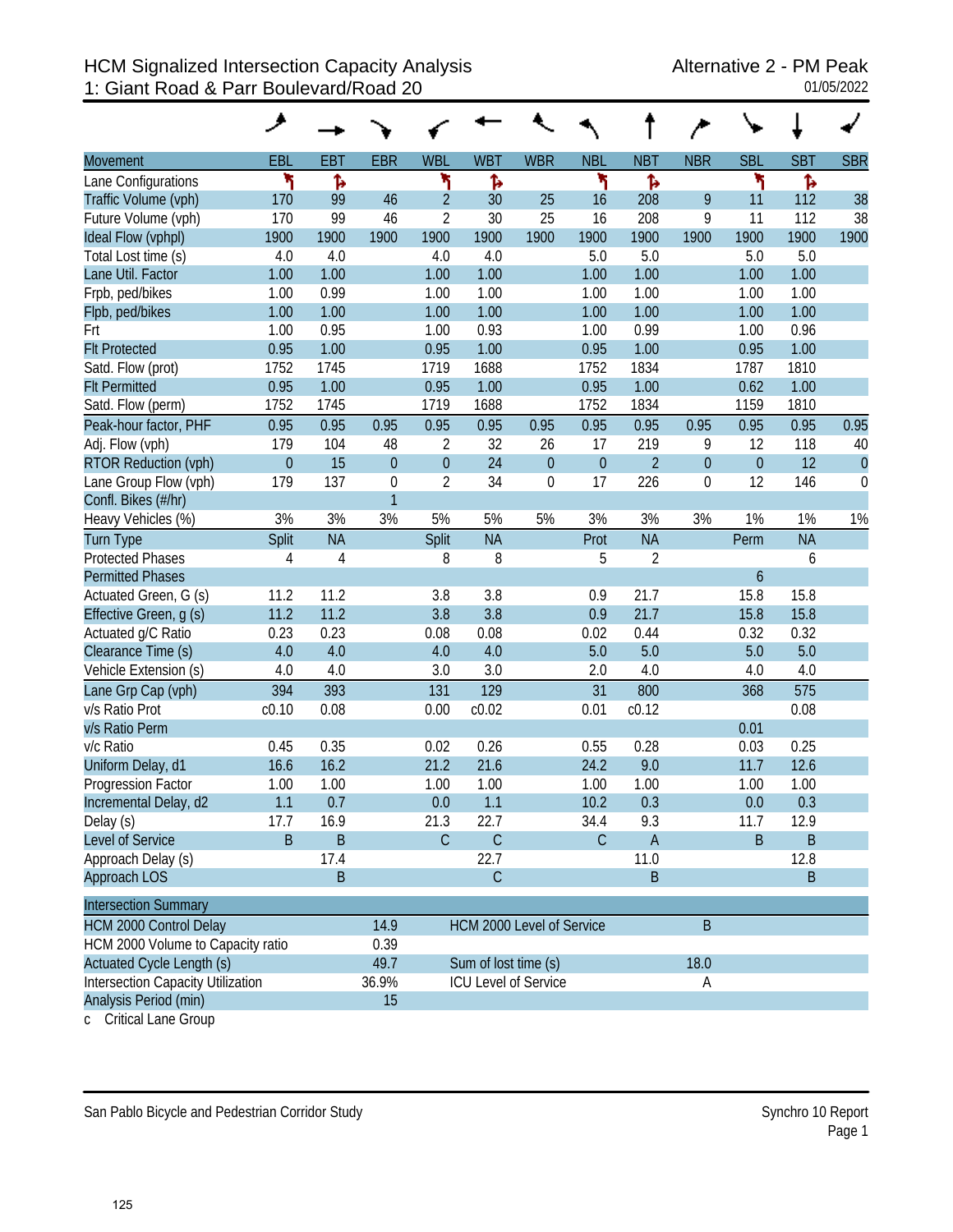## HCM Signalized Intersection Capacity Analysis<br>2: Rumrill Blvd. & Broadway Ave. <br><sup>01/05/2022</sup> 2: Rumrill Blvd. & Broadway Ave.

|                                          | ۶              |                |                  |              |                             |                  |                  |                |                  |              |                |                  |
|------------------------------------------|----------------|----------------|------------------|--------------|-----------------------------|------------------|------------------|----------------|------------------|--------------|----------------|------------------|
| <b>Movement</b>                          | EBL            | <b>EBT</b>     | <b>EBR</b>       | <b>WBL</b>   | <b>WBT</b>                  | <b>WBR</b>       | <b>NBL</b>       | <b>NBT</b>     | <b>NBR</b>       | <b>SBL</b>   | <b>SBT</b>     | <b>SBR</b>       |
| Lane Configurations                      | ۲              | ħ              |                  | ۲            | Ъ                           |                  | ۲                | Ъ              |                  | ۲            | ħ              |                  |
| Traffic Volume (vph)                     | 24             | 182            | 12               | 190          | 268                         | 20               | 29               | 686            | 304              | 15           | 288            | 32               |
| Future Volume (vph)                      | 24             | 182            | 12               | 190          | 268                         | 20               | 29               | 686            | 304              | 15           | 288            | 32               |
| Ideal Flow (vphpl)                       | 1900           | 1900           | 1900             | 1900         | 1900                        | 1900             | 1900             | 1900           | 1900             | 1900         | 1900           | 1900             |
| Total Lost time (s)                      | 3.0            | 3.0            |                  | 3.0          | 3.0                         |                  | 3.0              | 3.0            |                  | 3.0          | 3.0            |                  |
| Lane Util. Factor                        | 1.00           | 1.00           |                  | 1.00         | 1.00                        |                  | 1.00             | 1.00           |                  | 1.00         | 1.00           |                  |
| Frpb, ped/bikes                          | 1.00           | 1.00           |                  | 1.00         | 1.00                        |                  | 1.00             | 1.00           |                  | 1.00         | 1.00           |                  |
| Flpb, ped/bikes                          | 1.00           | 1.00           |                  | 0.99         | 1.00                        |                  | 1.00             | 1.00           |                  | 1.00         | 1.00           |                  |
| Frt                                      | 1.00           | 0.99           |                  | 1.00         | 0.99                        |                  | 1.00             | 0.95           |                  | 1.00         | 0.98           |                  |
| <b>Flt Protected</b>                     | 0.95           | 1.00           |                  | 0.95         | 1.00                        |                  | 0.95             | 1.00           |                  | 0.95         | 1.00           |                  |
| Satd. Flow (prot)                        | 1787           | 1859           |                  | 1760         | 1840                        |                  | 1784             | 1787           |                  | 1787         | 1848           |                  |
| <b>Flt Permitted</b>                     | 0.95           | 1.00           |                  | 0.37         | 1.00                        |                  | 0.48             | 1.00           |                  | 0.08         | 1.00           |                  |
| Satd. Flow (perm)                        | 1787           | 1859           |                  | 693          | 1840                        |                  | 897              | 1787           |                  | 153          | 1848           |                  |
| Peak-hour factor, PHF                    | 0.97           | 0.97           | 0.97             | 0.97         | 0.97                        | 0.97             | 0.97             | 0.97           | 0.97             | 0.97         | 0.97           | 0.97             |
| Adj. Flow (vph)                          | 25             | 188            | 12               | 196          | 276                         | 21               | 30               | 707            | 313              | 15           | 297            | 33               |
| <b>RTOR Reduction (vph)</b>              | $\mathbf{0}$   | $\overline{2}$ | $\mathbf{0}$     | $\mathbf{0}$ | $\overline{0}$              | $\boldsymbol{0}$ | $\boldsymbol{0}$ | 15             | $\boldsymbol{0}$ | $\mathbf 0$  | $\overline{0}$ | $\theta$         |
| Lane Group Flow (vph)                    | 25             | 198            | $\boldsymbol{0}$ | 196          | 297                         | $\boldsymbol{0}$ | 30               | 1005           | $\boldsymbol{0}$ | 15           | 330            | $\boldsymbol{0}$ |
| Confl. Peds. (#/hr)                      | $\overline{4}$ |                | 14               | 14           |                             | $\sqrt{4}$       | $\overline{3}$   |                | $\overline{1}$   | $\mathbf{1}$ |                | $\overline{3}$   |
| Confl. Bikes (#/hr)                      |                |                | $\overline{2}$   |              |                             | 4                |                  |                |                  |              |                |                  |
| Heavy Vehicles (%)                       | 1%             | 1%             | 1%               | 2%           | 2%                          | 2%               | 1%               | 1%             | 1%               | 1%           | 1%             | 1%               |
| Turn Type                                | Prot           | <b>NA</b>      |                  | pm+pt        | <b>NA</b>                   |                  | pm+pt            | <b>NA</b>      |                  | pm+pt        | <b>NA</b>      |                  |
| <b>Protected Phases</b>                  | $\overline{7}$ | $\overline{4}$ |                  | 3            | 8                           |                  | 5                | $\overline{2}$ |                  | 1            | 6              |                  |
| <b>Permitted Phases</b>                  |                |                |                  | 8            |                             |                  | $\overline{2}$   |                |                  | 6            |                |                  |
| Actuated Green, G (s)                    | 2.0            | 17.8           |                  | 25.8         | 20.8                        |                  | 52.3             | 49.9           |                  | 49.1         | 48.3           |                  |
| Effective Green, g (s)                   | 3.0            | 18.8           |                  | 27.8         | 21.8                        |                  | 54.3             | 51.4           |                  | 51.1         | 49.8           |                  |
| Actuated g/C Ratio                       | 0.03           | 0.21           |                  | 0.31         | 0.24                        |                  | 0.60             | 0.57           |                  | 0.57         | 0.55           |                  |
| Clearance Time (s)                       | 4.0            | 4.0            |                  | 4.0          | 4.0                         |                  | 4.0              | 4.5            |                  | 4.0          | 4.5            |                  |
| Vehicle Extension (s)                    | 3.0            | 2.0            |                  | 3.0          | 2.0                         |                  | 3.0              | 4.0            |                  | 3.0          | 4.0            |                  |
| Lane Grp Cap (vph)                       | 59             | 388            |                  | 285          | 445                         |                  | 574              | 1020           |                  | 119          | 1022           |                  |
| v/s Ratio Prot                           | 0.01           | 0.11           |                  | c0.05        | 0.16                        |                  | c0.00            | c0.56          |                  | c0.00        | 0.18           |                  |
| v/s Ratio Perm                           |                |                |                  | c0.17        |                             |                  | 0.03             |                |                  | 0.07         |                |                  |
| v/c Ratio                                | 0.42           | 0.51           |                  | 0.69         | 0.67                        |                  | 0.05             | 0.99           |                  | 0.13         | 0.32           |                  |
| Uniform Delay, d1                        | 42.7           | 31.5           |                  | 26.5         | 30.8                        |                  | 7.5              | 18.9           |                  | 20.0         | 10.9           |                  |
| <b>Progression Factor</b>                | 1.00           | 1.00           |                  | 1.00         | 1.00                        |                  | 1.00             | 1.00           |                  | 1.00         | 1.00           |                  |
| Incremental Delay, d2                    | 4.8            | 4.7            |                  | 6.7          | 2.9                         |                  | 0.0              | 24.5           |                  | 0.5          | 0.3            |                  |
| Delay (s)                                | 47.5           | 36.2           |                  | 33.2         | 33.8                        |                  | 7.6              | 43.4           |                  | 20.4         | 11.2           |                  |
| Level of Service                         | D              | D              |                  | C            | $\mathsf C$                 |                  | Α                | D              |                  | $\mathsf C$  | B              |                  |
| Approach Delay (s)                       |                | 37.5           |                  |              | 33.6                        |                  |                  | 42.4           |                  |              | 11.6           |                  |
| Approach LOS                             |                | D              |                  |              | С                           |                  |                  | D              |                  |              | B              |                  |
| <b>Intersection Summary</b>              |                |                |                  |              |                             |                  |                  |                |                  |              |                |                  |
| HCM 2000 Control Delay                   |                |                | 34.8             |              | HCM 2000 Level of Service   |                  |                  |                | $\mathsf C$      |              |                |                  |
| HCM 2000 Volume to Capacity ratio        |                |                | 0.89             |              |                             |                  |                  |                |                  |              |                |                  |
| Actuated Cycle Length (s)                |                |                | 90.0             |              | Sum of lost time (s)        |                  |                  |                | 12.0             |              |                |                  |
| <b>Intersection Capacity Utilization</b> |                |                | 96.8%            |              | <b>ICU Level of Service</b> |                  |                  |                | F                |              |                |                  |
| Analysis Period (min)                    |                |                | 15               |              |                             |                  |                  |                |                  |              |                |                  |
| c Critical Lane Group                    |                |                |                  |              |                             |                  |                  |                |                  |              |                |                  |

San Pablo Bicycle and Pedestrian Corridor Study Synchro 10 Report

Page 2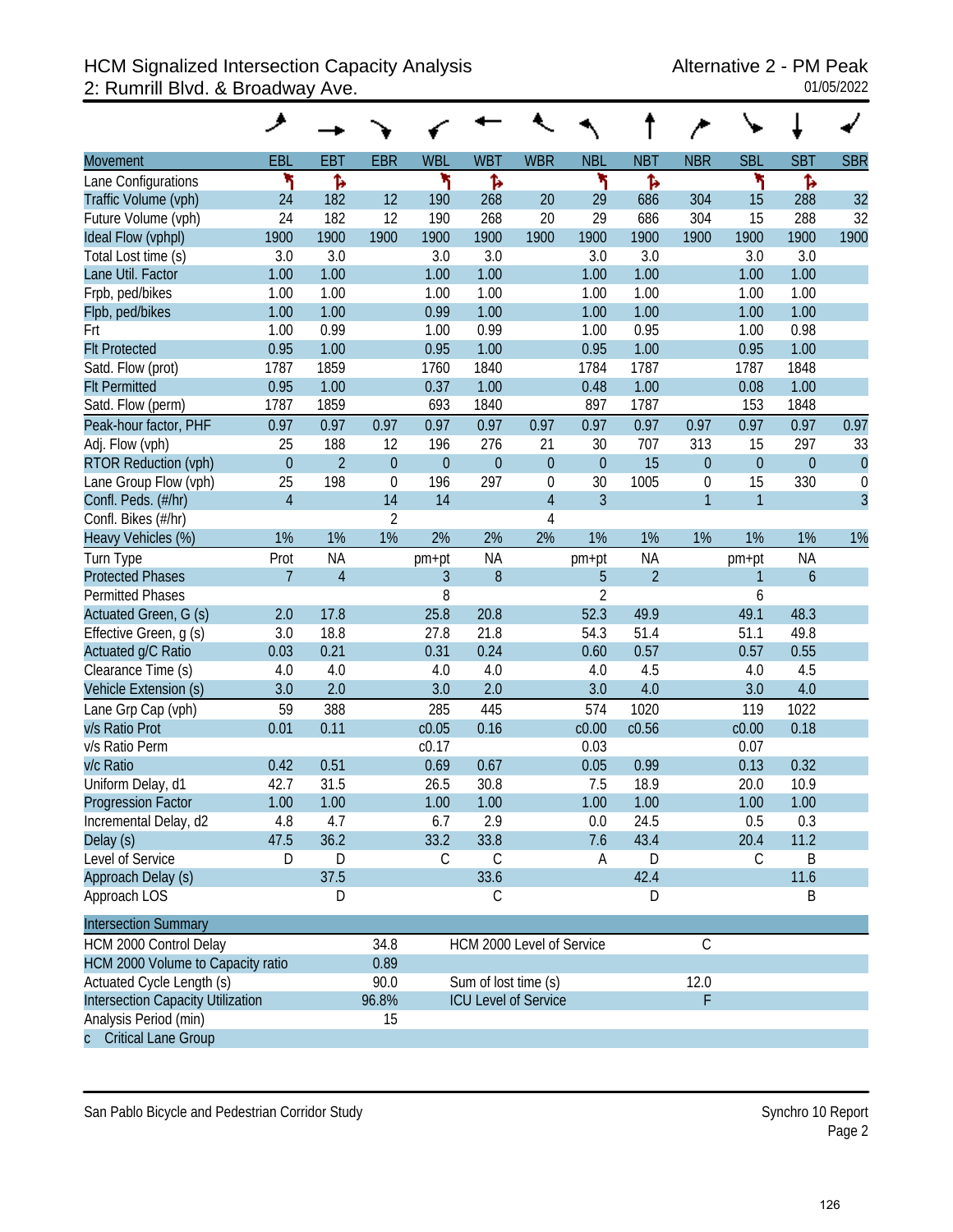| EBL<br><b>EBT</b><br><b>EBR</b><br><b>WBL</b><br><b>WBT</b><br><b>WBR</b><br><b>NBT</b><br><b>NBR</b><br><b>SBL</b><br><b>SBT</b><br><b>SBR</b><br><b>NBL</b><br><b>Movement</b><br>怍<br>۲<br>₩<br>۴<br>٦<br>ተተ<br>۴<br>۲<br>۲<br>怍<br>Lane Configurations<br>21<br>76<br>16<br>Traffic Volume (vph)<br>384<br>134<br>75<br>274<br>135<br>199<br>875<br>137<br>491<br>21<br>384<br>134<br>75<br>135<br>199<br>875<br>137<br>Future Volume (vph)<br>274<br>76<br>491<br>16<br>1900<br>1900<br>1900<br>Ideal Flow (vphpl)<br>1900<br>1900<br>1900<br>1900<br>1900<br>1900<br>1900<br>1900<br>1900 |  |
|-------------------------------------------------------------------------------------------------------------------------------------------------------------------------------------------------------------------------------------------------------------------------------------------------------------------------------------------------------------------------------------------------------------------------------------------------------------------------------------------------------------------------------------------------------------------------------------------------|--|
|                                                                                                                                                                                                                                                                                                                                                                                                                                                                                                                                                                                                 |  |
|                                                                                                                                                                                                                                                                                                                                                                                                                                                                                                                                                                                                 |  |
|                                                                                                                                                                                                                                                                                                                                                                                                                                                                                                                                                                                                 |  |
|                                                                                                                                                                                                                                                                                                                                                                                                                                                                                                                                                                                                 |  |
|                                                                                                                                                                                                                                                                                                                                                                                                                                                                                                                                                                                                 |  |
| 3.0<br>3.0<br>Total Lost time (s)<br>3.0<br>3.0<br>3.0<br>3.0<br>3.0<br>3.0<br>3.0<br>3.0                                                                                                                                                                                                                                                                                                                                                                                                                                                                                                       |  |
| Lane Util. Factor<br>0.95<br>1.00<br>0.95<br>0.95<br>1.00<br>0.95<br>1.00<br>1.00<br>1.00<br>1.00                                                                                                                                                                                                                                                                                                                                                                                                                                                                                               |  |
| 0.99<br>1.00<br>Frpb, ped/bikes<br>1.00<br>1.00<br>1.00<br>0.97<br>1.00<br>1.00<br>1.00<br>1.00                                                                                                                                                                                                                                                                                                                                                                                                                                                                                                 |  |
| 1.00<br>Flpb, ped/bikes<br>0.99<br>1.00<br>1.00<br>1.00<br>1.00<br>1.00<br>1.00<br>1.00<br>1.00                                                                                                                                                                                                                                                                                                                                                                                                                                                                                                 |  |
| 0.96<br>1.00<br>1.00<br>1.00<br>1.00<br>0.85<br>1.00<br>1.00<br>0.85<br>1.00<br>Frt                                                                                                                                                                                                                                                                                                                                                                                                                                                                                                             |  |
| 0.95<br>1.00<br><b>Flt Protected</b><br>0.95<br>1.00<br>1.00<br>0.95<br>1.00<br>1.00<br>0.95<br>1.00                                                                                                                                                                                                                                                                                                                                                                                                                                                                                            |  |
| 3384<br>1770<br>3539<br>1533<br>3539<br>1583<br>1770<br>3519<br>Satd. Flow (prot)<br>1747<br>1770                                                                                                                                                                                                                                                                                                                                                                                                                                                                                               |  |
| <b>Flt Permitted</b><br>0.55<br>1.00<br>0.95<br>1.00<br>1.00<br>0.95<br>1.00<br>1.00<br>0.95<br>1.00                                                                                                                                                                                                                                                                                                                                                                                                                                                                                            |  |
| 3384<br>3539<br>1533<br>3539<br>Satd. Flow (perm)<br>1004<br>1770<br>1770<br>1583<br>1770<br>3519                                                                                                                                                                                                                                                                                                                                                                                                                                                                                               |  |
| 0.80<br>0.90<br>0.89<br>0.89<br>Peak-hour factor, PHF<br>0.88<br>0.88<br>0.88<br>0.80<br>0.80<br>0.90<br>0.90<br>0.89                                                                                                                                                                                                                                                                                                                                                                                                                                                                           |  |
| 169<br>552<br>Adj. Flow (vph)<br>24<br>436<br>152<br>94<br>342<br>221<br>972<br>84<br>154<br>18                                                                                                                                                                                                                                                                                                                                                                                                                                                                                                 |  |
| 34<br>$\overline{2}$<br>$\overline{0}$<br>$\overline{0}$<br>$\mathbf{0}$<br>110<br>$\boldsymbol{0}$<br>$\boldsymbol{0}$<br>26<br>$\mathbf 0$<br><b>RTOR Reduction (vph)</b><br>$\theta$                                                                                                                                                                                                                                                                                                                                                                                                         |  |
| 343<br>24<br>554<br>94<br>59<br>221<br>972<br>58<br>154<br>568<br>Lane Group Flow (vph)<br>$\boldsymbol{0}$                                                                                                                                                                                                                                                                                                                                                                                                                                                                                     |  |
| $\overline{7}$<br>13<br>16<br>$\overline{7}$<br>16<br>13<br>Confl. Peds. (#/hr)                                                                                                                                                                                                                                                                                                                                                                                                                                                                                                                 |  |
| Confl. Bikes (#/hr)                                                                                                                                                                                                                                                                                                                                                                                                                                                                                                                                                                             |  |
| <b>NA</b><br><b>NA</b><br><b>Turn Type</b><br>Prot<br><b>NA</b><br>Prot<br><b>NA</b><br>Prot<br>Perm<br>Perm<br>$pm+ov$                                                                                                                                                                                                                                                                                                                                                                                                                                                                         |  |
| 3<br>8<br>5<br>$\overline{2}$<br><b>Protected Phases</b><br>4<br>3<br>6<br>1                                                                                                                                                                                                                                                                                                                                                                                                                                                                                                                    |  |
| $\overline{2}$<br><b>Permitted Phases</b><br>8<br>4                                                                                                                                                                                                                                                                                                                                                                                                                                                                                                                                             |  |
| 23.4<br>37.2<br>55.1<br>23.4<br>9.3<br>37.2<br>17.6<br>45.8<br>12.5<br>40.7<br>Actuated Green, G (s)                                                                                                                                                                                                                                                                                                                                                                                                                                                                                            |  |
| 24.4<br>10.8<br>38.2<br>38.2<br>19.1<br>14.0<br>43.7<br>24.4<br>48.8<br>58.1<br>Effective Green, g (s)                                                                                                                                                                                                                                                                                                                                                                                                                                                                                          |  |
| Actuated g/C Ratio<br>0.22<br>0.22<br>0.10<br>0.35<br>0.35<br>0.17<br>0.44<br>0.53<br>0.13<br>0.40                                                                                                                                                                                                                                                                                                                                                                                                                                                                                              |  |
| 4.0<br>4.5<br>Clearance Time (s)<br>4.0<br>4.5<br>4.0<br>4.0<br>4.5<br>6.0<br>4.5<br>6.0                                                                                                                                                                                                                                                                                                                                                                                                                                                                                                        |  |
| 2.5<br>2.5<br>Vehicle Extension (s)<br>2.0<br>2.5<br>2.5<br>2.0<br>5.0<br>2.0<br>5.0<br>2.0                                                                                                                                                                                                                                                                                                                                                                                                                                                                                                     |  |
| 222<br>750<br>307<br>173<br>1228<br>532<br>1570<br>225<br>1398<br>836<br>Lane Grp Cap (vph)                                                                                                                                                                                                                                                                                                                                                                                                                                                                                                     |  |
| v/s Ratio Prot<br>c0.27<br>c0.16<br>c0.05<br>0.10<br>c0.12<br>0.01<br>0.09<br>0.16                                                                                                                                                                                                                                                                                                                                                                                                                                                                                                              |  |
| v/s Ratio Perm<br>0.02<br>0.04<br>0.03                                                                                                                                                                                                                                                                                                                                                                                                                                                                                                                                                          |  |
| 0.74<br>v/c Ratio<br>0.11<br>0.54<br>0.28<br>0.11<br>0.62<br>0.07<br>0.68<br>0.41<br>0.72                                                                                                                                                                                                                                                                                                                                                                                                                                                                                                       |  |
| 23.5<br>45.9<br>Uniform Delay, d1<br>34.1<br>39.8<br>47.3<br>26.0<br>24.4<br>42.9<br>12.7<br>23.8                                                                                                                                                                                                                                                                                                                                                                                                                                                                                               |  |
| 1.00<br>1.33<br>Progression Factor<br>1.00<br>1.00<br>1.00<br>1.00<br>1.00<br>1.36<br>1.00<br>0.82                                                                                                                                                                                                                                                                                                                                                                                                                                                                                              |  |
| 0.2<br>3.6<br>5.6<br>0.8<br>Incremental Delay, d2<br>1.9<br>0.1<br>0.1<br>1.6<br>0.0<br>6.1                                                                                                                                                                                                                                                                                                                                                                                                                                                                                                     |  |
| 34.3<br>43.4<br>49.1<br>63.9<br>25.1<br>12.7<br>20.4<br>Delay (s)<br>26.0<br>24.4<br>67.1                                                                                                                                                                                                                                                                                                                                                                                                                                                                                                       |  |
| Level of Service<br>$\mathcal{C}$<br>D<br>$\mathsf C$<br>$\mathsf C$<br>E<br>$\mathsf C$<br>$\mathsf{C}$<br>${\sf D}$<br>B<br>E,                                                                                                                                                                                                                                                                                                                                                                                                                                                                |  |
| Approach Delay (s)<br>29.2<br>31.0<br>30.3<br>43.1                                                                                                                                                                                                                                                                                                                                                                                                                                                                                                                                              |  |
| $\mathsf C$<br>$\mathsf C$<br>$\mathsf C$<br>Approach LOS<br>D                                                                                                                                                                                                                                                                                                                                                                                                                                                                                                                                  |  |
| <b>Intersection Summary</b>                                                                                                                                                                                                                                                                                                                                                                                                                                                                                                                                                                     |  |
| $\mathcal{C}$<br>32.8                                                                                                                                                                                                                                                                                                                                                                                                                                                                                                                                                                           |  |
| <b>HCM 2000 Control Delay</b><br>HCM 2000 Level of Service                                                                                                                                                                                                                                                                                                                                                                                                                                                                                                                                      |  |
| HCM 2000 Volume to Capacity ratio<br>0.68<br><b>Actuated Cycle Length (s)</b><br>110.0<br>12.0                                                                                                                                                                                                                                                                                                                                                                                                                                                                                                  |  |
| Sum of lost time (s)<br><b>Intersection Capacity Utilization</b><br><b>ICU Level of Service</b><br>67.8%<br>C                                                                                                                                                                                                                                                                                                                                                                                                                                                                                   |  |
| Analysis Period (min)<br>15                                                                                                                                                                                                                                                                                                                                                                                                                                                                                                                                                                     |  |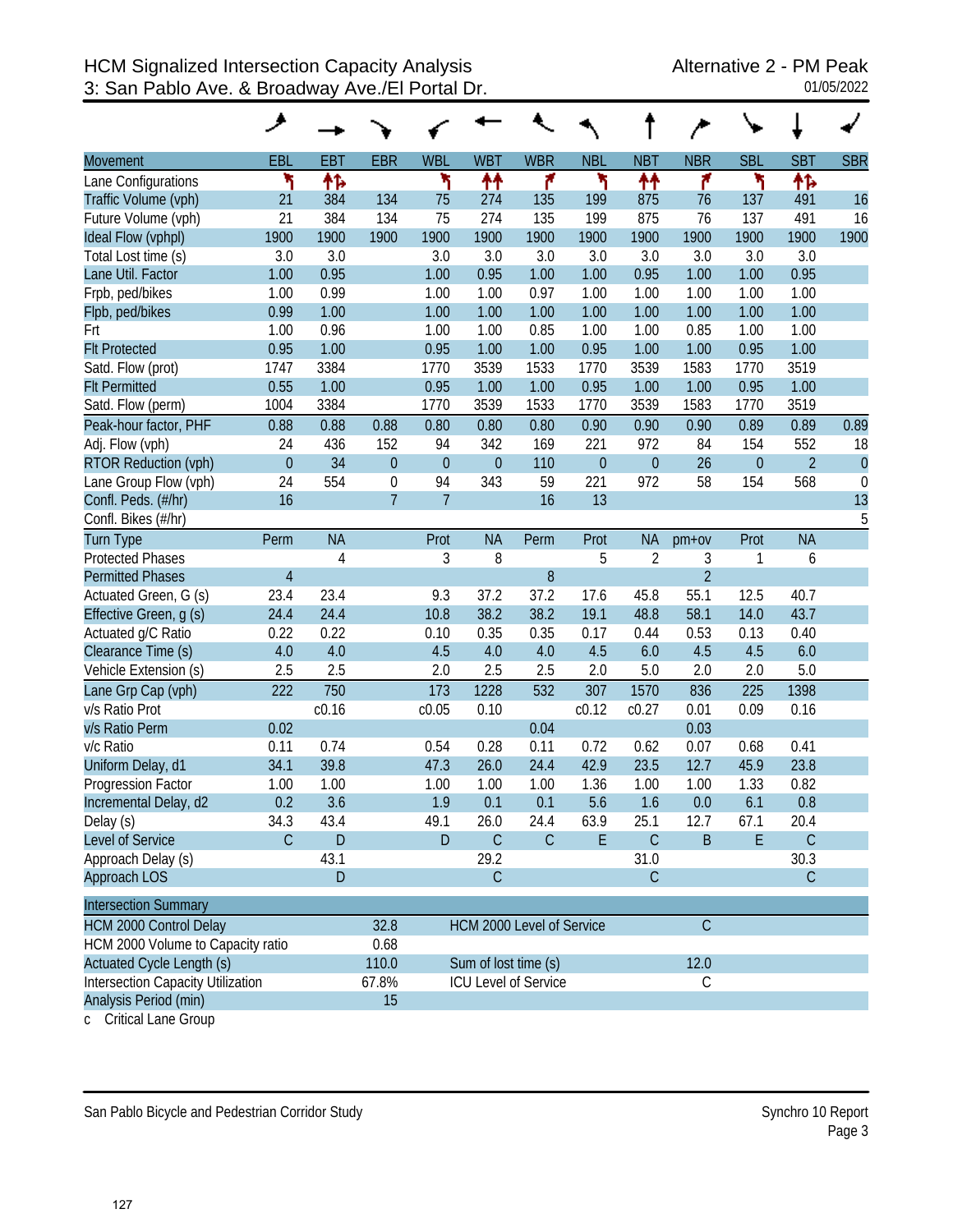## HCM Unsignalized Intersection Capacity Analysis Alternative 2 - PM Peak<br>4: Mission Bell Dr & El Portal Dr. 01/05/2022 4: Mission Bell Dr & El Portal Dr.

|                                          | ۸                         |                  |                 |                  |                      |                  |                  |                  |            |            |             |            |
|------------------------------------------|---------------------------|------------------|-----------------|------------------|----------------------|------------------|------------------|------------------|------------|------------|-------------|------------|
| <b>Movement</b>                          | EBL                       | <b>EBT</b>       | <b>EBR</b>      | <b>WBL</b>       | <b>WBT</b>           | <b>WBR</b>       | <b>NBL</b>       | <b>NBT</b>       | <b>NBR</b> | <b>SBL</b> | <b>SBT</b>  | <b>SBR</b> |
| Lane Configurations                      |                           | 412              |                 | ۳                | Ъ                    |                  |                  |                  | ۴          | ۲          | Ъ           |            |
| Traffic Volume (veh/h)                   | 20                        | 386              | 80              | 22               | 358                  | 35               | $\theta$         | $\theta$         | 45         | 57         | 14          | 23         |
| Future Volume (Veh/h)                    | 20                        | 386              | 80              | 22               | 358                  | 35               | $\mathbf 0$      | $\mathbf 0$      | 45         | 57         | 14          | 23         |
| Sign Control                             |                           | Free             |                 |                  | Free                 |                  |                  | <b>Stop</b>      |            |            | <b>Stop</b> |            |
| Grade                                    |                           | 0%               |                 |                  | 0%                   |                  |                  | 0%               |            |            | 0%          |            |
| Peak Hour Factor                         | 0.92                      | 0.92             | 0.92            | 0.92             | 0.92                 | 0.92             | 0.92             | 0.92             | 0.92       | 0.92       | 0.92        | 0.92       |
| Hourly flow rate (vph)                   | 22                        | 420              | 87              | 24               | 389                  | 38               | $\mathbf 0$      | $\boldsymbol{0}$ | 49         | 62         | 15          | 25         |
| Pedestrians                              |                           | $\mathbf{1}$     |                 |                  |                      |                  |                  | $\overline{2}$   |            |            |             |            |
| Lane Width (ft)                          |                           | 12.0             |                 |                  |                      |                  |                  | 12.0             |            |            |             |            |
| Walking Speed (ft/s)                     |                           | 4.0              |                 |                  |                      |                  |                  | 4.0              |            |            |             |            |
| Percent Blockage                         |                           | $\boldsymbol{0}$ |                 |                  |                      |                  |                  | $\boldsymbol{0}$ |            |            |             |            |
| Right turn flare (veh)                   |                           |                  |                 |                  |                      |                  |                  |                  |            |            |             |            |
| Median type                              |                           | None             |                 |                  | None                 |                  |                  |                  |            |            |             |            |
| Median storage veh)                      |                           |                  |                 |                  |                      |                  |                  |                  |            |            |             |            |
| Upstream signal (ft)                     |                           | 264              |                 |                  |                      |                  |                  |                  |            |            |             |            |
| pX, platoon unblocked                    |                           |                  |                 |                  |                      |                  |                  |                  |            |            |             |            |
| vC, conflicting volume                   | 427                       |                  |                 | 509              |                      |                  | 980              | 984              | 256        | 710        | 1009        | 409        |
| vC1, stage 1 conf vol                    |                           |                  |                 |                  |                      |                  |                  |                  |            |            |             |            |
| vC2, stage 2 conf vol                    |                           |                  |                 |                  |                      |                  |                  |                  |            |            |             |            |
| vCu, unblocked vol                       | 427                       |                  |                 | 509              |                      |                  | 980              | 984              | 256        | 710        | 1009        | 409        |
| tC, single (s)                           | 4.2                       |                  |                 | 4.1              |                      |                  | 7.5              | 6.5              | 6.9        | 7.7        | 6.7         | 7.1        |
| $tC$ , 2 stage $(s)$                     |                           |                  |                 |                  |                      |                  |                  |                  |            |            |             |            |
| tF(s)                                    | 2.2                       |                  |                 | 2.2              |                      |                  | 3.5              | 4.0              | 3.3        | 3.6        | 4.1         | 3.4        |
| p0 queue free %                          | 98                        |                  |                 | 98               |                      |                  | 100              | 100              | 93         | 78         | 93          | 96         |
| cM capacity (veh/h)                      | 1122                      |                  |                 | 1058             |                      |                  | 181              | 239              | 749        | 278        | 218         | 572        |
| Direction, Lane #                        | EB <sub>1</sub>           | EB <sub>2</sub>  | WB <sub>1</sub> | WB <sub>2</sub>  | NB <sub>1</sub>      | SB <sub>1</sub>  | SB <sub>2</sub>  |                  |            |            |             |            |
| Volume Total                             | 232                       | 297              | 24              | 427              | 49                   | 62               | 40               |                  |            |            |             |            |
| <b>Volume Left</b>                       | 22                        | $\boldsymbol{0}$ | 24              | $\boldsymbol{0}$ | $\theta$             | 62               | $\boldsymbol{0}$ |                  |            |            |             |            |
| Volume Right                             | $\boldsymbol{0}$          | 87               | $\mathbf 0$     | 38               | 49                   | $\boldsymbol{0}$ | 25               |                  |            |            |             |            |
| <b>cSH</b>                               | 1122                      | 1700             | 1058            | 1700             | 749                  | 278              | 355              |                  |            |            |             |            |
| Volume to Capacity                       | 0.02                      | 0.17             | 0.02            | 0.25             | 0.07                 | 0.22             | 0.11             |                  |            |            |             |            |
| Queue Length 95th (ft)                   | $\mathbf{1}$              | $\boldsymbol{0}$ | $\overline{2}$  | $\boldsymbol{0}$ | 5                    | 21               | 9                |                  |            |            |             |            |
| Control Delay (s)                        | 1.0                       | 0.0              | 8.5             | 0.0              | 10.1                 | 21.6             | 16.4             |                  |            |            |             |            |
| Lane LOS                                 | $\boldsymbol{\mathsf{A}}$ |                  | $\mathsf{A}$    |                  | B                    | $\mathsf C$      | $\mathsf C$      |                  |            |            |             |            |
| Approach Delay (s)                       | 0.4                       |                  | 0.5             |                  | 10.1                 | 19.6             |                  |                  |            |            |             |            |
| Approach LOS                             |                           |                  |                 |                  | B                    | $\mathsf C$      |                  |                  |            |            |             |            |
| <b>Intersection Summary</b>              |                           |                  |                 |                  |                      |                  |                  |                  |            |            |             |            |
| Average Delay                            |                           |                  | 2.6             |                  |                      |                  |                  |                  |            |            |             |            |
| <b>Intersection Capacity Utilization</b> |                           |                  | 38.6%           |                  | ICU Level of Service |                  |                  |                  | А          |            |             |            |
| Analysis Period (min)                    |                           |                  | 15              |                  |                      |                  |                  |                  |            |            |             |            |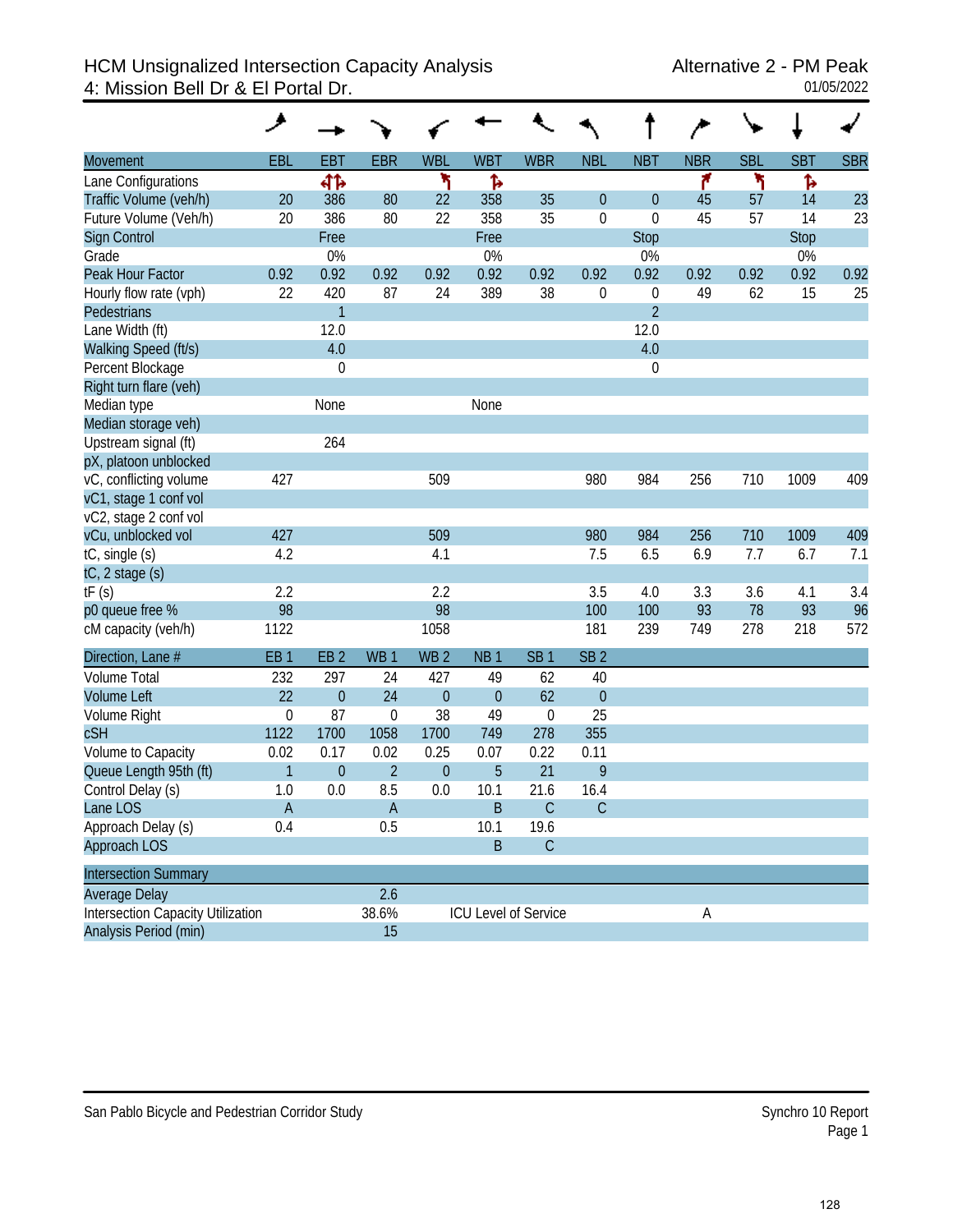## HCM Signalized Intersection Capacity Analysis<br>5: San Pablo Ave. & 23rd St./Road 20 5: San Pablo Ave. & 23rd St./Road 20

|                                          | ۶              |                  |                |                  |                             |            |                  |                |                  |                  |                  |                  |
|------------------------------------------|----------------|------------------|----------------|------------------|-----------------------------|------------|------------------|----------------|------------------|------------------|------------------|------------------|
| <b>Movement</b>                          | EBL            | <b>EBT</b>       | <b>EBR</b>     | <b>WBL</b>       | <b>WBT</b>                  | <b>WBR</b> | <b>NBL</b>       | <b>NBT</b>     | <b>NBR</b>       | <b>SBL</b>       | <b>SBT</b>       | <b>SBR</b>       |
| Lane Configurations                      | ۲              | ची               | ۴              |                  | 4                           | ۴          | ۲                | 怍              |                  | ۲                | ↟↟               | r                |
| Traffic Volume (vph)                     | 454            | 92               | 87             | 17               | 91                          | 40         | 99               | 528            | 32               | 44               | 279              | 357              |
| Future Volume (vph)                      | 454            | 92               | 87             | 17               | 91                          | 40         | 99               | 528            | 32               | 44               | 279              | 357              |
| Ideal Flow (vphpl)                       | 1900           | 1900             | 1900           | 1900             | 1900                        | 1900       | 1900             | 1900           | 1900             | 1900             | 1900             | 1900             |
| Total Lost time (s)                      | 6.0            | 6.0              | 6.0            |                  | 6.0                         | 6.0        | 6.0              | 6.0            |                  | 6.0              | 6.0              | 6.0              |
| Lane Util. Factor                        | 0.95           | 0.95             | 1.00           |                  | 1.00                        | 1.00       | 1.00             | 0.95           |                  | 1.00             | 0.95             | 1.00             |
| Frpb, ped/bikes                          | 1.00           | 1.00             | 0.96           |                  | 1.00                        | 1.00       | 1.00             | 1.00           |                  | 1.00             | 1.00             | 0.98             |
| Flpb, ped/bikes                          | 1.00           | 1.00             | 1.00           |                  | 1.00                        | 1.00       | 1.00             | 1.00           |                  | 1.00             | 1.00             | 1.00             |
| Frt                                      | 1.00           | 1.00             | 0.85           |                  | 1.00                        | 0.85       | 1.00             | 0.99           |                  | 1.00             | 1.00             | 0.85             |
| <b>Flt Protected</b>                     | 0.95           | 0.97             | 1.00           |                  | 0.99                        | 1.00       | 0.95             | 1.00           |                  | 0.95             | 1.00             | 1.00             |
| Satd. Flow (prot)                        | 1698           | 1730             | 1542           |                  | 1848                        | 1583       | 1770             | 3498           |                  | 1770             | 3539             | 1555             |
| <b>Flt Permitted</b>                     | 0.95           | 0.97             | 1.00           |                  | 0.99                        | 1.00       | 0.95             | 1.00           |                  | 0.95             | 1.00             | 1.00             |
| Satd. Flow (perm)                        | 1698           | 1730             | 1542           |                  | 1848                        | 1583       | 1770             | 3498           |                  | 1770             | 3539             | 1555             |
| Peak-hour factor, PHF                    | 0.97           | 0.97             | 0.97           | 0.97             | 0.97                        | 0.97       | 0.97             | 0.97           | 0.97             | 0.97             | 0.97             | 0.97             |
| Adj. Flow (vph)                          | 468            | 95               | 90             | 18               | 94                          | 41         | 102              | 544            | 33               | 45               | 288              | 368              |
| <b>RTOR Reduction (vph)</b>              | $\mathbf{0}$   | $\boldsymbol{0}$ | 47             | $\boldsymbol{0}$ | $\overline{0}$              | 36         | $\boldsymbol{0}$ | $\overline{2}$ | $\overline{0}$   | $\boldsymbol{0}$ | $\boldsymbol{0}$ | 196              |
| Lane Group Flow (vph)                    | 281            | 282              | 43             | $\mathbf 0$      | 112                         | 5          | 102              | 575            | $\boldsymbol{0}$ | 45               | 288              | 172              |
| Confl. Peds. (#/hr)                      |                |                  | 15             | 15               |                             |            | 8                |                | 12               | 12               |                  | $\boldsymbol{8}$ |
| Confl. Bikes (#/hr)                      |                |                  | $\overline{2}$ |                  |                             |            |                  |                | 1                |                  |                  |                  |
| Heavy Vehicles (%)                       | 1%             | 1%               | 1%             | 2%               | 2%                          | 2%         | 2%               | 2%             | 2%               | 2%               | 2%               | 2%               |
| Turn Type                                | Split          | <b>NA</b>        | $pm+ov$        | Split            | <b>NA</b>                   | Perm       | Prot             | <b>NA</b>      |                  | Prot             | <b>NA</b>        | pm+ov            |
| <b>Protected Phases</b>                  | $\overline{4}$ | $\overline{4}$   | 5              | 8                | 8                           |            | 5                | $\overline{2}$ |                  | 1                | $\mathfrak b$    | $\overline{4}$   |
| <b>Permitted Phases</b>                  |                |                  | $\overline{4}$ |                  |                             | 8          |                  |                |                  |                  |                  | 6                |
| Actuated Green, G (s)                    | 26.5           | 26.5             | 38.9           |                  | 13.8                        | 13.8       | 12.4             | 31.5           |                  | 6.4              | 25.5             | 52.0             |
| Effective Green, g (s)                   | 26.5           | 26.5             | 38.9           |                  | 13.8                        | 13.8       | 12.4             | 31.5           |                  | 6.4              | 25.5             | 52.0             |
| Actuated g/C Ratio                       | 0.24           | 0.24             | 0.35           |                  | 0.12                        | 0.12       | 0.11             | 0.28           |                  | 0.06             | 0.23             | 0.47             |
| Clearance Time (s)                       | 6.0            | 6.0              | 6.0            |                  | 6.0                         | 6.0        | 6.0              | 6.0            |                  | 6.0              | 6.0              | 6.0              |
| Vehicle Extension (s)                    | 2.0            | 2.0              | 2.0            |                  | 3.0                         | 3.0        | 2.0              | 5.0            |                  | 2.0              | 5.0              | 2.0              |
| Lane Grp Cap (vph)                       | 405            | 413              | 540            |                  | 229                         | 196        | 197              | 992            |                  | 102              | 813              | 728              |
| v/s Ratio Prot                           | c0.17          | 0.16             | 0.01           |                  | c0.06                       |            | c0.06            | c0.16          |                  | 0.03             | 0.08             | 0.06             |
| v/s Ratio Perm                           |                |                  | 0.02           |                  |                             | 0.00       |                  |                |                  |                  |                  | 0.05             |
| v/c Ratio                                | 0.69           | 0.68             | 0.08           |                  | 0.49                        | 0.03       | 0.52             | 0.58           |                  | 0.44             | 0.35             | 0.24             |
| Uniform Delay, d1                        | 38.5           | 38.4             | 24.1           |                  | 45.3                        | 42.7       | 46.5             | 34.1           |                  | 50.6             | 35.8             | 17.6             |
| <b>Progression Factor</b>                | 1.00           | 1.00             | 1.00           |                  | 1.00                        | 1.00       | 1.00             | 1.00           |                  | 1.00             | 1.00             | 1.00             |
| Incremental Delay, d2                    | 4.1            | 3.7              | 0.0            |                  | 1.6                         | 0.1        | 1.0              | 1.3            |                  | 1.1              | 0.6              | 0.1              |
| Delay (s)                                | 42.7           | 42.1             | 24.1           |                  | 47.0                        | 42.7       | 47.4             | 35.4           |                  | 51.7             | 36.4             | 17.7             |
| Level of Service                         | D              | D                | $\mathsf C$    |                  | D                           | D          | D                | D              |                  | D                | D                | B                |
| Approach Delay (s)                       |                | 39.9             |                |                  | 45.8                        |            |                  | 37.2           |                  |                  | 27.6             |                  |
| Approach LOS                             |                | D                |                |                  | D                           |            |                  | D              |                  |                  | C                |                  |
| <b>Intersection Summary</b>              |                |                  |                |                  |                             |            |                  |                |                  |                  |                  |                  |
| HCM 2000 Control Delay                   |                |                  | 35.5           |                  | HCM 2000 Level of Service   |            |                  |                | D                |                  |                  |                  |
| HCM 2000 Volume to Capacity ratio        |                |                  | 0.60           |                  |                             |            |                  |                |                  |                  |                  |                  |
| Actuated Cycle Length (s)                |                |                  | 111.0          |                  | Sum of lost time (s)        |            |                  |                | 30.0             |                  |                  |                  |
| <b>Intersection Capacity Utilization</b> |                |                  | 56.1%          |                  | <b>ICU Level of Service</b> |            |                  |                | $\mathsf B$      |                  |                  |                  |
| Analysis Period (min)                    |                |                  | 15             |                  |                             |            |                  |                |                  |                  |                  |                  |
| c Critical Lane Group                    |                |                  |                |                  |                             |            |                  |                |                  |                  |                  |                  |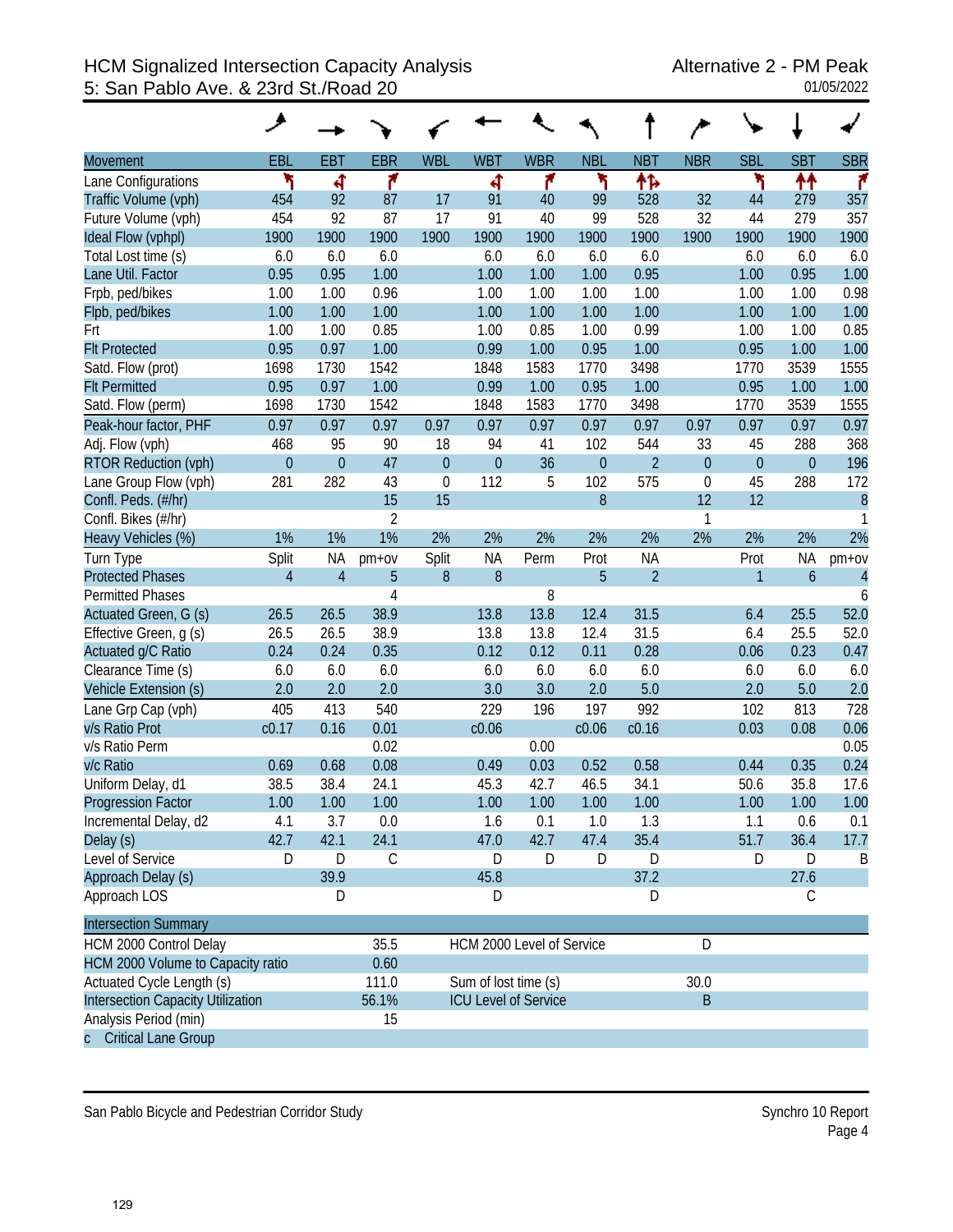| Movement                                 | <b>EBL</b>      | <b>EBT</b>       | <b>WBT</b>      | <b>WBR</b> | <b>SBL</b>     | <b>SBR</b>           |   |
|------------------------------------------|-----------------|------------------|-----------------|------------|----------------|----------------------|---|
| Lane Configurations                      |                 | ৰ                | Ъ               |            | v              |                      |   |
| Traffic Volume (veh/h)                   | 10              | 222              | 204             | 9          | $\overline{7}$ | 16                   |   |
| Future Volume (Veh/h)                    | 10              | 222              | 204             | 9          | $\overline{7}$ | 16                   |   |
| Sign Control                             |                 | Free             | Free            |            | <b>Stop</b>    |                      |   |
| Grade                                    |                 | 0%               | 0%              |            | 0%             |                      |   |
| Peak Hour Factor                         | 0.73            | 0.73             | 0.48            | 0.48       | 0.72           | 0.72                 |   |
| Hourly flow rate (vph)                   | 14              | 304              | 425             | 19         | 10             | 22                   |   |
| Pedestrians                              |                 |                  |                 |            |                |                      |   |
| Lane Width (ft)                          |                 |                  |                 |            |                |                      |   |
| Walking Speed (ft/s)                     |                 |                  |                 |            |                |                      |   |
| Percent Blockage                         |                 |                  |                 |            |                |                      |   |
| Right turn flare (veh)                   |                 |                  |                 |            |                |                      |   |
| Median type                              |                 | None             | None            |            |                |                      |   |
| Median storage veh)                      |                 |                  |                 |            |                |                      |   |
| Upstream signal (ft)                     |                 | 650              | 715             |            |                |                      |   |
| pX, platoon unblocked                    |                 |                  |                 |            |                |                      |   |
| vC, conflicting volume                   | 444             |                  |                 |            | 766            | 434                  |   |
| vC1, stage 1 conf vol                    |                 |                  |                 |            |                |                      |   |
| vC2, stage 2 conf vol                    |                 |                  |                 |            |                |                      |   |
| vCu, unblocked vol                       | 444             |                  |                 |            | 766            | 434                  |   |
| tC, single (s)                           | 4.1             |                  |                 |            | 6.4            | 6.2                  |   |
| tC, 2 stage (s)                          |                 |                  |                 |            |                |                      |   |
| tF(s)                                    | 2.2             |                  |                 |            | 3.5            | 3.3                  |   |
| p0 queue free %                          | 99              |                  |                 |            | 97             | 96                   |   |
| cM capacity (veh/h)                      | 1116            |                  |                 |            | 366            | 622                  |   |
| Direction, Lane #                        | EB <sub>1</sub> | WB <sub>1</sub>  | SB <sub>1</sub> |            |                |                      |   |
| <b>Volume Total</b>                      | 318             | 444              | 32              |            |                |                      |   |
| <b>Volume Left</b>                       | 14              | $\boldsymbol{0}$ | 10              |            |                |                      |   |
| Volume Right                             | $\mathbf 0$     | 19               | 22              |            |                |                      |   |
| <b>cSH</b>                               | 1116            | 1700             | 510             |            |                |                      |   |
| Volume to Capacity                       | 0.01            | 0.26             | 0.06            |            |                |                      |   |
| Queue Length 95th (ft)                   | $\mathbf{1}$    | $\mathbf{0}$     | 5               |            |                |                      |   |
| Control Delay (s)                        | 0.5             | 0.0              | 12.5            |            |                |                      |   |
| Lane LOS                                 | A               |                  | Β               |            |                |                      |   |
| Approach Delay (s)                       | 0.5             | 0.0              | 12.5            |            |                |                      |   |
| Approach LOS                             |                 |                  | $\sf B$         |            |                |                      |   |
| <b>Intersection Summary</b>              |                 |                  |                 |            |                |                      |   |
| Average Delay                            |                 |                  | 0.7             |            |                |                      |   |
| <b>Intersection Capacity Utilization</b> |                 |                  | 29.8%           |            |                | ICU Level of Service | A |
| Analysis Period (min)                    |                 |                  | 15              |            |                |                      |   |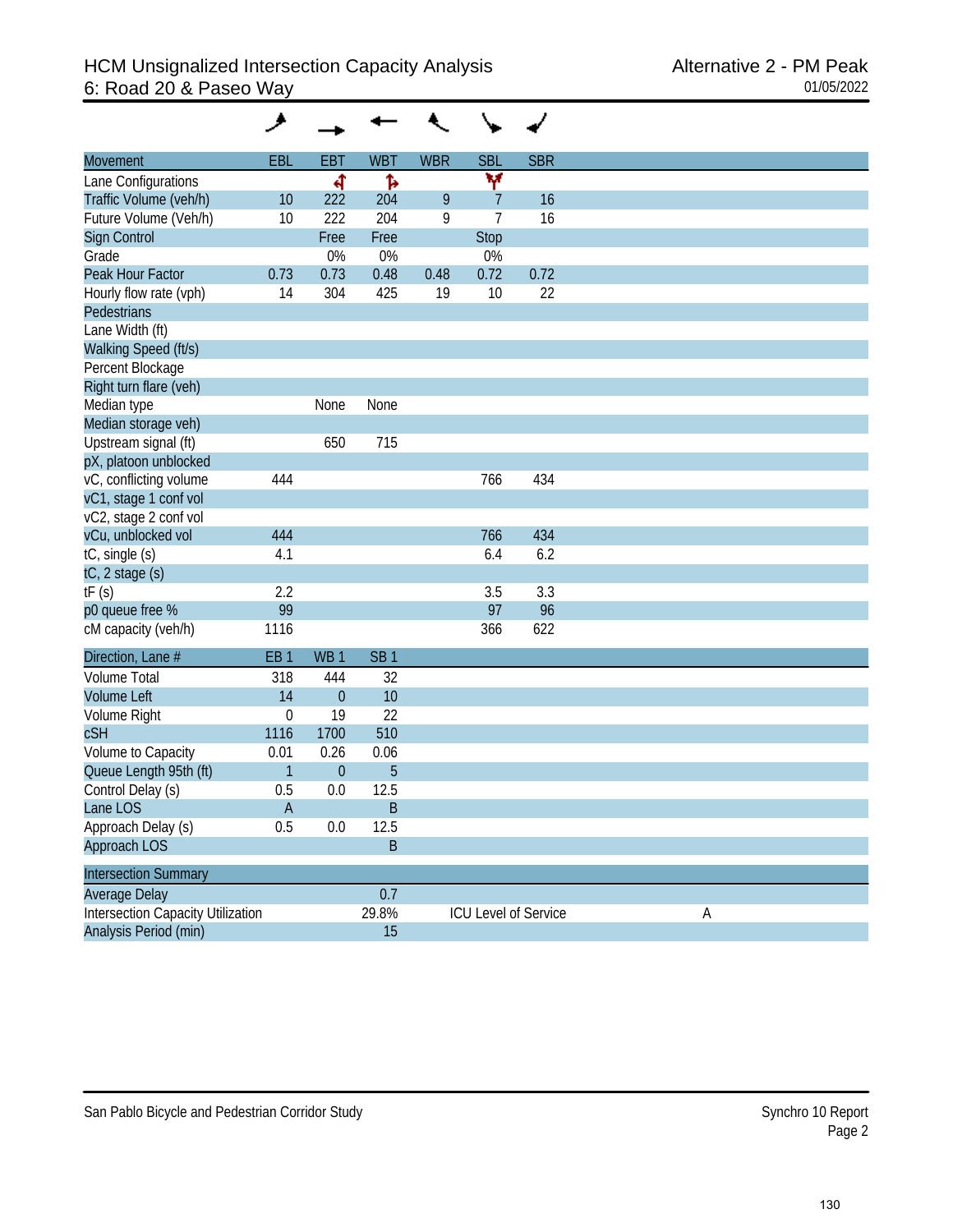| Movement                                 | <b>EBL</b>     | <b>EBT</b>     | <b>WBT</b>     | <b>WBR</b>       | <b>SBL</b>           | <b>SBR</b>                  |                |
|------------------------------------------|----------------|----------------|----------------|------------------|----------------------|-----------------------------|----------------|
| Lane Configurations                      | ۲              |                | Ъ              |                  | ۲                    | ۴                           |                |
| Traffic Volume (vph)                     | 11             | 269            | 191            | 27               | 15                   | 25                          |                |
| Future Volume (vph)                      | 11             | 269            | 191            | 27               | 15                   | 25                          |                |
| Ideal Flow (vphpl)                       | 1900           | 1900           | 1900           | 1900             | 1900                 | 1900                        |                |
| Total Lost time (s)                      | 4.0            | 4.0            | 4.0            |                  | 4.0                  | 4.0                         |                |
| Lane Util. Factor                        | 1.00           | 1.00           | 1.00           |                  | 1.00                 | 1.00                        |                |
| Frt                                      | 1.00           | 1.00           | 0.98           |                  | 1.00                 | 0.85                        |                |
| <b>Flt Protected</b>                     | 0.95           | 1.00           | 1.00           |                  | 0.95                 | 1.00                        |                |
| Satd. Flow (prot)                        | 1770           | 1863           | 1832           |                  | 1770                 | 1583                        |                |
| <b>Flt Permitted</b>                     | 0.95           | 1.00           | 1.00           |                  | 0.95                 | 1.00                        |                |
| Satd. Flow (perm)                        | 1770           | 1863           | 1832           |                  | 1770                 | 1583                        |                |
| Peak-hour factor, PHF                    | 0.72           | 0.72           | 0.53           | 0.53             | 0.77                 | 0.77                        |                |
| Adj. Flow (vph)                          | 15             | 374            | 360            | 51               | 19                   | 32                          |                |
| <b>RTOR Reduction (vph)</b>              | $\overline{0}$ | $\mathbf 0$    | $\overline{4}$ | $\theta$         | $\overline{0}$       | 30                          |                |
| Lane Group Flow (vph)                    | 15             | 374            | 407            | $\boldsymbol{0}$ | 19                   | $\overline{2}$              |                |
| <b>Turn Type</b>                         | Prot           | <b>NA</b>      | <b>NA</b>      |                  | Prot                 | Perm                        |                |
| <b>Protected Phases</b>                  | 5              | $\overline{2}$ | 6              |                  | 8                    |                             |                |
| <b>Permitted Phases</b>                  |                |                |                |                  |                      | 8                           |                |
| Actuated Green, G (s)                    | 0.9            | 29.0           | 24.1           |                  | 2.0                  | 2.0                         |                |
| Effective Green, q (s)                   | 0.9            | 29.0           | 24.1           |                  | 2.0                  | 2.0                         |                |
| Actuated g/C Ratio                       | 0.02           | 0.74           | 0.62           |                  | 0.05                 | 0.05                        |                |
| Clearance Time (s)                       | 4.0            | 4.0            | 4.0            |                  | 4.0                  | 4.0                         |                |
| Vehicle Extension (s)                    | 2.0            | 4.0            | 4.0            |                  | 2.0                  | 2.0                         |                |
| Lane Grp Cap (vph)                       | 40             | 1385           | 1132           |                  | 90                   | 81                          |                |
| v/s Ratio Prot                           | 0.01           | c0.20          | c0.22          |                  | c0.01                |                             |                |
| v/s Ratio Perm                           |                |                |                |                  |                      | 0.00                        |                |
| v/c Ratio                                | 0.38           | 0.27           | 0.36           |                  | 0.21                 | 0.02                        |                |
| Uniform Delay, d1                        | 18.8           | 1.6            | 3.7            |                  | 17.7                 | 17.6                        |                |
| Progression Factor                       | 1.00           | 1.00           | 1.00           |                  | 1.00                 | 1.00                        |                |
| Incremental Delay, d2                    | 2.1            | 0.1            | 0.3            |                  | 0.4                  | 0.0                         |                |
| Delay (s)                                | 20.9           | 1.7            | 3.9            |                  | 18.2                 | 17.6                        |                |
| Level of Service                         | $\mathcal{C}$  | $\mathsf{A}$   | $\overline{A}$ |                  | B                    | $\sf B$                     |                |
| Approach Delay (s)                       |                | 2.5            | 3.9            |                  | 17.8                 |                             |                |
| Approach LOS                             |                | A              | $\overline{A}$ |                  | R                    |                             |                |
| <b>Intersection Summary</b>              |                |                |                |                  |                      |                             |                |
| <b>HCM 2000 Control Delay</b>            |                |                | 4.1            |                  |                      | HCM 2000 Level of Service   | $\overline{A}$ |
| HCM 2000 Volume to Capacity ratio        |                |                | 0.36           |                  |                      |                             |                |
| <b>Actuated Cycle Length (s)</b>         |                |                | 39.0           |                  | Sum of lost time (s) |                             | 12.0           |
| <b>Intersection Capacity Utilization</b> |                |                | 24.2%          |                  |                      | <b>ICU Level of Service</b> | Α              |
| Analysis Period (min)                    |                |                | 15             |                  |                      |                             |                |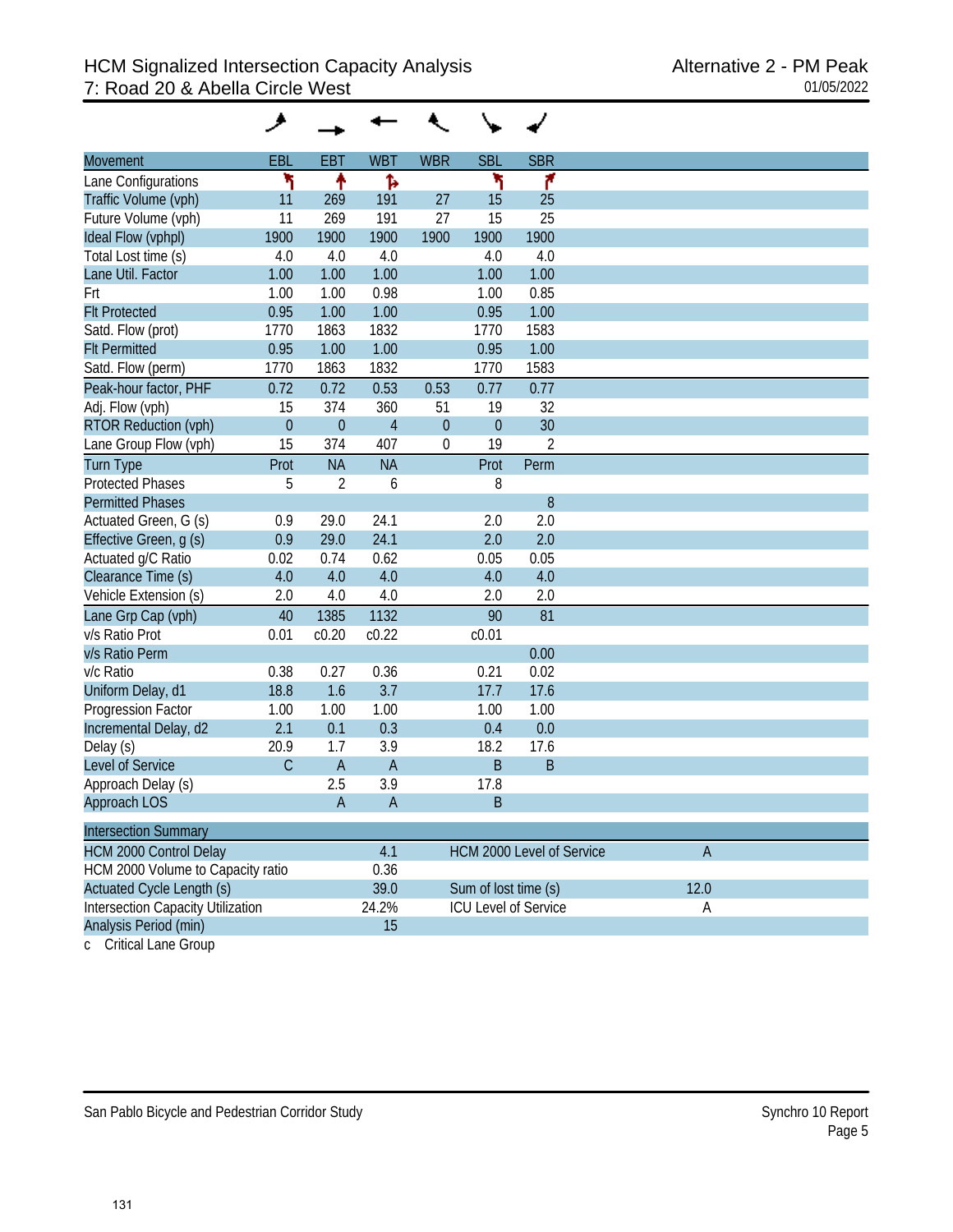## HCM Unsignalized Intersection Capacity Analysis<br>8: Abella Circle East & Road 20<br>01/05/2022 8: Abella Circle East & Road 20

| <b>Movement</b>                          | <b>EBL</b>      | <b>EBT</b>      | <b>EBR</b>      | <b>WBL</b>      | <b>WBT</b> | <b>WBR</b>                  | <b>NBL</b> | <b>NBT</b>     | <b>NBR</b> | <b>SBL</b> | <b>SBT</b>     | <b>SBR</b> |
|------------------------------------------|-----------------|-----------------|-----------------|-----------------|------------|-----------------------------|------------|----------------|------------|------------|----------------|------------|
| Lane Configurations                      |                 | ৰ               |                 |                 | Ъ          |                             |            | Ф              |            |            | Ф              |            |
| Sign Control                             |                 | <b>Stop</b>     |                 |                 | Stop       |                             |            | <b>Stop</b>    |            |            | Stop           |            |
| Traffic Volume (vph)                     | 14              | 179             | $\theta$        | $\theta$        | 188        | 34                          | 32         | $\Omega$       | 45         | 23         | 0              | 11         |
| Future Volume (vph)                      | 14              | 179             | $\overline{0}$  | $\overline{0}$  | 188        | 34                          | 32         | $\overline{0}$ | 45         | 23         | $\overline{0}$ | 11         |
| Peak Hour Factor                         | 0.64            | 0.64            | 0.64            | 0.78            | 0.78       | 0.78                        | 0.36       | 0.36           | 0.36       | 0.80       | 0.80           | 0.80       |
| Hourly flow rate (vph)                   | 22              | 280             | $\theta$        | $\theta$        | 241        | 44                          | 89         | $\theta$       | 125        | 29         | $\theta$       | 14         |
| Direction, Lane #                        | EB <sub>1</sub> | WB <sub>1</sub> | NB <sub>1</sub> | SB <sub>1</sub> |            |                             |            |                |            |            |                |            |
| Volume Total (vph)                       | 302             | 285             | 214             | 43              |            |                             |            |                |            |            |                |            |
| Volume Left (vph)                        | 22              | $\mathbf 0$     | 89              | 29              |            |                             |            |                |            |            |                |            |
| Volume Right (vph)                       | $\overline{0}$  | 44              | 125             | 14              |            |                             |            |                |            |            |                |            |
| Hadj (s)                                 | 0.05            | $-0.06$         | $-0.23$         | $-0.03$         |            |                             |            |                |            |            |                |            |
| Departure Headway (s)                    | 5.1             | 5.0             | 5.2             | 5.8             |            |                             |            |                |            |            |                |            |
| Degree Utilization, x                    | 0.42            | 0.39            | 0.31            | 0.07            |            |                             |            |                |            |            |                |            |
| Capacity (veh/h)                         | 670             | 682             | 622             | 532             |            |                             |            |                |            |            |                |            |
| Control Delay (s)                        | 11.8            | 11.2            | 10.6            | 9.2             |            |                             |            |                |            |            |                |            |
| Approach Delay (s)                       | 11.8            | 11.2            | 10.6            | 9.2             |            |                             |            |                |            |            |                |            |
| Approach LOS                             | B               | B               | B               | Α               |            |                             |            |                |            |            |                |            |
| <b>Intersection Summary</b>              |                 |                 |                 |                 |            |                             |            |                |            |            |                |            |
| Delay                                    |                 |                 | 11.1            |                 |            |                             |            |                |            |            |                |            |
| Level of Service                         |                 |                 | B               |                 |            |                             |            |                |            |            |                |            |
| <b>Intersection Capacity Utilization</b> |                 |                 | 32.3%           |                 |            | <b>ICU Level of Service</b> |            |                | А          |            |                |            |
| Analysis Period (min)                    |                 |                 | 15              |                 |            |                             |            |                |            |            |                |            |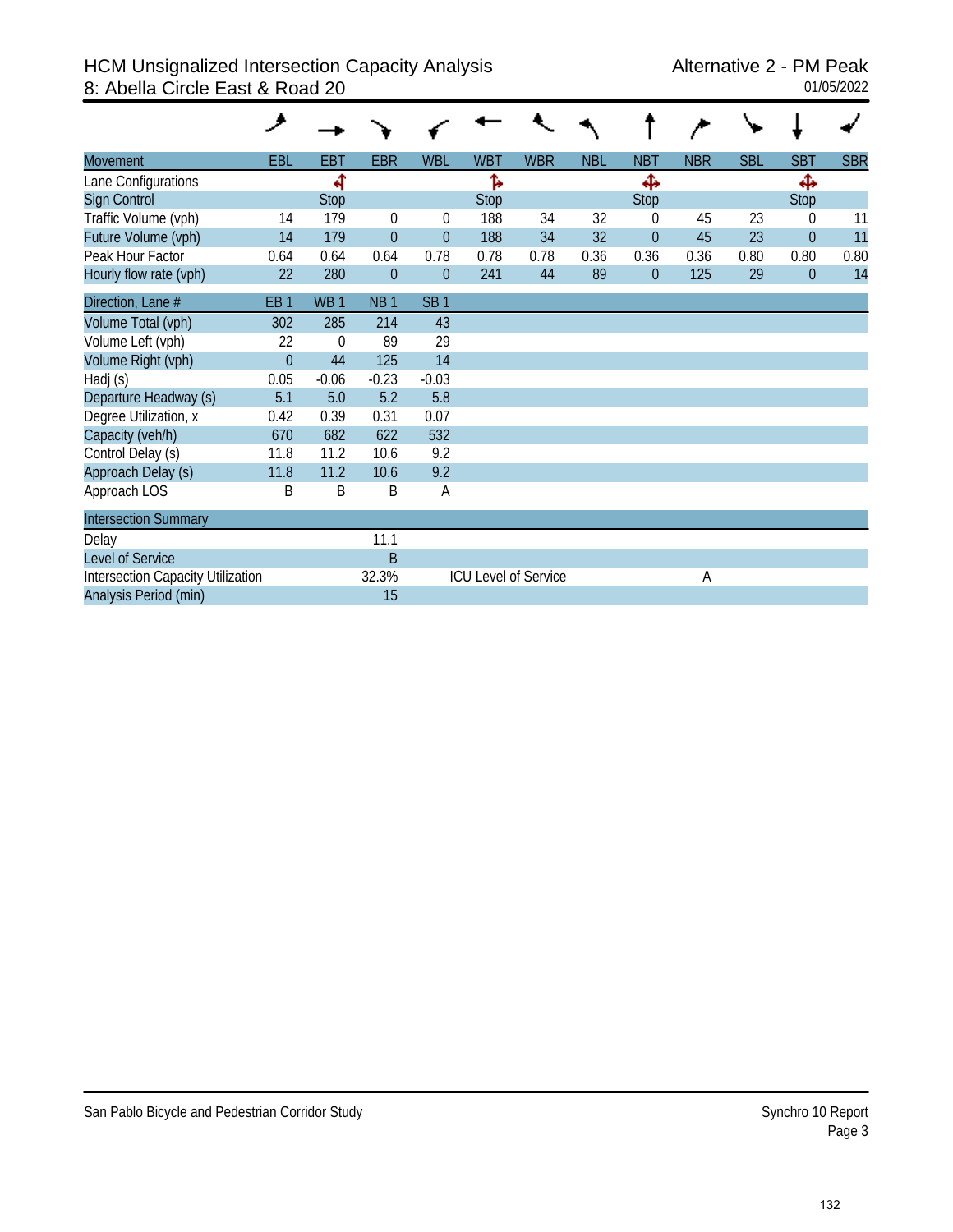|                                   | ۸                |                  |            |             |                      |                             |             |                |                  |                  |                  |                  |
|-----------------------------------|------------------|------------------|------------|-------------|----------------------|-----------------------------|-------------|----------------|------------------|------------------|------------------|------------------|
| <b>Movement</b>                   | EBL              | <b>EBT</b>       | <b>EBR</b> | <b>WBL</b>  | <b>WBT</b>           | <b>WBR</b>                  | <b>NBL</b>  | <b>NBT</b>     | <b>NBR</b>       | <b>SBL</b>       | <b>SBT</b>       | <b>SBR</b>       |
| Lane Configurations               | ٦                |                  | ۴          |             |                      | ۴                           | ኻ           | 忭              |                  |                  | ↟↟               | ۴                |
| Traffic Volume (vph)              | 52               | $\mathbf{0}$     | 195        | $\theta$    | $\overline{0}$       | 3                           | 163         | 582            | $\boldsymbol{0}$ | $\boldsymbol{0}$ | 701              | 59               |
| Future Volume (vph)               | 52               | $\mathbf 0$      | 195        | $\mathbf 0$ | $\mathbf 0$          | $\mathfrak{Z}$              | 163         | 582            | $\mathbf 0$      | $\boldsymbol{0}$ | 701              | 59               |
| Ideal Flow (vphpl)                | 1900             | 1900             | 1900       | 1900        | 1900                 | 1900                        | 1900        | 1900           | 1900             | 1900             | 1900             | 1900             |
| Total Lost time (s)               | 4.0              |                  | 4.0        |             |                      | 4.0                         | 4.0         | 4.0            |                  |                  | 4.0              | 4.0              |
| Lane Util. Factor                 | 1.00             |                  | 1.00       |             |                      | 1.00                        | 1.00        | 0.95           |                  |                  | 0.95             | 1.00             |
| Frpb, ped/bikes                   | 1.00             |                  | 0.98       |             |                      | 1.00                        | 1.00        | 1.00           |                  |                  | 1.00             | 1.00             |
| Flpb, ped/bikes                   | 1.00             |                  | 1.00       |             |                      | 1.00                        | 1.00        | 1.00           |                  |                  | 1.00             | 1.00             |
| Frt                               | 1.00             |                  | 0.85       |             |                      | 0.86                        | 1.00        | 1.00           |                  |                  | 1.00             | 0.85             |
| <b>Flt Protected</b>              | 0.95             |                  | 1.00       |             |                      | 1.00                        | 0.95        | 1.00           |                  |                  | 1.00             | 1.00             |
| Satd. Flow (prot)                 | 1736             |                  | 1520       |             |                      | 1644                        | 1770        | 3539           |                  |                  | 3574             | 1599             |
| <b>Flt Permitted</b>              | 0.95             |                  | 1.00       |             |                      | 1.00                        | 0.95        | 1.00           |                  |                  | 1.00             | 1.00             |
| Satd. Flow (perm)                 | 1736             |                  | 1520       |             |                      | 1644                        | 1770        | 3539           |                  |                  | 3574             | 1599             |
| Peak-hour factor, PHF             | 0.96             | 0.96             | 0.96       | 0.96        | 0.96                 | 0.96                        | 0.96        | 0.96           | 0.96             | 0.96             | 0.96             | 0.96             |
| Adj. Flow (vph)                   | 54               | 0                | 203        | $\mathbf 0$ | $\boldsymbol{0}$     | 3                           | 170         | 606            | $\boldsymbol{0}$ | 0                | 730              | 61               |
| <b>RTOR Reduction (vph)</b>       | $\boldsymbol{0}$ | $\boldsymbol{0}$ | 174        | $\theta$    | $\mathbf 0$          | $\overline{3}$              | $\mathbf 0$ | $\mathbf{0}$   | $\boldsymbol{0}$ | $\boldsymbol{0}$ | $\boldsymbol{0}$ | 42               |
| Lane Group Flow (vph)             | 54               | $\boldsymbol{0}$ | 29         | $\mathbf 0$ | $\overline{0}$       | $\boldsymbol{0}$            | 170         | 606            | $\boldsymbol{0}$ | $\boldsymbol{0}$ | 730              | 19               |
| Confl. Peds. (#/hr)               |                  |                  | 10         | 10          |                      |                             | 8           |                | $\boldsymbol{6}$ | $\boldsymbol{6}$ |                  | $\overline{8}$   |
| Confl. Bikes (#/hr)               |                  |                  |            |             |                      |                             |             |                | 4                |                  |                  | $\mathbf{1}$     |
| Heavy Vehicles (%)                | 4%               | 4%               | 4%         | 0%          | 0%                   | 0%                          | 2%          | 2%             | 2%               | 1%               | 1%               | 1%               |
| Turn Type                         | Prot             |                  | Perm       |             |                      | Perm                        | Prot        | <b>NA</b>      |                  |                  | <b>NA</b>        | Prot             |
| <b>Protected Phases</b>           | $\overline{4}$   |                  |            |             |                      |                             | 5           |                |                  |                  | $\boldsymbol{6}$ | $\boldsymbol{6}$ |
| <b>Permitted Phases</b>           |                  |                  | 4          |             |                      | 8                           |             | $\overline{2}$ |                  |                  |                  |                  |
| Actuated Green, G (s)             | 7.4              |                  | 7.4        |             |                      | 7.4                         | 16.0        | 36.0           |                  |                  | 16.0             | 16.0             |
| Effective Green, g (s)            | 7.4              |                  | 7.4        |             |                      | 7.4                         | 16.0        | 36.0           |                  |                  | 16.0             | 16.0             |
| Actuated g/C Ratio                | 0.14             |                  | 0.14       |             |                      | 0.14                        | 0.31        | 0.70           |                  |                  | 0.31             | 0.31             |
| Clearance Time (s)                | 4.0              |                  | 4.0        |             |                      | 4.0                         | 4.0         | 4.0            |                  |                  | 4.0              | 4.0              |
| Vehicle Extension (s)             | 3.0              |                  | 3.0        |             |                      | 3.0                         | 3.0         | 3.0            |                  |                  | 3.0              | 3.0              |
| Lane Grp Cap (vph)                | 249              |                  | 218        |             |                      | 236                         | 550         | 2478           |                  |                  | 1112             | 497              |
| v/s Ratio Prot                    | c0.03            |                  |            |             |                      |                             | c0.10       |                |                  |                  | c0.20            | 0.01             |
| v/s Ratio Perm                    |                  |                  | 0.02       |             |                      | 0.00                        |             | 0.17           |                  |                  |                  |                  |
| v/c Ratio                         | 0.22             |                  | 0.13       |             |                      | 0.00                        | 0.31        | 0.24           |                  |                  | 0.66             | 0.04             |
| Uniform Delay, d1                 | 19.4             |                  | 19.2       |             |                      | 18.8                        | 13.5        | 2.8            |                  |                  | 15.3             | 12.3             |
| Progression Factor                | 1.00             |                  | 1.00       |             |                      | 1.00                        | 1.00        | 1.00           |                  |                  | 1.00             | 1.00             |
| Incremental Delay, d2             | 0.4              |                  | 0.3        |             |                      | 0.0                         | 1.5         | 0.2            |                  |                  | 3.0              | 0.1              |
| Delay (s)                         | 19.9             |                  | 19.5       |             |                      | 18.8                        | 14.9        | 3.0            |                  |                  | 18.4             | 12.5             |
| Level of Service                  | Β                |                  | B          |             |                      | Β                           | Β           | A              |                  |                  | Β                | B                |
| Approach Delay (s)                |                  | 19.6             |            |             | 18.8                 |                             |             | 5.6            |                  |                  | 17.9             |                  |
| Approach LOS                      |                  | Β                |            |             | Β                    |                             |             | Α              |                  |                  | Β                |                  |
| <b>Intersection Summary</b>       |                  |                  |            |             |                      |                             |             |                |                  |                  |                  |                  |
| HCM 2000 Control Delay            |                  |                  | 12.9       |             |                      | HCM 2000 Level of Service   |             |                | B                |                  |                  |                  |
| HCM 2000 Volume to Capacity ratio |                  |                  | 0.43       |             |                      |                             |             |                |                  |                  |                  |                  |
| Actuated Cycle Length (s)         |                  |                  | 51.4       |             | Sum of lost time (s) |                             |             |                | 12.0             |                  |                  |                  |
| Intersection Capacity Utilization |                  |                  | 41.7%      |             |                      | <b>ICU Level of Service</b> |             |                | $\mathsf A$      |                  |                  |                  |
| Analysis Period (min)             |                  |                  | 15         |             |                      |                             |             |                |                  |                  |                  |                  |
| <b>Critical Lane Group</b>        |                  |                  |            |             |                      |                             |             |                |                  |                  |                  |                  |